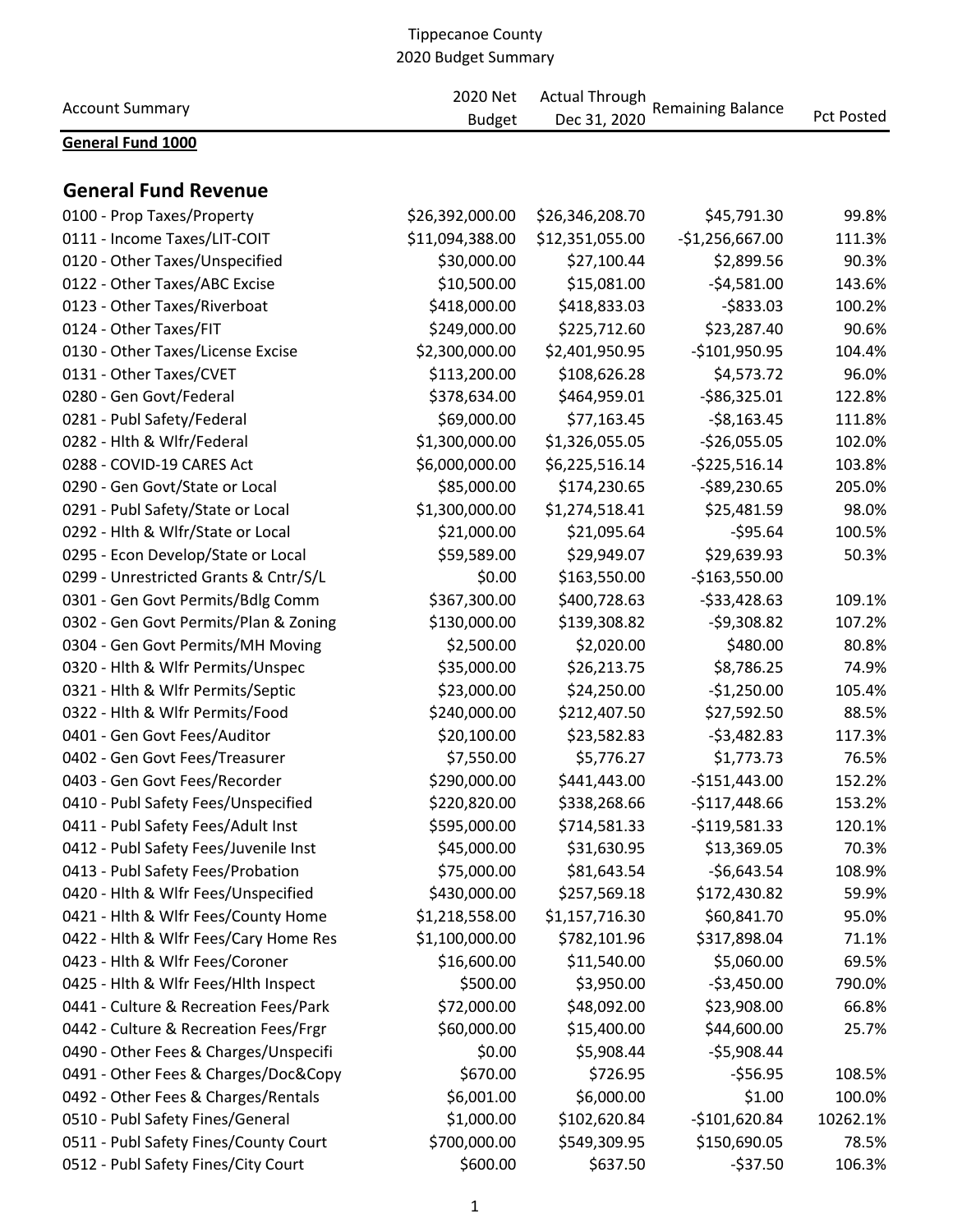| <b>Account Summary</b>                | 2020 Net        | <b>Actual Through</b> | <b>Remaining Balance</b> |                   |  |
|---------------------------------------|-----------------|-----------------------|--------------------------|-------------------|--|
|                                       | <b>Budget</b>   | Dec 31, 2020          |                          | <b>Pct Posted</b> |  |
| 0522 - Health & Welfare / Fines       | \$4,500.00      | \$0.00                | \$4,500.00               | 0.0%              |  |
| 0660 - Other Rcpts/Investment Earning | \$1,416,000.00  | \$886,185.14          | \$529,814.86             | 62.6%             |  |
| 0670 - Other Rcpts/Misc Sources       | \$1,750.00      | \$12,326.29           | $-$10,576.29$            | 704.4%            |  |
| 0730 - Refunds Reimb or Redeposits    | \$1,000.00      | \$26,884.36           | $-525,884.36$            | 2688.4%           |  |
| 0731 - Refunds or Reimbursements/Tax  | \$0.00          | \$1,310,986.60        | $-$1,310,986.60$         |                   |  |
| 0740 - Other Srcs/Sale Surplus Assets | \$10,000.00     | \$2,566.95            | \$7,433.05               | 25.7%             |  |
| 0761 - Interfund Trnsfers/Transfer In | \$1,030,000.00  | \$1,008,342.50        | \$21,657.50              | 97.9%             |  |
| 0991 - Unclaimed Tax Sale Surplus     | \$0.00          | \$20,635.92           | $-520,635.92$            |                   |  |
| <b>County General Revenue Total:</b>  | \$57,940,760.00 | \$60,302,961.58       | $-52,362,201.58$         | 104.1%            |  |
| <b>General Fund Expenditures</b>      |                 |                       |                          |                   |  |
| General Fund 1000-0110 Auditor        |                 |                       |                          |                   |  |
| Expenditure                           |                 |                       |                          |                   |  |
| 1110 - Sal & Wages/Full Time          | \$378,013.00    | \$364,857.04          | \$13,155.96              | 96.5%             |  |
| 1111 - Sal & Wages/Elected Official   | \$71,838.00     | \$71,838.00           | \$0.00                   | 100.0%            |  |
| 1112 - Sal & Wages/Chief Dep & Appt   | \$54,428.00     | \$54,427.10           | \$0.90                   | 100.0%            |  |
| 1130 - Sal & Wages/Part Time          | \$800.00        | \$614.25              | \$185.75                 | 76.8%             |  |
| 1210 - EE Benefits/Social Security    | \$38,639.00     | \$35,826.05           | \$2,812.95               | 92.7%             |  |
| 1220 - EE Benefits/PERF Retirement    | \$48,523.00     | \$46,924.81           | \$1,598.19               | 96.7%             |  |
| 6100 - Interfund Transfers/Transfer O | \$3,000,000.00  | \$3,000,000.00        | \$0.00                   | 100.0%            |  |
| <b>Expenditure Total:</b>             | \$3,592,241.00  | \$3,574,487.25        | \$17,753.75              | 99.5%             |  |
| General Fund 1000-0210 Treasurer      |                 |                       |                          |                   |  |
| Expenditure                           |                 |                       |                          |                   |  |
| 1110 - Sal & Wages/Full Time          | \$93,488.00     | \$93,488.20           | $-50.20$                 | 100.0%            |  |
| 1111 - Sal & Wages/Elected Official   | \$71,838.00     | \$71,838.00           | \$0.00                   | 100.0%            |  |
| 1112 - Sal & Wages/Chief Dep & Appt   | \$54,427.00     | \$54,427.10           | $-50.10$                 | 100.0%            |  |
| 1130 - Sal & Wages/Part Time          | \$20,800.00     | \$19,661.25           | \$1,138.75               | 94.5%             |  |
| 1210 - EE Benefits/Social Security    | \$18,405.00     | \$17,315.54           | \$1,089.46               | 94.1%             |  |
| 1220 - EE Benefits/PERF Retirement    | \$24,613.00     | \$24,612.64           | \$0.36                   | 100.0%            |  |
| 2110 - Office Supplies/General        | \$2,658.00      | \$1,912.54            | \$745.46                 | 72.0%             |  |
| 2120 - Office Supplies/Forms          | \$5,686.00      | \$5,685.36            | \$0.64                   | 100.0%            |  |
| 3210 - Comm & Transp/Travel/Training  | \$400.00        | \$379.36              | \$20.64                  | 94.8%             |  |
| 3910 - Other Disb/Dues & Subscription | \$390.00        | \$369.19              | \$20.81                  | 94.7%             |  |
| <b>Expenditure Total:</b>             | \$292,705.00    | \$289,689.18          | \$3,015.82               | 99.0%             |  |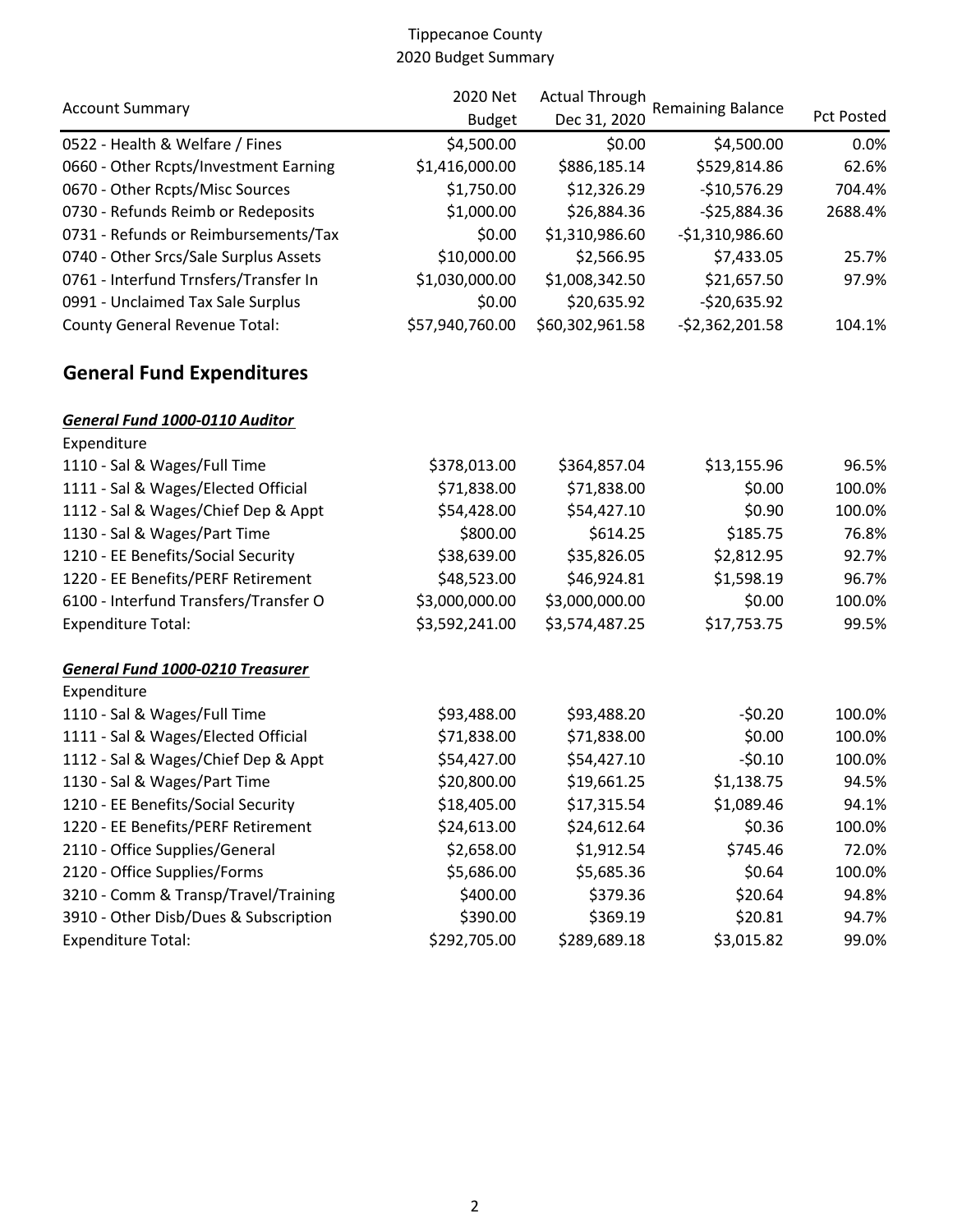|                                       | 2020 Net      | <b>Actual Through</b> |                          |                   |
|---------------------------------------|---------------|-----------------------|--------------------------|-------------------|
| <b>Account Summary</b>                | <b>Budget</b> | Dec 31, 2020          | <b>Remaining Balance</b> | <b>Pct Posted</b> |
| General Fund 1000-0410 Surveyor       |               |                       |                          |                   |
| Expenditure                           |               |                       |                          |                   |
| 1110 - Sal & Wages/Full Time          | \$39,996.00   | \$39,928.31           | \$67.69                  | 99.8%             |
| 1130 - Sal & Wages/Part Time          | \$500.00      | \$0.00                | \$500.00                 | 0.0%              |
| 1150 - Sal & Wages/Overtime           | \$500.00      | \$69.00               | \$431.00                 | 13.8%             |
| 1210 - EE Benefits/Social Security    | \$3,137.00    | \$2,960.96            | \$176.04                 | 94.4%             |
| 1220 - EE Benefits/PERF Retirement    | \$4,536.00    | \$4,518.61            | \$17.39                  | 99.6%             |
| 2110 - Office Supplies/General        | \$1,000.00    | \$672.24              | \$327.76                 | 67.2%             |
| 2210 - Oper Supplies/Gasoline & Oil   | \$3,000.00    | \$2,340.93            | \$659.07                 | 78.0%             |
| 2290 - Oper Supplies/Other            | \$2,500.00    | \$1,130.68            | \$1,369.32               | 45.2%             |
| 2990 - Other Supplies/Non-specified   | \$500.00      | \$417.19              | \$82.81                  | 83.4%             |
| 3120 - Prof Svcs/Engineer & Architect | \$5,000.00    | \$5,000.00            | \$0.00                   | 100.0%            |
| 3150 - Prof Svcs/Training             | \$1,000.00    | \$11.26               | \$988.74                 | 1.1%              |
| 3210 - Comm & Transp/Travel/Training  | \$600.00      | \$0.00                | \$600.00                 | 0.0%              |
| 3310 - Printing & Advertising/Legal   | \$800.00      | \$0.00                | \$800.00                 | 0.0%              |
| 3320 - Printing & Advertising/Duplica | \$95.00       | \$95.00               | \$0.00                   | 100.0%            |
| 3510 - Utility Service/Utilities      | \$1,700.00    | \$1,274.50            | \$425.50                 | 75.0%             |
| 3620 - Rep & Maint/Vehicle & Equip    | \$1,099.00    | \$1,097.63            | \$1.37                   | 99.9%             |
| 3910 - Other Disb/Dues & Subscription | \$806.00      | \$805.56              | \$0.44                   | 99.9%             |
| <b>Expenditure Total:</b>             | \$66,769.00   | \$60,321.87           | \$6,447.13               | 90.3%             |
| General Fund 1000-0430 Drainage Board |               |                       |                          |                   |
| Expenditure                           |               |                       |                          |                   |
| 1110 - Sal & Wages/Full Time          | \$55,696.00   | \$55,581.55           | \$114.45                 | 99.8%             |
| 1150 - Sal & Wages/Overtime           | \$500.00      | \$209.75              | \$290.25                 | 42.0%             |
| 1210 - EE Benefits/Social Security    | \$4,299.00    | \$4,097.23            | \$201.77                 | 95.3%             |
| 1220 - EE Benefits/PERF Retirement    | \$6,294.00    | \$6,268.06            | \$25.94                  | 99.6%             |
| 2110 - Office Supplies/General        | \$2,000.00    | \$1,104.06            | \$895.94                 | 55.2%             |
| 2210 - Oper Supplies/Gasoline & Oil   | \$2,000.00    | \$1,444.84            | \$555.16                 | 72.2%             |
| 3110 - Prof Svcs/Legal                | \$15,000.00   | \$12,650.50           | \$2,349.50               | 84.3%             |
| 3120 - Prof Svcs/Engineer & Architect | \$9,000.00    | \$9,000.00            | \$0.00                   | 100.0%            |
| 3190 - Prof Svcs/Other                | \$6,040.00    | \$5,893.84            | \$146.16                 | 97.6%             |
| 3210 - Comm & Transp/Travel/Training  | \$200.00      | \$12.00               | \$188.00                 | 6.0%              |
| 3310 - Printing & Advertising/Legal   | \$1,000.00    | \$427.39              | \$572.61                 | 42.7%             |
| 3610 - Rep & Maint/Buildings & Proper | \$250.00      | \$0.00                | \$250.00                 | 0.0%              |
| 3620 - Rep & Maint/Vehicle & Equip    | \$1,510.00    | \$1,509.57            | \$0.43                   | 100.0%            |
| <b>Expenditure Total:</b>             | \$103,789.00  | \$98,198.79           | \$5,590.21               | 94.6%             |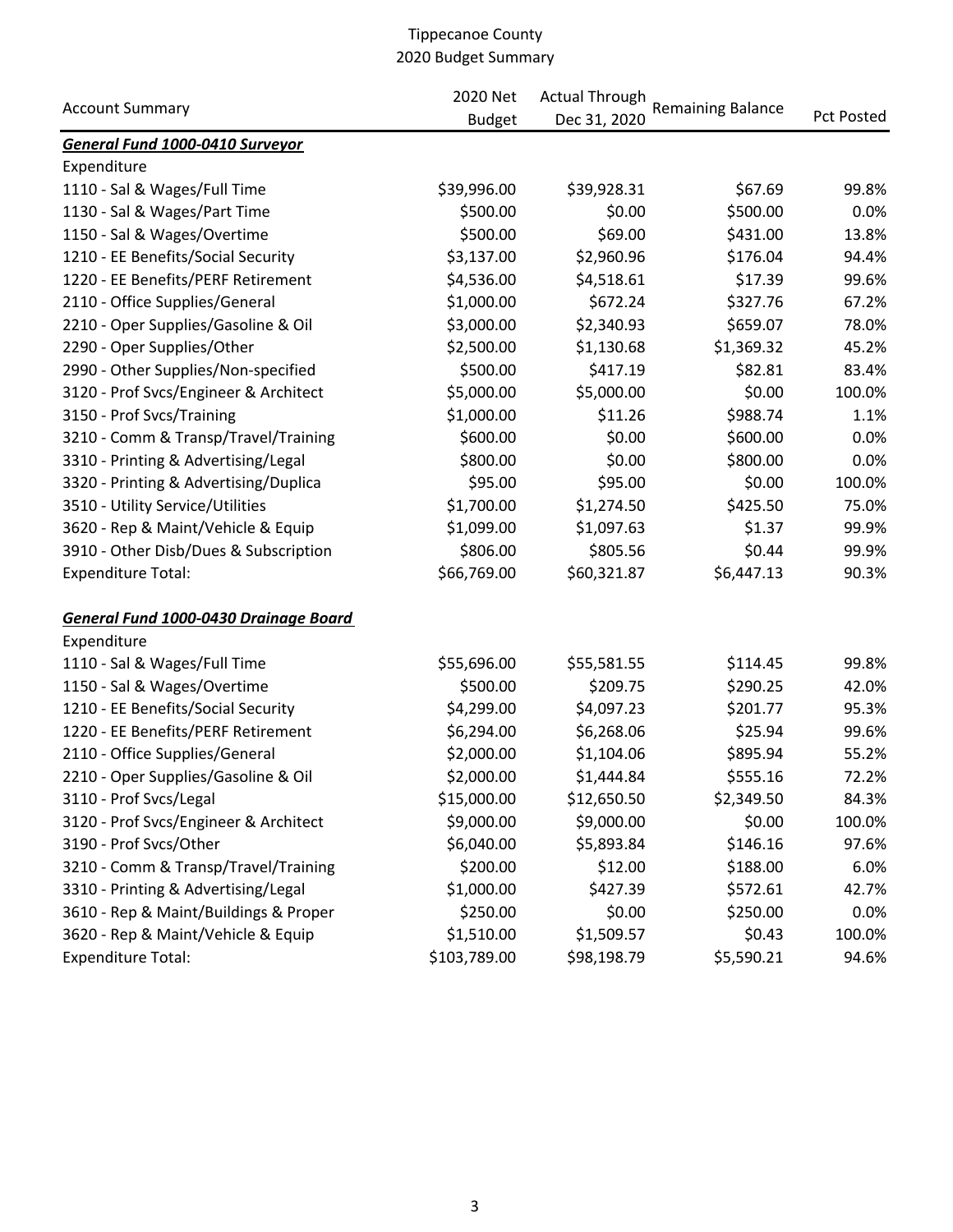|                                              | 2020 Net       | <b>Actual Through</b> |                          |                   |
|----------------------------------------------|----------------|-----------------------|--------------------------|-------------------|
| <b>Account Summary</b>                       | <b>Budget</b>  | Dec 31, 2020          | <b>Remaining Balance</b> | <b>Pct Posted</b> |
| General Fund 1000-0510 Assessor              |                |                       |                          |                   |
| Expenditure                                  |                |                       |                          |                   |
| 1110 - Sal & Wages/Full Time                 | \$564,607.00   | \$512,759.07          | \$51,847.93              | 90.8%             |
| 1111 - Sal & Wages/Elected Official          | \$71,838.00    | \$71,838.00           | \$0.00                   | 100.0%            |
| 1112 - Sal & Wages/Chief Dep & Appt          | \$54,427.00    | \$54,427.10           | $-50.10$                 | 100.0%            |
| 1210 - EE Benefits/Social Security           | \$52,852.00    | \$45,371.51           | \$7,480.49               | 85.8%             |
| 1220 - EE Benefits/PERF Retirement           | \$77,378.00    | \$71,531.00           | \$5,847.00               | 92.4%             |
| <b>Expenditure Total:</b>                    | \$821,102.00   | \$755,926.68          | \$65,175.32              | 92.1%             |
| <b>General Fund 1000-1010 County Council</b> |                |                       |                          |                   |
| Expenditure                                  |                |                       |                          |                   |
| 1111 - Sal & Wages/Elected Official          | \$100,856.00   | \$95,867.95           | \$4,988.05               | 95.1%             |
| 1210 - EE Benefits/Social Security           | \$7,716.00     | \$6,489.17            | \$1,226.83               | 84.1%             |
| 3210 - Comm & Transp/Travel/Training         | \$1,500.00     | \$0.00                | \$1,500.00               | 0.0%              |
| 3910 - Other Disb/Dues & Subscription        | \$140.00       | \$140.00              | \$0.00                   | 100.0%            |
| <b>Expenditure Total:</b>                    | \$110,212.00   | \$102,497.12          | \$7,714.88               | 93.0%             |
| <b>General Fund 1000-1110 Commissioners</b>  |                |                       |                          |                   |
| Expenditure                                  |                |                       |                          |                   |
| 1110 - Sal & Wages/Full Time                 | \$136,187.00   | \$136,187.00          | \$0.00                   | 100.0%            |
| 1111 - Sal & Wages/Elected Official          | \$192,138.00   | \$192,138.18          | $-50.18$                 | 100.0%            |
| 1112 - Sal & Wages/Chief Dep & Appt          | \$67,110.00    | \$67,109.90           | \$0.10                   | 100.0%            |
| 1130 - Sal & Wages/Part Time                 | \$914.00       | \$0.00                | \$914.00                 | 0.0%              |
| 1210 - EE Benefits/Social Security           | \$30,326.00    | \$29,020.73           | \$1,305.27               | 95.7%             |
| 1220 - EE Benefits/PERF Retirement           | \$44,174.00    | \$40,175.53           | \$3,998.47               | 90.9%             |
| 2110 - Office Supplies/General               | \$32,840.00    | \$29,577.00           | \$3,263.00               | 90.1%             |
| 2990 - Other Supplies/Non-specified          | \$86,322.00    | \$85,214.02           | \$1,107.98               | 98.7%             |
| 3110 - Prof Svcs/Legal                       | \$600.00       | \$560.00              | \$40.00                  | 93.3%             |
| 3145 - Prof Svcs/Hlth & Med Prof             | \$5,000.00     | \$4,737.34            | \$262.66                 | 94.7%             |
| 3190 - Prof Svcs/Other                       | \$9,220.00     | \$5,598.38            | \$3,621.62               | 60.7%             |
| 3230 - Comm & Transp/Postage & Frght         | \$206,291.00   | \$188,595.69          | \$17,695.31              | 91.4%             |
| 3310 - Printing & Advertising/Legal          | \$9,404.00     | \$8,761.94            | \$642.06                 | 93.2%             |
| 3430 - Insur/Liability                       | \$19,793.00    | \$15,925.50           | \$3,867.50               | 80.5%             |
| 3440 - Insur/Public Official Bonds           | \$6,475.00     | \$6,255.00            | \$220.00                 | 96.6%             |
| 3910 - Other Disb/Dues & Subscription        | \$8,600.00     | \$377.00              | \$8,223.00               | 4.4%              |
| 3930 - Other Disb/Tax Levies                 | \$2,125,910.00 | \$2,125,879.00        | \$31.00                  | 100.0%            |
| <b>Expenditure Total:</b>                    | \$2,981,304.00 | \$2,936,112.21        | \$45,191.79              | 98.5%             |
| General Fund 1000-1120 Human Resources       |                |                       |                          |                   |
| Expenditure                                  |                |                       |                          |                   |
| 1110 - Sal & Wages/Full Time                 | \$52,613.00    | \$52,612.39           | \$0.61                   | 100.0%            |
| 1112 - Sal & Wages/Chief Dep & Appt          | \$73,622.00    | \$73,622.11           | $-50.11$                 | 100.0%            |
| 1210 - EE Benefits/Social Security           | \$9,413.00     | \$8,907.96            | \$505.04                 | 94.6%             |
| 1220 - EE Benefits/PERF Retirement           | \$14,139.00    | \$13,824.05           | \$314.95                 | 97.8%             |
| <b>Expenditure Total:</b>                    | \$149,787.00   | \$148,966.51          | \$820.49                 | 99.5%             |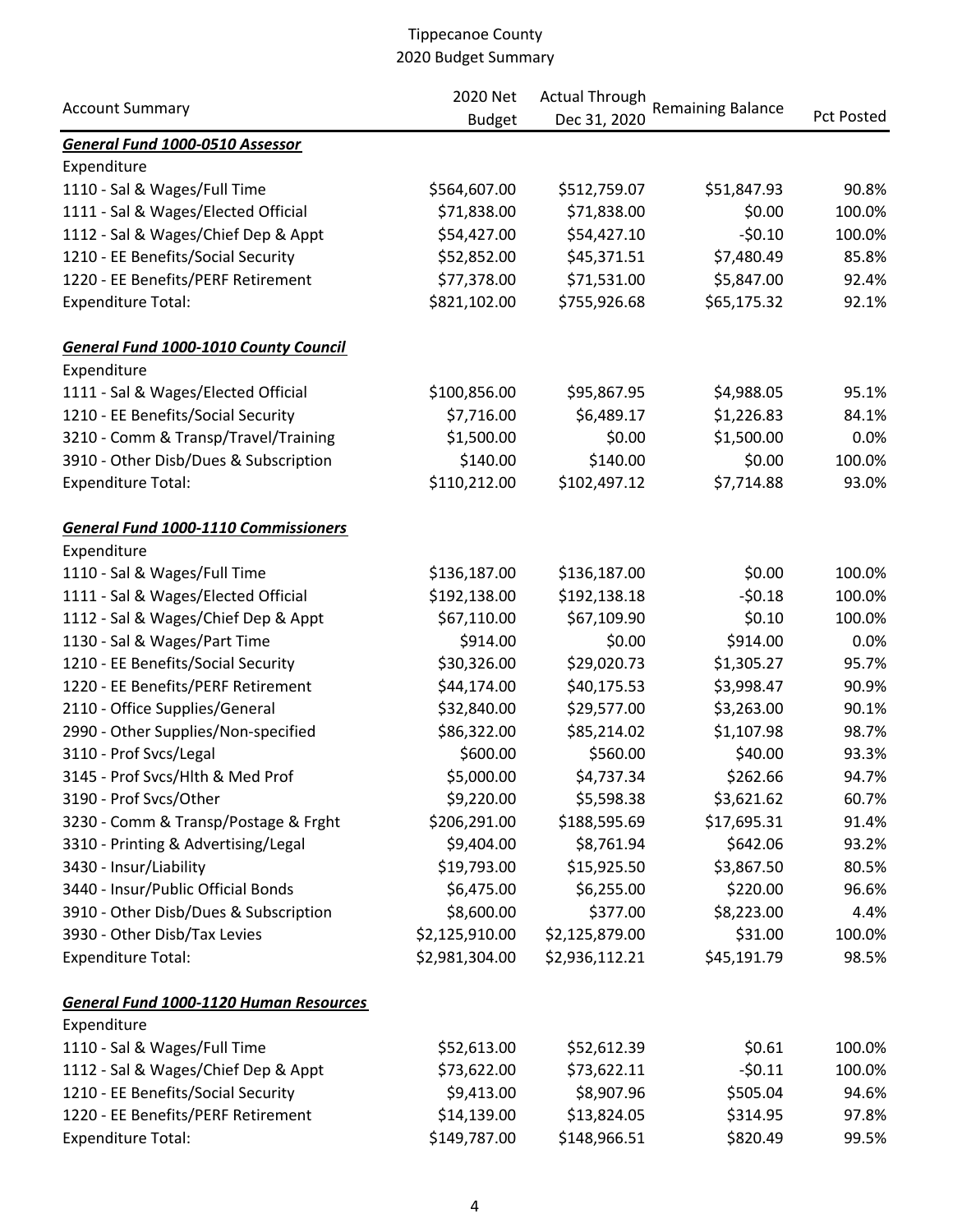|                                           | 2020 Net       | <b>Actual Through</b> |                          |                   |  |
|-------------------------------------------|----------------|-----------------------|--------------------------|-------------------|--|
| <b>Account Summary</b>                    | <b>Budget</b>  | Dec 31, 2020          | <b>Remaining Balance</b> | <b>Pct Posted</b> |  |
| <b>General Fund 1000-1130 Maintenance</b> |                |                       |                          |                   |  |
| Expenditure                               |                |                       |                          |                   |  |
| 1110 - Sal & Wages/Full Time              | \$679,565.00   | \$677,872.97          | \$1,692.03               | 99.8%             |  |
| 1112 - Sal & Wages/Chief Dep & Appt       | \$72,011.00    | \$72,010.90           | \$0.10                   | 100.0%            |  |
| 1210 - EE Benefits/Social Security        | \$57,496.00    | \$53,324.29           | \$4,171.71               | 92.7%             |  |
| 1220 - EE Benefits/PERF Retirement        | \$84,177.00    | \$84,105.70           | \$71.30                  | 99.9%             |  |
| 2220 - Oper Supplies/Inst'l or Med        | \$2,500.00     | \$2,499.96            | \$0.04                   | 100.0%            |  |
| 3210 - Comm & Transp/Travel/Training      | \$1,200.00     | \$0.00                | \$1,200.00               | 0.0%              |  |
| 3510 - Utility Service/Utilities          | \$580,909.00   | \$481,575.08          | \$99,333.92              | 82.9%             |  |
| <b>Expenditure Total:</b>                 | \$1,477,858.00 | \$1,371,388.90        | \$106,469.10             | 92.8%             |  |
| General Fund 1000-1140 Soil & Water       |                |                       |                          |                   |  |
| Expenditure                               |                |                       |                          |                   |  |
| 1110 - Sal & Wages/Full Time              | \$107,479.00   | \$107,478.05          | \$0.95                   | 100.0%            |  |
| 1210 - EE Benefits/Social Security        | \$7,865.00     | \$7,864.95            | \$0.05                   | 100.0%            |  |
| 1220 - EE Benefits/PERF Retirement        | \$11,346.00    | \$11,345.77           | \$0.23                   | 100.0%            |  |
| 3920 - Other Disb/Grants & Cmnty Supp     | \$15,000.00    | \$15,000.00           | \$0.00                   | 100.0%            |  |
| <b>Expenditure Total:</b>                 | \$141,690.00   | \$141,688.77          | \$1.23                   | 100.0%            |  |
| General Fund 1000-1410 DoIT (IT)          |                |                       |                          |                   |  |
| Expenditure                               |                |                       |                          |                   |  |
| 1110 - Sal & Wages/Full Time              | \$292,364.00   | \$277,273.60          | \$15,090.40              | 94.8%             |  |
| 1112 - Sal & Wages/Chief Dep & Appt       | \$41,185.00    | \$41,184.52           | \$0.48                   | 100.0%            |  |
| 1130 - Sal & Wages/Part Time              | \$23,500.00    | \$22,733.87           | \$766.13                 | 96.7%             |  |
| 1210 - EE Benefits/Social Security        | \$27,315.00    | \$24,950.68           | \$2,364.32               | 91.3%             |  |
| 1220 - EE Benefits/PERF Retirement        | \$37,358.00    | \$35,785.47           | \$1,572.53               | 95.8%             |  |
| 2110 - Office Supplies/General            | \$1,315.00     | \$1,287.30            | \$27.70                  | 97.9%             |  |
| 2130 - Office Supplies/Printing           | \$16,817.00    | \$7,460.71            | \$9,356.29               | 44.4%             |  |
| 3150 - Prof Svcs/Training                 | \$7,060.00     | \$2,660.00            | \$4,400.00               | 37.7%             |  |
| 3210 - Comm & Transp/Travel/Training      | \$3,800.00     | \$365.67              | \$3,434.33               | 9.6%              |  |
| 3910 - Other Disb/Dues & Subscription     | \$235.00       | \$0.00                | \$235.00                 | 0.0%              |  |
| 4510 - Machinery & Equipment/General      | \$634,203.00   | \$634,202.57          | \$0.43                   | 100.0%            |  |
| <b>Expenditure Total:</b>                 | \$1,085,152.00 | \$1,047,904.39        | \$37,247.61              | 96.6%             |  |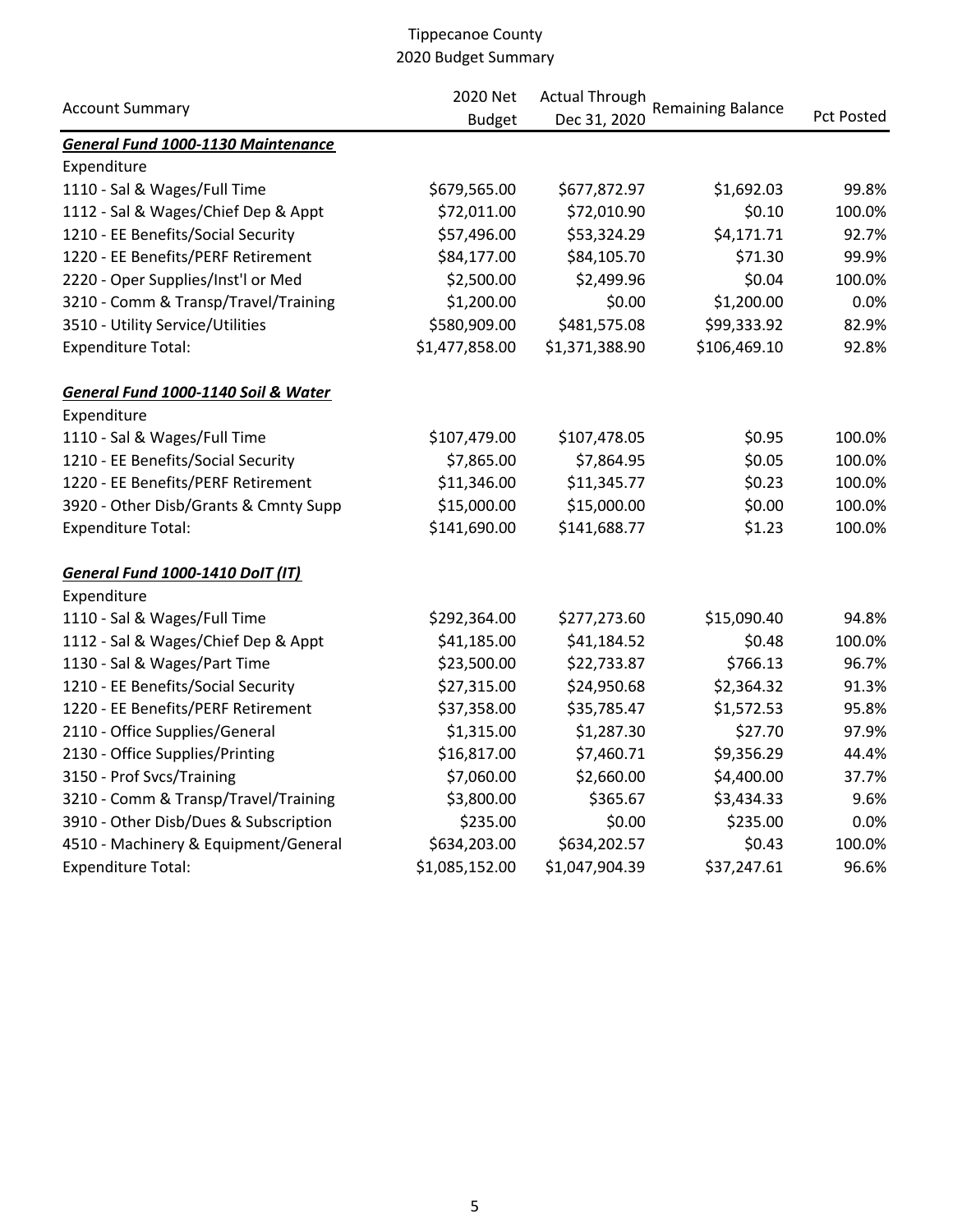|                                                           | 2020 Net       | <b>Actual Through</b> |                          |                   |
|-----------------------------------------------------------|----------------|-----------------------|--------------------------|-------------------|
| <b>Account Summary</b>                                    | <b>Budget</b>  | Dec 31, 2020          | <b>Remaining Balance</b> | <b>Pct Posted</b> |
| <b>General Fund 1000-2010 Election/Voter Registration</b> |                |                       |                          |                   |
| Expenditure                                               |                |                       |                          |                   |
| 1112 - Sal & Wages/Chief Dep & Appt                       | \$84,476.00    | \$77,490.55           | \$6,985.45               | 91.7%             |
| 1130 - Sal & Wages/Part Time                              | \$24,200.00    | \$6,146.25            | \$18,053.75              | 25.4%             |
| 1131 - Sal & Wages/Election Workers                       | \$101,990.00   | \$77,402.40           | \$24,587.60              | 75.9%             |
| 1132 - Sal & Wages/Board Members                          | \$21,200.00    | \$21,200.00           | \$0.00                   | 100.0%            |
| 1150 - Sal & Wages/Overtime                               | \$3,800.00     | \$3,565.89            | \$234.11                 | 93.8%             |
| 1210 - EE Benefits/Social Security                        | \$18,259.00    | \$11,235.47           | \$7,023.53               | 61.5%             |
| 1220 - EE Benefits/PERF Retirement                        | \$11,905.00    | \$9,261.41            | \$2,643.59               | 77.8%             |
| 2110 - Office Supplies/General                            | \$5,222.00     | \$3,635.09            | \$1,586.91               | 69.6%             |
| 2120 - Office Supplies/Forms                              | \$30,527.00    | \$20,782.36           | \$9,744.64               | 68.1%             |
| 2250 - Oper Supplies/Food                                 | \$3,652.00     | \$3,651.96            | \$0.04                   | 100.0%            |
| 2290 - Oper Supplies/Other                                | \$5,584.00     | \$4,061.01            | \$1,522.99               | 72.7%             |
| 3190 - Prof Svcs/Other                                    | \$92,000.00    | \$91,761.26           | \$238.74                 | 99.7%             |
| 3210 - Comm & Transp/Travel/Training                      | \$2,354.00     | \$1,319.57            | \$1,034.43               | 56.1%             |
| 3230 - Comm & Transp/Postage & Frght                      | \$3,149.00     | \$1,102.93            | \$2,046.07               | 35.0%             |
| 3240 - Comm & Transp/Software                             | \$22,000.00    | \$22,000.00           | \$0.00                   | 100.0%            |
| 3310 - Printing & Advertising/Legal                       | \$2,950.00     | \$995.43              | \$1,954.57               | 33.7%             |
| 3620 - Rep & Maint/Vehicle & Equip                        | \$1,000.00     | \$38.03               | \$961.97                 | 3.8%              |
| 3730 - Rentals & Leases/Minor Equip                       | \$5,000.00     | \$2,451.44            | \$2,548.56               | 49.0%             |
| 3910 - Other Disb/Dues & Subscription                     | \$150.00       | \$110.00              | \$40.00                  | 73.3%             |
| 3955 - Other Disb/Poll Worker Expense                     | \$58,907.00    | \$46,361.90           | \$12,545.10              | 78.7%             |
| <b>Expenditure Total:</b>                                 | \$498,325.00   | \$404,572.95          | \$93,752.05              | 81.2%             |
| General Fund 1000-2510 Area Plan                          |                |                       |                          |                   |
| Expenditure                                               |                |                       |                          |                   |
| 1110 - Sal & Wages/Full Time                              | \$742,247.00   | \$728,862.72          | \$13,384.28              | 98.2%             |
| 1112 - Sal & Wages/Chief Dep & Appt                       | \$87,280.00    | \$87,279.92           | \$0.08                   | 100.0%            |
| 1130 - Sal & Wages/Part Time                              | \$5,000.00     | \$0.00                | \$5,000.00               | 0.0%              |
| 1210 - EE Benefits/Social Security                        | \$63,842.00    | \$59,473.40           | \$4,368.60               | 93.2%             |
| 1220 - EE Benefits/PERF Retirement                        | \$92,908.00    | \$91,408.16           | \$1,499.84               | 98.4%             |
| 2110 - Office Supplies/General                            | \$4,000.00     | \$1,565.88            | \$2,434.12               | 39.1%             |
| 2130 - Office Supplies/Printing                           | \$2,000.00     | \$1,694.25            | \$305.75                 | 84.7%             |
| 2140 - Office Supplies/Minor Equip                        | \$1,000.00     | \$996.70              | \$3.30                   | 99.7%             |
| 3110 - Prof Svcs/Legal                                    | \$31,120.00    | \$28,837.60           | \$2,282.40               | 92.7%             |
| 3190 - Prof Svcs/Other                                    | \$30,500.00    | \$7,500.00            | \$23,000.00              | 24.6%             |
| 3210 - Comm & Transp/Travel/Training                      | \$8,010.00     | \$667.41              | \$7,342.59               | 8.3%              |
| 3310 - Printing & Advertising/Legal                       | \$790.00       | \$268.26              | \$521.74                 | 34.0%             |
| 3620 - Rep & Maint/Vehicle & Equip                        | \$2,046.00     | \$678.28              | \$1,367.72               | 33.2%             |
| 3910 - Other Disb/Dues & Subscription                     | \$5,300.00     | \$3,756.35            | \$1,543.65               | 70.9%             |
| <b>Expenditure Total:</b>                                 | \$1,076,043.00 | \$1,012,988.93        | \$63,054.07              | 94.1%             |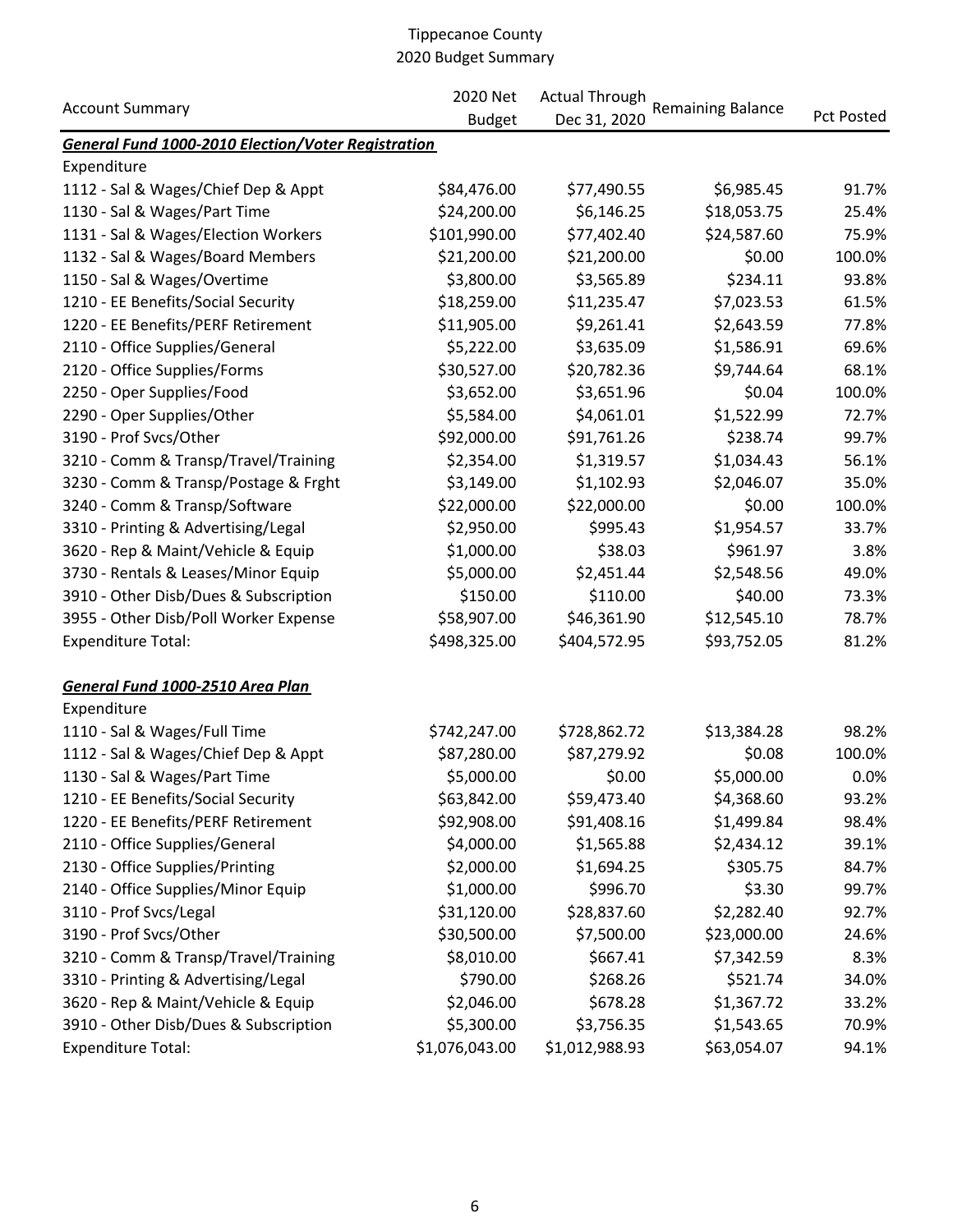|                                                      | 2020 Net      | <b>Actual Through</b> |                          |                   |  |
|------------------------------------------------------|---------------|-----------------------|--------------------------|-------------------|--|
| <b>Account Summary</b>                               | <b>Budget</b> | Dec 31, 2020          | <b>Remaining Balance</b> | <b>Pct Posted</b> |  |
| <b>General Fund 1000-2610 Building Commission</b>    |               |                       |                          |                   |  |
| Expenditure                                          |               |                       |                          |                   |  |
| 1110 - Sal & Wages/Full Time                         | \$246,549.00  | \$246,548.63          | \$0.37                   | 100.0%            |  |
| 1112 - Sal & Wages/Chief Dep & Appt                  | \$67,110.00   | \$67,109.90           | \$0.10                   | 100.0%            |  |
| 1210 - EE Benefits/Social Security                   | \$23,995.00   | \$22,175.93           | \$1,819.07               | 92.4%             |  |
| 1220 - EE Benefits/PERF Retirement                   | \$35,130.00   | \$35,129.95           | \$0.05                   | 100.0%            |  |
| 2110 - Office Supplies/General                       | \$4,600.00    | \$4,334.96            | \$265.04                 | 94.2%             |  |
| 2210 - Oper Supplies/Gasoline & Oil                  | \$6,000.00    | \$3,787.50            | \$2,212.50               | 63.1%             |  |
| 3210 - Comm & Transp/Travel/Training                 | \$2,000.00    | \$983.92              | \$1,016.08               | 49.2%             |  |
| 3510 - Utility Service/Utilities                     | \$1,300.00    | \$1,251.00            | \$49.00                  | 96.2%             |  |
| 3620 - Rep & Maint/Vehicle & Equip                   | \$4,500.00    | \$2,808.19            | \$1,691.81               | 62.4%             |  |
| 3910 - Other Disb/Dues & Subscription                | \$1,800.00    | \$1,715.00            | \$85.00                  | 95.3%             |  |
| <b>Expenditure Total:</b>                            | \$392,984.00  | \$385,844.98          | \$7,139.02               | 98.2%             |  |
| General Fund 1000-2810 Veteran Service               |               |                       |                          |                   |  |
| Expenditure                                          |               |                       |                          |                   |  |
| 1110 - Sal & Wages/Full Time                         | \$43,786.00   | \$43,786.08           | $-50.08$                 | 100.0%            |  |
| 1112 - Sal & Wages/Chief Dep & Appt                  | \$51,043.00   | \$51,042.64           | \$0.36                   | 100.0%            |  |
| 1210 - EE Benefits/Social Security                   | \$7,255.00    | \$6,574.60            | \$680.40                 | 90.6%             |  |
| 1220 - EE Benefits/PERF Retirement                   | \$10,621.00   | \$10,620.94           | \$0.06                   | 100.0%            |  |
| 2110 - Office Supplies/General                       | \$3,000.00    | \$2,498.24            | \$501.76                 | 83.3%             |  |
| 3190 - Prof Svcs/Other                               | \$12,500.00   | \$2,500.00            | \$10,000.00              | 20.0%             |  |
| 3210 - Comm & Transp/Travel/Training                 | \$800.00      | \$87.36               | \$712.64                 | 10.9%             |  |
| 3925 - Other Disb/Burial Allowance                   | \$20,000.00   | \$12,100.00           | \$7,900.00               | 60.5%             |  |
| <b>Expenditure Total:</b>                            | \$149,005.00  | \$129,209.86          | \$19,795.14              | 86.7%             |  |
| <b>General Fund 1000-2910 Weights &amp; Measures</b> |               |                       |                          |                   |  |
| Expenditure                                          |               |                       |                          |                   |  |
| 1112 - Sal & Wages/Chief Dep & Appt                  | \$53,816.00   | \$53,816.10           | $-50.10$                 | 100.0%            |  |
| 1210 - EE Benefits/Social Security                   | \$4,117.00    | \$3,929.05            | \$187.95                 | 95.4%             |  |
| 1220 - EE Benefits/PERF Retirement                   | \$6,028.00    | \$6,027.32            | \$0.68                   | 100.0%            |  |
| 2110 - Office Supplies/General                       | \$700.00      | \$688.35              | \$11.65                  | 98.3%             |  |
| 2210 - Oper Supplies/Gasoline & Oil                  | \$2,000.00    | \$2,000.00            | \$0.00                   | 100.0%            |  |
| 3210 - Comm & Transp/Travel/Training                 | \$369.00      | \$369.00              | \$0.00                   | 100.0%            |  |
| 3620 - Rep & Maint/Vehicle & Equip                   | \$1,301.00    | \$1,128.28            | \$172.72                 | 86.7%             |  |
| 3910 - Other Disb/Dues & Subscription                | \$30.00       | \$30.00               | \$0.00                   | 100.0%            |  |
| <b>Expenditure Total:</b>                            | \$68,361.00   | \$67,988.10           | \$372.90                 | 99.5%             |  |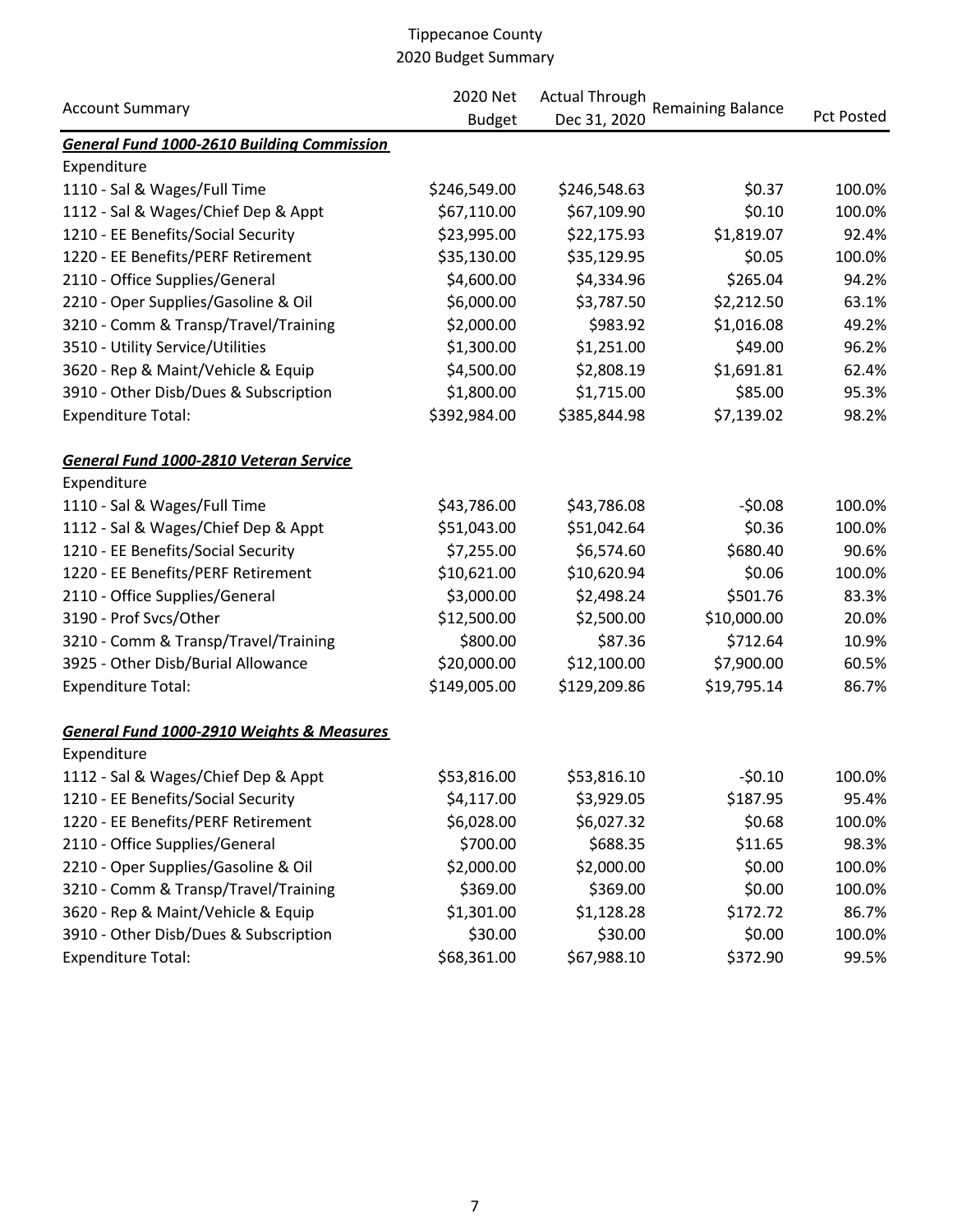| <b>Account Summary</b>                        | 2020 Net       | <b>Actual Through</b> | <b>Remaining Balance</b> |                   |
|-----------------------------------------------|----------------|-----------------------|--------------------------|-------------------|
|                                               | <b>Budget</b>  | Dec 31, 2020          |                          | <b>Pct Posted</b> |
| General Fund 1000-3510 Tippecanoe Villa       |                |                       |                          |                   |
| Expenditure                                   |                |                       |                          |                   |
| 1110 - Sal & Wages/Full Time                  | \$860,226.00   | \$855,980.74          | \$4,245.26               | 99.5%             |
| 1112 - Sal & Wages/Chief Dep & Appt           | \$73,622.00    | \$73,622.12           | $-50.12$                 | 100.0%            |
| 1130 - Sal & Wages/Part Time                  | \$25,500.00    | \$21,948.00           | \$3,552.00               | 86.1%             |
| 1150 - Sal & Wages/Overtime                   | \$16,000.00    | \$13,659.43           | \$2,340.57               | 85.4%             |
| 1210 - EE Benefits/Social Security            | \$74,449.00    | \$68,745.47           | \$5,703.53               | 92.3%             |
| 1220 - EE Benefits/PERF Retirement            | \$106,048.00   | \$105,645.63          | \$402.37                 | 99.6%             |
| 2110 - Office Supplies/General                | \$800.00       | \$479.83              | \$320.17                 | 60.0%             |
| 2220 - Oper Supplies/Inst'l or Med            | \$20,076.00    | \$20,065.75           | \$10.25                  | 99.9%             |
| 2250 - Oper Supplies/Food                     | \$113,246.00   | \$108,348.25          | \$4,897.75               | 95.7%             |
| 2990 - Other Supplies/Non-specified           | \$71,679.00    | \$64,746.80           | \$6,932.20               | 90.3%             |
| 3145 - Prof Svcs/Hlth & Med Prof              | \$27,400.00    | \$25,095.83           | \$2,304.17               | 91.6%             |
| 3190 - Prof Svcs/Other                        | \$36,939.00    | \$3,531.30            | \$33,407.70              | 9.6%              |
| 3510 - Utility Service/Utilities              | \$110,737.00   | \$105,772.54          | \$4,964.46               | 95.5%             |
| 3610 - Rep & Maint/Buildings & Proper         | \$7,500.00     | \$5,614.73            | \$1,885.27               | 74.9%             |
| 3620 - Rep & Maint/Vehicle & Equip            | \$3,554.00     | \$2,996.20            | \$557.80                 | 84.3%             |
| 3730 - Rentals & Leases/Minor Equip           | \$1,175.00     | \$1,174.65            | \$0.35                   | 100.0%            |
| <b>Expenditure Total:</b>                     | \$1,548,951.00 | \$1,477,427.27        | \$71,523.73              | 95.4%             |
| General Fund 1000-3610 Cary Home for Children |                |                       |                          |                   |
| Expenditure                                   |                |                       |                          |                   |
| 1110 - Sal & Wages/Full Time                  | \$1,212,446.00 | \$1,170,624.08        | \$41,821.92              | 96.6%             |
| 1112 - Sal & Wages/Chief Dep & Appt           | \$93,500.00    | \$93,499.90           | \$0.10                   | 100.0%            |
| 1113 - Sal & Wages/Benefit Elig PT            | \$27,650.00    | \$27,213.46           | \$436.54                 | 98.4%             |
| 1130 - Sal & Wages/Part Time                  | \$110,000.00   | \$66,259.85           | \$43,740.15              | 60.2%             |
| 1150 - Sal & Wages/Overtime                   | \$50,000.00    | \$23,335.92           | \$26,664.08              | 46.7%             |
| 1210 - EE Benefits/Social Security            | \$114,260.00   | \$98,362.12           | \$15,897.88              | 86.1%             |
| 1220 - EE Benefits/PERF Retirement            | \$151,867.00   | \$143,781.99          | \$8,085.01               | 94.7%             |
| 2110 - Office Supplies/General                | \$4,633.00     | \$3,566.10            | \$1,066.90               | 77.0%             |
| 2220 - Oper Supplies/Inst'l or Med            | \$11,786.00    | \$11,612.34           | \$173.66                 | 98.5%             |
| 2230 - Oper Supplies/Cleaning                 | \$9,953.00     | \$9,656.63            | \$296.37                 | 97.0%             |
| 2245 - Oper Supplies/Grounds                  | \$13,847.00    | \$10,946.03           | \$2,900.97               | 79.0%             |
| 2250 - Oper Supplies/Food                     | \$36,783.00    | \$36,237.72           | \$545.28                 | 98.5%             |
| 2270 - Oper Supplies/Educational Mtls         | \$2,284.00     | \$2,263.28            | \$20.72                  | 99.1%             |
| 2340 - Rep & Maint/Minor Equipment            | \$13,199.00    | \$12,323.43           | \$875.57                 | 93.4%             |
| 3140 - Prof Svcs/Counselng Consults           | \$18,482.00    | \$17,949.20           | \$532.80                 | 97.1%             |
| 3150 - Prof Svcs/Training                     | \$2,258.00     | \$2,257.90            | \$0.10                   | 100.0%            |
| 3210 - Comm & Transp/Travel/Training          | \$15,899.00    | \$15,898.68           | \$0.32                   | 100.0%            |
| 3510 - Utility Service/Utilities              | \$40,841.00    | \$39,787.69           | \$1,053.31               | 97.4%             |
| 3610 - Rep & Maint/Buildings & Proper         | \$150,514.00   | \$139,554.99          | \$10,959.01              | 92.7%             |
| 3620 - Rep & Maint/Vehicle & Equip            | \$13,945.00    | \$13,944.42           | \$0.58                   | 100.0%            |
| 3910 - Other Disb/Dues & Subscription         | \$4,317.00     | \$4,317.00            | \$0.00                   | 100.0%            |
| 4510 - Machinery & Equipment/General          | \$14,663.00    | \$14,663.11           | $-50.11$                 | 100.0%            |
| <b>Expenditure Total:</b>                     | \$2,113,127.00 | \$1,958,055.84        | \$155,071.16             | 92.7%             |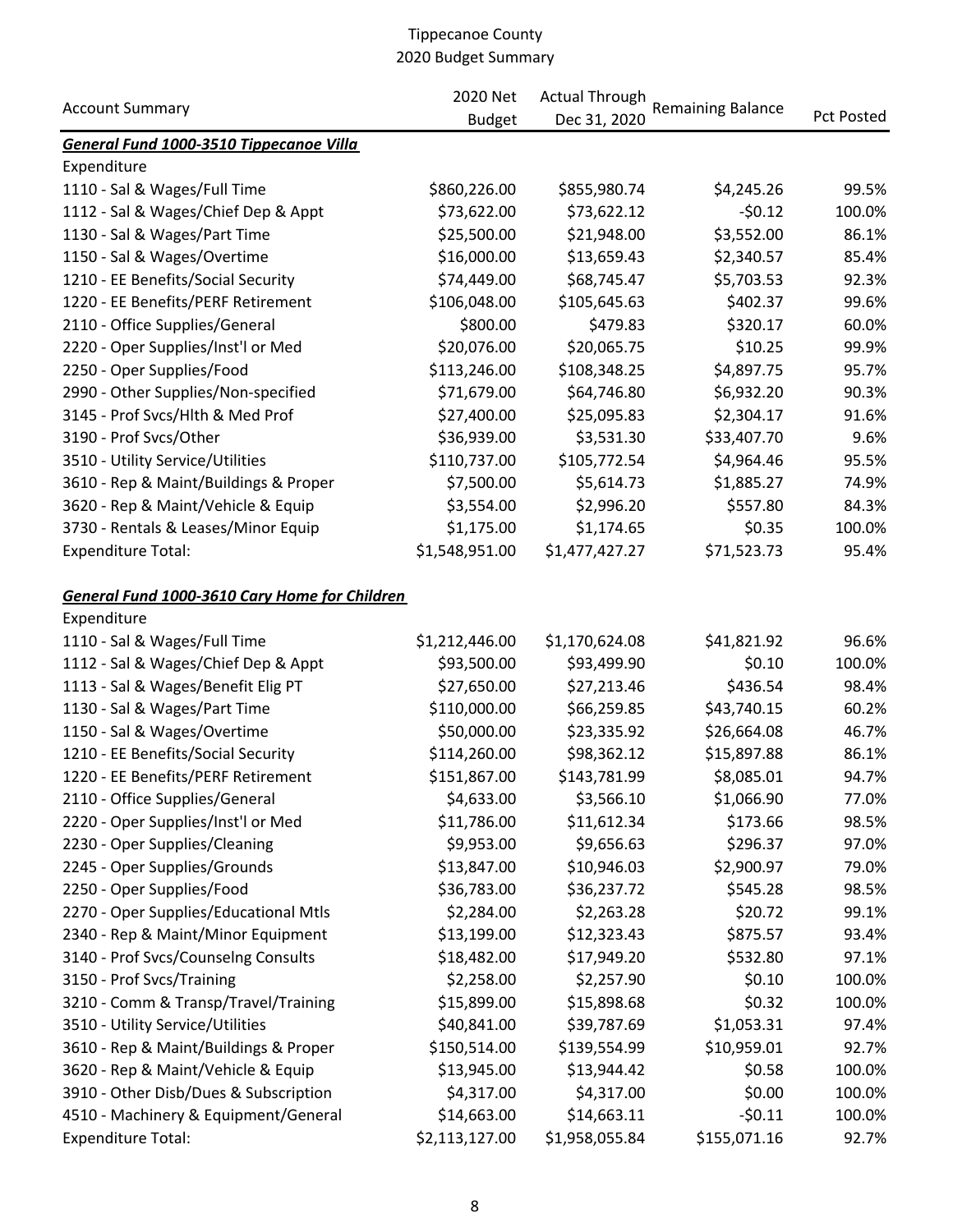|                                                      | 2020 Net       | <b>Actual Through</b> |                          |                   |  |
|------------------------------------------------------|----------------|-----------------------|--------------------------|-------------------|--|
| <b>Account Summary</b>                               | <b>Budget</b>  | Dec 31, 2020          | <b>Remaining Balance</b> | <b>Pct Posted</b> |  |
| <b>General Fund 1000-3710 Juvenile Alternatives</b>  |                |                       |                          |                   |  |
| Expenditure                                          |                |                       |                          |                   |  |
| 1110 - Sal & Wages/Full Time                         | \$96,807.00    | \$92,681.21           | \$4,125.79               | 95.7%             |  |
| 1113 - Sal & Wages/Benefit Elig PT                   | \$30,699.00    | \$23,608.37           | \$7,090.63               | 76.9%             |  |
| 1130 - Sal & Wages/Part Time                         | \$15,000.00    | \$9,749.75            | \$5,250.25               | 65.0%             |  |
| 1210 - EE Benefits/Social Security                   | \$10,902.00    | \$8,904.48            | \$1,997.52               | 81.7%             |  |
| 1220 - EE Benefits/PERF Retirement                   | \$10,843.00    | \$10,380.18           | \$462.82                 | 95.7%             |  |
| 2110 - Office Supplies/General                       | \$750.00       | \$731.76              | \$18.24                  | 97.6%             |  |
| 3210 - Comm & Transp/Travel/Training                 | \$500.00       | \$52.82               | \$447.18                 | 10.6%             |  |
| <b>Expenditure Total:</b>                            | \$165,501.00   | \$146,108.57          | \$19,392.43              | 88.3%             |  |
| <b>General Fund 1000-4310 Parks &amp; Recreation</b> |                |                       |                          |                   |  |
| Expenditure                                          |                |                       |                          |                   |  |
| 1110 - Sal & Wages/Full Time                         | \$565,435.00   | \$565,435.05          | $-50.05$                 | 100.0%            |  |
| 1112 - Sal & Wages/Chief Dep & Appt                  | \$73,622.00    | \$73,622.12           | $-50.12$                 | 100.0%            |  |
| 1130 - Sal & Wages/Part Time                         | \$45,400.00    | \$45,321.88           | \$78.12                  | 99.8%             |  |
| 1210 - EE Benefits/Social Security                   | \$50,779.00    | \$49,161.29           | \$1,617.71               | 96.8%             |  |
| 1220 - EE Benefits/PERF Retirement                   | \$72,112.00    | \$72,111.89           | \$0.11                   | 100.0%            |  |
| 1910 - Other Personal Services/WC                    | \$17,000.00    | \$16,967.00           | \$33.00                  | 99.8%             |  |
| 2110 - Office Supplies/General                       | \$2,360.00     | \$1,814.56            | \$545.44                 | 76.9%             |  |
| 2210 - Oper Supplies/Gasoline & Oil                  | \$25,650.00    | \$20,782.79           | \$4,867.21               | 81.0%             |  |
| 2215 - Oper Supplies/Garage & Fleet                  | \$11,100.00    | \$11,098.79           | \$1.21                   | 100.0%            |  |
| 2220 - Oper Supplies/Inst'l or Med                   | \$720.00       | \$674.70              | \$45.30                  | 93.7%             |  |
| 2245 - Oper Supplies/Grounds                         | \$6,270.00     | \$6,239.33            | \$30.67                  | 99.5%             |  |
| 2310 - Rep & Maint/Building Mtls                     | \$40,686.00    | \$30,193.23           | \$10,492.77              | 74.2%             |  |
| 2320 - Rep & Maint/Street Mtls                       | \$2,870.00     | \$789.45              | \$2,080.55               | 27.5%             |  |
| 2340 - Rep & Maint/Minor Equipment                   | \$5,233.00     | \$4,346.41            | \$886.59                 | 83.1%             |  |
| 3110 - Prof Svcs/Legal                               | \$25,375.00    | \$19,722.60           | \$5,652.40               | 77.7%             |  |
| 3190 - Prof Svcs/Other                               | \$2,300.00     | \$2,297.00            | \$3.00                   | 99.9%             |  |
| 3210 - Comm & Transp/Travel/Training                 | \$204.00       | \$203.16              | \$0.84                   | 99.6%             |  |
| 3230 - Comm & Transp/Postage & Frght                 | \$200.00       | \$26.49               | \$173.51                 | 13.2%             |  |
| 3410 - Insur/Building & Property                     | \$31,512.00    | \$31,511.73           | \$0.27                   | 100.0%            |  |
| 3510 - Utility Service/Utilities                     | \$112,279.00   | \$103,698.88          | \$8,580.12               | 92.4%             |  |
| 3610 - Rep & Maint/Buildings & Proper                | \$112,928.00   | \$80,357.35           | \$32,570.65              | 71.2%             |  |
| 3620 - Rep & Maint/Vehicle & Equip                   | \$21,695.00    | \$21,691.87           | \$3.13                   | 100.0%            |  |
| 3970 - Other Disb/Costs of Business                  | \$50.00        | \$28.76               | \$21.24                  | 57.5%             |  |
| 4590 - Machinery & Equipment/Other                   | \$9,574.00     | \$9,572.63            | \$1.37                   | 100.0%            |  |
| <b>Expenditure Total:</b>                            | \$1,235,354.00 | \$1,167,668.96        | \$67,685.04              | 94.5%             |  |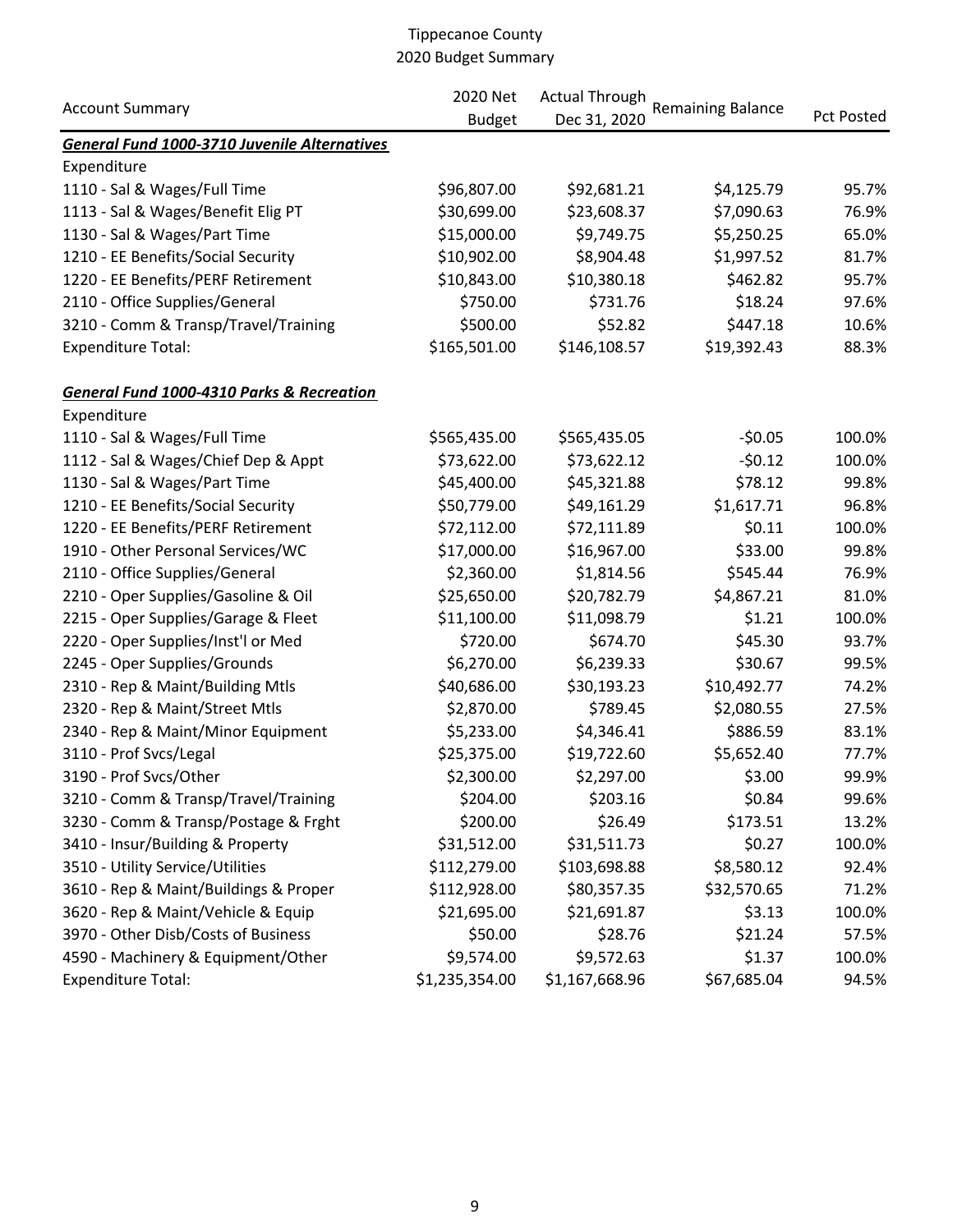|                                                | 2020 Net<br><b>Actual Through</b> |              |                          |                   |
|------------------------------------------------|-----------------------------------|--------------|--------------------------|-------------------|
| <b>Account Summary</b>                         | <b>Budget</b>                     | Dec 31, 2020 | <b>Remaining Balance</b> | <b>Pct Posted</b> |
| <b>General Fund 1000-4410 County Extension</b> |                                   |              |                          |                   |
| Expenditure                                    |                                   |              |                          |                   |
| 1110 - Sal & Wages/Full Time                   | \$122,850.00                      | \$89,025.37  | \$33,824.63              | 72.5%             |
| 1130 - Sal & Wages/Part Time                   | \$14,400.00                       | \$8,013.50   | \$6,386.50               | 55.6%             |
| 1150 - Sal & Wages/Overtime                    | \$8,000.00                        | \$2,879.97   | \$5,120.03               | 36.0%             |
| 1210 - EE Benefits/Social Security             | \$11,112.00                       | \$7,313.65   | \$3,798.35               | 65.8%             |
| 1220 - EE Benefits/PERF Retirement             | \$14,656.00                       | \$10,103.61  | \$4,552.39               | 68.9%             |
| 2110 - Office Supplies/General                 | \$11,050.00                       | \$9,397.51   | \$1,652.49               | 85.0%             |
| 2230 - Oper Supplies/Cleaning                  | \$1,662.00                        | \$1,140.62   | \$521.38                 | 68.6%             |
| 2330 - Rep & Maint/Small Tools                 | \$400.00                          | \$0.00       | \$400.00                 | 0.0%              |
| 3150 - Prof Svcs/Training                      | \$5,000.00                        | \$1,024.00   | \$3,976.00               | 20.5%             |
| 3190 - Prof Svcs/Other                         | \$226,495.00                      | \$226,495.00 | \$0.00                   | 100.0%            |
| 3210 - Comm & Transp/Travel/Training           | \$8,000.00                        | \$3,483.95   | \$4,516.05               | 43.5%             |
| 3230 - Comm & Transp/Postage & Frght           | \$6,000.00                        | \$3,466.72   | \$2,533.28               | 57.8%             |
| 3510 - Utility Service/Utilities               | \$17,200.00                       | \$9,189.38   | \$8,010.62               | 53.4%             |
| 3610 - Rep & Maint/Buildings & Proper          | \$4,000.00                        | \$2,267.18   | \$1,732.82               | 56.7%             |
| 3730 - Rentals & Leases/Minor Equip            | \$6,800.00                        | \$4,189.16   | \$2,610.84               | 61.6%             |
| 3910 - Other Disb/Dues & Subscription          | \$1,000.00                        | \$753.51     | \$246.49                 | 75.4%             |
| <b>Expenditure Total:</b>                      | \$458,625.00                      | \$378,743.13 | \$79,881.87              | 82.6%             |
| <b>General Fund 1000-4510 Fairgrounds</b>      |                                   |              |                          |                   |
| Expenditure                                    |                                   |              |                          |                   |
| 1110 - Sal & Wages/Full Time                   | \$36,988.00                       | \$36,988.12  | $-50.12$                 | 100.0%            |
| 1112 - Sal & Wages/Chief Dep & Appt            | \$57,960.00                       | \$57,959.85  | \$0.15                   | 100.0%            |
| 1210 - EE Benefits/Social Security             | \$7,264.00                        | \$6,545.91   | \$718.09                 | 90.1%             |
| 1220 - EE Benefits/PERF Retirement             | \$10,635.00                       | \$10,634.08  | \$0.92                   | 100.0%            |
| 2110 - Office Supplies/General                 | \$500.00                          | \$478.07     | \$21.93                  | 95.6%             |
| 2210 - Oper Supplies/Gasoline & Oil            | \$5,000.00                        | \$3,807.09   | \$1,192.91               | 76.1%             |
| 2215 - Oper Supplies/Garage & Fleet            | \$6,000.00                        | \$5,615.26   | \$384.74                 | 93.6%             |
| 2230 - Oper Supplies/Cleaning                  | \$7,000.00                        | \$6,950.80   | \$49.20                  | 99.3%             |
| 2240 - Oper Supplies/Snow Removal              | \$200.00                          | \$0.00       | \$200.00                 | 0.0%              |
| 2330 - Rep & Maint/Small Tools                 | \$1,500.00                        | \$1,485.42   | \$14.58                  | 99.0%             |
| 2340 - Rep & Maint/Minor Equipment             | \$1,000.00                        | \$991.50     | \$8.50                   | 99.2%             |
| 2990 - Other Supplies/Non-specified            | \$4,300.00                        | \$3,971.87   | \$328.13                 | 92.4%             |
| 3210 - Comm & Transp/Travel/Training           | \$1,700.00                        | \$945.00     | \$755.00                 | 55.6%             |
| 3510 - Utility Service/Utilities               | \$60,000.00                       | \$51,297.52  | \$8,702.48               | 85.5%             |
| 3610 - Rep & Maint/Buildings & Proper          | \$26,300.00                       | \$25,490.74  | \$809.26                 | 96.9%             |
| 3620 - Rep & Maint/Vehicle & Equip             | \$5,500.00                        | \$4,885.82   | \$614.18                 | 88.8%             |
| <b>Expenditure Total:</b>                      | \$231,847.00                      | \$218,047.05 | \$13,799.95              | 94.0%             |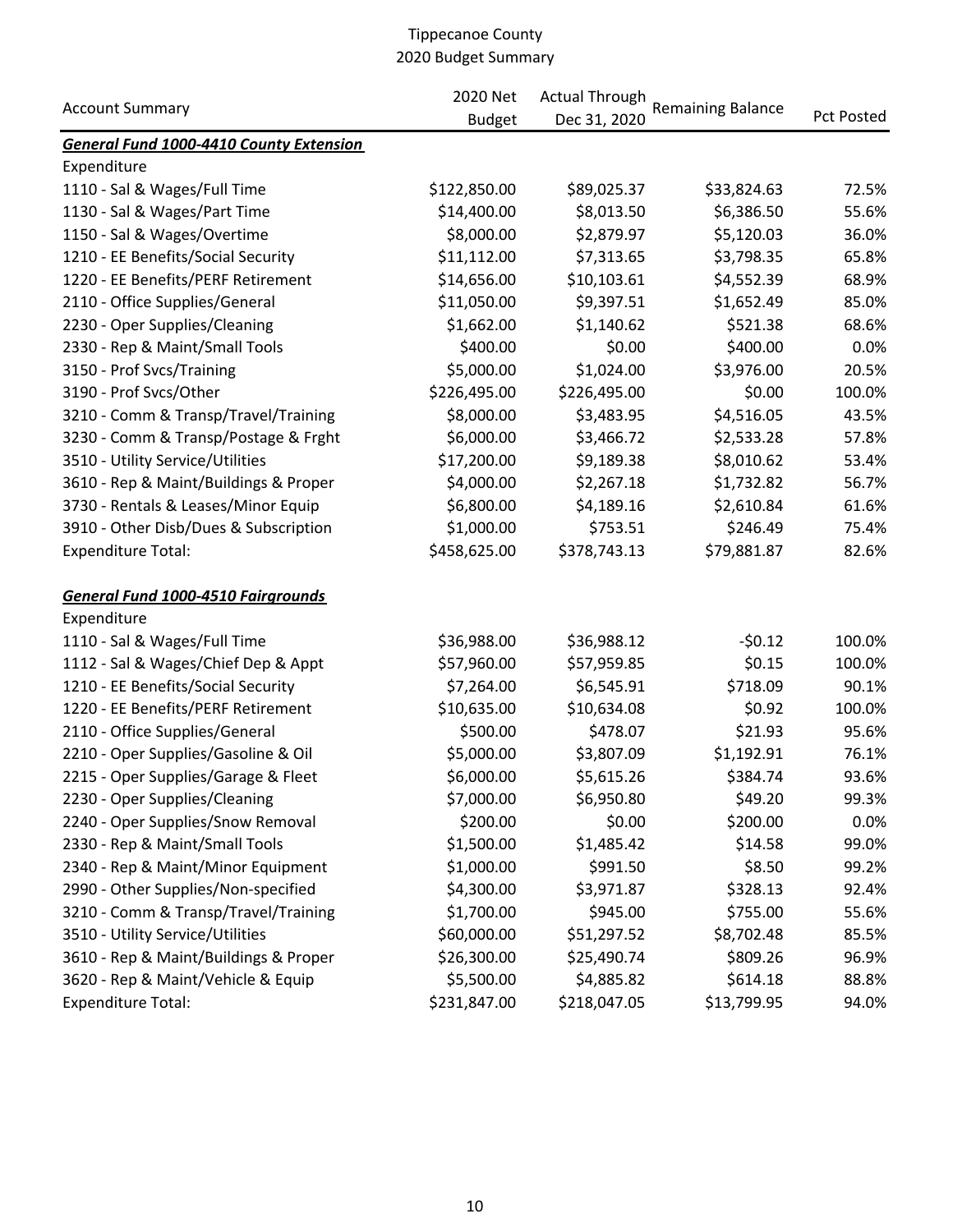|                                                    | 2020 Net      | <b>Actual Through</b> |                          |            |
|----------------------------------------------------|---------------|-----------------------|--------------------------|------------|
| <b>Account Summary</b>                             | <b>Budget</b> | Dec 31, 2020          | <b>Remaining Balance</b> | Pct Posted |
| <b>County General 1000-5010 Coroner</b>            |               |                       |                          |            |
| Expenditure                                        |               |                       |                          |            |
| 1110 - Sal & Wages/Full Time                       | \$43,786.00   | \$41,138.14           | \$2,647.86               | 94.0%      |
| 1111 - Sal & Wages/Elected Official                | \$31,496.00   | \$31,495.88           | \$0.12                   | 100.0%     |
| 1130 - Sal & Wages/Part Time                       | \$50,071.00   | \$46,784.36           | \$3,286.64               | 93.4%      |
| 1190 - Sal & Wages/Other Wages                     | \$48,219.00   | \$48,218.35           | \$0.65                   | 100.0%     |
| 1210 - EE Benefits/Social Security                 | \$13,278.00   | \$12,641.19           | \$636.81                 | 95.2%      |
| 1220 - EE Benefits/PERF Retirement                 | \$8,432.00    | \$7,944.61            | \$487.39                 | 94.2%      |
| 2110 - Office Supplies/General                     | \$1,620.00    | \$842.73              | \$777.27                 | 52.0%      |
| 2220 - Oper Supplies/Inst'l or Med                 | \$45,288.00   | \$44,511.63           | \$776.37                 | 98.3%      |
| 3145 - Prof Svcs/Hlth & Med Prof                   | \$50,942.00   | \$45,720.03           | \$5,221.97               | 89.7%      |
| 3146 - Prof Svcs/Autopsies                         | \$265,650.00  | \$237,164.00          | \$28,486.00              | 89.3%      |
| 3147 - Prof Svcs/Body Transfer                     | \$68,825.00   | \$61,531.45           | \$7,293.55               | 89.4%      |
| 3210 - Comm & Transp/Travel/Training               | \$12,000.00   | \$3,991.57            | \$8,008.43               | 33.3%      |
| 3910 - Other Disb/Dues & Subscription              | \$2,990.00    | \$2,572.54            | \$417.46                 | 86.0%      |
| <b>Expenditure Total:</b>                          | \$642,597.00  | \$584,556.48          | \$58,040.52              | 91.0%      |
| <b>General Fund 1000-5210 Emergency Management</b> |               |                       |                          |            |
| Expenditure                                        |               |                       |                          |            |
| 1110 - Sal & Wages/Full Time                       | \$145,068.00  | \$145,068.30          | $-50.30$                 | 100.0%     |
| 1112 - Sal & Wages/Chief Dep & Appt                | \$67,110.00   | \$67,109.90           | \$0.10                   | 100.0%     |
| 1150 - Sal & Wages/Overtime                        | \$8,710.00    | \$5,129.82            | \$3,580.18               | 58.9%      |
| 1210 - EE Benefits/Social Security                 | \$16,898.00   | \$15,508.16           | \$1,389.84               | 91.8%      |
| 1220 - EE Benefits/PERF Retirement                 | \$24,740.00   | \$24,338.55           | \$401.45                 | 98.4%      |
| 2110 - Office Supplies/General                     | \$1,062.00    | \$746.79              | \$315.21                 | 70.3%      |
| 2210 - Oper Supplies/Gasoline & Oil                | \$9,141.00    | \$9,137.94            | \$3.06                   | 100.0%     |
| 2220 - Oper Supplies/Inst'l or Med                 | \$1,435.00    | \$1,209.58            | \$225.42                 | 84.3%      |
| 2340 - Rep & Maint/Minor Equipment                 | \$9,459.00    | \$8,140.23            | \$1,318.77               | 86.1%      |
| 3190 - Prof Svcs/Other                             | \$57.00       | \$56.85               | \$0.15                   | 99.7%      |
| 3210 - Comm & Transp/Travel/Training               | \$73.00       | \$72.54               | \$0.46                   | 99.4%      |
| 3510 - Utility Service/Utilities                   | \$10,121.00   | \$10,120.26           | \$0.74                   | 100.0%     |
| 3620 - Rep & Maint/Vehicle & Equip                 | \$16,146.00   | \$15,240.98           | \$905.02                 | 94.4%      |
| 3910 - Other Disb/Dues & Subscription              | \$4,707.00    | \$4,556.44            | \$150.56                 | 96.8%      |
| <b>Expenditure Total:</b>                          | \$314,727.00  | \$306,436.34          | \$8,290.66               | 97.4%      |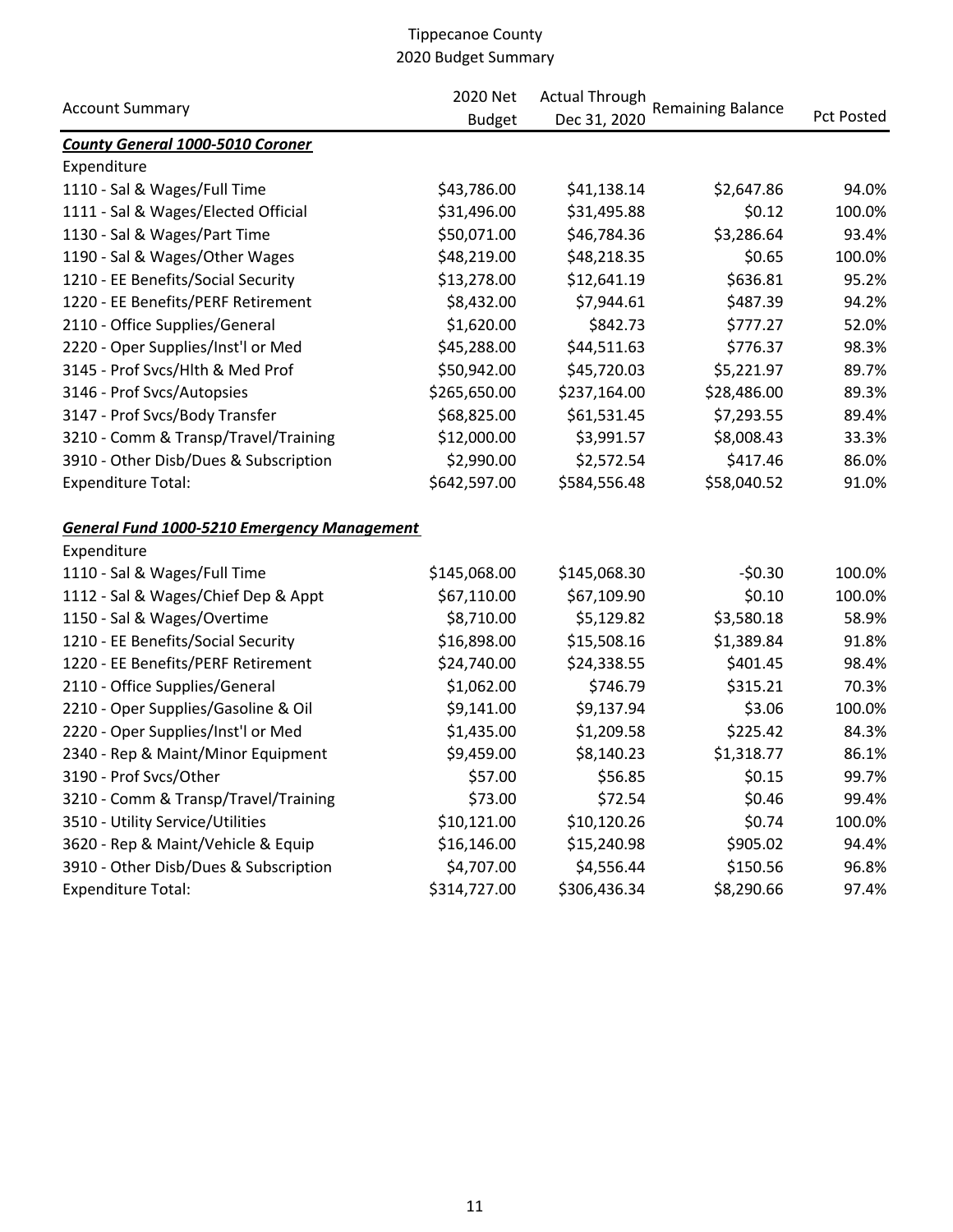| <b>Account Summary</b>                | 2020 Net        | <b>Actual Through</b> | <b>Remaining Balance</b> |                   |  |
|---------------------------------------|-----------------|-----------------------|--------------------------|-------------------|--|
|                                       | <b>Budget</b>   | Dec 31, 2020          |                          | <b>Pct Posted</b> |  |
| <b>General Fund 1000-5410 Sheriff</b> |                 |                       |                          |                   |  |
| Expenditure                           |                 |                       |                          |                   |  |
| 1110 - Sal & Wages/Full Time          | \$4,770,181.00  | \$4,678,122.75        | \$92,058.25              | 98.1%             |  |
| 1111 - Sal & Wages/Elected Official   | \$122,506.00    | \$122,506.02          | $-50.02$                 | 100.0%            |  |
| 1112 - Sal & Wages/Chief Dep & Appt   | \$78,885.00     | \$78,885.04           | $-50.04$                 | 100.0%            |  |
| 1115 - Sal & Wages/Merit Deputies     | \$3,495,595.00  | \$3,464,552.06        | \$31,042.94              | 99.1%             |  |
| 1130 - Sal & Wages/Part Time          | \$55,226.00     | \$13,345.62           | \$41,880.38              | 24.2%             |  |
| 1132 - Sal & Wages/Board Members      | \$3,000.00      | \$2,150.00            | \$850.00                 | 71.7%             |  |
| 1150 - Sal & Wages/Overtime           | \$329,774.00    | \$329,773.70          | \$0.30                   | 100.0%            |  |
| 1160 - Sal & Wages/Additional Pay     | \$45,750.00     | \$45,750.00           | \$0.00                   | 100.0%            |  |
| 1210 - EE Benefits/Social Security    | \$680,113.00    | \$625,064.57          | \$55,048.43              | 91.9%             |  |
| 1220 - EE Benefits/PERF Retirement    | \$545,461.00    | \$538,849.60          | \$6,611.40               | 98.8%             |  |
| 1221 - EE Benefits/Sheriff Retirement | \$1,050,482.00  | \$1,050,482.00        | \$0.00                   | 100.0%            |  |
| 2110 - Office Supplies/General        | \$32,000.00     | \$22,095.44           | \$9,904.56               | 69.0%             |  |
| 2215 - Oper Supplies/Garage & Fleet   | \$305,000.00    | \$290,096.67          | \$14,903.33              | 95.1%             |  |
| 2220 - Oper Supplies/Inst'l or Med    | \$125,000.00    | \$124,700.54          | \$299.46                 | 99.8%             |  |
| 2230 - Oper Supplies/Cleaning         | \$5,600.00      | \$2,810.59            | \$2,789.41               | 50.2%             |  |
| 2250 - Oper Supplies/Food             | \$688,354.00    | \$673,558.46          | \$14,795.54              | 97.9%             |  |
| 2990 - Other Supplies/Non-specified   | \$157,100.00    | \$117,258.96          | \$39,841.04              | 74.6%             |  |
| 3145 - Prof Svcs/Hlth & Med Prof      | \$242,300.00    | \$207,742.67          | \$34,557.33              | 85.7%             |  |
| 3150 - Prof Svcs/Training             | \$30,000.00     | \$21,719.00           | \$8,281.00               | 72.4%             |  |
| 3190 - Prof Svcs/Other                | \$943,608.00    | \$943,606.54          | \$1.46                   | 100.0%            |  |
| 3210 - Comm & Transp/Travel/Training  | \$13,000.00     | \$11,499.50           | \$1,500.50               | 88.5%             |  |
| 3230 - Comm & Transp/Postage & Frght  | \$1,100.00      | \$485.65              | \$614.35                 | 44.2%             |  |
| 3510 - Utility Service/Utilities      | \$42,450.00     | \$41,093.85           | \$1,356.15               | 96.8%             |  |
| 3610 - Rep & Maint/Buildings & Proper | \$185,799.00    | \$183,975.15          | \$1,823.85               | 99.0%             |  |
| 3620 - Rep & Maint/Vehicle & Equip    | \$31,814.00     | \$31,444.11           | \$369.89                 | 98.8%             |  |
| <b>Expenditure Total:</b>             | \$13,980,098.00 | \$13,621,568.49       | \$358,529.51             | 97.4%             |  |
| General Fund 1000-5420 Jail           |                 |                       |                          |                   |  |
| Expenditure                           |                 |                       |                          |                   |  |
| 2110 - Office Supplies/General        | \$161,328.00    | \$157,499.60          | \$3,828.40               | 97.6%             |  |
| 2220 - Oper Supplies/Inst'l or Med    | \$10,500.00     | \$9,636.34            | \$863.66                 | 91.8%             |  |
| 3510 - Utility Service/Utilities      | \$420,000.00    | \$359,427.99          | \$60,572.01              | 85.6%             |  |
| <b>Expenditure Total:</b>             | \$591,828.00    | \$526,563.93          | \$65,264.07              | 89.0%             |  |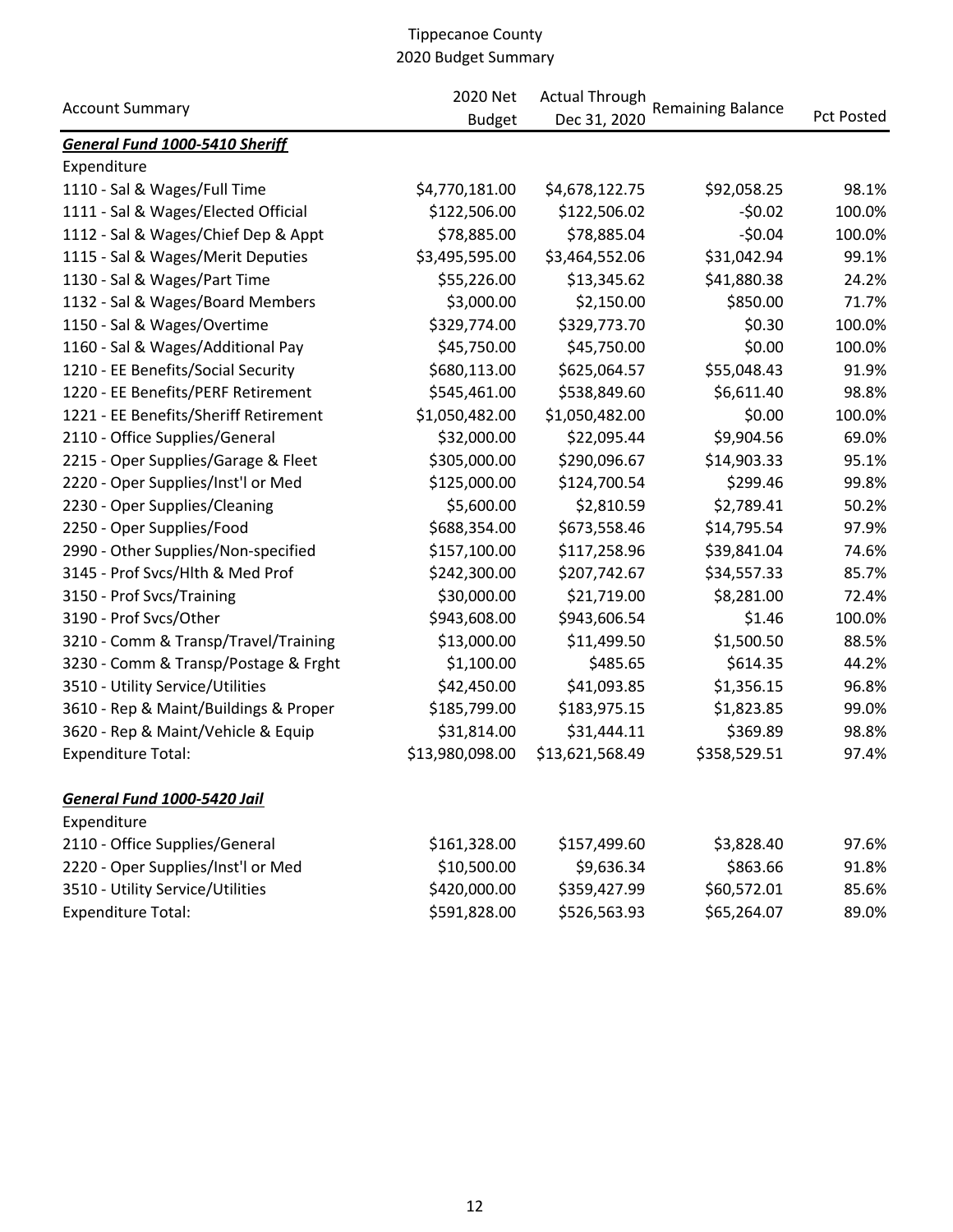|                                                     | 2020 Net<br><b>Actual Through</b> |                |                          |                   |
|-----------------------------------------------------|-----------------------------------|----------------|--------------------------|-------------------|
| <b>Account Summary</b>                              | <b>Budget</b>                     | Dec 31, 2020   | <b>Remaining Balance</b> | <b>Pct Posted</b> |
| <b>General Fund 1000-5510 Community Corrections</b> |                                   |                |                          |                   |
| Expenditure                                         |                                   |                |                          |                   |
| 1110 - Sal & Wages/Full Time                        | \$208,846.00                      | \$208,364.99   | \$481.01                 | 99.8%             |
| 1130 - Sal & Wages/Part Time                        | \$29,770.00                       | \$27,122.00    | \$2,648.00               | 91.1%             |
| 1150 - Sal & Wages/Overtime                         | \$7,390.00                        | \$7,389.05     | \$0.95                   | 100.0%            |
| 1210 - EE Benefits/Social Security                  | \$18,820.00                       | \$17,196.61    | \$1,623.39               | 91.4%             |
| 1220 - EE Benefits/PERF Retirement                  | \$24,175.00                       | \$24,164.30    | \$10.70                  | 100.0%            |
| 2230 - Oper Supplies/Cleaning                       | \$14,754.00                       | \$8,227.21     | \$6,526.79               | 55.8%             |
| 2250 - Oper Supplies/Food                           | \$52,000.00                       | \$32,357.14    | \$19,642.86              | 62.2%             |
| 2340 - Rep & Maint/Minor Equipment                  | \$3,000.00                        | \$2,963.60     | \$36.40                  | 98.8%             |
| 2990 - Other Supplies/Non-specified                 | \$29,364.00                       | \$27,603.98    | \$1,760.02               | 94.0%             |
| 3110 - Prof Svcs/Legal                              | \$10,000.00                       | \$0.00         | \$10,000.00              | 0.0%              |
| 3145 - Prof Svcs/Hlth & Med Prof                    | \$29,794.00                       | \$29,793.04    | \$0.96                   | 100.0%            |
| 3190 - Prof Svcs/Other                              | \$130,708.00                      | \$130,589.24   | \$118.76                 | 99.9%             |
| 3210 - Comm & Transp/Travel/Training                | \$3,178.00                        | \$3,177.82     | \$0.18                   | 100.0%            |
| 3510 - Utility Service/Utilities                    | \$20,922.00                       | \$20,921.64    | \$0.36                   | 100.0%            |
| 3610 - Rep & Maint/Buildings & Proper               | \$7,943.00                        | \$7,942.16     | \$0.84                   | 100.0%            |
| 3620 - Rep & Maint/Vehicle & Equip                  | \$12,201.00                       | \$6,047.83     | \$6,153.17               | 49.6%             |
| 4590 - Machinery & Equipment/Other                  | \$4,045.00                        | \$4,045.00     | \$0.00                   | 100.0%            |
| <b>Expenditure Total:</b>                           | \$606,910.00                      | \$557,905.61   | \$49,004.39              | 91.9%             |
| General Fund 1000-5810 Clerk                        |                                   |                |                          |                   |
| Expenditure                                         |                                   |                |                          |                   |
| 1110 - Sal & Wages/Full Time                        | \$853,941.00                      | \$824,384.84   | \$29,556.16              | 96.5%             |
| 1111 - Sal & Wages/Elected Official                 | \$71,838.00                       | \$71,838.00    | \$0.00                   | 100.0%            |
| 1112 - Sal & Wages/Chief Dep & Appt                 | \$54,427.00                       | \$54,427.10    | $-50.10$                 | 100.0%            |
| 1130 - Sal & Wages/Part Time                        | \$30,000.00                       | \$13,635.50    | \$16,364.50              | 45.5%             |
| 1210 - EE Benefits/Social Security                  | \$77,281.00                       | \$67,902.75    | \$9,378.25               | 87.9%             |
| 1220 - EE Benefits/PERF Retirement                  | \$109,784.00                      | \$106,474.24   | \$3,309.76               | 97.0%             |
| 2110 - Office Supplies/General                      | \$7,724.00                        | \$6,089.38     | \$1,634.62               | 78.8%             |
| 2120 - Office Supplies/Forms                        | \$8,049.00                        | \$8,048.73     | \$0.27                   | 100.0%            |
| 3190 - Prof Svcs/Other                              | \$14,400.00                       | \$0.00         | \$14,400.00              | 0.0%              |
| 3210 - Comm & Transp/Travel/Training                | \$5,000.00                        | \$145.66       | \$4,854.34               | 2.9%              |
| 3230 - Comm & Transp/Postage & Frght                | \$200.00                          | \$0.00         | \$200.00                 | 0.0%              |
| 3620 - Rep & Maint/Vehicle & Equip                  | \$1,609.00                        | \$309.79       | \$1,299.21               | 19.3%             |
| 3910 - Other Disb/Dues & Subscription               | \$1,800.00                        | \$510.00       | \$1,290.00               | 28.3%             |
| 4520 - Machinery & Equipment/Vehicle                | \$500.00                          | \$0.00         | \$500.00                 | 0.0%              |
| <b>Expenditure Total:</b>                           | \$1,236,553.00                    | \$1,153,765.99 | \$82,787.01              | 93.3%             |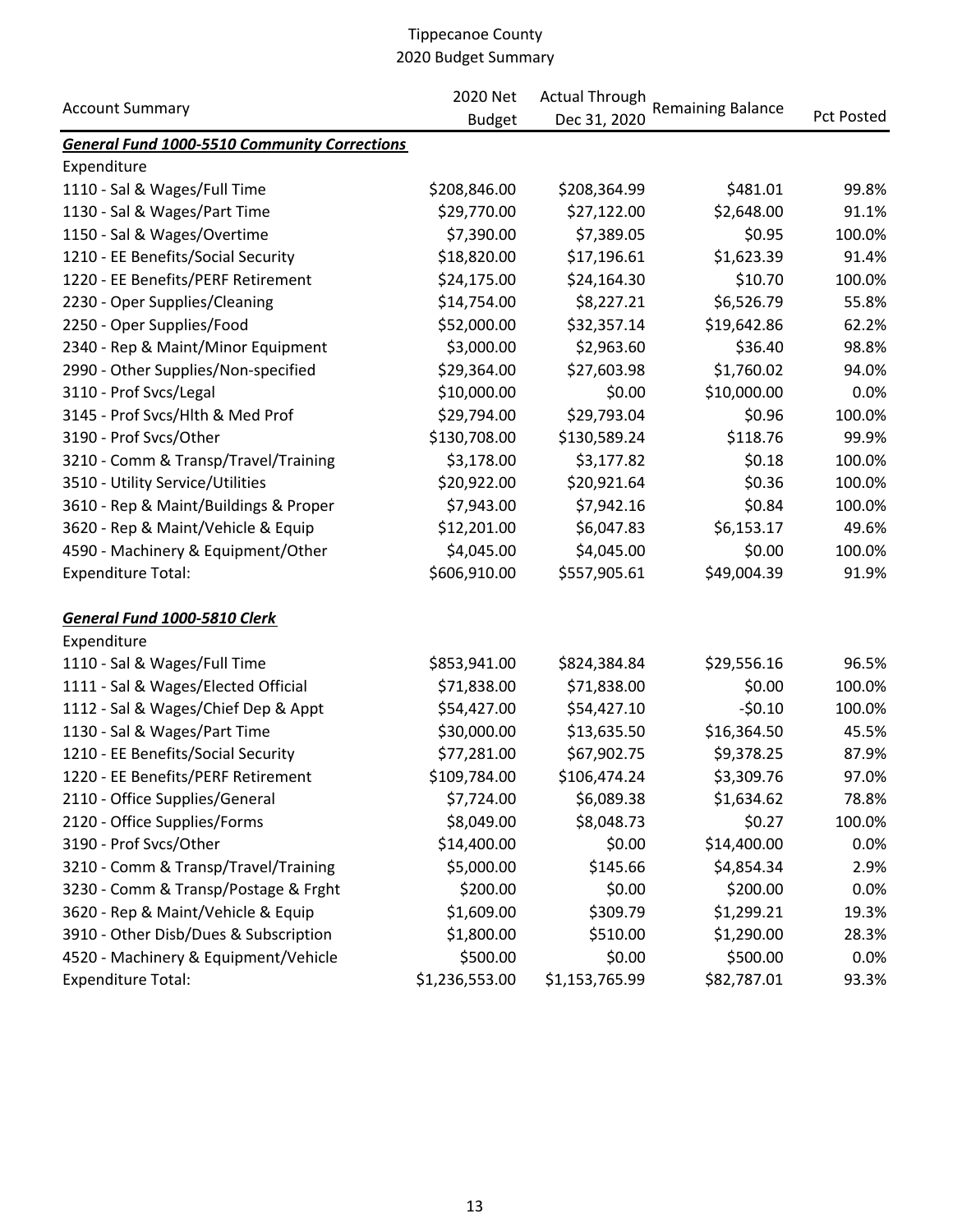|                                               | 2020 Net<br><b>Actual Through</b> |                | <b>Remaining Balance</b> |                   |
|-----------------------------------------------|-----------------------------------|----------------|--------------------------|-------------------|
| <b>Account Summary</b>                        | <b>Budget</b>                     | Dec 31, 2020   |                          | <b>Pct Posted</b> |
| General Fund 1000-5910 Prosecutor             |                                   |                |                          |                   |
| Expenditure                                   |                                   |                |                          |                   |
| 1110 - Sal & Wages/Full Time                  | \$2,913,816.00                    | \$2,748,926.89 | \$164,889.11             | 94.3%             |
| 1130 - Sal & Wages/Part Time                  | \$10,000.00                       | \$7,656.25     | \$2,343.75               | 76.6%             |
| 1210 - EE Benefits/Social Security            | \$223,672.00                      | \$202,109.32   | \$21,562.68              | 90.4%             |
| 1220 - EE Benefits/PERF Retirement            | \$327,468.00                      | \$306,972.11   | \$20,495.89              | 93.7%             |
| <b>Expenditure Total:</b>                     | \$3,474,956.00                    | \$3,265,664.57 | \$209,291.43             | 94.0%             |
| General Fund 1000-5920 Prosecutor IV-D        |                                   |                |                          |                   |
| Expenditure                                   |                                   |                |                          |                   |
| 1110 - Sal & Wages/Full Time                  | \$755,918.00                      | \$715,805.74   | \$40,112.26              | 94.7%             |
| 1210 - EE Benefits/Social Security            | \$57,828.00                       | \$50,463.18    | \$7,364.82               | 87.3%             |
| 1220 - EE Benefits/PERF Retirement            | \$84,663.00                       | \$79,955.98    | \$4,707.02               | 94.4%             |
| <b>Expenditure Total:</b>                     | \$898,409.00                      | \$846,224.90   | \$52,184.10              | 94.2%             |
| <b>General Fund 1000-6010 Ancillary Court</b> |                                   |                |                          |                   |
| Expenditure                                   |                                   |                |                          |                   |
| 1110 - Sal & Wages/Full Time                  | \$100,360.00                      | \$99,215.76    | \$1,144.24               | 98.9%             |
| 1210 - EE Benefits/Social Security            | \$7,678.00                        | \$7,275.43     | \$402.57                 | 94.8%             |
| 1220 - EE Benefits/PERF Retirement            | \$11,241.00                       | \$11,112.12    | \$128.88                 | 98.9%             |
| 2110 - Office Supplies/General                | \$500.00                          | \$205.92       | \$294.08                 | 41.2%             |
| 3170 - Prof Svcs/Translator                   | \$1,000.00                        | \$0.00         | \$1,000.00               | 0.0%              |
| <b>Expenditure Total:</b>                     | \$120,779.00                      | \$117,809.23   | \$2,969.77               | 97.5%             |
| General Fund 1000-6310 Public Defender        |                                   |                |                          |                   |
| Expenditure                                   |                                   |                |                          |                   |
| 1110 - Sal & Wages/Full Time                  | \$684,614.00                      | \$681,992.43   | \$2,621.57               | 99.6%             |
| 1112 - Sal & Wages/Chief Dep & Appt           | \$265,006.00                      | \$265,006.04   | $-50.04$                 | 100.0%            |
| 1113 - Sal & Wages/Benefit Elig PT            | \$1,432,656.00                    | \$1,432,608.20 | \$47.80                  | 100.0%            |
| 1130 - Sal & Wages/Part Time                  | \$79,000.00                       | \$74,301.26    | \$4,698.74               | 94.1%             |
| 1210 - EE Benefits/Social Security            | \$188,347.00                      | \$176,522.01   | \$11,824.99              | 93.7%             |
| 1220 - EE Benefits/PERF Retirement            | \$106,694.00                      | \$106,063.53   | \$630.47                 | 99.4%             |
| 2110 - Office Supplies/General                | \$24,706.00                       | \$24,668.06    | \$37.94                  | 99.8%             |
| 3110 - Prof Svcs/Legal                        | \$108,001.00                      | \$107,969.96   | \$31.04                  | 100.0%            |
| 3190 - Prof Svcs/Other                        | \$437,996.00                      | \$437,937.97   | \$58.03                  | 100.0%            |
| 3210 - Comm & Transp/Travel/Training          | \$3,428.00                        | \$3,169.92     | \$258.08                 | 92.5%             |
| 3510 - Utility Service/Utilities              | \$140.00                          | \$123.15       | \$16.85                  | 88.0%             |
| 3910 - Other Disb/Dues & Subscription         | \$20,870.00                       | \$11,125.87    | \$9,744.13               | 53.3%             |
| <b>Expenditure Total:</b>                     | \$3,351,458.00                    | \$3,321,488.40 | \$29,969.60              | 99.1%             |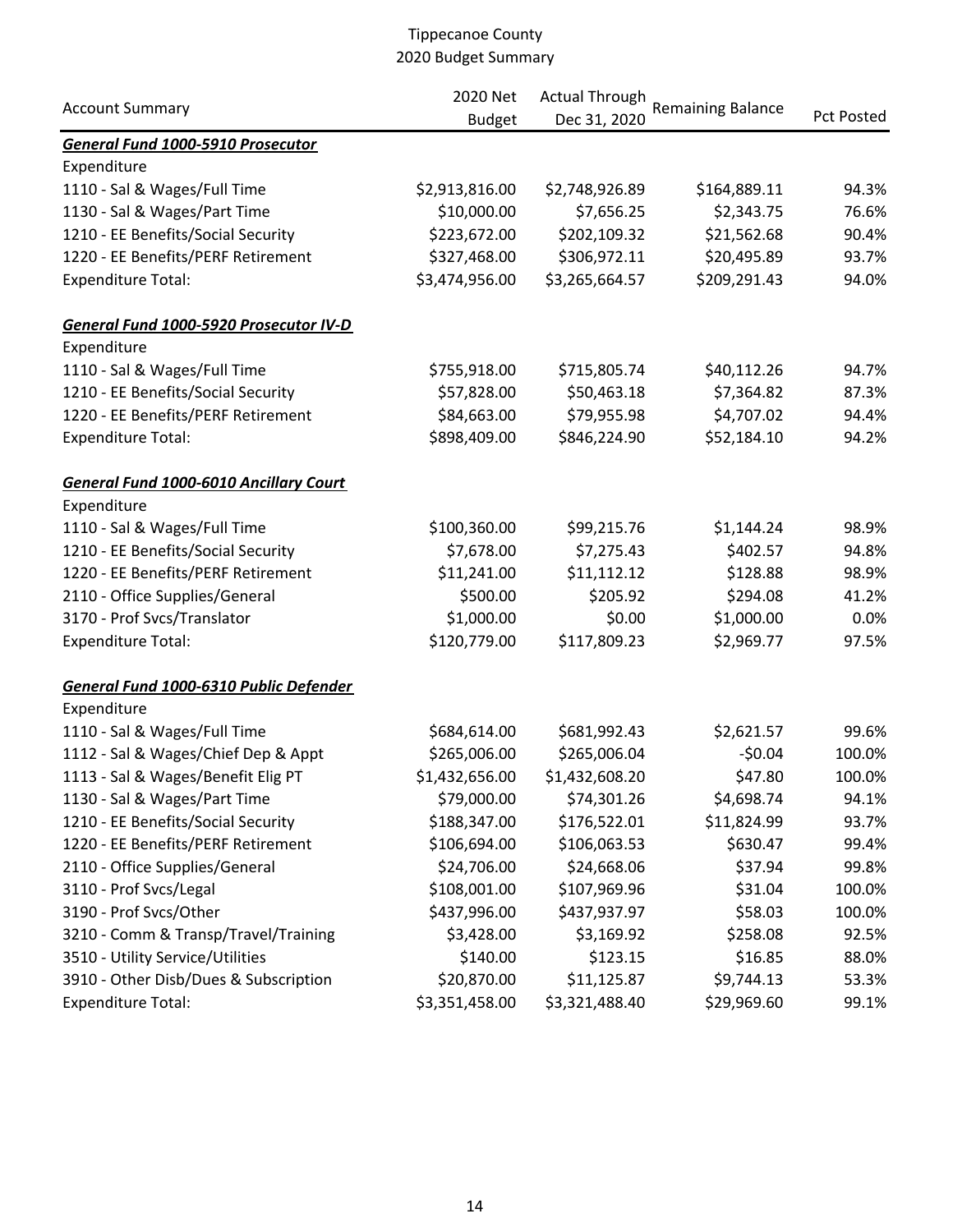|                                          | 2020 Net       | <b>Actual Through</b> |                          |                   |  |
|------------------------------------------|----------------|-----------------------|--------------------------|-------------------|--|
| <b>Account Summary</b>                   | <b>Budget</b>  | Dec 31, 2020          | <b>Remaining Balance</b> | <b>Pct Posted</b> |  |
| <b>General Fund 1000-6410 Probation</b>  |                |                       |                          |                   |  |
| Expenditure                              |                |                       |                          |                   |  |
| 1110 - Sal & Wages/Full Time             | \$1,560,089.00 | \$1,507,053.15        | \$53,035.85              | 96.6%             |  |
| 1112 - Sal & Wages/Chief Dep & Appt      | \$79,886.00    | \$79,886.04           | $-50.04$                 | 100.0%            |  |
| 1130 - Sal & Wages/Part Time             | \$53,481.00    | \$53,480.78           | \$0.22                   | 100.0%            |  |
| 1210 - EE Benefits/Social Security       | \$129,550.00   | \$116,307.85          | \$13,242.15              | 89.8%             |  |
| 1220 - EE Benefits/PERF Retirement       | \$183,844.00   | \$177,108.16          | \$6,735.84               | 96.3%             |  |
| <b>Expenditure Total:</b>                | \$2,006,850.00 | \$1,933,835.98        | \$73,014.02              | 96.4%             |  |
| <b>General Fund 1000-6510 Magistrate</b> |                |                       |                          |                   |  |
| Expenditure                              |                |                       |                          |                   |  |
| 1110 - Sal & Wages/Full Time             | \$98,846.00    | \$98,411.62           | \$434.38                 | 99.6%             |  |
| 1150 - Sal & Wages/Overtime              | \$2,000.00     | \$1,951.57            | \$48.43                  | 97.6%             |  |
| 1210 - EE Benefits/Social Security       | \$7,665.00     | \$6,917.85            | \$747.15                 | 90.3%             |  |
| 1220 - EE Benefits/PERF Retirement       | \$11,295.00    | \$11,240.75           | \$54.25                  | 99.5%             |  |
| 2110 - Office Supplies/General           | \$800.00       | \$644.04              | \$155.96                 | 80.5%             |  |
| 3210 - Comm & Transp/Travel/Training     | \$800.00       | \$76.56               | \$723.44                 | 9.6%              |  |
| 3910 - Other Disb/Dues & Subscription    | \$875.00       | \$485.00              | \$390.00                 | 55.4%             |  |
| <b>Expenditure Total:</b>                | \$122,281.00   | \$119,727.39          | \$2,553.61               | 97.9%             |  |
| General Fund 1000-6520 IV-D Magistrate   |                |                       |                          |                   |  |
| Expenditure                              |                |                       |                          |                   |  |
| 1110 - Sal & Wages/Full Time             | \$49,423.00    | \$49,422.88           | \$0.12                   | 100.0%            |  |
| 1112 - Sal & Wages/Chief Dep & Appt      | \$63,000.00    | \$63,000.08           | $-50.08$                 | 100.0%            |  |
| 1130 - Sal & Wages/Part Time             | \$25,000.00    | \$16,540.85           | \$8,459.15               | 66.2%             |  |
| 1210 - EE Benefits/Social Security       | \$10,513.00    | \$9,297.24            | \$1,215.76               | 88.4%             |  |
| 1220 - EE Benefits/PERF Retirement       | \$5,536.00     | \$5,535.40            | \$0.60                   | 100.0%            |  |
| 2110 - Office Supplies/General           | \$300.00       | \$291.53              | \$8.47                   | 97.2%             |  |
| 3160 - Prof Svcs/Judge Pro-Tem           | \$250.00       | \$150.00              | \$100.00                 | 60.0%             |  |
| 3210 - Comm & Transp/Travel/Training     | \$600.00       | \$0.00                | \$600.00                 | 0.0%              |  |
| 3910 - Other Disb/Dues & Subscription    | \$500.00       | \$195.00              | \$305.00                 | 39.0%             |  |
| <b>Expenditure Total:</b>                | \$155,122.00   | \$144,432.98          | \$10,689.02              | 93.1%             |  |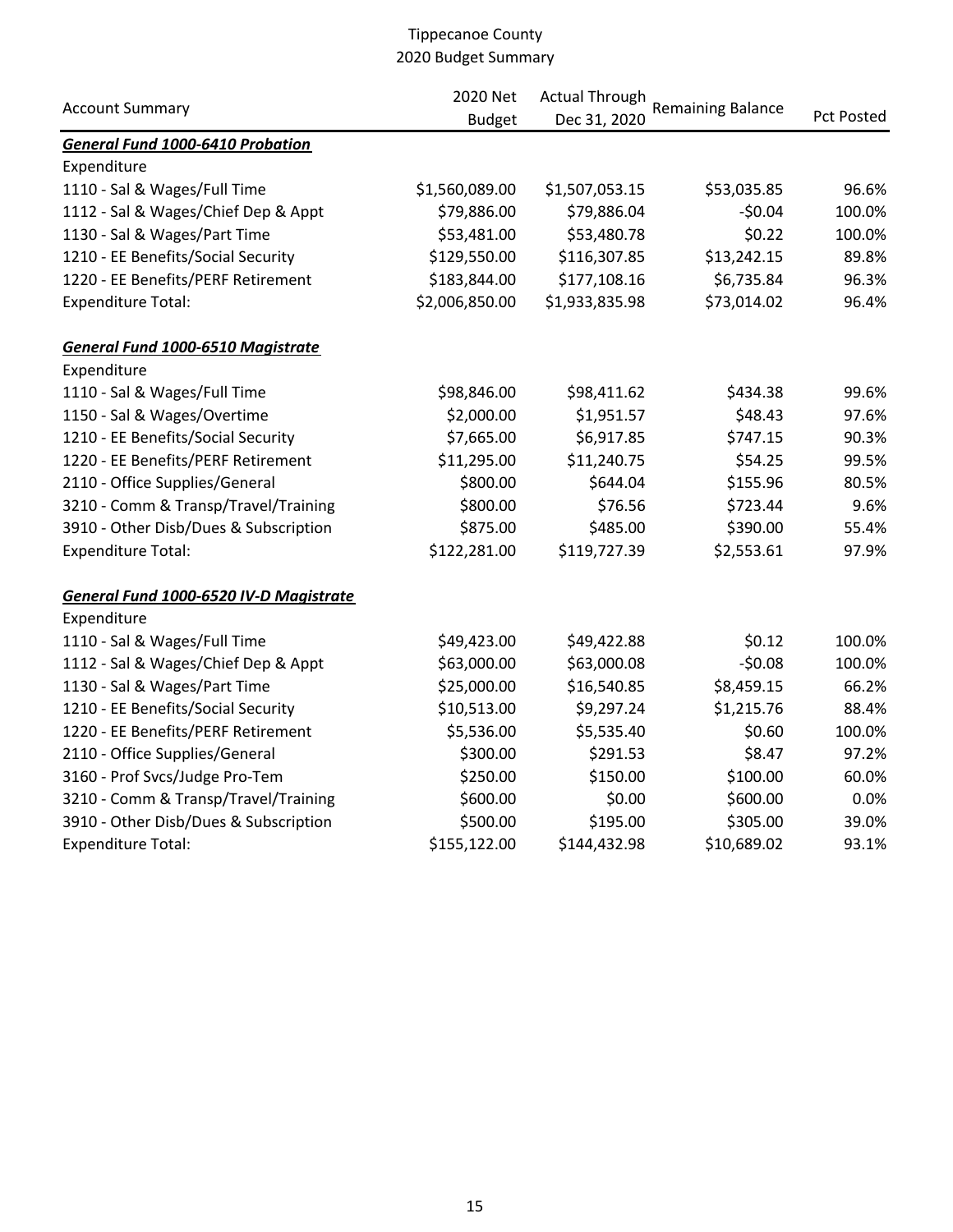|                                         | 2020 Net      | <b>Actual Through</b> |                          |                   |  |
|-----------------------------------------|---------------|-----------------------|--------------------------|-------------------|--|
| <b>Account Summary</b>                  | <b>Budget</b> | Dec 31, 2020          | <b>Remaining Balance</b> | <b>Pct Posted</b> |  |
| General Fund 1000-7010 Circuit Court    |               |                       |                          |                   |  |
| Expenditure                             |               |                       |                          |                   |  |
| 1110 - Sal & Wages/Full Time            | \$151,751.00  | \$151,751.08          | $-50.08$                 | 100.0%            |  |
| 1210 - EE Benefits/Social Security      | \$11,609.00   | \$10,477.77           | \$1,131.23               | 90.3%             |  |
| 1220 - EE Benefits/PERF Retirement      | \$16,997.00   | \$16,996.20           | \$0.80                   | 100.0%            |  |
| 2110 - Office Supplies/General          | \$1,194.00    | \$646.36              | \$547.64                 | 54.1%             |  |
| 3115 - Prof Svcs/Pauper Atty            | \$40,000.00   | \$36,800.50           | \$3,199.50               | 92.0%             |  |
| 3160 - Prof Svcs/Judge Pro-Tem          | \$500.00      | \$50.00               | \$450.00                 | 10.0%             |  |
| 3190 - Prof Svcs/Other                  | \$4,000.00    | \$1,212.50            | \$2,787.50               | 30.3%             |  |
| 3210 - Comm & Transp/Travel/Training    | \$250.00      | \$123.00              | \$127.00                 | 49.2%             |  |
| 3910 - Other Disb/Dues & Subscription   | \$2,500.00    | \$950.24              | \$1,549.76               | 38.0%             |  |
| 3950 - Other Disb/Jury Expense          | \$24,931.00   | \$6,082.54            | \$18,848.46              | 24.4%             |  |
| <b>Expenditure Total:</b>               | \$253,732.00  | \$225,090.19          | \$28,641.81              | 88.7%             |  |
| General Fund 1000-7101 Superior Court 1 |               |                       |                          |                   |  |
| Expenditure                             |               |                       |                          |                   |  |
| 1110 - Sal & Wages/Full Time            | \$96,167.00   | \$93,730.90           | \$2,436.10               | 97.5%             |  |
| 1113 - Sal & Wages/Benefit Elig PT      | \$35,217.00   | \$35,187.30           | \$29.70                  | 99.9%             |  |
| 1150 - Sal & Wages/Overtime             | \$3,000.00    | \$1,402.32            | \$1,597.68               | 46.7%             |  |
| 1210 - EE Benefits/Social Security      | \$10,281.00   | \$8,833.52            | \$1,447.48               | 85.9%             |  |
| 1220 - EE Benefits/PERF Retirement      | \$11,107.00   | \$10,655.02           | \$451.98                 | 95.9%             |  |
| 2110 - Office Supplies/General          | \$1,000.00    | \$763.26              | \$236.74                 | 76.3%             |  |
| 2130 - Office Supplies/Printing         | \$300.00      | \$0.00                | \$300.00                 | 0.0%              |  |
| 3115 - Prof Svcs/Pauper Atty            | \$41,882.00   | \$35,427.40           | \$6,454.60               | 84.6%             |  |
| 3140 - Prof Svcs/Counselng Consults     | \$11,618.00   | \$11,617.25           | \$0.75                   | 100.0%            |  |
| 3160 - Prof Svcs/Judge Pro-Tem          | \$300.00      | \$50.00               | \$250.00                 | 16.7%             |  |
| 3210 - Comm & Transp/Travel/Training    | \$500.00      | \$75.24               | \$424.76                 | 15.0%             |  |
| 3910 - Other Disb/Dues & Subscription   | \$2,522.00    | \$2,117.85            | \$404.15                 | 84.0%             |  |
| 3950 - Other Disb/Jury Expense          | \$13,478.00   | \$7,687.91            | \$5,790.09               | 57.0%             |  |
| <b>Expenditure Total:</b>               | \$227,372.00  | \$207,547.97          | \$19,824.03              | 91.3%             |  |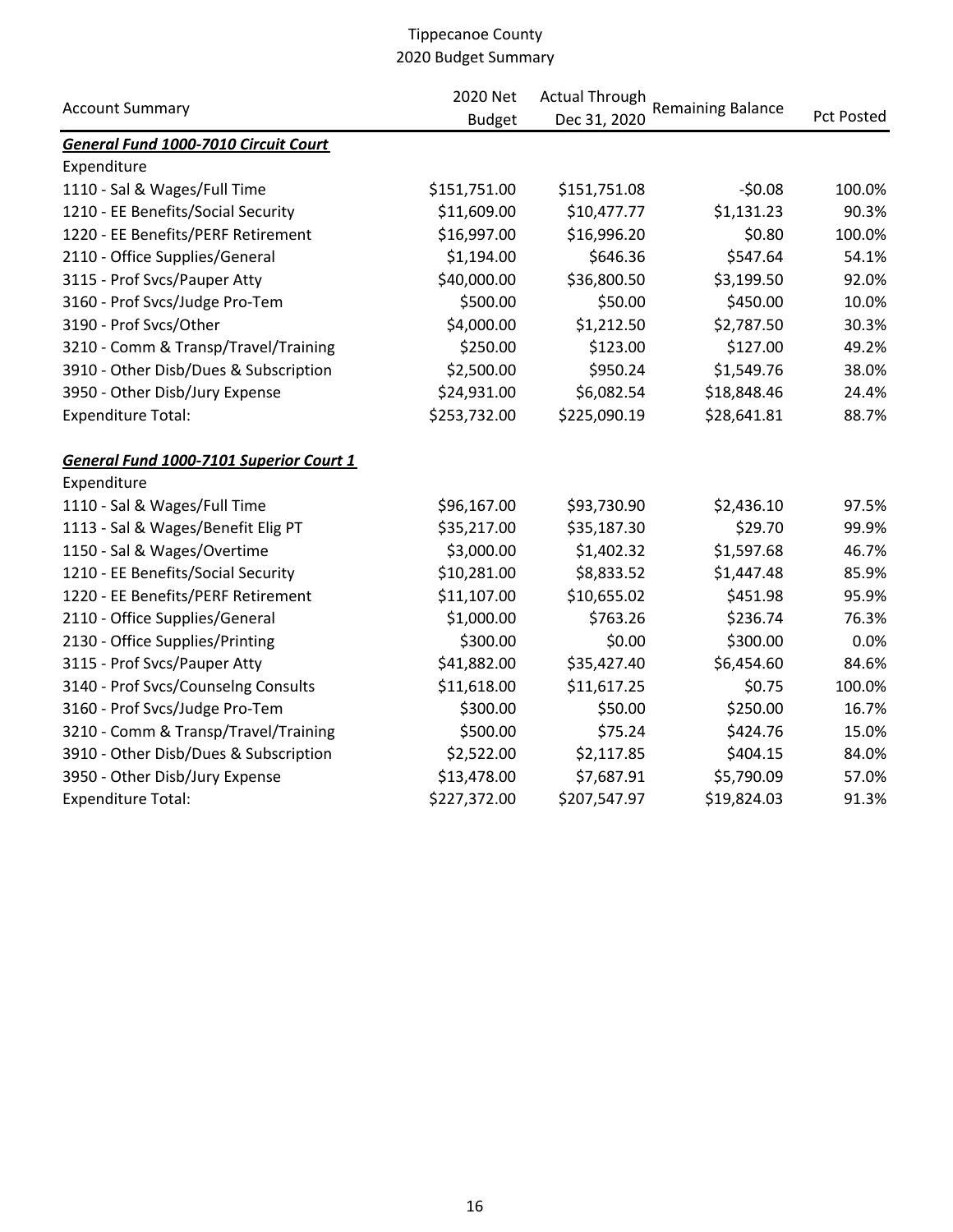|                                         | 2020 Net      |              | <b>Actual Through</b>    |            |
|-----------------------------------------|---------------|--------------|--------------------------|------------|
| <b>Account Summary</b>                  | <b>Budget</b> | Dec 31, 2020 | <b>Remaining Balance</b> | Pct Posted |
| General Fund 1000-7102 Superior Court 2 |               |              |                          |            |
| Expenditure                             |               |              |                          |            |
| 1110 - Sal & Wages/Full Time            | \$95,059.00   | \$95,059.39  | $-50.39$                 | 100.0%     |
| 1113 - Sal & Wages/Benefit Elig PT      | \$35,217.00   | \$35,051.20  | \$165.80                 | 99.5%      |
| 1130 - Sal & Wages/Part Time            | \$1,000.00    | \$0.00       | \$1,000.00               | 0.0%       |
| 1150 - Sal & Wages/Overtime             | \$4,000.00    | \$3,271.22   | \$728.78                 | 81.8%      |
| 1210 - EE Benefits/Social Security      | \$10,349.00   | \$9,208.15   | \$1,140.85               | 89.0%      |
| 1220 - EE Benefits/PERF Retirement      | \$11,095.00   | \$10,868.68  | \$226.32                 | 98.0%      |
| 2110 - Office Supplies/General          | \$1,313.00    | \$891.90     | \$421.10                 | 67.9%      |
| 3115 - Prof Svcs/Pauper Atty            | \$34,099.00   | \$27,781.00  | \$6,318.00               | 81.5%      |
| 3145 - Prof Svcs/Hlth & Med Prof        | \$28,460.00   | \$28,458.50  | \$1.50                   | 100.0%     |
| 3160 - Prof Svcs/Judge Pro-Tem          | \$525.00      | \$275.00     | \$250.00                 | 52.4%      |
| 3165 - Prof Svcs/Transcriptionist       | \$74,375.00   | \$68,657.00  | \$5,718.00               | 92.3%      |
| 3190 - Prof Svcs/Other                  | \$250.00      | \$0.00       | \$250.00                 | 0.0%       |
| 3210 - Comm & Transp/Travel/Training    | \$500.00      | \$342.83     | \$157.17                 | 68.6%      |
| 3910 - Other Disb/Dues & Subscription   | \$3,321.00    | \$3,320.59   | \$0.41                   | 100.0%     |
| 3950 - Other Disb/Jury Expense          | \$10,000.00   | \$7,591.13   | \$2,408.87               | 75.9%      |
| <b>Expenditure Total:</b>               | \$309,563.00  | \$290,776.59 | \$18,786.41              | 93.9%      |
| General Fund 1000-7104 Superior Court 4 |               |              |                          |            |
| Expenditure                             |               |              |                          |            |
| 1110 - Sal & Wages/Full Time            | \$185,376.00  | \$183,630.27 | \$1,745.73               | 99.1%      |
| 1130 - Sal & Wages/Part Time            | \$4,000.00    | \$108.50     | \$3,891.50               | 2.7%       |
| 1150 - Sal & Wages/Overtime             | \$1,200.00    | \$614.70     | \$585.30                 | 51.2%      |
| 1210 - EE Benefits/Social Security      | \$14,580.00   | \$13,226.77  | \$1,353.23               | 90.7%      |
| 1220 - EE Benefits/PERF Retirement      | \$21,345.00   | \$20,524.86  | \$820.14                 | 96.2%      |
| 2110 - Office Supplies/General          | \$795.00      | \$421.80     | \$373.20                 | 53.1%      |
| 3115 - Prof Svcs/Pauper Atty            | \$25,500.00   | \$8,685.00   | \$16,815.00              | 34.1%      |
| 3145 - Prof Svcs/Hlth & Med Prof        | \$4,500.00    | \$4,250.00   | \$250.00                 | 94.4%      |
| 3160 - Prof Svcs/Judge Pro-Tem          | \$350.00      | \$300.00     | \$50.00                  | 85.7%      |
| 3210 - Comm & Transp/Travel/Training    | \$500.00      | \$0.00       | \$500.00                 | 0.0%       |
| 3910 - Other Disb/Dues & Subscription   | \$300.00      | \$0.00       | \$300.00                 | 0.0%       |
| 3950 - Other Disb/Jury Expense          | \$2,000.00    | \$1,220.00   | \$780.00                 | 61.0%      |
| <b>Expenditure Total:</b>               | \$260,446.00  | \$232,981.90 | \$27,464.10              | 89.5%      |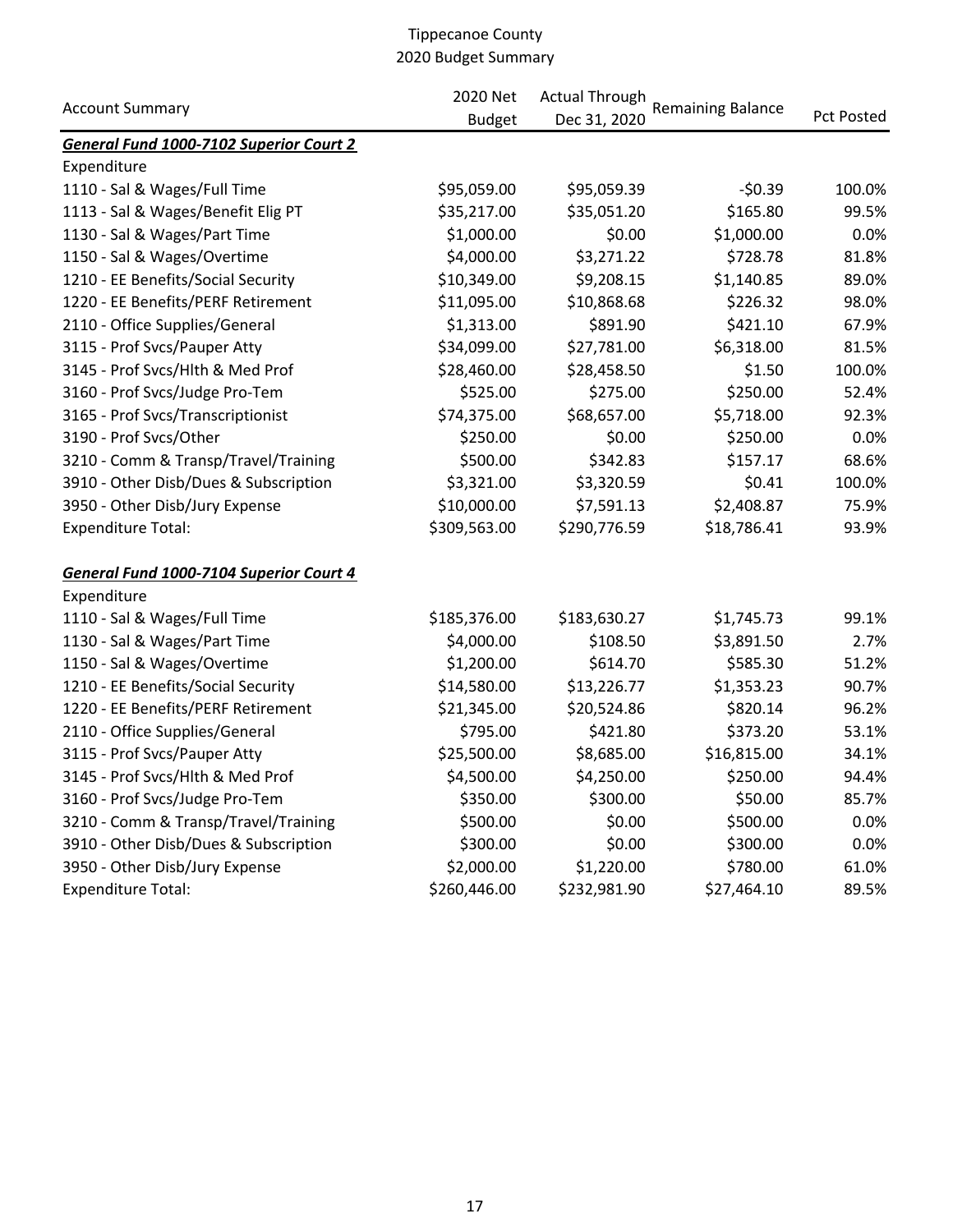| <b>Account Summary</b>                                    | 2020 Net      | <b>Actual Through</b> | <b>Remaining Balance</b> |                   |
|-----------------------------------------------------------|---------------|-----------------------|--------------------------|-------------------|
|                                                           | <b>Budget</b> | Dec 31, 2020          |                          | <b>Pct Posted</b> |
| General Fund 1000-7105 Superior Court 5                   |               |                       |                          |                   |
| Expenditure                                               |               |                       |                          |                   |
| 1110 - Sal & Wages/Full Time                              | \$189,611.00  | \$189,396.56          | \$214.44                 | 99.9%             |
| 1210 - EE Benefits/Social Security                        | \$14,506.00   | \$13,085.17           | \$1,420.83               | 90.2%             |
| 1220 - EE Benefits/PERF Retirement                        | \$21,237.00   | \$21,023.38           | \$213.62                 | 99.0%             |
| 2110 - Office Supplies/General                            | \$2,000.00    | \$1,024.00            | \$976.00                 | 51.2%             |
| 3115 - Prof Svcs/Pauper Atty                              | \$39,000.00   | \$18,017.30           | \$20,982.70              | 46.2%             |
| 3140 - Prof Svcs/Counselng Consults                       | \$60,000.00   | \$26,630.00           | \$33,370.00              | 44.4%             |
| 3160 - Prof Svcs/Judge Pro-Tem                            | \$400.00      | \$200.00              | \$200.00                 | 50.0%             |
| 3190 - Prof Svcs/Other                                    | \$1,000.00    | \$955.59              | \$44.41                  | 95.6%             |
| 3210 - Comm & Transp/Travel/Training                      | \$250.00      | \$0.00                | \$250.00                 | 0.0%              |
| 3910 - Other Disb/Dues & Subscription                     | \$600.00      | \$289.95              | \$310.05                 | 48.3%             |
| 3950 - Other Disb/Jury Expense                            | \$1,500.00    | \$1,007.40            | \$492.60                 | 67.2%             |
| <b>Expenditure Total:</b>                                 | \$330,104.00  | \$271,629.35          | \$58,474.65              | 82.3%             |
| General Fund 1000-7106 Superior Court 6                   |               |                       |                          |                   |
| Expenditure                                               |               |                       |                          |                   |
| 1110 - Sal & Wages/Full Time                              | \$234,395.00  | \$233,338.88          | \$1,056.12               | 99.5%             |
| 1150 - Sal & Wages/Overtime                               | \$2,470.00    | \$1,975.03            | \$494.97                 | 80.0%             |
| 1210 - EE Benefits/Social Security                        | \$18,121.00   | \$16,797.90           | \$1,323.10               | 92.7%             |
| 1220 - EE Benefits/PERF Retirement                        | \$26,473.00   | \$26,355.38           | \$117.62                 | 99.6%             |
| 2110 - Office Supplies/General                            | \$1,962.00    | \$1,228.08            | \$733.92                 | 62.6%             |
| 3115 - Prof Svcs/Pauper Atty                              | \$5,126.00    | \$5,125.50            | \$0.50                   | 100.0%            |
| 3160 - Prof Svcs/Judge Pro-Tem                            | \$479.00      | \$475.00              | \$4.00                   | 99.2%             |
| 3910 - Other Disb/Dues & Subscription                     | \$1,745.00    | \$1,745.00            | \$0.00                   | 100.0%            |
| 3950 - Other Disb/Jury Expense                            | \$1,049.00    | \$228.36              | \$820.64                 | 21.8%             |
| <b>Expenditure Total:</b>                                 | \$291,820.00  | \$287,269.13          | \$4,550.87               | 98.4%             |
| <b>General Fund 1000-7203 Superior Court 3 (Juvenile)</b> |               |                       |                          |                   |
| Expenditure                                               |               |                       |                          |                   |
| 1110 - Sal & Wages/Full Time                              | \$248,518.00  | \$224,358.82          | \$24,159.18              | 90.3%             |
| 1112 - Sal & Wages/Chief Dep & Appt                       | \$41,393.00   | \$41,393.04           | $-50.04$                 | 100.0%            |
| 1130 - Sal & Wages/Part Time                              | \$30,000.00   | \$19,642.00           | \$10,358.00              | 65.5%             |
| 1210 - EE Benefits/Social Security                        | \$24,474.00   | \$20,700.03           | \$3,773.97               | 84.6%             |
| 1220 - EE Benefits/PERF Retirement                        | \$27,835.00   | \$25,076.46           | \$2,758.54               | 90.1%             |
| 2110 - Office Supplies/General                            | \$5,497.00    | \$3,532.34            | \$1,964.66               | 64.3%             |
| 2220 - Oper Supplies/Inst'l or Med                        | \$18,216.00   | \$12,632.62           | \$5,583.38               | 69.3%             |
| 3115 - Prof Svcs/Pauper Atty                              | \$37,500.00   | \$16,485.33           | \$21,014.67              | 44.0%             |
| 3145 - Prof Svcs/Hlth & Med Prof                          | \$306,961.00  | \$306,943.00          | \$18.00                  | 100.0%            |
| 3160 - Prof Svcs/Judge Pro-Tem                            | \$1,000.00    | \$225.00              | \$775.00                 | 22.5%             |
| 3190 - Prof Svcs/Other                                    | \$16,700.00   | \$13,810.00           | \$2,890.00               | 82.7%             |
| 3210 - Comm & Transp/Travel/Training                      | \$100.00      | \$68.00               | \$32.00                  | 68.0%             |
| 3730 - Rentals & Leases/Minor Equip                       | \$16,500.00   | \$16,026.40           | \$473.60                 | 97.1%             |
| 3910 - Other Disb/Dues & Subscription                     | \$2,000.00    | \$1,653.95            | \$346.05                 | 82.7%             |
| <b>Expenditure Total:</b>                                 | \$776,694.00  | \$702,546.99          | \$74,147.01              | 90.5%             |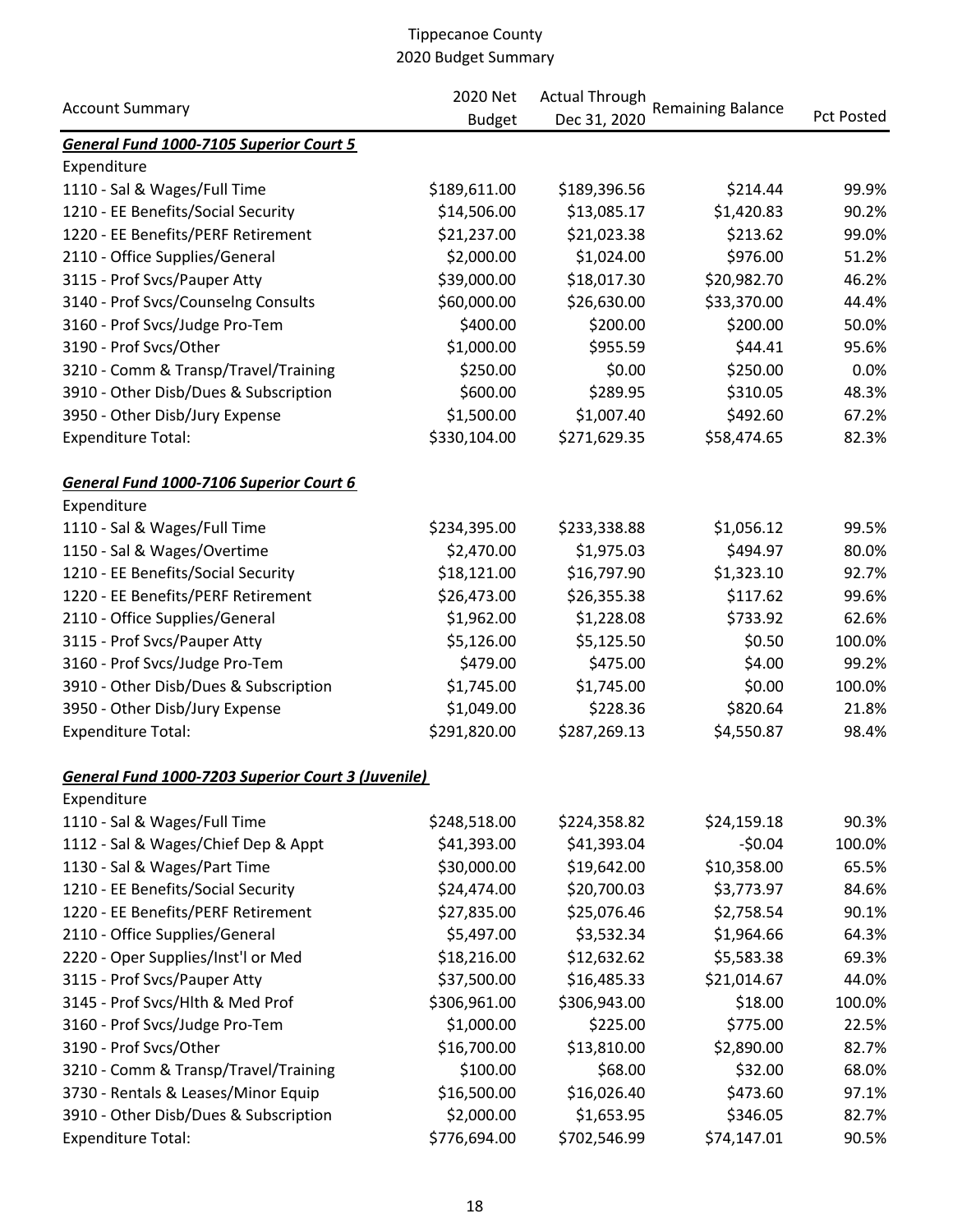|                                                 | 2020 Net       | <b>Actual Through</b> |                          |                   |
|-------------------------------------------------|----------------|-----------------------|--------------------------|-------------------|
| <b>Account Summary</b>                          | <b>Budget</b>  | Dec 31, 2020          | <b>Remaining Balance</b> | <b>Pct Posted</b> |
| General Fund 1000-7310 CASA                     |                |                       |                          |                   |
| Expenditure                                     |                |                       |                          |                   |
| 1110 - Sal & Wages/Full Time                    | \$345,210.00   | \$341,980.39          | \$3,229.61               | 99.1%             |
| 1113 - Sal & Wages/Benefit Elig PT              | \$118,235.00   | \$118,234.68          | \$0.32                   | 100.0%            |
| 1210 - EE Benefits/Social Security              | \$35,442.00    | \$33,697.48           | \$1,744.52               | 95.1%             |
| 1220 - EE Benefits/PERF Retirement              | \$38,675.00    | \$38,301.98           | \$373.02                 | 99.0%             |
| 2110 - Office Supplies/General                  | \$227.00       | \$226.49              | \$0.51                   | 99.8%             |
| 3210 - Comm & Transp/Travel/Training            | \$19.00        | \$18.62               | \$0.38                   | 98.0%             |
| <b>Expenditure Total:</b>                       | \$537,808.00   | \$532,459.64          | \$5,348.36               | 99.0%             |
| <b>General Fund 1000-9010 Health Department</b> |                |                       |                          |                   |
| Expenditure                                     |                |                       |                          |                   |
| 1110 - Sal & Wages/Full Time                    | \$927,708.00   | \$865,536.11          | \$62,171.89              | 93.3%             |
| 1112 - Sal & Wages/Chief Dep & Appt             | \$55,329.00    | \$55,329.04           | $-50.04$                 | 100.0%            |
| 1130 - Sal & Wages/Part Time                    | \$18,769.00    | \$11,935.00           | \$6,834.00               | 63.6%             |
| 1150 - Sal & Wages/Overtime                     | \$9,910.00     | \$9,909.62            | \$0.38                   | 100.0%            |
| 1210 - EE Benefits/Social Security              | \$77,165.00    | \$68,788.12           | \$8,376.88               | 89.1%             |
| 1220 - EE Benefits/PERF Retirement              | \$104,985.00   | \$94,002.91           | \$10,982.09              | 89.5%             |
| 2110 - Office Supplies/General                  | \$4,737.00     | \$4,736.93            | \$0.07                   | 100.0%            |
| 2120 - Office Supplies/Forms                    | \$3,616.00     | \$2,711.68            | \$904.32                 | 75.0%             |
| 2210 - Oper Supplies/Gasoline & Oil             | \$2,500.00     | \$2,455.00            | \$45.00                  | 98.2%             |
| 2220 - Oper Supplies/Inst'l or Med              | \$85,938.00    | \$83,496.81           | \$2,441.19               | 97.2%             |
| 2340 - Rep & Maint/Minor Equipment              | \$32,429.00    | \$2,297.24            | \$30,131.76              | 7.1%              |
| 2990 - Other Supplies/Non-specified             | \$2,493.00     | \$2,492.38            | \$0.62                   | 100.0%            |
| 3110 - Prof Svcs/Legal                          | \$12,761.00    | \$12,760.70           | \$0.30                   | 100.0%            |
| 3150 - Prof Svcs/Training                       | \$568.00       | \$507.46              | \$60.54                  | 89.3%             |
| 3170 - Prof Svcs/Translator                     | \$17,306.00    | \$17,305.91           | \$0.09                   | 100.0%            |
| 3190 - Prof Svcs/Other                          | \$7,100.00     | \$2,100.00            | \$5,000.00               | 29.6%             |
| 3210 - Comm & Transp/Travel/Training            | \$5,953.00     | \$4,367.71            | \$1,585.29               | 73.4%             |
| 3240 - Comm & Transp/Software                   | \$13,205.00    | \$9,204.32            | \$4,000.68               | 69.7%             |
| 3510 - Utility Service/Utilities                | \$3,356.00     | \$3,355.78            | \$0.22                   | 100.0%            |
| 3620 - Rep & Maint/Vehicle & Equip              | \$1,235.00     | \$1,234.42            | \$0.58                   | 100.0%            |
| 3720 - Rentals & Leases/Heavy Mach              | \$6,140.00     | \$5,139.55            | \$1,000.45               | 83.7%             |
| 3910 - Other Disb/Dues & Subscription           | \$2,220.00     | \$2,060.00            | \$160.00                 | 92.8%             |
| <b>Expenditure Total:</b>                       | \$1,395,423.00 | \$1,261,726.69        | \$133,696.31             | 90.4%             |
| General Fund 1000-9410 Employee Insurance       |                |                       |                          |                   |
| Expenditure                                     |                |                       |                          |                   |
| 1222 - EE Benefits/Hoosier Start 401a           | \$12,000.00    | \$9,210.78            | \$2,789.22               | 76.8%             |
| 1230 - EE Benefits/Health                       | \$7,238,687.00 | \$7,165,889.33        | \$72,797.67              | 99.0%             |
| 1231 - EE Benefits/LTD                          | \$103,313.00   | \$103,312.46          | \$0.54                   | 100.0%            |
| 1232 - EE Benefits/Life                         | \$59,000.00    | \$57,321.47           | \$1,678.53               | 97.2%             |
| 1910 - Other Personal Services/WC               | \$348,750.00   | \$316,222.00          | \$32,528.00              | 90.7%             |
| 1920 - Other Personal Services/Unempl           | \$24,750.00    | \$24,725.54           | \$24.46                  | 99.9%             |
| <b>Expenditure Total:</b>                       | \$7,786,500.00 | \$7,676,681.58        | \$109,818.42             | 98.6%             |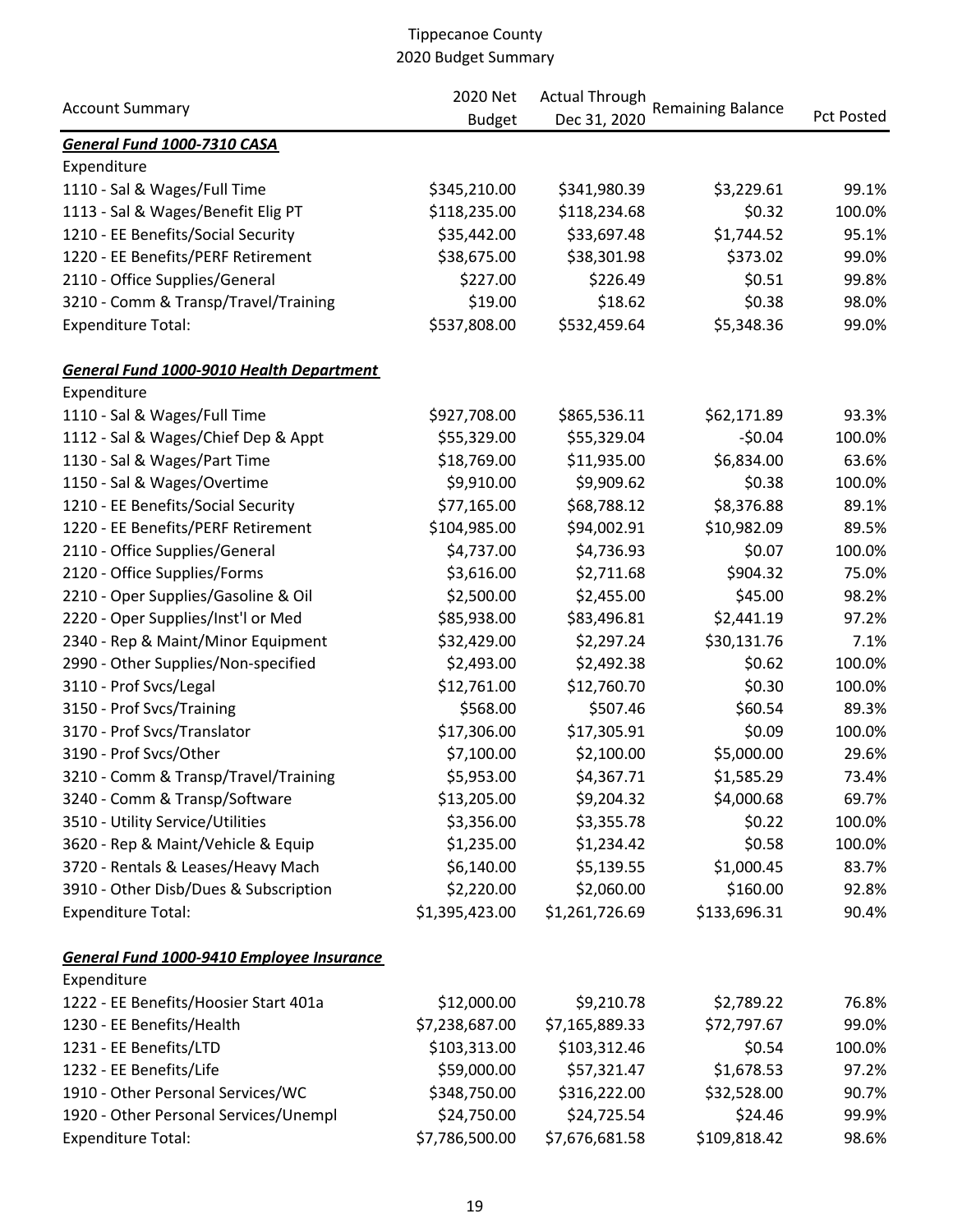| <b>Account Summary</b>                                 | 2020 Net<br><b>Budget</b> | <b>Actual Through</b><br>Dec 31, 2020 | Remaining Balance | <b>Pct Posted</b> |
|--------------------------------------------------------|---------------------------|---------------------------------------|-------------------|-------------------|
| <b>General Fund 1000-9600 Miscellaneous Refunds</b>    |                           |                                       |                   |                   |
| Expenditure                                            |                           |                                       |                   |                   |
| 3945 - Other Disb/Refund of Prop Tax                   | \$0.00                    | \$27,874.35                           | $-$27,874.35$     |                   |
| General Fund 1000-9603 Property Tax Refunds Tax Set 03 |                           |                                       |                   |                   |
| Expenditure                                            |                           |                                       |                   |                   |
| 3945 - Other Disb/Refund of Prop Tax                   | \$0.00                    | \$4,424.93                            | $-54,424.93$      |                   |
| General Fund 1000-9604 Property Tax Refunds Tax Set 04 |                           |                                       |                   |                   |
| Expenditure                                            |                           |                                       |                   |                   |
| 3945 - Other Disb/Refund of Prop Tax                   | \$0.00                    | \$108,137.76                          | $-$108,137.76$    |                   |
| General Fund 1000-9605 Property Tax Refunds Tax Set 05 |                           |                                       |                   |                   |
| Expenditure                                            |                           |                                       |                   |                   |
| 3945 - Other Disb/Refund of Prop Tax                   | \$0.00                    | \$299,555.36                          | $-$ \$299,555.36  |                   |
| General Fund 1000-9606 Property Tax Refunds Tax Set 06 |                           |                                       |                   |                   |
| Expenditure                                            |                           |                                       |                   |                   |
| 3945 - Other Disb/Refund of Prop Tax                   | \$0.00                    | \$1,382.29                            | $-$1,382.29$      |                   |
| General Fund 1000-9607 Property Tax Refunds Tax Set 07 |                           |                                       |                   |                   |
| Expenditure                                            |                           |                                       |                   |                   |
| 3945 - Other Disb/Refund of Prop Tax                   | \$0.00                    | \$69.90                               | $-569.90$         |                   |
| General Fund 1000-9608 Property Tax Refunds Tax Set 08 |                           |                                       |                   |                   |
| Expenditure                                            |                           |                                       |                   |                   |
| 3945 - Other Disb/Refund of Prop Tax                   | \$0.00                    | \$187.69                              | $-$187.69$        |                   |
| General Fund 1000-9609 Property Tax Refunds Tax Set 09 |                           |                                       |                   |                   |
| Expenditure                                            |                           |                                       |                   |                   |
| 3945 - Other Disb/Refund of Prop Tax                   | \$0.00                    | \$6,013.25                            | $-56,013.25$      |                   |
| General Fund 1000-9611 Property Tax Refunds Tax Set 11 |                           |                                       |                   |                   |
| Expenditure                                            |                           |                                       |                   |                   |
| 3945 - Other Disb/Refund of Prop Tax                   | \$0.00                    | \$848.26                              | $-$ \$848.26      |                   |
| General Fund 1000-9613 Property Tax Refunds Tax Set 13 |                           |                                       |                   |                   |
| Expenditure                                            |                           |                                       |                   |                   |
| 3945 - Other Disb/Refund of Prop Tax                   | \$0.00                    | \$1,607.77                            | $-$1,607.77$      |                   |
| General Fund 1000-9614 Property Tax Refunds Tax Set 14 |                           |                                       |                   |                   |
| Expenditure                                            |                           |                                       |                   |                   |
| 3945 - Other Disb/Refund of Prop Tax                   | \$0.00                    | \$1,270.96                            | $-$1,270.96$      |                   |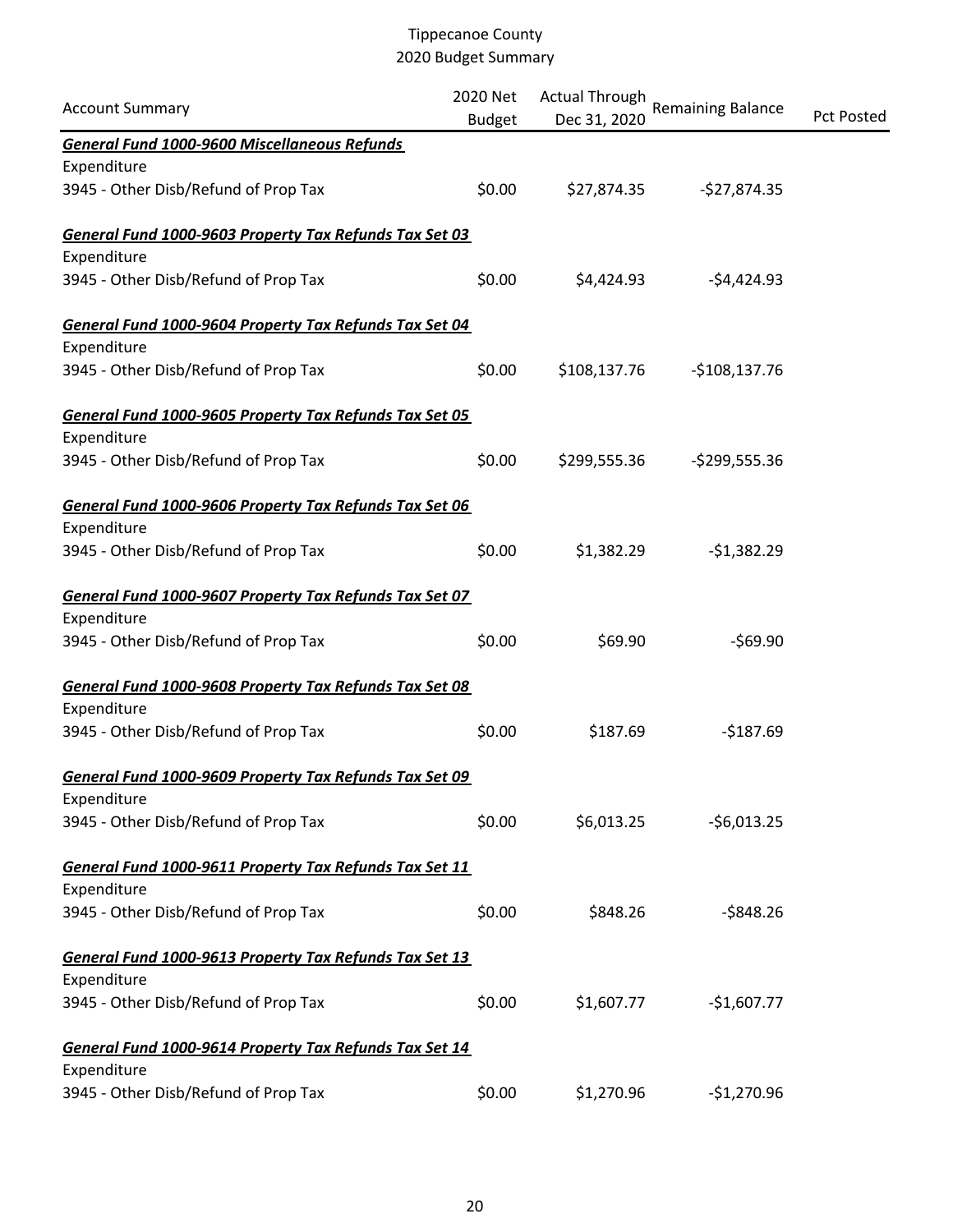| <b>Account Summary</b>                                 | 2020 Net<br><b>Budget</b> | <b>Actual Through</b><br>Dec 31, 2020 | Remaining Balance | <b>Pct Posted</b> |
|--------------------------------------------------------|---------------------------|---------------------------------------|-------------------|-------------------|
| General Fund 1000-9617 Property Tax Refunds Tax Set 17 |                           |                                       |                   |                   |
| Expenditure                                            |                           |                                       |                   |                   |
| 3945 - Other Disb/Refund of Prop Tax                   | \$0.00                    | \$2,901.38                            | $-52,901.38$      |                   |
| General Fund 1000-9619 Property Tax Refunds Tax Set 19 |                           |                                       |                   |                   |
| Expenditure                                            |                           |                                       |                   |                   |
| 3945 - Other Disb/Refund of Prop Tax                   | \$0.00                    | \$940.31                              | $-5940.31$        |                   |
| General Fund 1000-9620 Property Tax Refunds Tax Set 20 |                           |                                       |                   |                   |
| Expenditure                                            |                           |                                       |                   |                   |
| 3945 - Other Disb/Refund of Prop Tax                   | \$0.00                    | \$8,378.94                            | $-58,378.94$      |                   |
| General Fund 1000-9622 Property Tax Refunds Tax Set 22 |                           |                                       |                   |                   |
| Expenditure                                            |                           |                                       |                   |                   |
| 3945 - Other Disb/Refund of Prop Tax                   | \$0.00                    | \$10,611.14                           | $-$10,611.14$     |                   |
| General Fund 1000-9623 Property Tax Refunds Tax Set 23 |                           |                                       |                   |                   |
| Expenditure                                            |                           |                                       |                   |                   |
| 3945 - Other Disb/Refund of Prop Tax                   | \$0.00                    | \$4,512.04                            | $-54,512.04$      |                   |
| General Fund 1000-9626 Property Tax Refunds Tax Set 26 |                           |                                       |                   |                   |
| Expenditure                                            |                           |                                       |                   |                   |
| 3945 - Other Disb/Refund of Prop Tax                   | \$0.00                    | \$6,701.89                            | $-56,701.89$      |                   |
| General Fund 1000-9627 Property Tax Refunds Tax Set 27 |                           |                                       |                   |                   |
| Expenditure                                            |                           |                                       |                   |                   |
| 3945 - Other Disb/Refund of Prop Tax                   | \$0.00                    | \$2,735.88                            | $-52,735.88$      |                   |
| General Fund 1000-9628 Property Tax Refunds Tax Set 28 |                           |                                       |                   |                   |
| Expenditure                                            |                           |                                       |                   |                   |
| 3945 - Other Disb/Refund of Prop Tax                   | \$0.00                    | \$303.82                              | $-5303.82$        |                   |
| General Fund 1000-9629 Property Tax Refunds Tax Set 29 |                           |                                       |                   |                   |
| Expenditure                                            |                           |                                       |                   |                   |
| 3945 - Other Disb/Refund of Prop Tax                   | \$0.00                    | \$100,617.63                          | $-$100,617.63$    |                   |
| General Fund 1000-9630 Property Tax Refunds Tax Set 30 |                           |                                       |                   |                   |
| Expenditure                                            |                           |                                       |                   |                   |
| 3945 - Other Disb/Refund of Prop Tax                   | \$0.00                    | \$12,921.94                           | $-$12,921.94$     |                   |
| General Fund 1000-9631 Property Tax Refunds Tax Set 31 |                           |                                       |                   |                   |
| Expenditure                                            |                           |                                       |                   |                   |
| 3945 - Other Disb/Refund of Prop Tax                   | \$0.00                    | \$24,400.02                           | $-524,400.02$     |                   |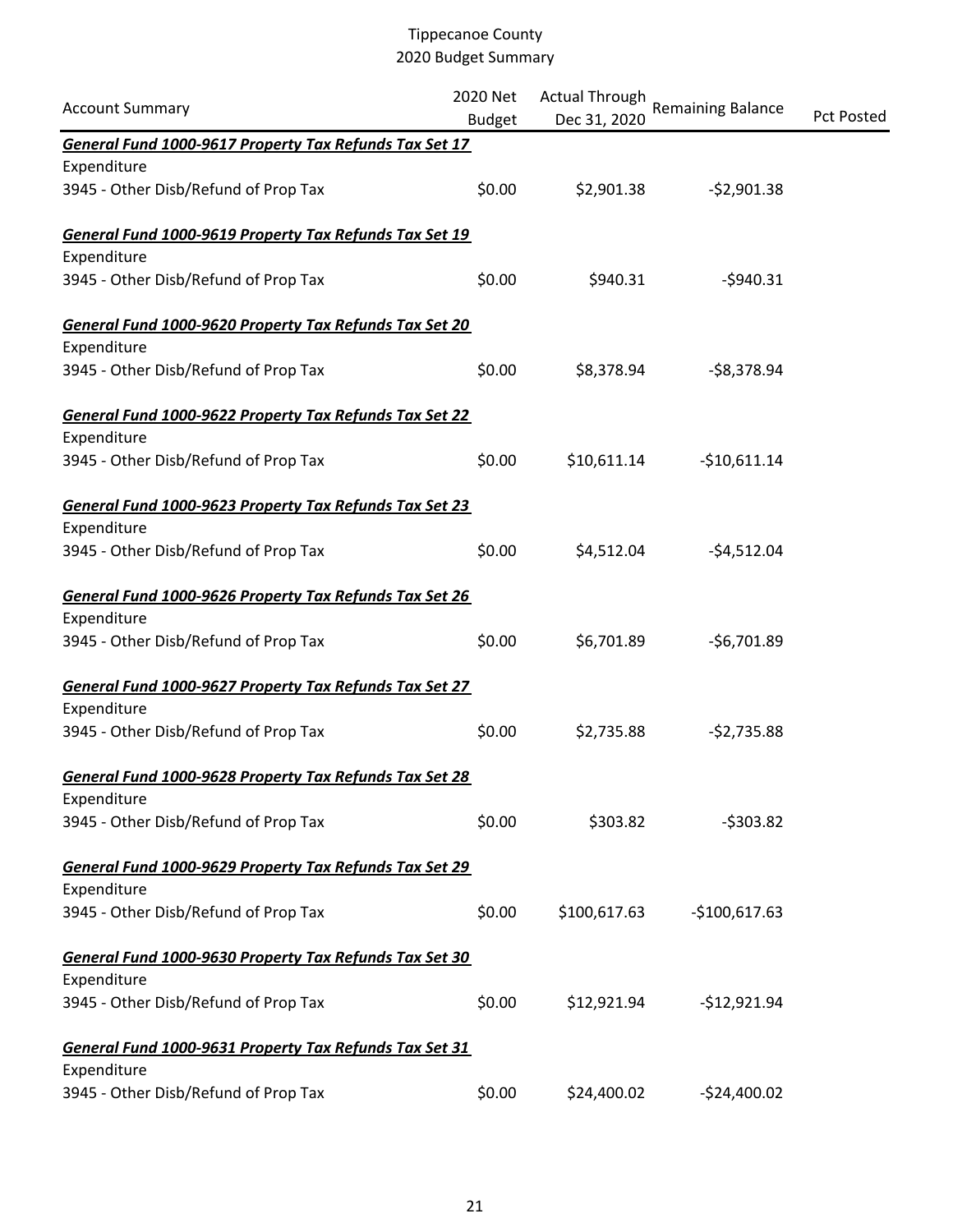| <b>Account Summary</b>                                     | 2020 Net<br><b>Budget</b> | <b>Actual Through</b><br>Dec 31, 2020 | <b>Remaining Balance</b> | <b>Pct Posted</b> |
|------------------------------------------------------------|---------------------------|---------------------------------------|--------------------------|-------------------|
| General Fund 1000-9632 Property Tax Refunds Tax Set 32     |                           |                                       |                          |                   |
| Expenditure                                                |                           |                                       |                          |                   |
| 3945 - Other Disb/Refund of Prop Tax                       | \$0.00                    | \$9,344.61                            | $-59,344.61$             |                   |
| General Fund 1000-9633 Property Tax Refunds Tax Set 33     |                           |                                       |                          |                   |
| Expenditure                                                |                           |                                       |                          |                   |
| 3945 - Other Disb/Refund of Prop Tax                       | \$0.00                    | \$448,396.62                          | $-$448,396.62$           |                   |
| General Fund 1000-9634 Property Tax Refunds Tax Set 34     |                           |                                       |                          |                   |
| Expenditure                                                |                           |                                       |                          |                   |
| 3945 - Other Disb/Refund of Prop Tax                       | \$0.00                    | \$19,973.52                           | $-$19,973.52$            |                   |
| General Fund 1000-9635 Property Tax Refunds Tax Set 35     |                           |                                       |                          |                   |
| Expenditure                                                |                           |                                       |                          |                   |
| 3945 - Other Disb/Refund of Prop Tax                       | \$0.00                    | \$3,182.03                            | $-53,182.03$             |                   |
| General Fund 1000-9636 Property Tax Refunds Tax Set 36     |                           |                                       |                          |                   |
| Expenditure                                                |                           |                                       |                          |                   |
| 3945 - Other Disb/Refund of Prop Tax                       | \$0.00                    | \$222,646.45                          | $-5222,646.45$           |                   |
| General Fund 1000-9639 Property Tax Refunds Tax Set 39     |                           |                                       |                          |                   |
| Expenditure                                                |                           |                                       |                          |                   |
| 3945 - Other Disb/Refund of Prop Tax                       | \$0.00                    | \$4,053.00                            | $-$4,053.00$             |                   |
| <b>General Fund 1000-9800 Unappropriated Miscellaneous</b> |                           |                                       |                          |                   |
| Expenditure                                                |                           |                                       |                          |                   |
| 3190 - Prof Svcs/Other                                     | \$0.00                    | \$231,845.41                          | $-5231,845.41$           |                   |
| 3940 - Other Disb/General Refunds                          | \$0.00                    | \$14,809.71                           | $-$14,809.71$            |                   |
| <b>Expenditure Total:</b>                                  | \$0.00                    | \$246,655.12                          | $-5246,655.12$           |                   |
| <b>General Fund Expenditure Totals</b>                     | \$58,432,762.00           | \$57,643,176.49                       | \$789,585.51             | 98.6%             |
| <b>Accident Report 1101</b>                                |                           |                                       |                          |                   |
| Revenue                                                    |                           |                                       |                          |                   |
| 0491 - Other Fees & Charges/Doc&Copy                       | \$0.00                    | \$16,074.45                           | $-$16,074.45$            |                   |
| <b>Accident Report 1101-5410 Sheriff</b>                   |                           |                                       |                          |                   |
| Expenditure                                                |                           |                                       |                          |                   |
| 3190 - Prof Svcs/Other                                     | \$50,000.00               | \$895.00                              | \$49,105.00              | 1.8%              |
| <b>Bid Deposits &amp; Bond Holding 1108</b>                |                           |                                       |                          |                   |
| Revenue                                                    |                           |                                       |                          |                   |
| 0990 - Funds Held on Behalf of Others                      | \$0.00                    | \$625,485.85                          | $-5625,485.85$           |                   |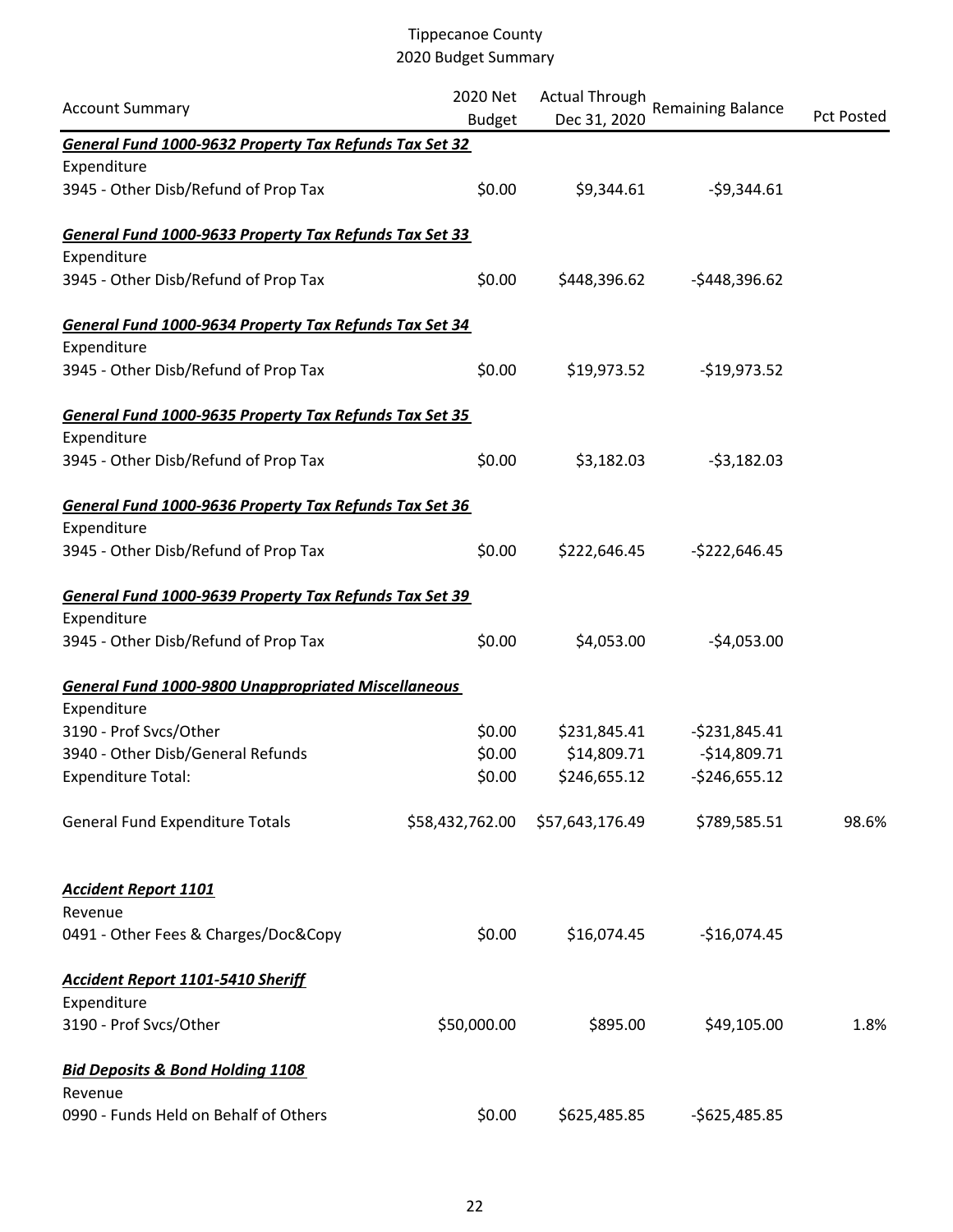|                                                          | 2020 Net       | <b>Actual Through</b> |                          |                   |  |
|----------------------------------------------------------|----------------|-----------------------|--------------------------|-------------------|--|
| <b>Account Summary</b>                                   | <b>Budget</b>  | Dec 31, 2020          | <b>Remaining Balance</b> | <b>Pct Posted</b> |  |
| <b>Bid Deposits &amp; Bond Holding 1108-0110 Auditor</b> |                |                       |                          |                   |  |
| Expenditure                                              |                |                       |                          |                   |  |
| 3190 - Prof Svcs/Other                                   | \$0.00         | \$27,416.99           | $-527,416.99$            |                   |  |
| 3940 - Other Disb/General Refunds                        | \$0.00         | \$225,189.08          | $-5225,189.08$           |                   |  |
| <b>Expenditure Total:</b>                                | \$0.00         | \$252,606.07          | $-$252,606.07$           |                   |  |
| <b>Economic Development Income Tax (EDIT) 1112</b>       |                |                       |                          |                   |  |
| Revenue                                                  |                |                       |                          |                   |  |
| 0112 - Income Taxes/LIT-CEDIT                            | \$8,870,166.00 | \$9,880,705.00        | $-51,010,539.00$         | 111.4%            |  |
| 0288 - COVID-19 CARES Act                                | \$0.00         | \$46,326.82           | $-$46,326.82$            |                   |  |
| 0290 - Gen Govt/State or Local                           | \$0.00         | \$112,975.42          | $-5112,975.42$           |                   |  |
| 0291 - Publ Safety/State or Local                        | \$0.00         | \$13,900.00           | $-$13,900.00$            |                   |  |
| 0295 - Econ Develop/State or Local                       | \$0.00         | \$810,638.75          | $-$810,638.75$           |                   |  |
| 0660 - Other Rcpts/Investment Earning                    | \$264,000.00   | \$193,742.89          | \$70,257.11              | 73.4%             |  |
| 0670 - Other Rcpts/Misc Sources                          | \$0.00         | \$19,015.80           | $-$19,015.80$            |                   |  |
| 0730 - Refunds Reimb or Redeposits                       | \$0.00         | \$11,423.32           | $-$11,423.32$            |                   |  |
| <b>Revenue Total:</b>                                    | \$9,134,166.00 | \$11,088,728.00       | $-$1,954,562.00$         | 121.4%            |  |
| <b>EDIT 1112-0420 Surveyor</b>                           |                |                       |                          |                   |  |
| Expenditure                                              |                |                       |                          |                   |  |
| 1110 - Sal & Wages/Full Time                             | \$141,699.00   | \$141,698.96          | \$0.04                   | 100.0%            |  |
| 1111 - Sal & Wages/Elected Official                      | \$19,868.00    | \$19,868.42           | $-50.42$                 | 100.0%            |  |
| 1130 - Sal & Wages/Part Time                             | \$8,000.00     | \$0.00                | \$8,000.00               | 0.0%              |  |
| 1150 - Sal & Wages/Overtime                              | \$4,000.00     | \$0.00                | \$4,000.00               | 0.0%              |  |
| 1210 - EE Benefits/Social Security                       | \$13,278.00    | \$11,799.39           | \$1,478.61               | 88.9%             |  |
| 1220 - EE Benefits/PERF Retirement                       | \$18,544.00    | \$18,095.48           | \$448.52                 | 97.6%             |  |
| <b>Expenditure Total:</b>                                | \$205,389.00   | \$191,462.25          | \$13,926.75              | 93.2%             |  |
| <b>EDIT 1112-0430 Drainage Board</b>                     |                |                       |                          |                   |  |
| Expenditure                                              |                |                       |                          |                   |  |
| 4240 - Infrastructure/Culverts & Drai                    | \$3,818,577.00 | \$46,110.69           | \$3,772,466.31           | 1.2%              |  |
| 6100 - Interfund Transfers/Transfer O                    | \$1,250,000.00 | \$1,250,000.00        | \$0.00                   | 100.0%            |  |
| <b>Expenditure Total:</b>                                | \$5,068,577.00 | \$1,296,110.69        | \$3,772,466.31           | 25.6%             |  |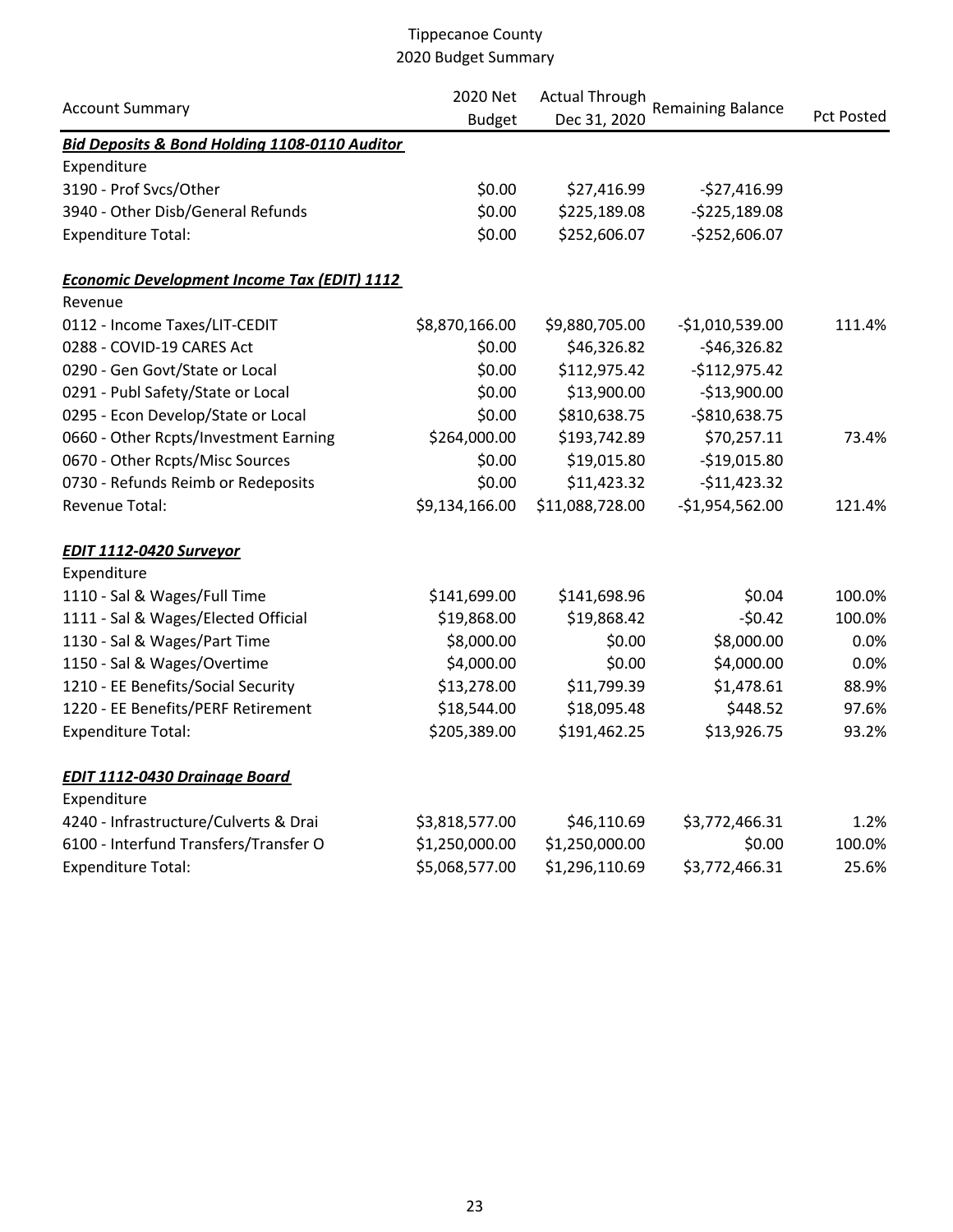|                                       | 2020 Net        | <b>Actual Through</b> |                          |            |  |
|---------------------------------------|-----------------|-----------------------|--------------------------|------------|--|
| <b>Account Summary</b>                | <b>Budget</b>   | Dec 31, 2020          | <b>Remaining Balance</b> | Pct Posted |  |
| <b>EDIT 1112-1110 Commissioners</b>   |                 |                       |                          |            |  |
| Expenditure                           |                 |                       |                          |            |  |
| 1110 - Sal & Wages/Full Time          | \$52,007.00     | \$52,006.96           | \$0.04                   | 100.0%     |  |
| 1130 - Sal & Wages/Part Time          | \$2,500.00      | \$0.00                | \$2,500.00               | 0.0%       |  |
| 1210 - EE Benefits/Social Security    | \$4,170.00      | \$3,537.56            | \$632.44                 | 84.8%      |  |
| 1220 - EE Benefits/PERF Retirement    | \$5,825.00      | \$5,824.82            | \$0.18                   | 100.0%     |  |
| 2140 - Office Supplies/Minor Equip    | \$2,326.00      | \$1,304.90            | \$1,021.10               | 56.1%      |  |
| 2990 - Other Supplies/Non-specified   | \$116,768.00    | \$103,120.44          | \$13,647.56              | 88.3%      |  |
| 3110 - Prof Svcs/Legal                | \$274,960.00    | \$274,648.00          | \$312.00                 | 99.9%      |  |
| 3150 - Prof Svcs/Training             | \$15,000.00     | \$3,898.00            | \$11,102.00              | 26.0%      |  |
| 3190 - Prof Svcs/Other                | \$1,015,976.00  | \$691,358.24          | \$324,617.76             | 68.0%      |  |
| 3210 - Comm & Transp/Travel/Training  | \$10,000.00     | \$1,394.88            | \$8,605.12               | 13.9%      |  |
| 3620 - Rep & Maint/Vehicle & Equip    | \$0.00          | $-$166.50$            | \$166.50                 |            |  |
| 3910 - Other Disb/Dues & Subscription | \$25,199.00     | \$20,136.57           | \$5,062.43               | 79.9%      |  |
| 3920 - Other Disb/Grants & Cmnty Supp | \$1,510,250.00  | \$1,042,239.05        | \$468,010.95             | 69.0%      |  |
| 4115 - Land/Other Land                | \$3,500.00      | \$465.00              | \$3,035.00               | 13.3%      |  |
| 4210 - Infrastructure/Roads & Streets | \$2,959,218.00  | \$1,029,099.82        | \$1,930,118.18           | 34.8%      |  |
| 4310 - Buildings/Municipal            | \$3,334,115.00  | \$3,161,793.56        | \$172,321.44             | 94.8%      |  |
| 4330 - Buildings/Housing              | \$735,000.00    | \$246,485.73          | \$488,514.27             | 33.5%      |  |
| 4510 - Machinery & Equipment/General  | \$14,000.00     | \$1,435.00            | \$12,565.00              | 10.3%      |  |
| 4520 - Machinery & Equipment/Vehicle  | \$5,000.00      | \$0.00                | \$5,000.00               | 0.0%       |  |
| 4590 - Machinery & Equipment/Other    | \$77,802.00     | \$45,308.43           | \$32,493.57              | 58.2%      |  |
| 5300 - Bond & Loan/Principal          | \$2,158,287.00  | \$1,658,287.50        | \$499,999.50             | 76.8%      |  |
| 6100 - Interfund Transfers/Transfer O | \$310,000.00    | \$310,000.00          | \$0.00                   | 100.0%     |  |
| <b>Expenditure Total:</b>             | \$12,631,903.00 | \$8,652,177.96        | \$3,979,725.04           | 68.5%      |  |
| <b>EDIT 1112-1410 DoIT</b>            |                 |                       |                          |            |  |
| Expenditure                           |                 |                       |                          |            |  |
| 3150 - Prof Svcs/Training             | \$18,400.00     | \$9,260.00            | \$9,140.00               | 50.3%      |  |
| 3190 - Prof Svcs/Other                | \$4,000.00      | \$2,759.40            | \$1,240.60               | 69.0%      |  |
| 3240 - Comm & Transp/Software         | \$734,852.00    | \$621,035.66          | \$113,816.34             | 84.5%      |  |
| 4510 - Machinery & Equipment/General  | \$577,682.00    | \$346,791.13          | \$230,890.87             | 60.0%      |  |
| <b>Expenditure Total:</b>             | \$1,334,934.00  | \$979,846.19          | \$355,087.81             | 73.4%      |  |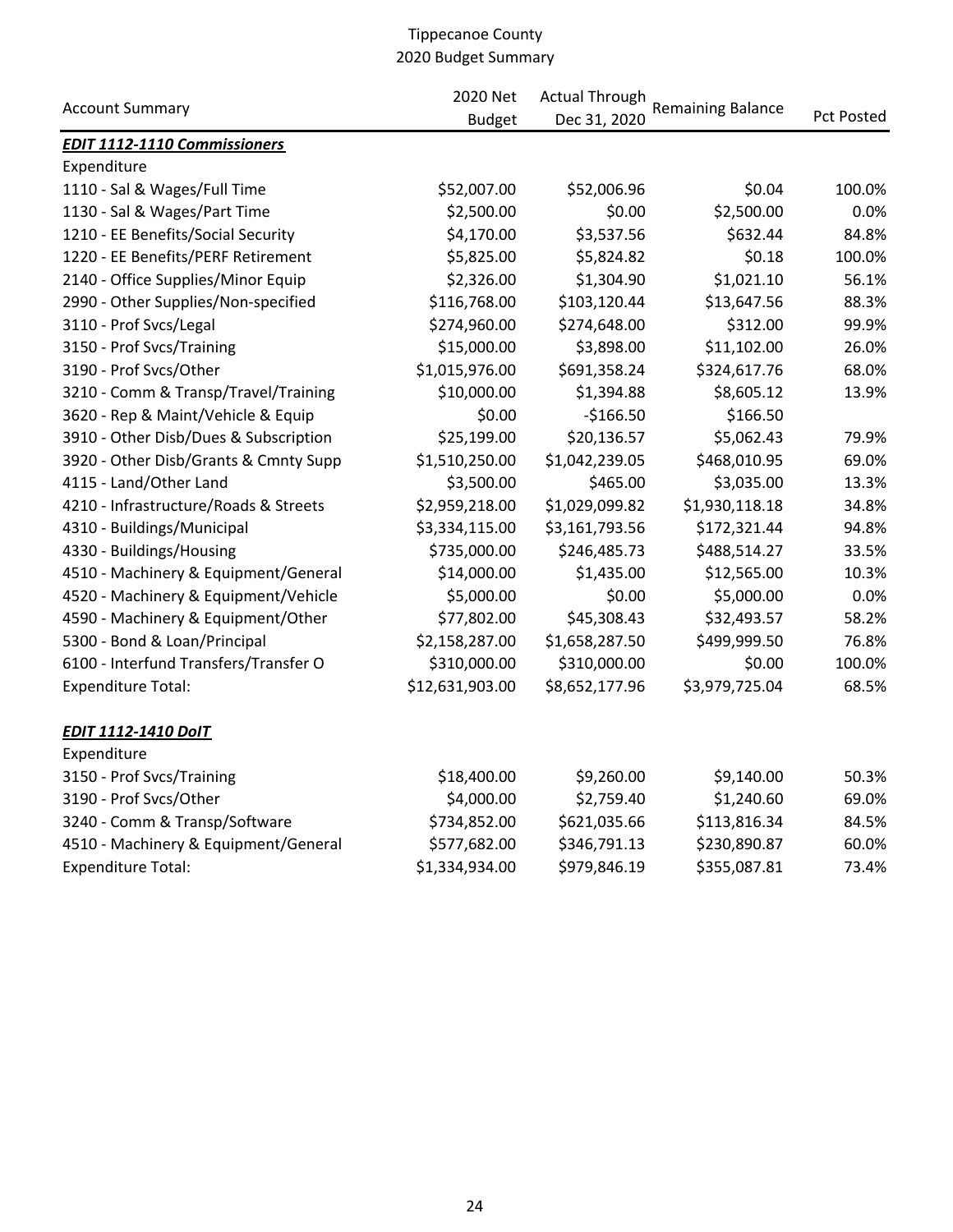|                                           | 2020 Net<br><b>Actual Through</b> |                 |                          |                   |  |
|-------------------------------------------|-----------------------------------|-----------------|--------------------------|-------------------|--|
| <b>Account Summary</b>                    | <b>Budget</b>                     | Dec 31, 2020    | <b>Remaining Balance</b> | <b>Pct Posted</b> |  |
| <b>EDIT 1112-1420 GIS</b>                 |                                   |                 |                          |                   |  |
| Expenditure                               |                                   |                 |                          |                   |  |
| 1110 - Sal & Wages/Full Time              | \$123,462.00                      | \$117,628.80    | \$5,833.20               | 95.3%             |  |
| 1112 - Sal & Wages/Chief Dep & Appt       | \$41,185.00                       | \$41,184.52     | \$0.48                   | 100.0%            |  |
| 1210 - EE Benefits/Social Security        | \$12,353.00                       | \$11,763.57     | \$589.43                 | 95.2%             |  |
| 1220 - EE Benefits/PERF Retirement        | \$18,130.00                       | \$17,801.86     | \$328.14                 | 98.2%             |  |
| 2110 - Office Supplies/General            | \$4,000.00                        | \$3,492.78      | \$507.22                 | 87.3%             |  |
| 3150 - Prof Svcs/Training                 | \$2,606.00                        | \$2,400.00      | \$206.00                 | 92.1%             |  |
| 3190 - Prof Svcs/Other                    | \$82,706.00                       | \$82,705.25     | \$0.75                   | 100.0%            |  |
| 3210 - Comm & Transp/Travel/Training      | \$3,452.00                        | \$0.00          | \$3,452.00               | 0.0%              |  |
| 3240 - Comm & Transp/Software             | \$76,533.00                       | \$66,566.60     | \$9,966.40               | 87.0%             |  |
| <b>Expenditure Total:</b>                 | \$364,427.00                      | \$343,543.38    | \$20,883.62              | 94.3%             |  |
| <b>EDIT 1112-9410 Enployee Insurance</b>  |                                   |                 |                          |                   |  |
| Expenditure                               |                                   |                 |                          |                   |  |
| 1230 - EE Benefits/Health                 | \$116,340.00                      | \$71,876.87     | \$44,463.13              | 61.8%             |  |
| 1231 - EE Benefits/LTD                    | \$1,610.00                        | \$1,337.68      | \$272.32                 | 83.1%             |  |
| 1232 - EE Benefits/Life                   | \$857.00                          | \$642.72        | \$214.28                 | 75.0%             |  |
| 1910 - Other Personal Services/WC         | \$13,927.00                       | \$0.00          | \$13,927.00              | 0.0%              |  |
| 1920 - Other Personal Services/Unempl     | \$9,800.00                        | \$8,349.46      | \$1,450.54               | 85.2%             |  |
| <b>Expenditure Total:</b>                 | \$142,534.00                      | \$82,206.73     | \$60,327.27              | 57.7%             |  |
| <b>EDIT Expenditure Total</b>             | \$19,747,764.00                   | \$11,545,347.20 | \$8,202,416.80           | 58.5%             |  |
| Court Costs 1116                          |                                   |                 |                          |                   |  |
| Revenue                                   |                                   |                 |                          |                   |  |
| 0490 - Other Fees & Charges/Unspecifi     | \$0.00                            | \$57.25         | $-557.25$                |                   |  |
| 0807 - Settlement/Local Certified Col     | \$0.00                            | \$39,740.42     | $-539,740.42$            |                   |  |
| Revenue Total:                            | \$0.00                            | \$39,797.67     | $-$39,797.67$            |                   |  |
| Court Costs 1116 -0120 Auditor Settlement |                                   |                 |                          |                   |  |
| Expenditure                               |                                   |                 |                          |                   |  |
| 8007 - Settlement/Local Disbursements     | \$0.00                            | \$37,050.56     | $-$37,050.56$            |                   |  |
| <b>Clerk Record Perpetuation 1119</b>     |                                   |                 |                          |                   |  |
| Revenue                                   |                                   |                 |                          |                   |  |
| 0282 - Hlth & Wlfr/Federal                | \$0.00                            | \$10,129.95     | $-$10,129.95$            |                   |  |
| 0408 - Gen Govt Fees/Clerk                | \$183,000.00                      | \$121,882.88    | \$61,117.12              | 66.6%             |  |
| Revenue Total:                            | \$183,000.00                      | \$132,012.83    | \$50,987.17              | 72.1%             |  |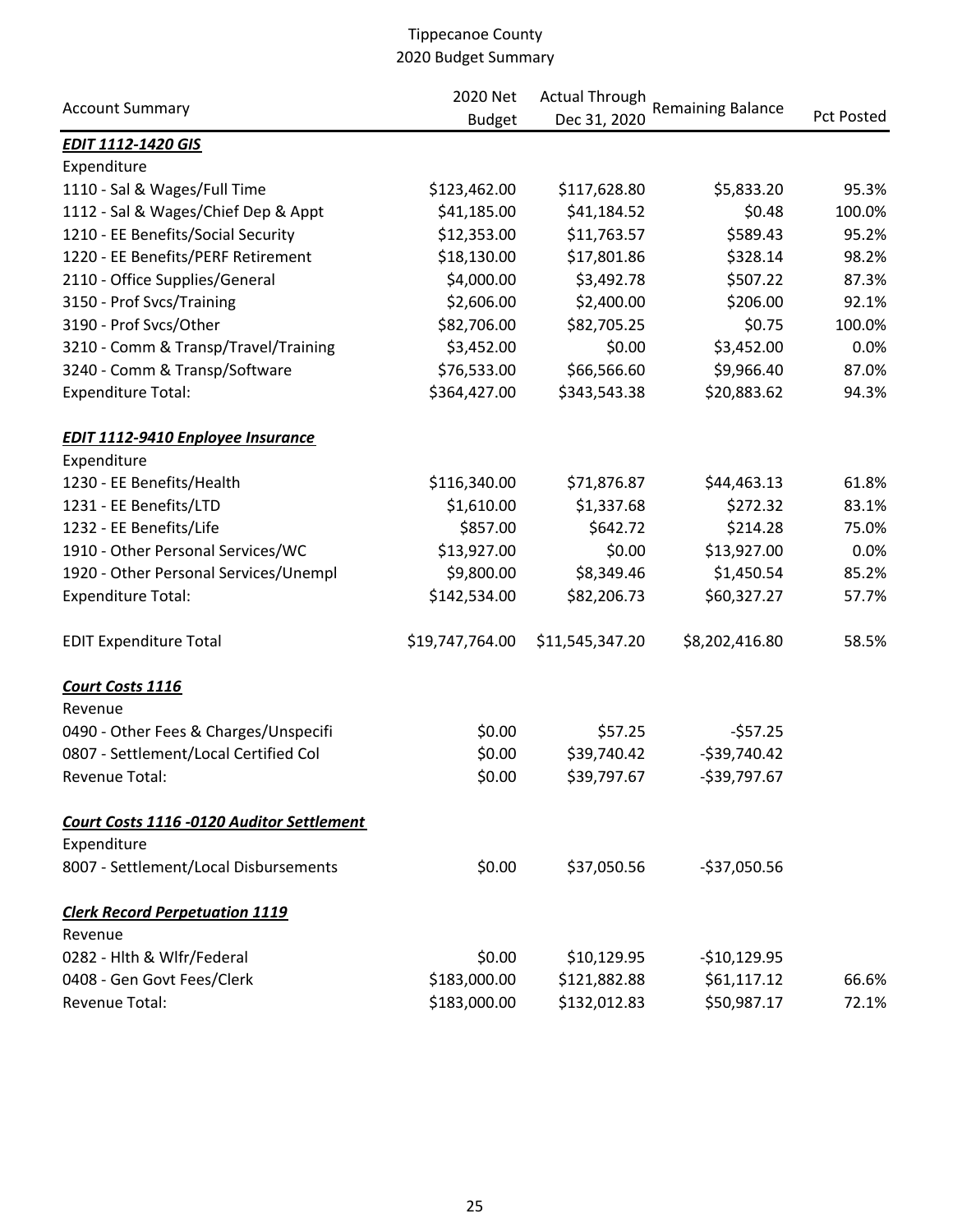|                                                               | 2020 Net       | <b>Actual Through</b> |                          |                   |
|---------------------------------------------------------------|----------------|-----------------------|--------------------------|-------------------|
| <b>Account Summary</b>                                        | <b>Budget</b>  | Dec 31, 2020          | <b>Remaining Balance</b> | <b>Pct Posted</b> |
| <b>Clerk Record Perpetuation 1119-5810</b>                    |                |                       |                          |                   |
| Expenditure                                                   |                |                       |                          |                   |
| 1110 - Sal & Wages/Full Time                                  | \$62,292.00    | \$37,621.94           | \$24,670.06              | 60.4%             |
| 1130 - Sal & Wages/Part Time                                  | \$40,000.00    | \$26,476.38           | \$13,523.62              | 66.2%             |
| 1210 - EE Benefits/Social Security                            | \$7,826.00     | \$4,715.71            | \$3,110.29               | 60.3%             |
| 1220 - EE Benefits/PERF Retirement                            | \$4,800.00     | \$4,213.70            | \$586.30                 | 87.8%             |
| 2110 - Office Supplies/General                                | \$2,000.00     | \$0.00                | \$2,000.00               | 0.0%              |
| 2340 - Rep & Maint/Minor Equipment                            | \$5,000.00     | \$0.00                | \$5,000.00               | 0.0%              |
| 3240 - Comm & Transp/Software                                 | \$6,000.00     | \$6,000.00            | \$0.00                   | 100.0%            |
| 4590 - Machinery & Equipment/Other                            | \$2,000.00     | \$720.00              | \$1,280.00               | 36.0%             |
| <b>Expenditure Total:</b>                                     | \$129,918.00   | \$79,747.73           | \$50,170.27              | 61.4%             |
| <b>Clerk Record Perpetuation 1119-9410 Employee Insurance</b> |                |                       |                          |                   |
| Expenditure                                                   |                |                       |                          |                   |
| 1230 - EE Benefits/Health                                     | \$15,900.00    | \$6,861.35            | \$9,038.65               | 43.2%             |
| 1231 - EE Benefits/LTD                                        | \$220.00       | \$139.12              | \$80.88                  | 63.2%             |
| 1232 - EE Benefits/Life                                       | \$170.00       | \$66.28               | \$103.72                 | 39.0%             |
| <b>Expenditure Total:</b>                                     | \$16,290.00    | \$7,066.75            | \$9,223.25               | 43.4%             |
| <b>Community Corrections 1122</b>                             |                |                       |                          |                   |
| Revenue                                                       |                |                       |                          |                   |
| 0288 - COVID-19 CARES Act                                     | \$0.00         | \$4,375.59            | $-54,375.59$             |                   |
| 0410 - Publ Safety Fees/Unspecified                           | \$0.00         | \$2,531,184.79        | $-52,531,184.79$         |                   |
| 0670 - Other Rcpts/Misc Sources                               | \$0.00         | \$1,101.80            | $-51,101.80$             |                   |
| 0672 - Other Rcpts/Donations & Gifts                          | \$0.00         | \$2,500.00            | $-52,500.00$             |                   |
| 0730 - Refunds Reimb or Redeposits                            | \$0.00         | \$891.15              | $-5891.15$               |                   |
| 0740 - Other Srcs/Sale Surplus Assets                         | \$0.00         | \$166.00              | $-$166.00$               |                   |
| Revenue Total:                                                | \$0.00         | \$2,540,219.33        | $-52,540,219.33$         |                   |
| <b>Community Corrections 1122-5510</b>                        |                |                       |                          |                   |
| Expenditure                                                   |                |                       |                          |                   |
| 1110 - Sal & Wages/Full Time                                  | \$1,341,814.29 | \$1,335,751.74        | \$6,062.55               | 99.5%             |
| 1112 - Sal & Wages/Chief Dep & Appt                           | \$51,337.66    | \$49,016.05           | \$2,321.61               | 95.5%             |
| 1130 - Sal & Wages/Part Time                                  | \$130,756.01   | \$68,074.04           | \$62,681.97              | 52.1%             |
| 1210 - EE Benefits/Social Security                            | \$118,185.14   | \$102,767.01          | \$15,418.13              | 87.0%             |
| 1220 - EE Benefits/PERF Retirement                            | \$155,740.00   | \$155,090.89          | \$649.11                 | 99.6%             |
| 2990 - Other Supplies/Non-specified                           | \$145,223.00   | \$112,799.46          | \$32,423.54              | 77.7%             |
| 3190 - Prof Svcs/Other                                        | \$378,850.00   | \$362,920.83          | \$15,929.17              | 95.8%             |
| 3510 - Utility Service/Utilities                              | \$49,034.84    | \$39,779.85           | \$9,254.99               | 81.1%             |
| 3940 - Other Disb/General Refunds                             | \$0.00         | \$7,800.22            | $-57,800.22$             |                   |
| 4530 - Machinery & Equipment/Safety                           | \$1,000.00     | \$0.00                | \$1,000.00               | 0.0%              |
| 4590 - Machinery & Equipment/Other                            | \$63,273.00    | \$2,374.19            | \$60,898.81              | 3.8%              |
| <b>Expenditure Total:</b>                                     | \$2,435,213.94 | \$2,236,374.28        | \$198,839.66             | 91.8%             |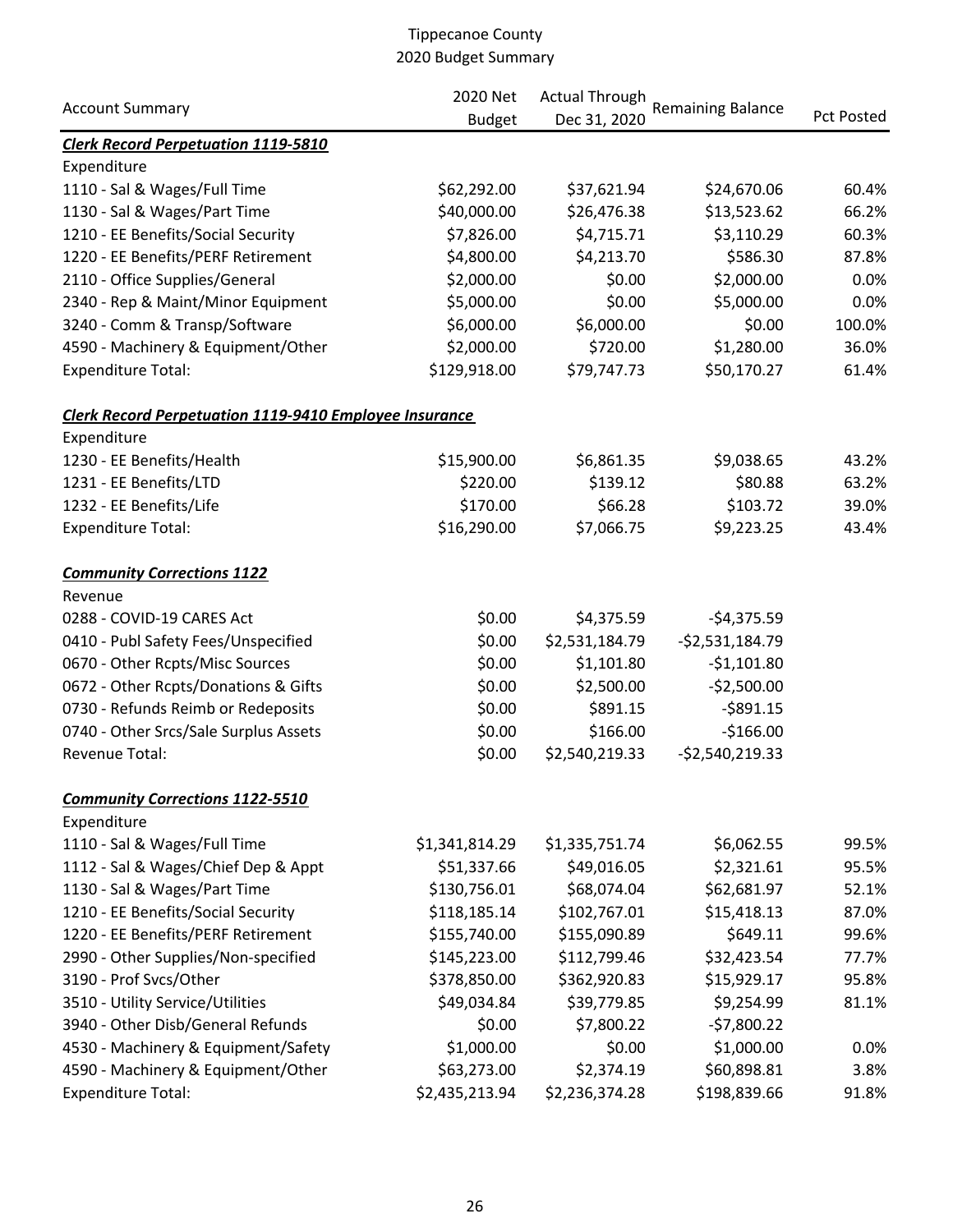|                                                              | 2020 Net<br><b>Actual Through</b> |              |                          |                   |
|--------------------------------------------------------------|-----------------------------------|--------------|--------------------------|-------------------|
| <b>Account Summary</b>                                       | <b>Budget</b>                     | Dec 31, 2020 | <b>Remaining Balance</b> | <b>Pct Posted</b> |
| <b>Community Corrections 1122-5510 Employee Insurance</b>    |                                   |              |                          |                   |
| Expenditure                                                  |                                   |              |                          |                   |
| 1230 - EE Benefits/Health                                    | \$431,303.75                      | \$412,710.17 | \$18,593.58              | 95.7%             |
| 1231 - EE Benefits/LTD                                       | \$5,840.69                        | \$5,177.29   | \$663.40                 | 88.6%             |
| 1232 - EE Benefits/Life                                      | \$4,056.26                        | \$3,307.89   | \$748.37                 | 81.6%             |
| 1910 - Other Personal Services/WC                            | \$18,798.30                       | \$18,798.30  | \$0.00                   | 100.0%            |
| 1920 - Other Personal Services/Unempl                        | \$11,022.00                       | \$11,021.12  | \$0.88                   | 100.0%            |
| <b>Expenditure Total:</b>                                    | \$471,021.00                      | \$451,014.77 | \$20,006.23              | 95.8%             |
| <b>Community Corrections Community Transitions 1123</b>      |                                   |              |                          |                   |
| Revenue                                                      |                                   |              |                          |                   |
| 0411 - Publ Safety Fees/Adult Inst                           | \$0.00                            | \$65,375.00  | $-565,375.00$            |                   |
| <b>Community Corrections Community Transitions 1123-5510</b> |                                   |              |                          |                   |
| Expenditure                                                  |                                   |              |                          |                   |
| 2990 - Other Supplies/Non-specified                          | \$75,443.92                       | \$12,060.21  | \$63,383.71              | 16.0%             |
| 3190 - Prof Svcs/Other                                       | \$60,895.36                       | \$34,131.62  | \$26,763.74              | 56.0%             |
| 3510 - Utility Service/Utilities                             | \$12,754.37                       | \$0.00       | \$12,754.37              | 0.0%              |
| 3720 - Rentals & Leases/Heavy Mach                           | \$5,025.00                        | \$0.00       | \$5,025.00               | 0.0%              |
| <b>Expenditure Total:</b>                                    | \$154,118.65                      | \$46,191.83  | \$107,926.82             | 30.0%             |
| <b>Sales Disclosure 1131</b>                                 |                                   |              |                          |                   |
| Revenue                                                      |                                   |              |                          |                   |
| 0490 - Other Fees & Charges/Unspecifi                        | \$40,000.00                       | \$41,950.00  | $-$1,950.00$             | 104.9%            |
| 0670 - Other Rcpts/Misc Sources                              | \$0.00                            | \$650.00     | $-$650.00$               |                   |
| Revenue Total:                                               | \$40,000.00                       | \$42,600.00  | $-52,600.00$             | 106.5%            |
| Sales Disclosure 1131-0120 Auditor Settlement                |                                   |              |                          |                   |
| Expenditure                                                  |                                   |              |                          |                   |
| 8007 - Settlement/Local Disbursements                        | \$0.00                            | \$20,670.00  | $-520,670.00$            |                   |
| Sales Disclosure 1131-0510 Assessor                          |                                   |              |                          |                   |
| Expenditure                                                  |                                   |              |                          |                   |
| 1110 - Sal & Wages/Full Time                                 | \$9,500.00                        | \$8,360.00   | \$1,140.00               | 88.0%             |
| 1111 - Sal & Wages/Elected Official                          | \$2,500.00                        | \$2,500.00   | \$0.00                   | 100.0%            |
| 1112 - Sal & Wages/Chief Dep & Appt                          | \$1,000.00                        | \$620.00     | \$380.00                 | 62.0%             |
| 1113 - Sal & Wages/Benefit Elig PT                           | \$500.00                          | \$500.00     | \$0.00                   | 100.0%            |
| 1210 - EE Benefits/Social Security                           | \$1,033.00                        | \$856.39     | \$176.61                 | 82.9%             |
| 1220 - EE Benefits/PERF Retirement                           | \$1,456.00                        | \$1,285.76   | \$170.24                 | 88.3%             |
| 3210 - Comm & Transp/Travel/Training                         | \$7,400.00                        | \$7,400.58   | $-50.58$                 | 100.0%            |
| 3240 - Comm & Transp/Software                                | \$8,500.00                        | \$8,500.00   | \$0.00                   | 100.0%            |
| 8007 - Settlement/Local Disbursements                        | \$20,000.00                       | \$0.00       | \$20,000.00              | 0.0%              |
| <b>Expenditure Total:</b>                                    | \$51,889.00                       | \$30,022.73  | \$21,866.27              | 57.9%             |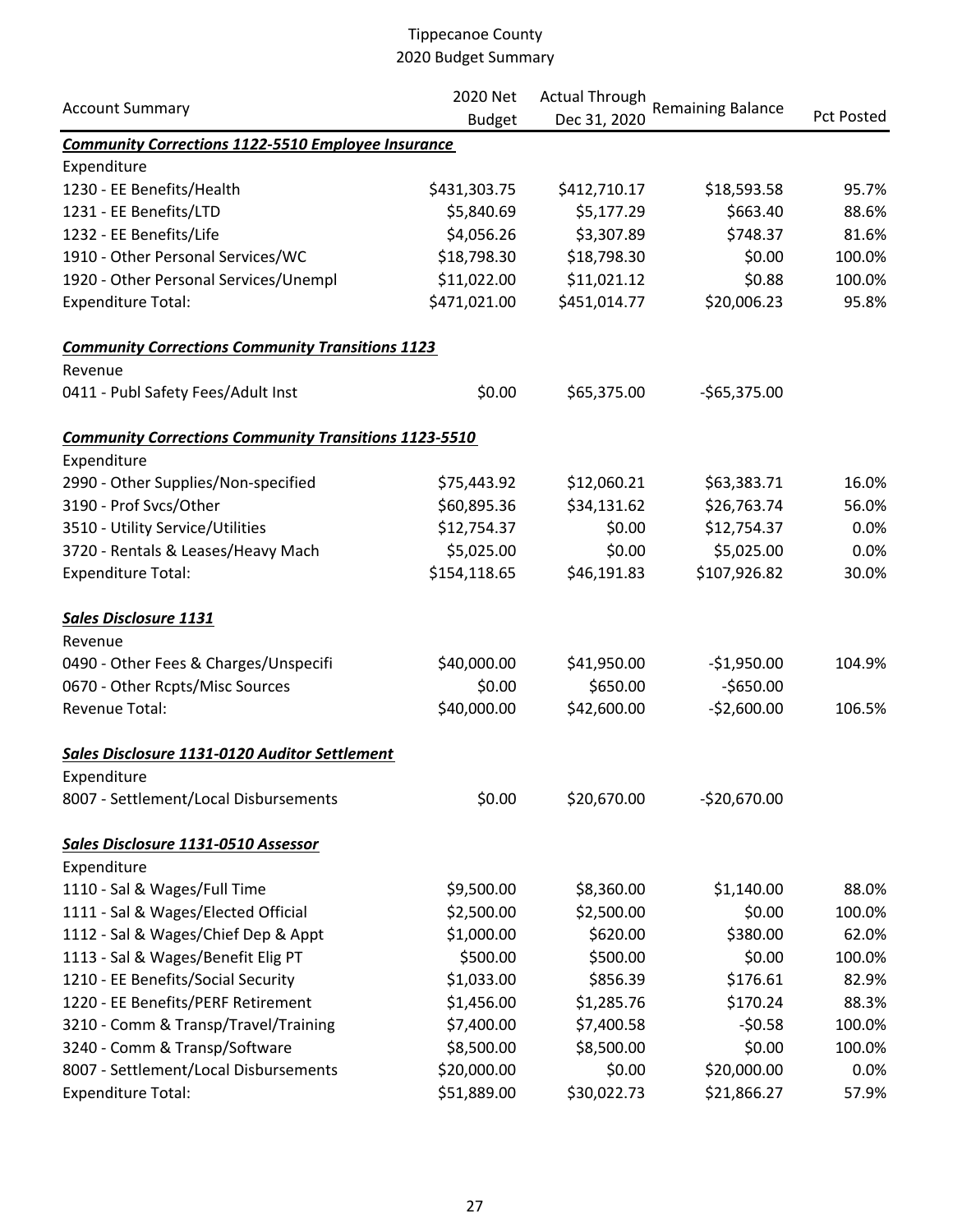|                                                       | 2020 Net       | <b>Actual Through</b> |                          |                   |  |
|-------------------------------------------------------|----------------|-----------------------|--------------------------|-------------------|--|
| <b>Account Summary</b>                                | <b>Budget</b>  | Dec 31, 2020          | <b>Remaining Balance</b> | <b>Pct Posted</b> |  |
| <b>Cumulative Bridge 1135</b>                         |                |                       |                          |                   |  |
| Revenue                                               |                |                       |                          |                   |  |
| 0100 - Prop Taxes/Property                            | \$2,680,000.00 | \$2,626,615.42        | \$53,384.58              | 98.0%             |  |
| 0124 - Other Taxes/FIT                                | \$24,750.00    | \$22,506.96           | \$2,243.04               | 90.9%             |  |
| 0130 - Other Taxes/License Excise                     | \$220,000.00   | \$239,510.81          | $-$19,510.81$            | 108.9%            |  |
| 0131 - Other Taxes/CVET                               | \$10,000.00    | \$10,831.68           | $-5831.68$               | 108.3%            |  |
| 0289 - Unrestricted Grants & Cntr/Fed                 | \$0.00         | \$84,089.83           | $-$84,089.83$            |                   |  |
| 0430 - Hwys & Strts Fees/Unspecified                  | \$0.00         | \$15,285.34           | $-$15,285.34$            |                   |  |
| 0660 - Other Rcpts/Investment Earning                 | \$31,200.00    | \$20,150.60           | \$11,049.40              | 64.6%             |  |
| 0670 - Other Rcpts/Misc Sources                       | \$0.00         | \$3,894.31            | $-53,894.31$             |                   |  |
| Revenue Total:                                        | \$2,965,950.00 | \$3,022,884.95        | -\$56,934.95             | 101.9%            |  |
| <b>Cumulative Bridge 1135-8058 Maintenance/Garage</b> |                |                       |                          |                   |  |
| Expenditure                                           |                |                       |                          |                   |  |
| 1110 - Sal & Wages/Full Time                          | \$274,638.00   | \$238,085.90          | \$36,552.10              | 86.7%             |  |
| 1112 - Sal & Wages/Chief Dep & Appt                   | \$106,395.00   | \$106,395.38          | $-50.38$                 | 100.0%            |  |
| 1150 - Sal & Wages/Overtime                           | \$7,500.00     | \$4,605.38            | \$2,894.62               | 61.4%             |  |
| 1210 - EE Benefits/Social Security                    | \$29,723.00    | \$24,918.08           | \$4,804.92               | 83.8%             |  |
| 1220 - EE Benefits/PERF Retirement                    | \$43,516.00    | \$38,995.52           | \$4,520.48               | 89.6%             |  |
| <b>Expenditure Total:</b>                             | \$461,772.00   | \$413,000.26          | \$48,771.74              | 89.4%             |  |
| Cumulative Bridge 1135-8161 CCB/Repair                |                |                       |                          |                   |  |
| Expenditure                                           |                |                       |                          |                   |  |
| 1110 - Sal & Wages/Full Time                          | \$733,657.00   | \$733,656.85          | \$0.15                   | 100.0%            |  |
| 1130 - Sal & Wages/Part Time                          | \$190.00       | \$0.00                | \$190.00                 | 0.0%              |  |
| 1150 - Sal & Wages/Overtime                           | \$16,565.00    | \$15,890.00           | \$675.00                 | 95.9%             |  |
| 1210 - EE Benefits/Social Security                    | \$54,203.00    | \$53,516.27           | \$686.73                 | 98.7%             |  |
| 1220 - EE Benefits/PERF Retirement                    | \$82,973.00    | \$82,072.46           | \$900.54                 | 98.9%             |  |
| 2110 - Office Supplies/General                        | \$10.00        | \$10.84               | $-50.84$                 | 108.4%            |  |
| 2320 - Rep & Maint/Street Mtls                        | \$16,500.00    | \$10,878.76           | \$5,621.24               | 65.9%             |  |
| 2990 - Other Supplies/Non-specified                   | \$47.00        | \$47.50               | $-50.50$                 | 101.1%            |  |
| 3120 - Prof Svcs/Engineer & Architect                 | \$23,169.00    | \$23,168.15           | \$0.85                   | 100.0%            |  |
| 3190 - Prof Svcs/Other                                | \$19,211.00    | \$14,808.16           | \$4,402.84               | 77.1%             |  |
| 3430 - Insur/Liability                                | \$2,294.00     | \$2,293.35            | \$0.65                   | 100.0%            |  |
| 3510 - Utility Service/Utilities                      | \$1,320.00     | \$1,276.00            | \$44.00                  | 96.7%             |  |
| 3630 - Rep & Maint/Roads & Streets                    | \$100,000.00   | \$68,641.68           | \$31,358.32              | 68.6%             |  |
| 3910 - Other Disb/Dues & Subscription                 | \$73,090.00    | \$73,089.17           | \$0.83                   | 100.0%            |  |
| 6100 - Interfund Transfers/Transfer O                 | \$5,000.00     | \$5,000.00            | \$0.00                   | 100.0%            |  |
| <b>Expenditure Total:</b>                             | \$1,128,229.00 | \$1,084,349.19        | \$43,879.81              | 96.1%             |  |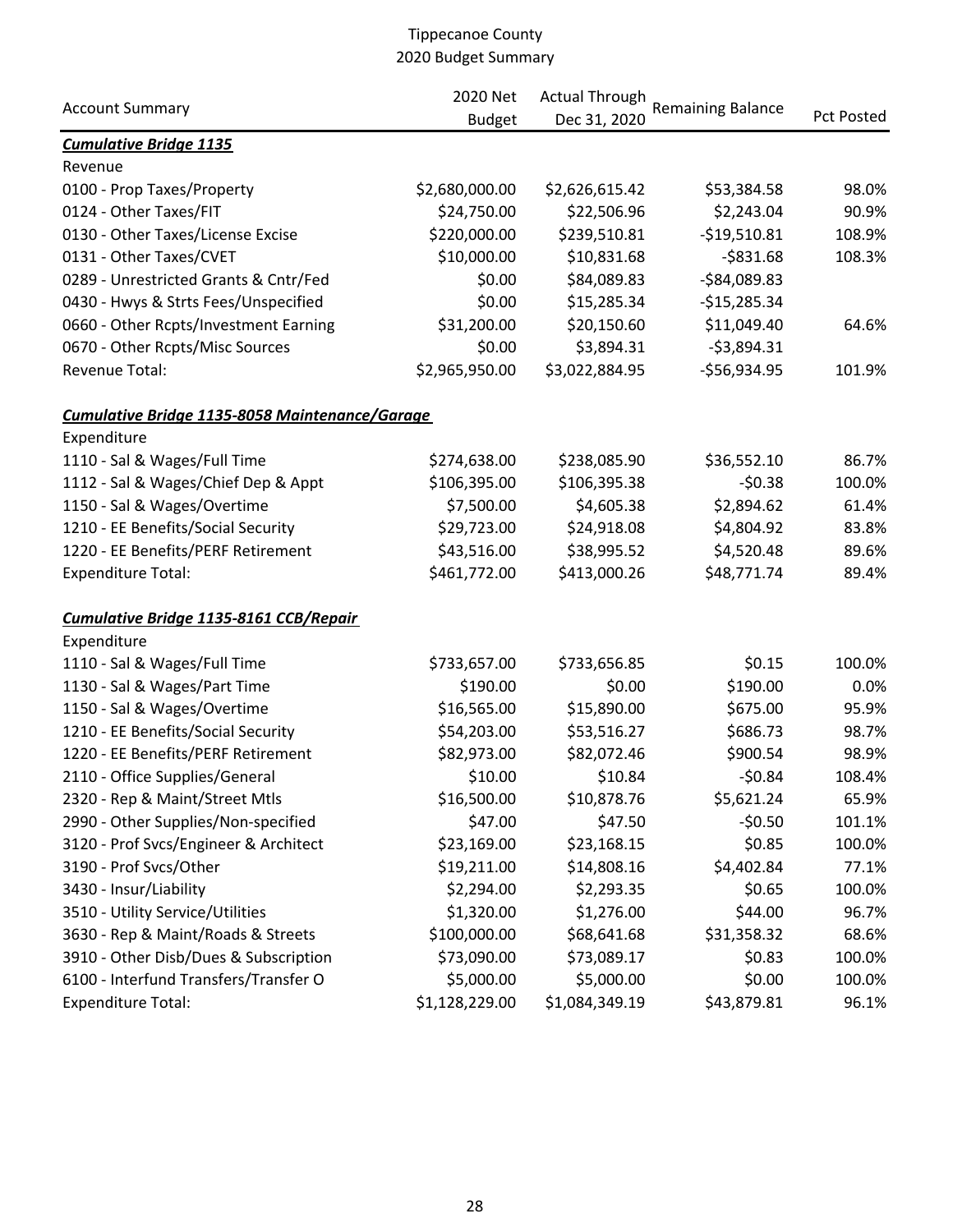| <b>Account Summary</b>                          | 2020 Net<br><b>Budget</b> | <b>Actual Through</b><br>Dec 31, 2020 | <b>Remaining Balance</b> | <b>Pct Posted</b> |
|-------------------------------------------------|---------------------------|---------------------------------------|--------------------------|-------------------|
| <b>Cumulative Bridge 1135-8162 Construction</b> |                           |                                       |                          |                   |
| Expenditure                                     |                           |                                       |                          |                   |
| 4110 - Land/Right-of-Way                        | \$8,550.00                | \$0.00                                | \$8,550.00               | 0.0%              |
| 4220 - Infrastructure/Bridges                   | \$248,627.00              | \$224,541.22                          | \$24,085.78              | 90.3%             |
| 4240 - Infrastructure/Culverts & Drai           | \$684,305.00              | \$679,804.24                          | \$4,500.76               | 99.3%             |
| <b>Expenditure Total:</b>                       | \$941,482.00              | \$904,345.46                          | \$37,136.54              | 96.1%             |
| Cumulative Bridge 1135-9410 Employee Insurance  |                           |                                       |                          |                   |
| Expenditure                                     |                           |                                       |                          |                   |
| 1230 - EE Benefits/Health                       | \$327,900.00              | \$326,583.59                          | \$1,316.41               | 99.6%             |
| 1231 - EE Benefits/LTD                          | \$4,000.00                | \$3,973.49                            | \$26.51                  | 99.3%             |
| 1232 - EE Benefits/Life                         | \$2,310.00                | \$2,299.99                            | \$10.01                  | 99.6%             |
| 1910 - Other Personal Services/WC               | \$22,000.00               | \$22,000.00                           | \$0.00                   | 100.0%            |
| 1920 - Other Personal Services/Unempl           | \$2,100.00                | \$1,611.00                            | \$489.00                 | 76.7%             |
| <b>Expenditure Total:</b>                       | \$358,310.00              | \$356,468.07                          | \$1,841.93               | 99.5%             |
| <b>Cumulative Capital Development 1138</b>      |                           |                                       |                          |                   |
| Revenue                                         |                           |                                       |                          |                   |
| 0100 - Prop Taxes/Property                      | \$1,973,000.00            | \$1,877,531.90                        | \$95,468.10              | 95.2%             |
| 0124 - Other Taxes/FIT                          | \$17,500.00               | \$16,076.40                           | \$1,423.60               | 91.9%             |
| 0130 - Other Taxes/License Excise               | \$150,000.00              | \$171,079.12                          | $-$21,079.12$            | 114.1%            |
| 0131 - Other Taxes/CVET                         | \$5,720.00                | \$7,736.92                            | $-52,016.92$             | 135.3%            |
| 0288 - COVID-19 CARES Act                       | \$0.00                    | \$6,932.77                            | $-$6,932.77$             |                   |
| 0291 - Publ Safety/State or Local               | \$0.00                    | \$49,622.60                           | $-$49,622.60$            |                   |
| 0660 - Other Rcpts/Investment Earning           | \$24,240.00               | \$10,169.46                           | \$14,070.54              | 42.0%             |
| 0730 - Refunds Reimb or Redeposits              | \$0.00                    | \$223.78                              | $-5223.78$               |                   |
| <b>Revenue Total:</b>                           | \$2,170,460.00            | \$2,139,372.95                        | \$31,087.05              | 98.6%             |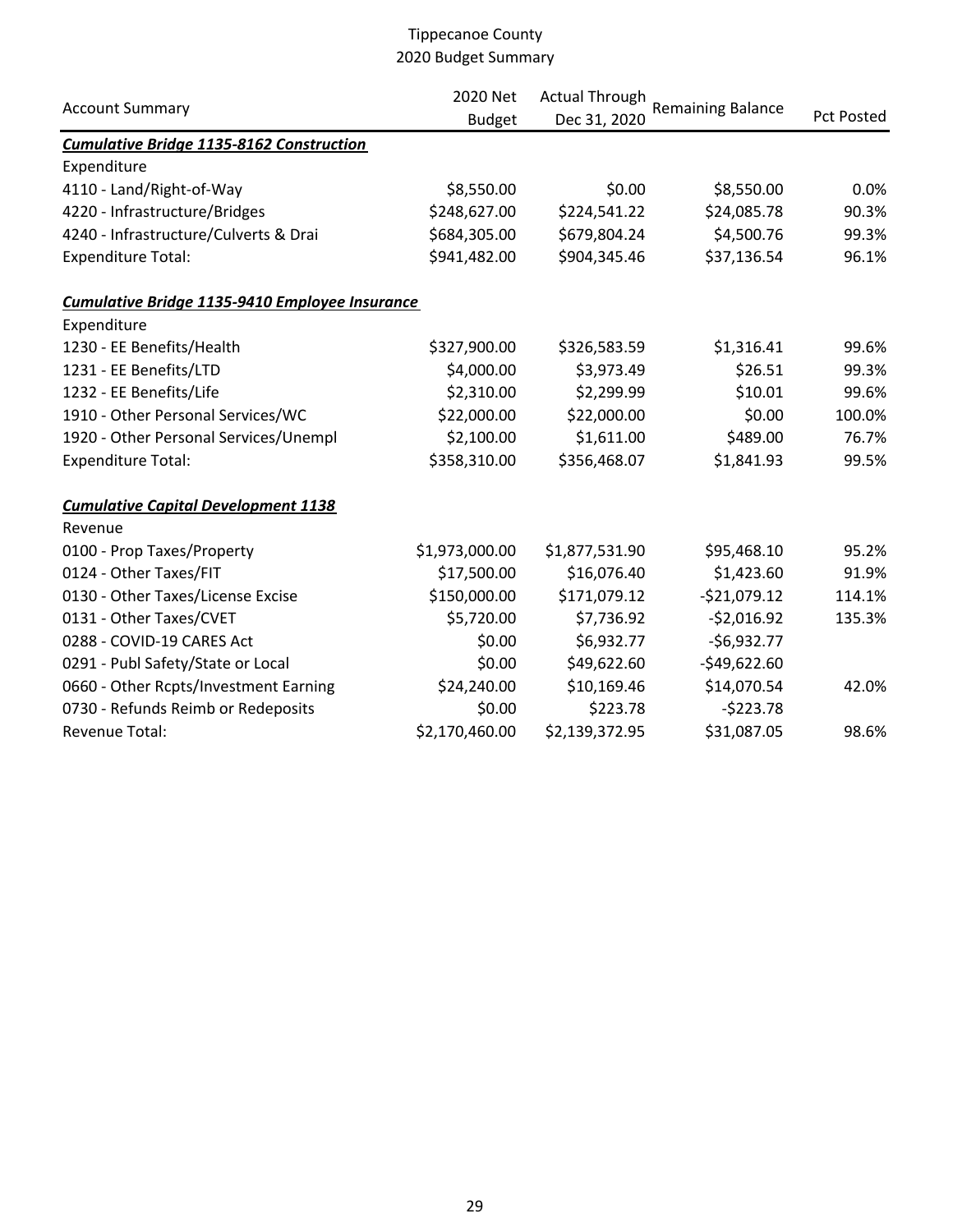|                                                               | 2020 Net       | <b>Actual Through</b> |                          |                   |
|---------------------------------------------------------------|----------------|-----------------------|--------------------------|-------------------|
| <b>Account Summary</b>                                        | <b>Budget</b>  | Dec 31, 2020          | <b>Remaining Balance</b> | <b>Pct Posted</b> |
| <b>Cumulative Capital Development 1138-1110 Commissioners</b> |                |                       |                          |                   |
| Expenditure                                                   |                |                       |                          |                   |
| 2140 - Office Supplies/Minor Equip                            | \$30,160.00    | \$6,621.87            | \$23,538.13              | 22.0%             |
| 2230 - Oper Supplies/Cleaning                                 | \$6,451.00     | \$6,451.00            | \$0.00                   | 100.0%            |
| 3190 - Prof Svcs/Other                                        | \$74,500.00    | \$56,950.60           | \$17,549.40              | 76.4%             |
| 3410 - Insur/Building & Property                              | \$160,000.00   | \$153,709.00          | \$6,291.00               | 96.1%             |
| 3420 - Insur/Vehicle & Equipment                              | \$130,000.00   | \$126,590.50          | \$3,409.50               | 97.4%             |
| 3430 - Insur/Liability                                        | \$165,000.00   | \$150,334.02          | \$14,665.98              | 91.1%             |
| 3620 - Rep & Maint/Vehicle & Equip                            | \$21,550.00    | \$19,191.43           | \$2,358.57               | 89.1%             |
| 3730 - Rentals & Leases/Minor Equip                           | \$24,000.00    | \$23,662.92           | \$337.08                 | 98.6%             |
| 4310 - Buildings/Municipal                                    | \$42,150.00    | \$42,149.18           | \$0.82                   | 100.0%            |
| 4330 - Buildings/Housing                                      | \$20,000.00    | \$12,098.31           | \$7,901.69               | 60.5%             |
| 4410 - Impr Other Than Bldgs/Parking                          | \$8,724.00     | \$7,874.00            | \$850.00                 | 90.3%             |
| 4510 - Machinery & Equipment/General                          | \$638,261.00   | \$638,260.79          | \$0.21                   | 100.0%            |
| 4520 - Machinery & Equipment/Vehicle                          | \$441,443.00   | \$441,437.31          | \$5.69                   | 100.0%            |
| 4530 - Machinery & Equipment/Safety                           | \$288,040.00   | \$259,676.33          | \$28,363.67              | 90.2%             |
| 4590 - Machinery & Equipment/Other                            | \$14,700.00    | \$14,613.47           | \$86.53                  | 99.4%             |
| <b>Expenditure Total:</b>                                     | \$2,064,979.00 | \$1,959,620.73        | \$105,358.27             | 94.9%             |
| <b>Cumulative Capital Development 1138-1130 Maintenance</b>   |                |                       |                          |                   |
| Expenditure                                                   |                |                       |                          |                   |
| 1150 - Sal & Wages/Overtime                                   | \$10,000.00    | \$693.64              | \$9,306.36               | 6.9%              |
| 1210 - EE Benefits/Social Security                            | \$765.00       | \$48.07               | \$716.93                 | 6.3%              |
| 1220 - EE Benefits/PERF Retirement                            | \$1,120.00     | \$77.69               | \$1,042.31               | 6.9%              |
| 2230 - Oper Supplies/Cleaning                                 | \$55,090.00    | \$50,791.54           | \$4,298.46               | 92.2%             |
| 2310 - Rep & Maint/Building Mtls                              | \$86,348.00    | \$86,149.27           | \$198.73                 | 99.8%             |
| 2330 - Rep & Maint/Small Tools                                | \$10,000.00    | \$9,968.77            | \$31.23                  | 99.7%             |
| 3610 - Rep & Maint/Buildings & Proper                         | \$268,237.00   | \$229,364.76          | \$38,872.24              | 85.5%             |
| 4310 - Buildings/Municipal                                    | \$3,320.00     | \$0.00                | \$3,320.00               | 0.0%              |
| 4510 - Machinery & Equipment/General                          | \$40,605.00    | \$30,018.97           | \$10,586.03              | 73.9%             |
| <b>Expenditure Total:</b>                                     | \$475,485.00   | \$407,112.71          | \$68,372.29              | 85.6%             |
| Cumulative Capital Development 1138-1410 DoIT                 |                |                       |                          |                   |
| Expenditure                                                   |                |                       |                          |                   |
| 1110 - Sal & Wages/Full Time                                  | \$199,341.00   | \$197,206.40          | \$2,134.60               | 98.9%             |
| 1210 - EE Benefits/Social Security                            | \$15,250.00    | \$14,450.91           | \$799.09                 | 94.8%             |
| 1220 - EE Benefits/PERF Retirement                            | \$22,327.00    | \$21,681.62           | \$645.38                 | 97.1%             |
| 3240 - Comm & Transp/Software                                 | \$1,000.00     | \$402.89              | \$597.11                 | 40.3%             |
| 3510 - Utility Service/Utilities                              | \$24,400.00    | \$16,588.84           | \$7,811.16               | 68.0%             |
| 3620 - Rep & Maint/Vehicle & Equip                            | \$132,582.00   | \$105,820.91          | \$26,761.09              | 79.8%             |
| 3730 - Rentals & Leases/Minor Equip                           | \$157,575.00   | \$156,311.63          | \$1,263.37               | 99.2%             |
| <b>Expenditure Total:</b>                                     | \$552,475.00   | \$512,463.20          | \$40,011.80              | 92.8%             |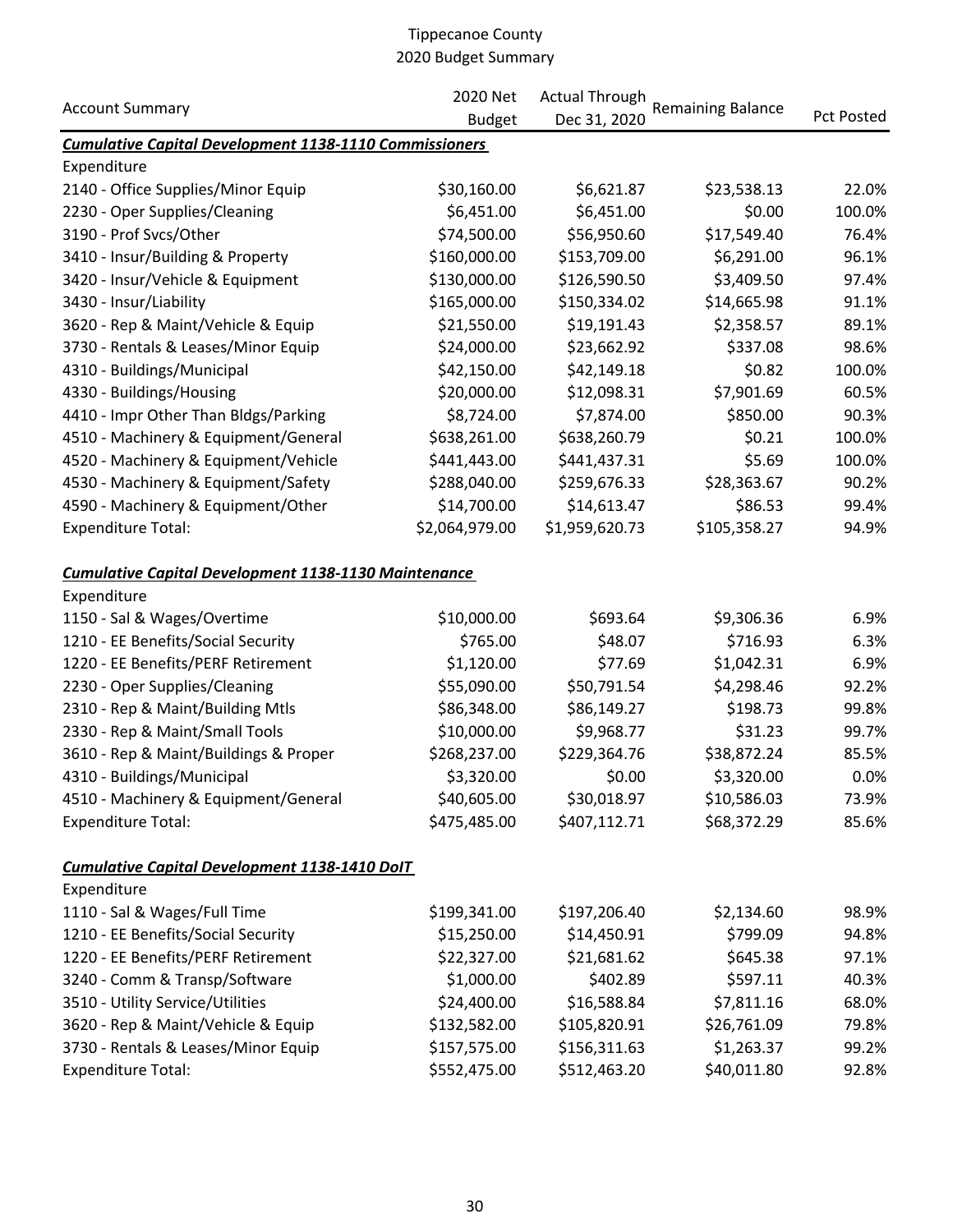|                                                                        | 2020 Net<br><b>Actual Through</b> |                |                          |                   |
|------------------------------------------------------------------------|-----------------------------------|----------------|--------------------------|-------------------|
| <b>Account Summary</b>                                                 | <b>Budget</b>                     | Dec 31, 2020   | <b>Remaining Balance</b> | <b>Pct Posted</b> |
| <b>Cumulative Capital Development 1138-9410 Employee Insurance</b>     |                                   |                |                          |                   |
| Expenditure                                                            |                                   |                |                          |                   |
| 1230 - EE Benefits/Health                                              | \$50,000.00                       | \$21,132.10    | \$28,867.90              | 42.3%             |
| 1231 - EE Benefits/LTD                                                 | \$755.00                          | \$692.79       | \$62.21                  | 91.8%             |
| 1232 - EE Benefits/Life                                                | \$450.00                          | \$346.52       | \$103.48                 | 77.0%             |
| <b>Expenditure Total:</b>                                              | \$51,205.00                       | \$22,171.41    | \$29,033.59              | 43.3%             |
| Cum Cap Development Expenditures                                       | \$3,144,144.00                    | \$2,901,368.05 | \$242,775.95             | 92.3%             |
| <b>Cumulative Voting Fund 1143</b>                                     |                                   |                |                          |                   |
| Revenue                                                                |                                   |                |                          |                   |
| 0761 - Interfund Trnsfers/Transfer In                                  | \$0.00                            | \$100,000.00   | $-$100,000.00$           |                   |
| <b>Drug Free Community 1148</b>                                        |                                   |                |                          |                   |
| Revenue                                                                |                                   |                |                          |                   |
| 0511 - Publ Safety Fines/County Court                                  | \$0.00                            | \$178,759.25   | $-$178,759.25$           |                   |
| Drug Free Community 1148-0120 Auditor Settlement                       |                                   |                |                          |                   |
| Expenditure                                                            |                                   |                |                          |                   |
| 3190 - Prof Svcs/Other                                                 | \$187,504.00                      | \$187,504.00   | \$0.00                   | 100.0%            |
| <b>Electronic Map Generation 1150</b>                                  |                                   |                |                          |                   |
| Revenue                                                                |                                   |                |                          |                   |
| 0490 - Other Fees & Charges/Unspecifi                                  | \$0.00                            | \$1,460.45     | $-$1,460.45$             |                   |
| <b>Emergency Planning Right to Know 1152</b>                           |                                   |                |                          |                   |
| Revenue                                                                |                                   |                |                          |                   |
| 0291 - Publ Safety/State or Local                                      | \$0.00                            | \$10,383.31    | $-$10,383.31$            |                   |
| 0660 - Other Rcpts/Investment Earning                                  | \$0.00                            | \$199.14       | $-5199.14$               |                   |
| Revenue Total:                                                         | \$0.00                            | \$10,582.45    | $-$10,582.45$            |                   |
| <b>Emergency Planning Right to Know 1152-5210 Emergency Management</b> |                                   |                |                          |                   |
| Expenditure                                                            |                                   |                |                          |                   |
| 3190 - Prof Svcs/Other                                                 | \$2,500.00                        | \$296.96       | \$2,203.04               | 11.9%             |
| 3210 - Comm & Transp/Travel/Training                                   | \$5,982.00                        | \$5,400.00     | \$582.00                 | 90.3%             |
| 3310 - Printing & Advertising/Legal                                    | \$58.00                           | \$57.85        | \$0.15                   | 99.7%             |
| 4530 - Machinery & Equipment/Safety                                    | \$4,800.00                        | \$0.00         | \$4,800.00               | 0.0%              |
| <b>Expenditure Total:</b>                                              | \$13,340.00                       | \$5,754.81     | \$7,585.19               | 43.1%             |
| <b>Enhanced Access 1154</b>                                            |                                   |                |                          |                   |
| Revenue                                                                |                                   |                |                          |                   |
| 0491 - Other Fees & Charges/Doc&Copy                                   | \$0.00                            | \$108.50       | $-$108.50$               |                   |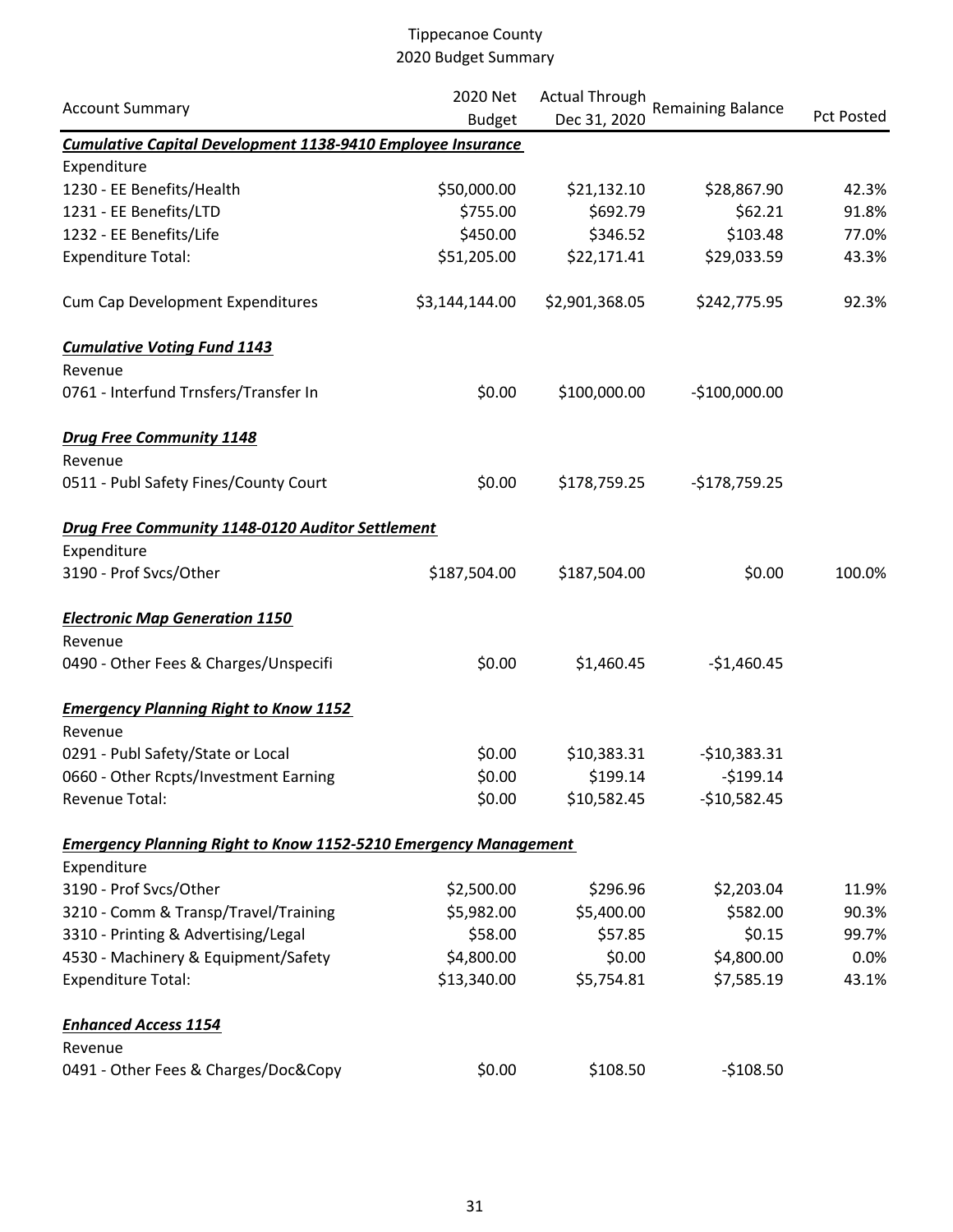| <b>Account Summary</b>                           | 2020 Net      | <b>Actual Through</b> |                          |                   |  |
|--------------------------------------------------|---------------|-----------------------|--------------------------|-------------------|--|
|                                                  | <b>Budget</b> | Dec 31, 2020          | <b>Remaining Balance</b> | <b>Pct Posted</b> |  |
| <b>Firearms Training 1156</b>                    |               |                       |                          |                   |  |
| Revenue                                          |               |                       |                          |                   |  |
| 0310 - Publ Safety Permits/Unspec                | \$0.00        | \$53,890.00           | $-553,890.00$            |                   |  |
| 0670 - Other Rcpts/Misc Sources                  | \$0.00        | \$346.28              | $-$346.28$               |                   |  |
| Revenue Total:                                   | \$0.00        | \$54,236.28           | $-554,236.28$            |                   |  |
| <b>Firearms Training 1156-5410 Sheriff</b>       |               |                       |                          |                   |  |
| Expenditure                                      |               |                       |                          |                   |  |
| 3190 - Prof Svcs/Other                           | \$27,000.00   | \$24,000.43           | \$2,999.57               | 88.9%             |  |
| 3940 - Other Disb/General Refunds                | \$2,000.00    | \$475.00              | \$1,525.00               | 23.8%             |  |
| <b>Expenditure Total:</b>                        | \$29,000.00   | \$24,475.43           | \$4,524.57               | 84.4%             |  |
| <b>General Drain Improvement 1158</b><br>Revenue |               |                       |                          |                   |  |
| 0100 - Prop Taxes/Property                       | \$500,000.00  | \$182,896.85          | \$317,103.15             | 36.6%             |  |
| 0295 - Econ Develop/State or Local               | \$0.00        | \$50,000.00           | -\$50,000.00             |                   |  |
| 0404 - Gen Govt Fees/Surveyor                    | \$0.00        | \$4,100.00            | $-54,100.00$             |                   |  |
| 0660 - Other Rcpts/Investment Earning            | \$22,800.00   | \$10,323.96           | \$12,476.04              | 45.3%             |  |
| 0670 - Other Rcpts/Misc Sources                  | \$500.00      | \$0.00                | \$500.00                 | 0.0%              |  |
| 0761 - Interfund Trnsfers/Transfer In            | \$0.00        | \$2,063,603.12        | $-52,063,603.12$         |                   |  |
| Revenue Total:                                   |               |                       |                          |                   |  |
|                                                  | \$523,300.00  | \$2,310,923.93        | $-$1,787,623.93$         | 441.6%            |  |
| General Drain Improvement 1158-0410 Surveyor     |               |                       |                          |                   |  |
| Expenditure                                      |               |                       |                          |                   |  |
| 3190 - Prof Svcs/Other                           | \$300,000.00  | \$852,888.39          | -\$552,888.39            | 284.3%            |  |
| <b>ID Security Protection 1160</b>               |               |                       |                          |                   |  |
| Revenue                                          |               |                       |                          |                   |  |
| 0403 - Gen Govt Fees/Recorder                    | \$20,000.00   | \$27,582.00           | $-57,582.00$             | 137.9%            |  |
| ID Security Protection 1160-0310 Recorder        |               |                       |                          |                   |  |
| Expenditure                                      |               |                       |                          |                   |  |
| 3190 - Prof Svcs/Other                           | \$30,000.00   | \$29,999.25           | \$0.75                   | 100.0%            |  |
| <b>Landfill Closure 1166</b>                     |               |                       |                          |                   |  |
| Revenue                                          |               |                       |                          |                   |  |
| 0660 - Other Rcpts/Investment Earning            | \$0.00        | \$30,843.46           | $-530,843.46$            |                   |  |
| <b>Landfill Closure 1166-9510 Outside Agency</b> |               |                       |                          |                   |  |
| Expenditure                                      |               |                       |                          |                   |  |
| 3190 - Prof Svcs/Other                           | \$0.00        | \$319,098.02          | $-5319,098.02$           |                   |  |
| <b>Local Health Maintenance 1168</b>             |               |                       |                          |                   |  |
| Revenue                                          |               |                       |                          |                   |  |
| 0292 - Hlth & Wlfr/State or Local                | \$0.00        | \$72,672.00           | $-572,672.00$            |                   |  |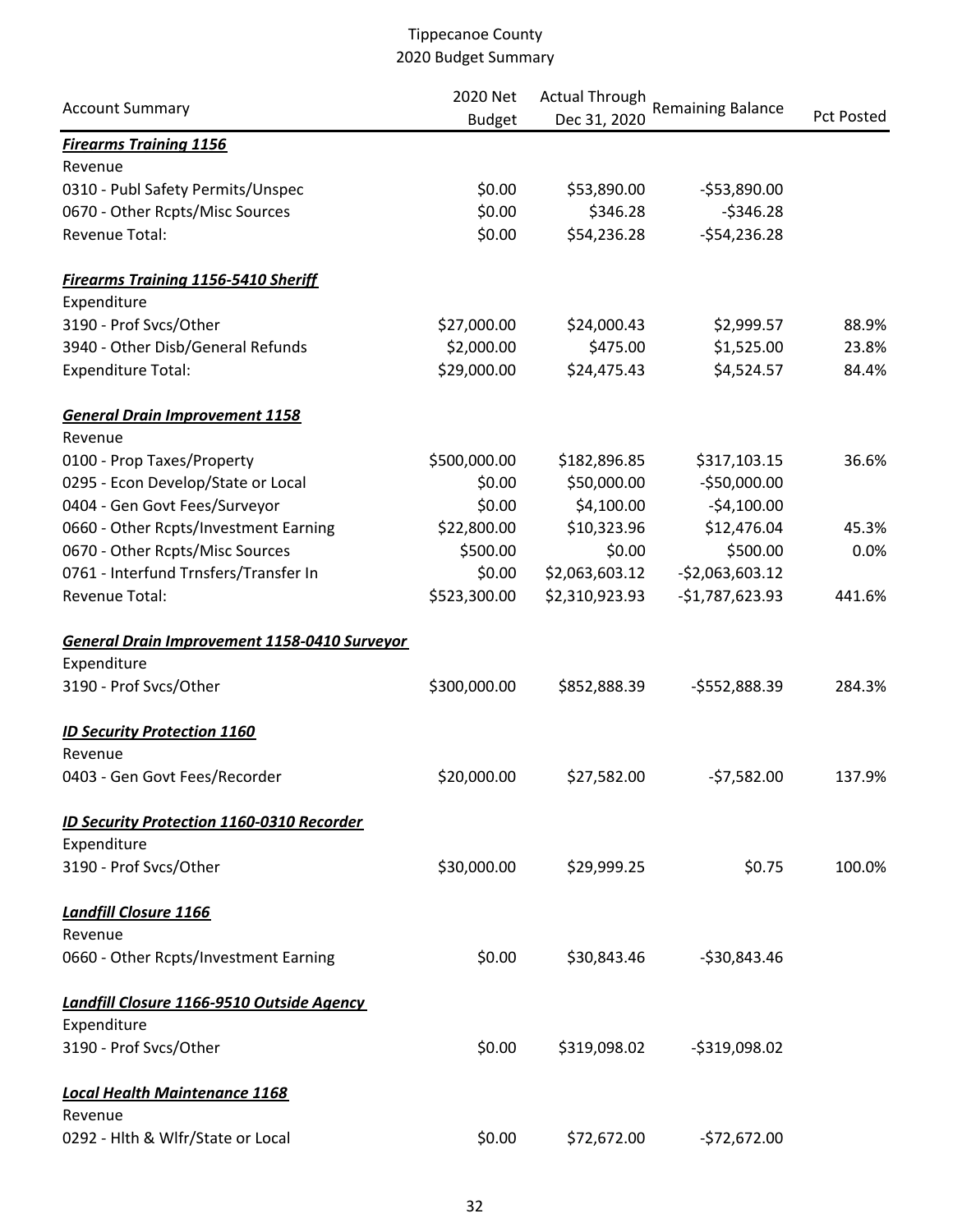|                                                   | 2020 Net<br><b>Actual Through</b><br><b>Remaining Balance</b> |                |                |                   |  |
|---------------------------------------------------|---------------------------------------------------------------|----------------|----------------|-------------------|--|
| <b>Account Summary</b>                            | <b>Budget</b>                                                 | Dec 31, 2020   |                | <b>Pct Posted</b> |  |
| Local Health Maintenance 1168-9010 Health Dept    |                                                               |                |                |                   |  |
| Expenditure                                       |                                                               |                |                |                   |  |
| 1130 - Sal & Wages/Part Time                      | \$65,000.00                                                   | \$26,665.50    | \$38,334.50    | 41.0%             |  |
| 1210 - EE Benefits/Social Security                | \$4,973.00                                                    | \$2,036.09     | \$2,936.91     | 40.9%             |  |
| 4590 - Machinery & Equipment/Other                | \$699.00                                                      | \$0.00         | \$699.00       | 0.0%              |  |
| <b>Expenditure Total:</b>                         | \$70,672.00                                                   | \$28,701.59    | \$41,970.41    | 40.6%             |  |
| <b>Local Road &amp; Street 1169</b>               |                                                               |                |                |                   |  |
| Revenue                                           |                                                               |                |                |                   |  |
| 0132 - Other Taxes/LRS                            | \$1,240,000.00                                                | \$1,450,705.06 | $-$210,705.06$ | 117.0%            |  |
| 0283 - Hwys & Strts/Federal                       | \$0.00                                                        | \$27,678.00    | $-527,678.00$  |                   |  |
| 0430 - Hwys & Strts Fees/Unspecified              | \$0.00                                                        | \$4,527.65     | $-54,527.65$   |                   |  |
| 0660 - Other Rcpts/Investment Earning             | \$24,000.00                                                   | \$13,879.64    | \$10,120.36    | 57.8%             |  |
| 0670 - Other Rcpts/Misc Sources                   | \$0.00                                                        | \$1,250.54     | $-$1,250.54$   |                   |  |
| 0730 - Refunds Reimb or Redeposits                | \$0.00                                                        | \$66,501.43    | $-566,501.43$  |                   |  |
| Revenue Total:                                    | \$1,264,000.00                                                | \$1,564,542.32 | $-5300,542.32$ | 123.8%            |  |
| Local Road & Street 1169-8260 Highway Supplies    |                                                               |                |                |                   |  |
| Expenditure                                       |                                                               |                |                |                   |  |
| 3110 - Prof Svcs/Legal                            | \$3,488.00                                                    | \$488.05       | \$2,999.95     | 14.0%             |  |
| Local Road & Street 1169-8261 Highway Maintenance |                                                               |                |                |                   |  |
| Expenditure                                       |                                                               |                |                |                   |  |
| 2140 - Office Supplies/Minor Equip                | \$7,400.00                                                    | \$7,307.73     | \$92.27        | 98.8%             |  |
| 2210 - Oper Supplies/Gasoline & Oil               | \$30,000.00                                                   | \$27,212.88    | \$2,787.12     | 90.7%             |  |
| 2215 - Oper Supplies/Garage & Fleet               | \$160,782.00                                                  | \$160,692.50   | \$89.50        | 99.9%             |  |
| 2230 - Oper Supplies/Cleaning                     | \$2,410.00                                                    | \$2,355.32     | \$54.68        | 97.7%             |  |
| 2240 - Oper Supplies/Snow Removal                 | \$222,483.00                                                  | \$222,482.93   | \$0.07         | 100.0%            |  |
| 2260 - Oper Supplies/Signage                      | \$18,522.00                                                   | \$15,124.26    | \$3,397.74     | 81.7%             |  |
| 2310 - Rep & Maint/Building Mtls                  | \$13,517.00                                                   | \$9,006.13     | \$4,510.87     | 66.6%             |  |
| 2340 - Rep & Maint/Minor Equipment                | \$306.00                                                      | \$306.16       | $-50.16$       | 100.1%            |  |
| 2990 - Other Supplies/Non-specified               | \$6,790.00                                                    | \$3,886.16     | \$2,903.84     | 57.2%             |  |
| 3190 - Prof Svcs/Other                            | \$44,387.00                                                   | \$39,879.52    | \$4,507.48     | 89.8%             |  |
| 3210 - Comm & Transp/Travel/Training              | \$5,000.00                                                    | \$260.00       | \$4,740.00     | 5.2%              |  |
| 3620 - Rep & Maint/Vehicle & Equip                | \$163,304.00                                                  | \$153,127.81   | \$10,176.19    | 93.8%             |  |
| 3630 - Rep & Maint/Roads & Streets                | \$150,000.00                                                  | \$122,879.14   | \$27,120.86    | 81.9%             |  |
| 3720 - Rentals & Leases/Heavy Mach                | \$293,504.00                                                  | \$293,439.77   | \$64.23        | 100.0%            |  |
| 3730 - Rentals & Leases/Minor Equip               | \$3,813.00                                                    | \$2,287.74     | \$1,525.26     | 60.0%             |  |
| 4510 - Machinery & Equipment/General              | \$2,633.00                                                    | \$2,632.23     | \$0.77         | 100.0%            |  |
| <b>Expenditure Total:</b>                         | \$1,124,851.00                                                | \$1,062,880.28 | \$61,970.72    | 94.5%             |  |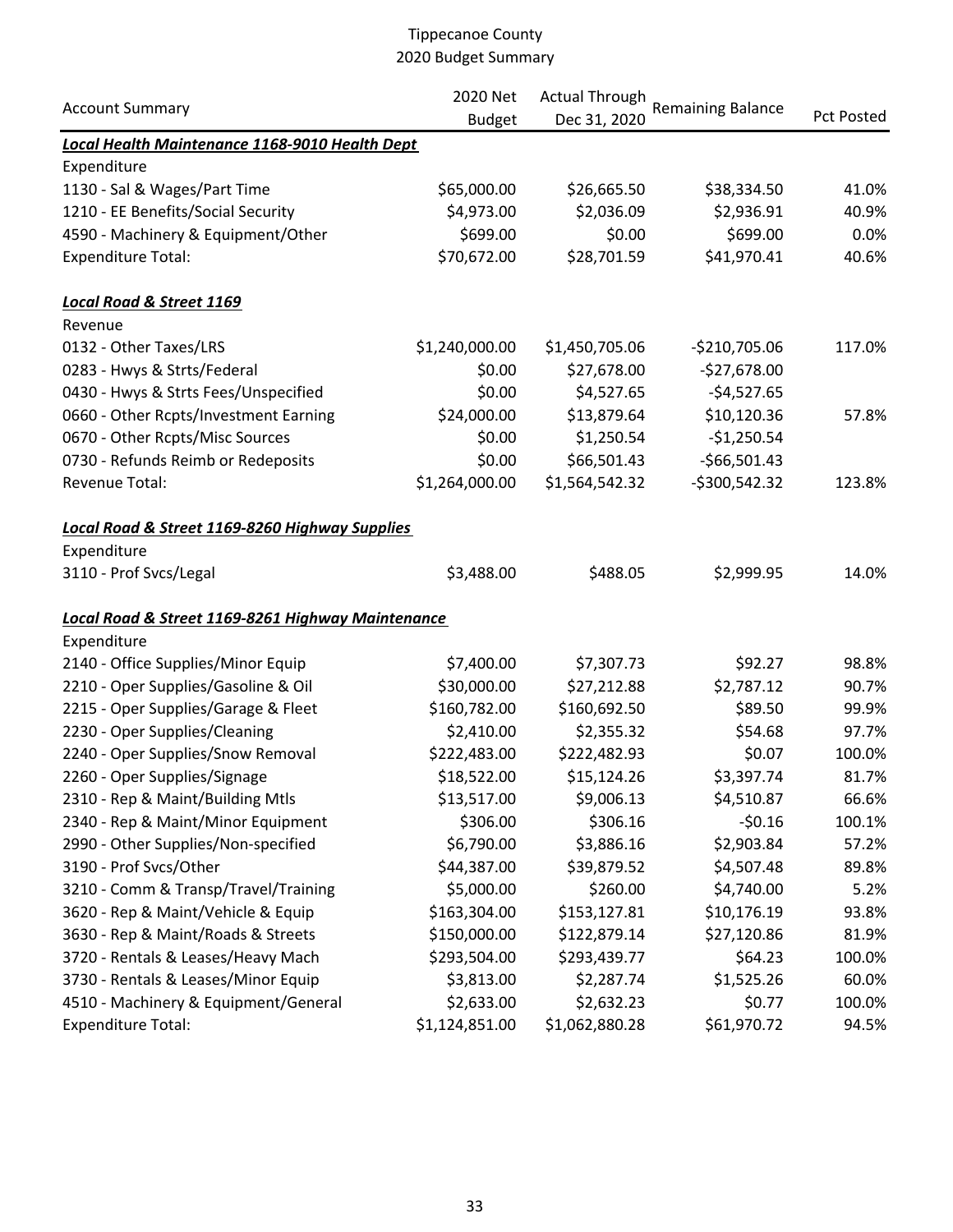| <b>Account Summary</b>                                | 2020 Net       | <b>Actual Through</b> | <b>Remaining Balance</b> |                   |
|-------------------------------------------------------|----------------|-----------------------|--------------------------|-------------------|
|                                                       | <b>Budget</b>  | Dec 31, 2020          |                          | <b>Pct Posted</b> |
| <b>Local Road &amp; Street 1169-8262 Construction</b> |                |                       |                          |                   |
| Expenditure                                           |                |                       |                          |                   |
| 4110 - Land/Right-of-Way                              | \$13,148.00    | \$13,148.00           | \$0.00                   | 100.0%            |
| 4210 - Infrastructure/Roads & Streets                 | \$241,219.00   | \$234,285.60          | \$6,933.40               | 97.1%             |
| <b>Expenditure Total:</b>                             | \$254,367.00   | \$247,433.60          | \$6,933.40               | 97.3%             |
| <b>LIT Public Safety 1170</b>                         |                |                       |                          |                   |
| Expenditure                                           |                |                       |                          |                   |
| 0113 - Income Taxes/LIT Pub Safety                    | \$0.00         | $-$4,003,966.00$      | \$4,003,966.00           |                   |
| LIT Public Safety 1170-5410 Sheriff                   |                |                       |                          |                   |
| Expenditure                                           |                |                       |                          |                   |
| 4530 - Machinery & Equipment/Safety                   | \$165,000.00   | \$83,689.00           | \$81,311.00              | 50.7%             |
| LIT Public Safety 1170-5510 Community Corrections     |                |                       |                          |                   |
| Expenditure                                           |                |                       |                          |                   |
| 2340 - Rep & Maint/Minor Equipment                    | \$10,000.00    | \$0.00                | \$10,000.00              | 0.0%              |
| 3190 - Prof Svcs/Other                                | \$39,675.00    | \$0.00                | \$39,675.00              | 0.0%              |
| <b>Expenditure Total:</b>                             | \$49,675.00    | \$0.00                | \$49,675.00              | 0.0%              |
| <b>Major Bridge Fund 1171</b>                         |                |                       |                          |                   |
| Revenue                                               |                |                       |                          |                   |
| 0100 - Prop Taxes/Property                            | \$789,000.00   | \$751,464.53          | \$37,535.47              | 95.2%             |
| 0124 - Other Taxes/FIT                                | \$7,000.00     | \$6,430.56            | \$569.44                 | 91.9%             |
| 0130 - Other Taxes/License Excise                     | \$62,000.00    | \$68,431.65           | $-$6,431.65$             | 110.4%            |
| 0131 - Other Taxes/CVET                               | \$3,200.00     | \$3,094.76            | \$105.24                 | 96.7%             |
| <b>Revenue Total:</b>                                 | \$861,200.00   | \$829,421.50          | \$31,778.50              | 96.3%             |
| Major Bridge Fund 1171-8161 Highway                   |                |                       |                          |                   |
| Expenditure                                           |                |                       |                          |                   |
| 3190 - Prof Svcs/Other                                | \$250,000.00   | \$30,037.00           | \$219,963.00             | 12.0%             |
| <b>Motor Vehicle Highway Restricted 1173</b>          |                |                       |                          |                   |
| Revenue                                               |                |                       |                          |                   |
| 0133 - Other Taxes/MVH                                | \$2,565,819.00 | \$2,591,449.92        | $-525,630.92$            | 101.0%            |
| 0283 - Hwys & Strts/Federal                           | \$0.00         | \$306,781.35          | $-5306,781.35$           |                   |
| 0761 - Interfund Trnsfers/Transfer In                 | \$0.00         | \$299,159.96          | $-5299,159.96$           |                   |
| Revenue Total:                                        | \$2,565,819.00 | \$3,197,391.23        | $-5631,572.23$           | 124.6%            |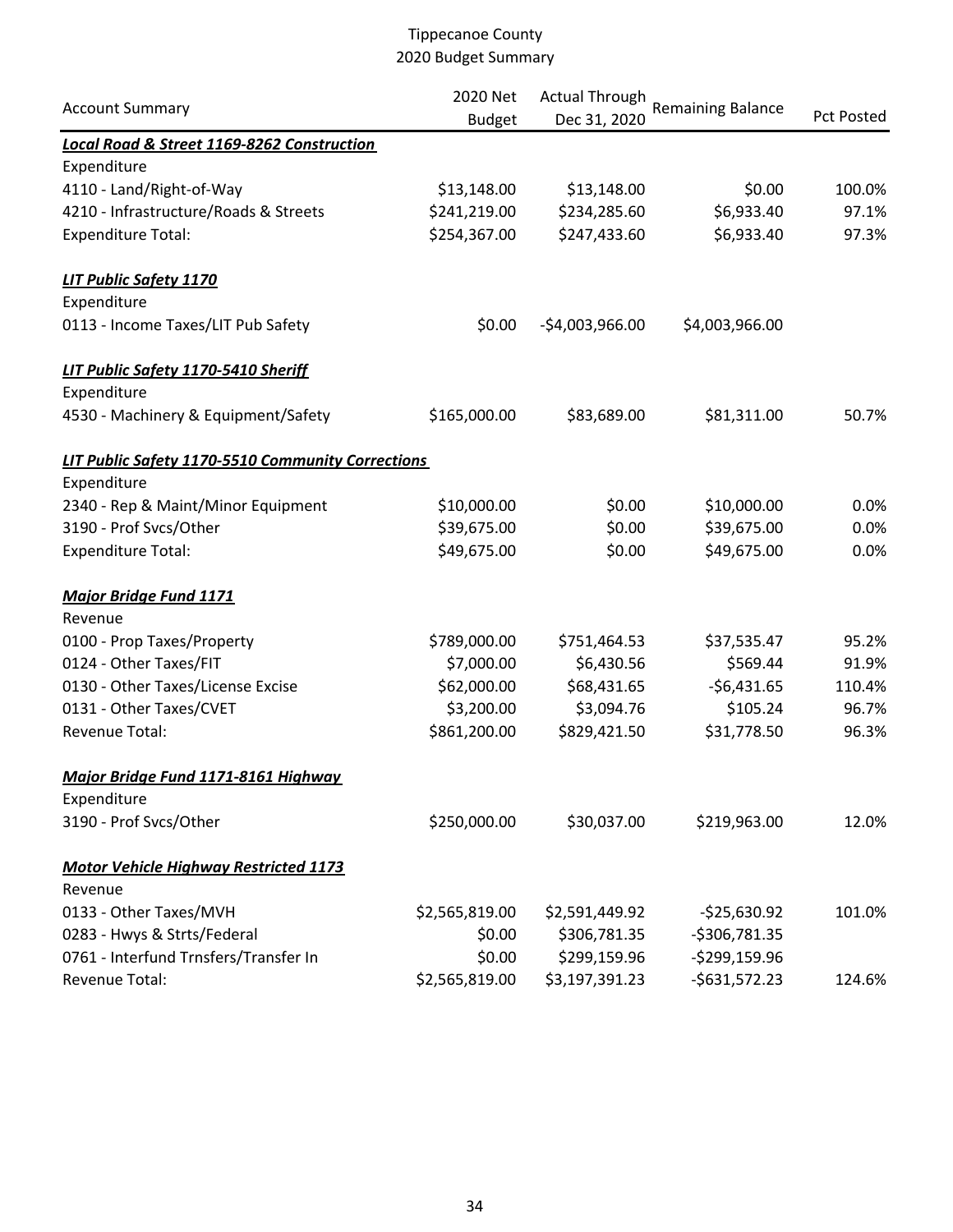|                                                                         | 2020 Net       | <b>Actual Through</b> | <b>Remaining Balance</b> | Pct Posted |
|-------------------------------------------------------------------------|----------------|-----------------------|--------------------------|------------|
| <b>Account Summary</b>                                                  | <b>Budget</b>  | Dec 31, 2020          |                          |            |
| Motor Vehicle Highway Restricted 1173-8062 Highway Repair & Maintenance |                |                       |                          |            |
| Expenditure                                                             |                |                       |                          |            |
| 1110 - Sal & Wages/Full Time                                            | \$0.00         | \$175,382.55          | $-$175,382.55$           |            |
| 1210 - EE Benefits/Social Security                                      | \$0.00         | \$22,885.74           | $-$22,885.74$            |            |
| 1220 - EE Benefits/PERF Retirement                                      | \$0.00         | \$33,505.92           | $-$ \$33,505.92          |            |
| 2320 - Rep & Maint/Street Mtls                                          | \$792,819.00   | \$791,292.02          | \$1,526.98               | 99.8%      |
| 3120 - Prof Svcs/Engineer & Architect                                   | \$111,062.00   | \$111,061.31          | \$0.69                   | 100.0%     |
| 3190 - Prof Svcs/Other                                                  | \$150,000.00   | \$124,529.23          | \$25,470.77              | 83.0%      |
| 3630 - Rep & Maint/Roads & Streets                                      | \$83,918.00    | \$82,117.07           | \$1,800.93               | 97.9%      |
| 3720 - Rentals & Leases/Heavy Mach                                      | \$380,000.00   | \$380,000.00          | \$0.00                   | 100.0%     |
| 4110 - Land/Right-of-Way                                                | \$64,776.00    | \$64,776.00           | \$0.00                   | 100.0%     |
| 4210 - Infrastructure/Roads & Streets                                   | \$1,209,604.00 | \$1,190,916.38        | \$18,687.62              | 98.5%      |
| <b>Expenditure Total:</b>                                               | \$2,792,179.00 | \$2,976,466.22        | $-5184,287.22$           | 106.6%     |
| Motor Vehicle Highway Restricted 1173-9410 Employee Insurance           |                |                       |                          |            |
| Expenditure                                                             |                |                       |                          |            |
| 1230 - EE Benefits/Health                                               | \$0.00         | \$65,815.20           | $-565,815.20$            |            |
| 1231 - EE Benefits/LTD                                                  | \$0.00         | \$1,121.85            | $-$1,121.85$             |            |
| 1232 - EE Benefits/Life                                                 | \$0.00         | \$448.74              | $-$448.74$               |            |
| <b>Expenditure Total:</b>                                               | \$0.00         | \$67,385.79           | $-567,385.79$            |            |
| <b>Misdemeanant 1175</b>                                                |                |                       |                          |            |
| Revenue                                                                 |                |                       |                          |            |
| 0299 - Unrestricted Grants & Cntr/S/L                                   | \$0.00         | \$95,982.15           | $-595,982.15$            |            |
| 0740 - Other Srcs/Sale Surplus Assets                                   | \$0.00         | \$2,775.00            | $-52,775.00$             |            |
| Revenue Total:                                                          | \$0.00         | \$98,757.15           | $-598,757.15$            |            |
| Misdemeanant 1175-5410 Sheriff                                          |                |                       |                          |            |
| Expenditure                                                             |                |                       |                          |            |
| 2990 - Other Supplies/Non-specified                                     | \$17,991.00    | \$17,947.28           | \$43.72                  | 99.8%      |
| 3145 - Prof Svcs/Hlth & Med Prof                                        | \$30,000.00    | \$0.00                | \$30,000.00              | 0.0%       |
| <b>Expenditure Total:</b>                                               | \$47,991.00    | \$17,947.28           | \$30,043.72              | 37.4%      |
| <b>Misdemeanant 1175-5510 Community Corrections</b>                     |                |                       |                          |            |
| Expenditure                                                             |                |                       |                          |            |
| 3190 - Prof Svcs/Other                                                  | \$76,922.00    | \$50,522.90           | \$26,399.10              | 65.7%      |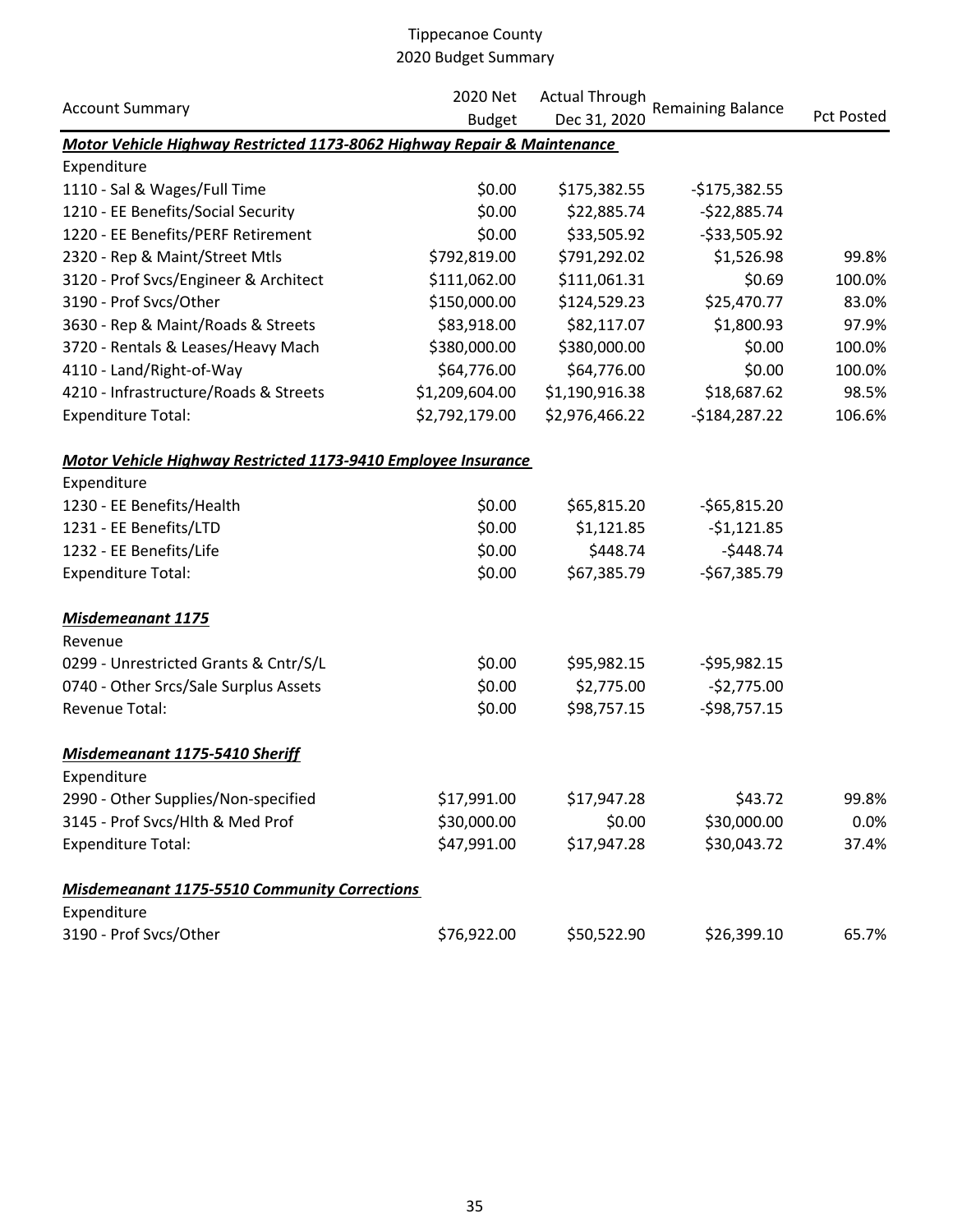|                                                              | 2020 Net       | <b>Actual Through</b> |                          |                   |
|--------------------------------------------------------------|----------------|-----------------------|--------------------------|-------------------|
| <b>Account Summary</b>                                       | <b>Budget</b>  | Dec 31, 2020          | <b>Remaining Balance</b> | <b>Pct Posted</b> |
| <b>Motor Vehicle Highway 1176</b>                            |                |                       |                          |                   |
| Revenue                                                      |                |                       |                          |                   |
| 0133 - Other Taxes/MVH                                       | \$2,528,404.00 | \$2,591,450.01        | $-563,046.01$            | 102.5%            |
| 0288 - COVID-19 CARES Act                                    | \$0.00         | \$101.28              | $-5101.28$               |                   |
| 0293 - Hwys & Strts/State or Local                           | \$40,000.00    | \$40,000.00           | \$0.00                   | 100.0%            |
| 0303 - Gen Govt Permits/Lot & Drvwy                          | \$0.00         | \$27,825.00           | $-$27,825.00$            |                   |
| 0430 - Hwys & Strts Fees/Unspecified                         | \$0.00         | \$2,172.97            | $-52,172.97$             |                   |
| 0491 - Other Fees & Charges/Doc&Copy                         | \$0.00         | \$21.00               | $-521.00$                |                   |
| 0660 - Other Rcpts/Investment Earning                        | \$60,000.00    | \$23,886.96           | \$36,113.04              | 39.8%             |
| 0670 - Other Rcpts/Misc Sources                              | \$0.00         | \$3,555.07            | $-53,555.07$             |                   |
| 0730 - Refunds Reimb or Redeposits                           | \$0.00         | \$7,804.26            | $-57,804.26$             |                   |
| 0740 - Other Srcs/Sale Surplus Assets                        | \$0.00         | \$3,109.65            | $-53,109.65$             |                   |
| Revenue Total:                                               | \$2,628,404.00 | \$2,699,926.20        | $-571,522.20$            | 102.7%            |
| <b>Motor Vehicle Highway 1176-8059 Administration</b>        |                |                       |                          |                   |
| Expenditure                                                  |                |                       |                          |                   |
| 1130 - Sal & Wages/Part Time                                 | \$3,000.00     | \$0.00                | \$3,000.00               | 0.0%              |
| <b>Expenditure Total:</b>                                    | \$3,000.00     | \$0.00                | \$3,000.00               | 0.0%              |
| Motor Vehicle Highway 1176-8060 Highway Administration       |                |                       |                          |                   |
| Expenditure                                                  |                |                       |                          |                   |
| 1110 - Sal & Wages/Full Time                                 | \$395,056.00   | \$351,542.72          | \$43,513.28              | 89.0%             |
| 1112 - Sal & Wages/Chief Dep & Appt                          | \$153,106.00   | \$153,105.94          | \$0.06                   | 100.0%            |
| 1150 - Sal & Wages/Overtime                                  | \$15,000.00    | \$7,875.90            | \$7,124.10               | 52.5%             |
| 1210 - EE Benefits/Social Security                           | \$43,465.00    | \$35,547.12           | \$7,917.88               | 81.8%             |
| 1220 - EE Benefits/PERF Retirement                           | \$63,075.00    | \$55,662.07           | \$7,412.93               | 88.2%             |
| 2110 - Office Supplies/General                               | \$10,101.00    | \$3,639.40            | \$6,461.60               | 36.0%             |
| 3145 - Prof Svcs/Hlth & Med Prof                             | \$2,000.00     | \$1,419.75            | \$580.25                 | 71.0%             |
| 3210 - Comm & Transp/Travel/Training                         | \$2,000.00     | \$150.00              | \$1,850.00               | 7.5%              |
| 3230 - Comm & Transp/Postage & Frght                         | \$1,500.00     | \$537.96              | \$962.04                 | 35.9%             |
| 3310 - Printing & Advertising/Legal                          | \$2,000.00     | \$444.60              | \$1,555.40               | 22.2%             |
| <b>Expenditure Total:</b>                                    | \$687,303.00   | \$609,925.46          | \$77,377.54              | 88.7%             |
| Motor Vehicle Highway 1176-8061 Highway Repair & Maintenance |                |                       |                          |                   |
| Expenditure                                                  |                |                       |                          |                   |
| 1110 - Sal & Wages/Full Time                                 | \$1,040,407.00 | \$871,433.15          | \$168,973.85             | 83.8%             |
| 1130 - Sal & Wages/Part Time                                 | \$6,500.00     | \$0.00                | \$6,500.00               | 0.0%              |
| 1150 - Sal & Wages/Overtime                                  | \$50,000.00    | \$21,617.51           | \$28,382.49              | 43.2%             |
| 1210 - EE Benefits/Social Security                           | \$83,914.00    | \$54,435.06           | \$29,478.94              | 64.9%             |
| 1220 - EE Benefits/PERF Retirement                           | \$122,126.00   | \$85,050.89           | \$37,075.11              | 69.6%             |
| 3970 - Other Disb/Costs of Business                          | \$15,000.00    | \$11,666.19           | \$3,333.81               | 77.8%             |
| 6100 - Interfund Transfers/Transfer O                        | \$309,160.00   | \$299,159.96          | \$10,000.04              | 96.8%             |
| <b>Expenditure Total:</b>                                    | \$1,627,107.00 | \$1,343,362.76        | \$283,744.24             | 82.6%             |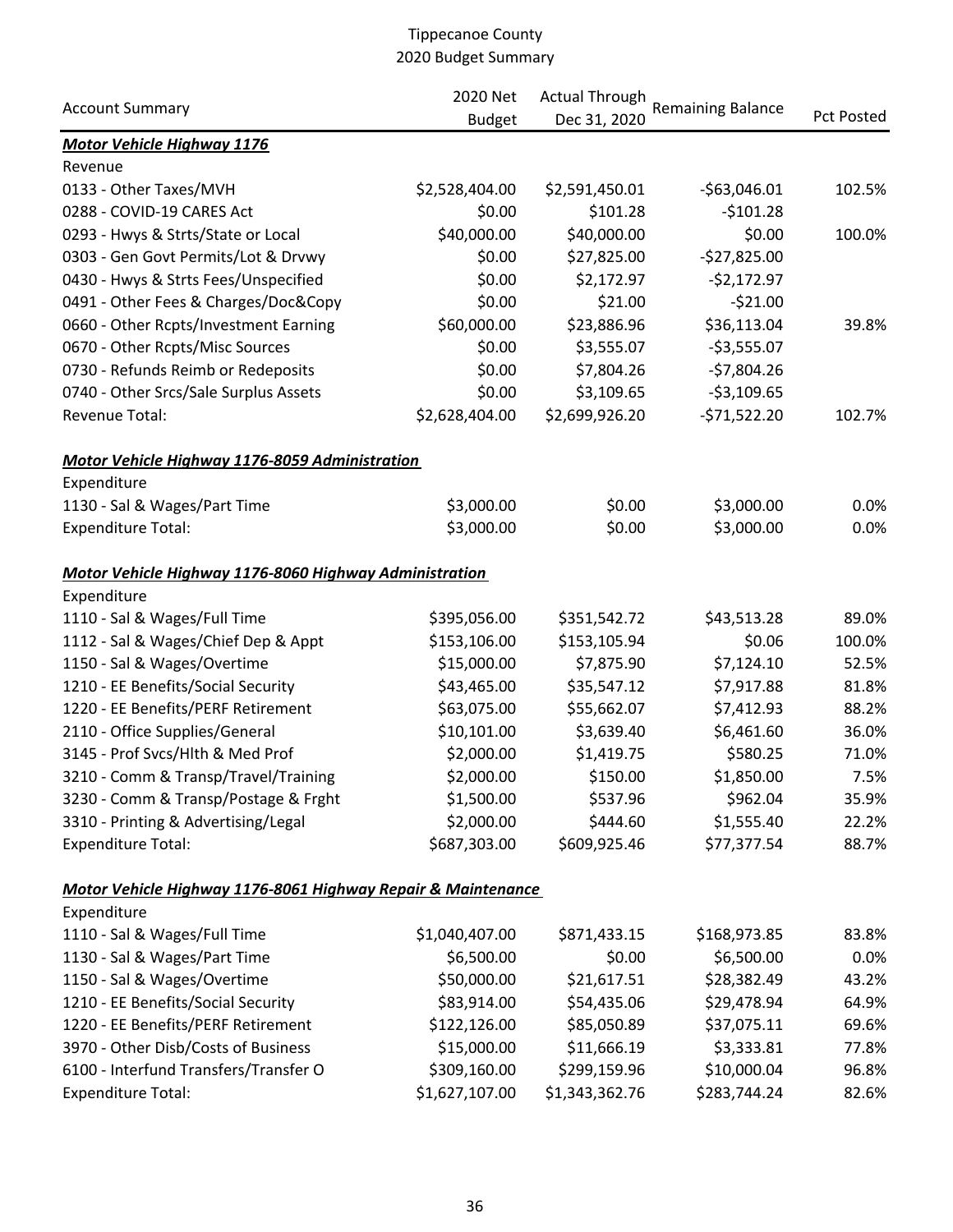|                                                                 | 2020 Net       | <b>Actual Through</b> |                          |                   |
|-----------------------------------------------------------------|----------------|-----------------------|--------------------------|-------------------|
| <b>Account Summary</b>                                          | <b>Budget</b>  | Dec 31, 2020          | <b>Remaining Balance</b> | <b>Pct Posted</b> |
| Motor Vehicle Highway 1176-8063 Highway General & Undistributed |                |                       |                          |                   |
| Expenditure                                                     |                |                       |                          |                   |
| 3910 - Other Disb/Dues & Subscription                           | \$50,000.00    | \$41,300.04           | \$8,699.96               | 82.6%             |
| <b>Expenditure Total:</b>                                       | \$50,000.00    | \$41,300.04           | \$8,699.96               | 82.6%             |
| Motor Vehicle Highway 1176-9410 Employee Insurance              |                |                       |                          |                   |
| Expenditure                                                     |                |                       |                          |                   |
| 1230 - EE Benefits/Health                                       | \$611,353.00   | \$404,147.80          | \$207,205.20             | 66.1%             |
| 1231 - EE Benefits/LTD                                          | \$5,845.00     | \$4,598.50            | \$1,246.50               | 78.7%             |
| 1232 - EE Benefits/Life                                         | \$3,643.00     | \$2,860.15            | \$782.85                 | 78.5%             |
| 1910 - Other Personal Services/WC                               | \$83,448.00    | \$53,638.00           | \$29,810.00              | 64.3%             |
| 1920 - Other Personal Services/Unempl                           | \$3,500.00     | \$2,529.00            | \$971.00                 | 72.3%             |
| <b>Expenditure Total:</b>                                       | \$707,789.00   | \$467,773.45          | \$240,015.55             | 66.1%             |
| <b>Park Non-Reverting 1178</b>                                  |                |                       |                          |                   |
| Revenue                                                         |                |                       |                          |                   |
| 0660 - Other Rcpts/Investment Earning                           | \$0.00         | \$398.43              | $-5398.43$               |                   |
| <b>Plat Book Fund 1181</b>                                      |                |                       |                          |                   |
| Revenue                                                         |                |                       |                          |                   |
| 0401 - Gen Govt Fees/Auditor                                    | \$60,000.00    | \$69,590.00           | $-59,590.00$             | 116.0%            |
| Plat Book Fund 1181-0110 Auditor                                |                |                       |                          |                   |
| Expenditure                                                     |                |                       |                          |                   |
| 1113 - Sal & Wages/Benefit Elig PT                              | \$35,029.00    | \$35,028.76           | \$0.24                   | 100.0%            |
| 1210 - EE Benefits/Social Security                              | \$2,680.00     | \$2,606.69            | \$73.31                  | 97.3%             |
| 2110 - Office Supplies/General                                  | \$250.00       | \$0.00                | \$250.00                 | 0.0%              |
| 2120 - Office Supplies/Forms                                    | \$1,000.00     | \$0.00                | \$1,000.00               | 0.0%              |
| 3210 - Comm & Transp/Travel/Training                            | \$750.00       | \$0.00                | \$750.00                 | 0.0%              |
| 4590 - Machinery & Equipment/Other                              | \$1,500.00     | \$0.00                | \$1,500.00               | 0.0%              |
| 6100 - Interfund Transfers/Transfer O                           | \$20,000.00    | \$20,000.00           | \$0.00                   | 100.0%            |
| <b>Expenditure Total:</b>                                       | \$61,209.00    | \$57,635.45           | \$3,573.55               | 94.2%             |
| Rainy Day Fund 1186-0430 Drainage Board                         |                |                       |                          |                   |
| Expenditure                                                     |                |                       |                          |                   |
| 4240 - Infrastructure/Culverts & Drai                           | \$130,526.00   | \$38,414.04           | \$92,111.96              | 29.4%             |
| Rainy Day Fund 1186-8261 Highway                                |                |                       |                          |                   |
| Expenditure                                                     |                |                       |                          |                   |
| 2320 - Rep & Maint/Street Mtls                                  | \$114,723.00   | \$104,956.66          | \$9,766.34               | 91.5%             |
| 4210 - Infrastructure/Roads & Streets                           | \$1,447,982.00 | \$1,413,818.35        | \$34,163.65              | 97.6%             |
| 4220 - Infrastructure/Bridges                                   | \$937,295.00   | \$936,908.75          | \$386.25                 | 100.0%            |
| <b>Expenditure Total:</b>                                       | \$2,500,000.00 | \$2,455,683.76        | \$44,316.24              | 98.2%             |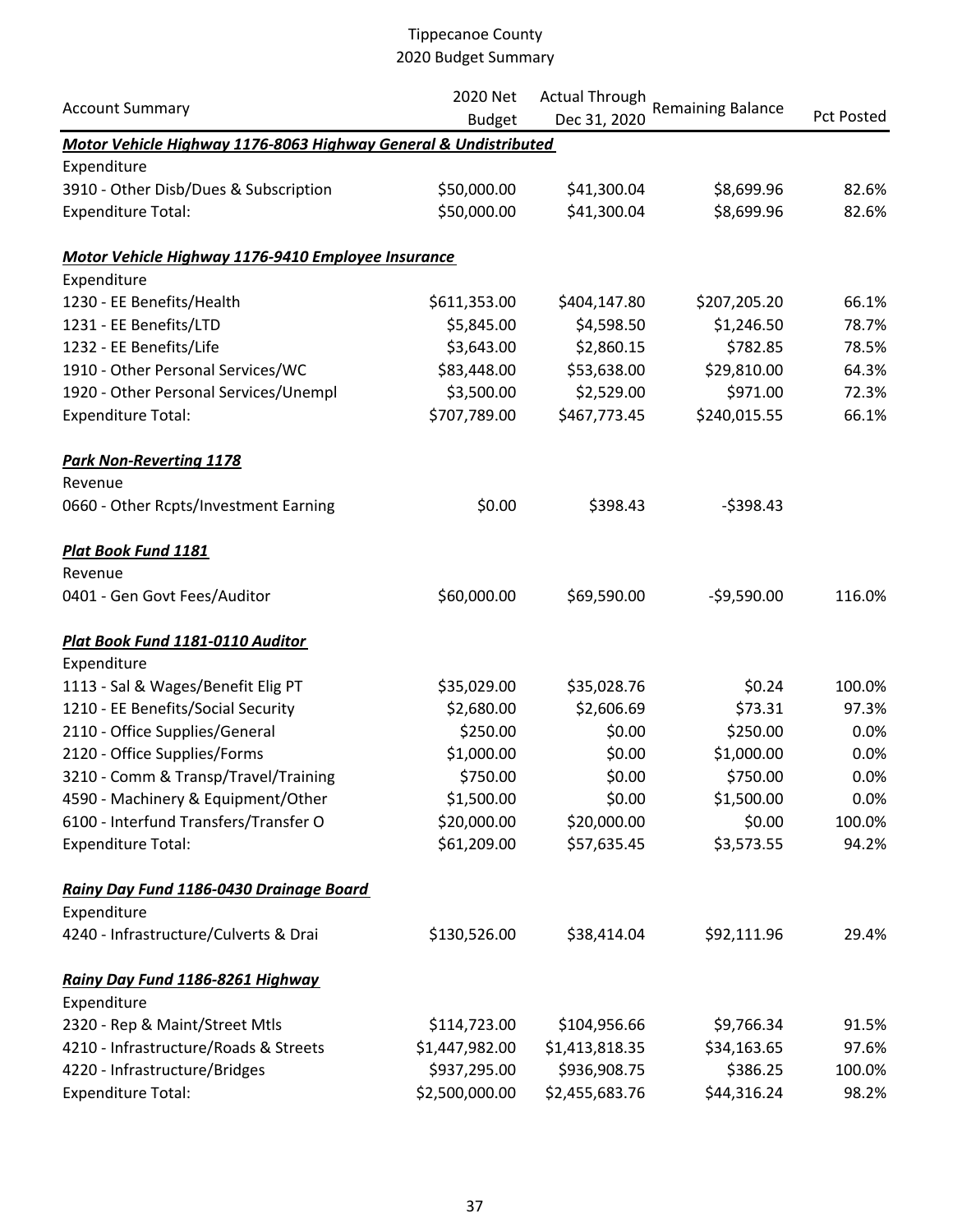|                                           | 2020 Net      | <b>Actual Through</b> |                          | Pct Posted |
|-------------------------------------------|---------------|-----------------------|--------------------------|------------|
| <b>Account Summary</b>                    | <b>Budget</b> | Dec 31, 2020          | <b>Remaining Balance</b> |            |
| Reassessment 1188                         |               |                       |                          |            |
| Revenue                                   |               |                       |                          |            |
| 0100 - Prop Taxes/Property                | \$353,000.00  | \$345,687.39          | \$7,312.61               | 97.9%      |
| 0124 - Other Taxes/FIT                    | \$3,000.00    | \$2,958.06            | \$41.94                  | 98.6%      |
| 0130 - Other Taxes/License Excise         | \$25,000.00   | \$31,478.58           | $-$6,478.58$             | 125.9%     |
| 0131 - Other Taxes/CVET                   | \$1,200.00    | \$1,423.60            | $-5223.60$               | 118.6%     |
| 0660 - Other Rcpts/Investment Earning     | \$3,840.00    | \$2,212.12            | \$1,627.88               | 57.6%      |
| 0730 - Refunds Reimb or Redeposits        | \$0.00        | \$7,000.00            | $-57,000.00$             |            |
| Revenue Total:                            | \$386,040.00  | \$390,759.75          | $-54,719.75$             | 101.2%     |
| Reassessment 1188-0510 Assessor           |               |                       |                          |            |
| Expenditure                               |               |                       |                          |            |
| 1110 - Sal & Wages/Full Time              | \$120,801.00  | \$82,972.40           | \$37,828.60              | 68.7%      |
| 1113 - Sal & Wages/Benefit Elig PT        | \$35,029.00   | \$35,028.76           | \$0.24                   | 100.0%     |
| 1130 - Sal & Wages/Part Time              | \$70,000.00   | \$57,135.04           | \$12,864.96              | 81.6%      |
| 1132 - Sal & Wages/Board Members          | \$9,100.00    | \$5,670.00            | \$3,430.00               | 62.3%      |
| 1210 - EE Benefits/Social Security        | \$17,973.00   | \$13,512.74           | \$4,460.26               | 75.2%      |
| 1220 - EE Benefits/PERF Retirement        | \$13,530.00   | \$9,292.90            | \$4,237.10               | 68.7%      |
| 2110 - Office Supplies/General            | \$12,642.00   | \$11,311.63           | \$1,330.37               | 89.5%      |
| 2120 - Office Supplies/Forms              | \$10,000.00   | \$9,990.47            | \$9.53                   | 99.9%      |
| 2210 - Oper Supplies/Gasoline & Oil       | \$3,000.00    | \$548.54              | \$2,451.46               | 18.3%      |
| 3140 - Prof Svcs/Counselng Consults       | \$7,965.00    | \$7,880.00            | \$85.00                  | 98.9%      |
| 3190 - Prof Svcs/Other                    | \$48,696.00   | \$41,819.99           | \$6,876.01               | 85.9%      |
| 3210 - Comm & Transp/Travel/Training      | \$2,225.00    | \$1,783.17            | \$441.83                 | 80.1%      |
| 3230 - Comm & Transp/Postage & Frght      | \$23,677.00   | \$23,670.26           | \$6.74                   | 100.0%     |
| 3240 - Comm & Transp/Software             | \$60,196.00   | \$55,933.40           | \$4,262.60               | 92.9%      |
| 3420 - Insur/Vehicle & Equipment          | \$954.00      | \$954.00              | \$0.00                   | 100.0%     |
| 3510 - Utility Service/Utilities          | \$690.00      | \$605.17              | \$84.83                  | 87.7%      |
| 3620 - Rep & Maint/Vehicle & Equip        | \$1,239.00    | \$895.24              | \$343.76                 | 72.3%      |
| 3910 - Other Disb/Dues & Subscription     | \$18,498.00   | \$17,982.70           | \$515.30                 | 97.2%      |
| <b>Expenditure Total:</b>                 | \$456,215.00  | \$376,986.41          | \$79,228.59              | 82.6%      |
| Reassessment 1188-9410 Employee Insurance |               |                       |                          |            |
| Expenditure                               |               |                       |                          |            |
| 1230 - EE Benefits/Health                 | \$30,710.00   | \$16,674.72           | \$14,035.28              | 54.3%      |
| 1231 - EE Benefits/LTD                    | \$602.00      | \$442.36              | \$159.64                 | 73.5%      |
| 1232 - EE Benefits/Life                   | \$440.00      | \$268.08              | \$171.92                 | 60.9%      |
| 1910 - Other Personal Services/WC         | \$2,201.00    | \$0.00                | \$2,201.00               | 0.0%       |
| 1920 - Other Personal Services/Unempl     | \$700.00      | \$349.37              | \$350.63                 | 49.9%      |
| <b>Expenditure Total:</b>                 | \$34,653.00   | \$17,734.53           | \$16,918.47              | 51.2%      |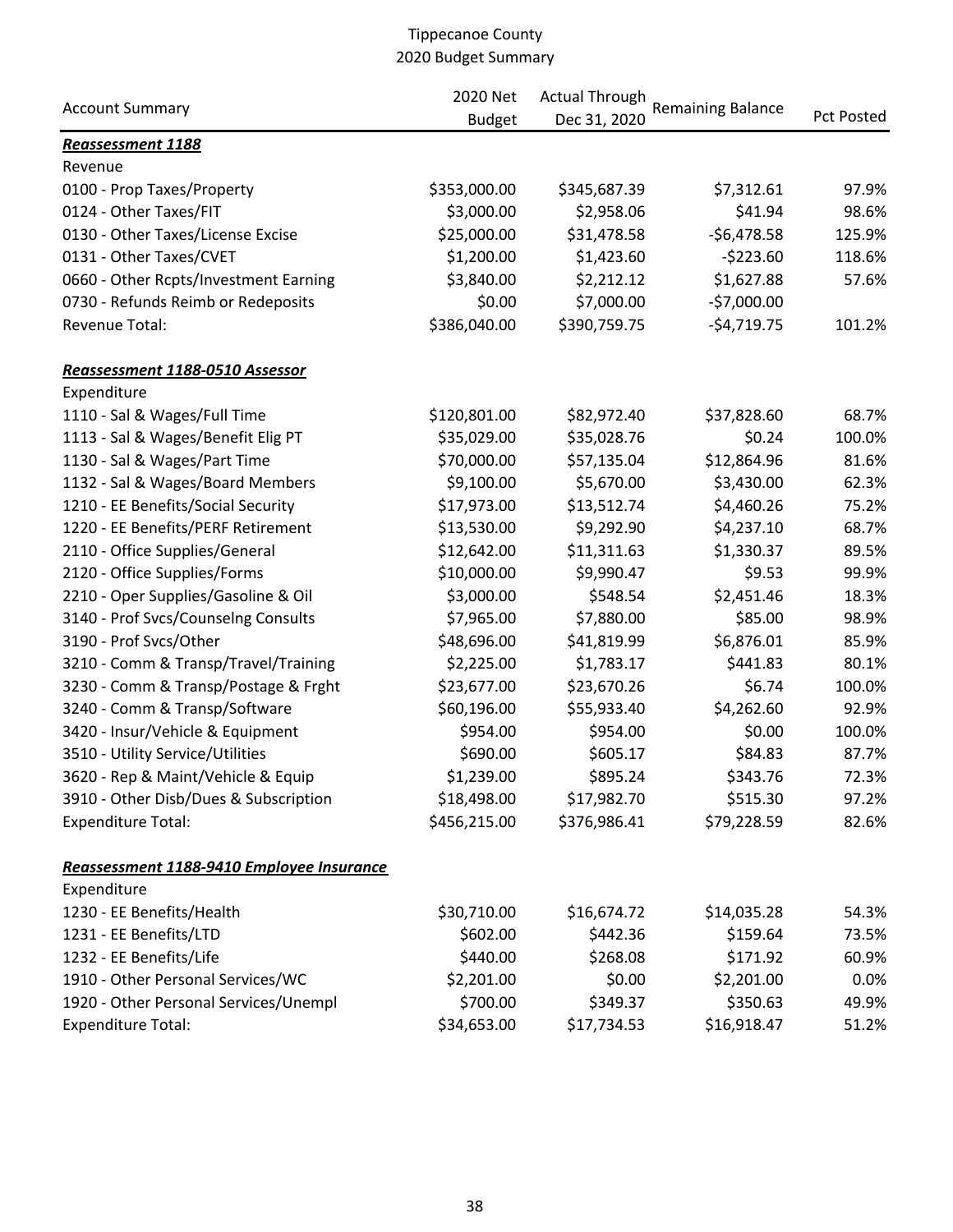|                                                            | 2020 Net      | <b>Actual Through</b><br><b>Remaining Balance</b> |                |            |
|------------------------------------------------------------|---------------|---------------------------------------------------|----------------|------------|
| <b>Account Summary</b>                                     | <b>Budget</b> | Dec 31, 2020                                      |                | Pct Posted |
| <b>Recorder Records Perpetuation 1189</b>                  |               |                                                   |                |            |
| Revenue                                                    |               |                                                   |                |            |
| 0303 - Gen Govt Permits/Lot & Drvwy                        | \$360,000.00  | \$0.00                                            | \$360,000.00   | 0.0%       |
| 0403 - Gen Govt Fees/Recorder                              | \$0.00        | \$512,184.14                                      | $-5512,184.14$ |            |
| Revenue Total:                                             | \$360,000.00  | \$512,184.14                                      | $-$152,184.14$ | 142.3%     |
| <b>Recorder Records Perpetuation 1189-0310</b>             |               |                                                   |                |            |
| Expenditure                                                |               |                                                   |                |            |
| 1110 - Sal & Wages/Full Time                               | \$89,168.00   | \$89,168.04                                       | $-50.04$       | 100.0%     |
| 1111 - Sal & Wages/Elected Official                        | \$71,838.00   | \$71,838.00                                       | \$0.00         | 100.0%     |
| 1112 - Sal & Wages/Chief Dep & Appt                        | \$54,427.00   | \$54,427.10                                       | $-50.10$       | 100.0%     |
| 1130 - Sal & Wages/Part Time                               | \$7,500.00    | \$0.00                                            | \$7,500.00     | 0.0%       |
| 1210 - EE Benefits/Social Security                         | \$17,055.00   | \$15,928.13                                       | \$1,126.87     | 93.4%      |
| 1220 - EE Benefits/PERF Retirement                         | \$24,129.00   | \$24,128.78                                       | \$0.22         | 100.0%     |
| 3190 - Prof Svcs/Other                                     | \$227,920.00  | \$195,668.81                                      | \$32,251.19    | 85.8%      |
| <b>Expenditure Total:</b>                                  | \$492,037.00  | \$451,158.86                                      | \$40,878.14    | 91.7%      |
| Recorder Records Perpetuation 1189-9410 Employee Insurance |               |                                                   |                |            |
| Expenditure                                                |               |                                                   |                |            |
| 1230 - EE Benefits/Health                                  | \$39,040.00   | \$31,152.24                                       | \$7,887.76     | 79.8%      |
| 1231 - EE Benefits/LTD                                     | \$808.00      | \$807.60                                          | \$0.40         | 100.0%     |
| 1232 - EE Benefits/Life                                    | \$798.00      | \$437.76                                          | \$360.24       | 54.9%      |
| 1910 - Other Personal Services/WC                          | \$1,938.00    | \$0.00                                            | \$1,938.00     | 0.0%       |
| <b>Expenditure Total:</b>                                  | \$42,584.00   | \$32,397.60                                       | \$10,186.40    | 76.1%      |
| <b>Sheriff's Pension Trust 1193</b>                        |               |                                                   |                |            |
| Revenue                                                    |               |                                                   |                |            |
| 0511 - Publ Safety Fines/County Court                      | \$165,000.00  | \$106,992.52                                      | \$58,007.48    | 64.8%      |
| <b>Sheriff's Pension Trust 1193-5410 Sheriff</b>           |               |                                                   |                |            |
| Expenditure                                                |               |                                                   |                |            |
| 1221 - EE Benefits/Sheriff Retirement                      | \$173,087.00  | \$173,087.00                                      | \$0.00         | 100.0%     |
| <b>Public Defender User Fees 1200</b>                      |               |                                                   |                |            |
| Revenue                                                    |               |                                                   |                |            |
| 0291 - Publ Safety/State or Local                          | \$0.00        | \$41,371.52                                       | $-541,371.52$  |            |
| 0414 - Publ Safety Fees/Public Defend                      | \$70,000.00   | \$73,917.91                                       | $-53,917.91$   | 105.6%     |
| Revenue Total:                                             | \$70,000.00   | \$115,289.43                                      | $-$45,289.43$  | 164.7%     |
| Public Defender User Fees 1200-6310 Public Defender        |               |                                                   |                |            |
| Expenditure                                                |               |                                                   |                |            |
| 3190 - Prof Svcs/Other                                     | \$89,467.00   | \$61,145.40                                       | \$28,321.60    | 68.3%      |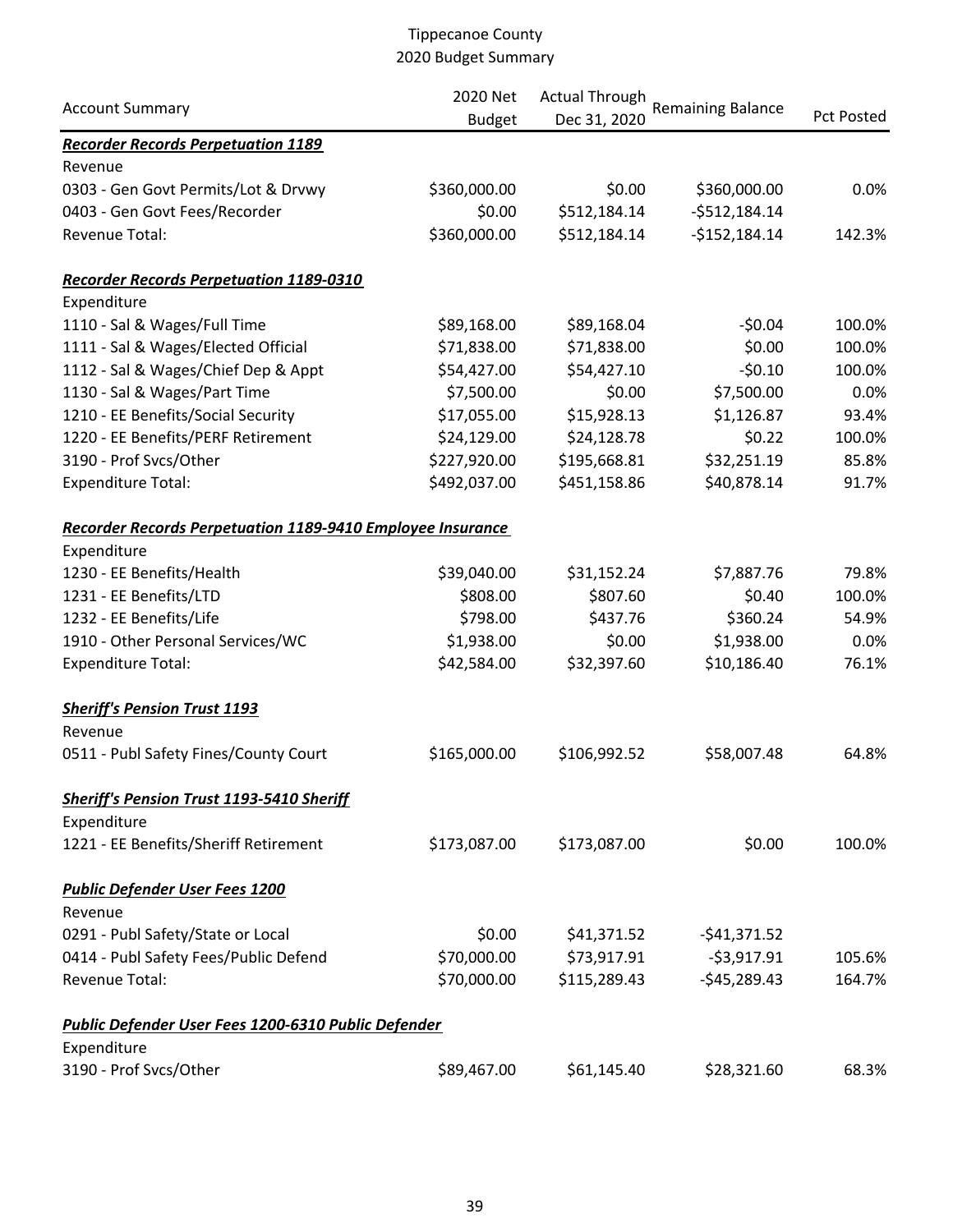|                                                             | 2020 Net      | <b>Actual Through</b> | <b>Remaining Balance</b> |                   |
|-------------------------------------------------------------|---------------|-----------------------|--------------------------|-------------------|
| <b>Account Summary</b>                                      | <b>Budget</b> | Dec 31, 2020          |                          | <b>Pct Posted</b> |
| <b>Surplus Tax 1201</b>                                     |               |                       |                          |                   |
| Revenue                                                     |               |                       |                          |                   |
| 0102 - Prop Taxes/Surplus                                   | \$0.00        | \$575,433.69          | $-$575,433.69$           |                   |
| <b>Surplus Tax 1201-0120 Auditor Settlement</b>             |               |                       |                          |                   |
| Expenditure                                                 |               |                       |                          |                   |
| 3990 - Other Disb/Non-Specified                             | \$0.00        | \$81,782.05           | $-581,782.05$            |                   |
| <b>Surveyor's Corner Perpetuation 1202</b>                  |               |                       |                          |                   |
| Revenue                                                     |               |                       |                          |                   |
| 0403 - Gen Govt Fees/Recorder                               | \$100,000.00  | \$137,045.00          | $-537,045.00$            | 137.0%            |
| <b>Surveyor's Corner Perpetuation 1202-0410</b>             |               |                       |                          |                   |
| Expenditure                                                 |               |                       |                          |                   |
| 1110 - Sal & Wages/Full Time                                | \$13,454.00   | \$13,453.96           | \$0.04                   | 100.0%            |
| 1111 - Sal & Wages/Elected Official                         | \$54,638.00   | \$54,638.22           | $-50.22$                 | 100.0%            |
| 1130 - Sal & Wages/Part Time                                | \$5,000.00    | \$0.00                | \$5,000.00               | 0.0%              |
| 1210 - EE Benefits/Social Security                          | \$5,573.00    | \$5,167.97            | \$405.03                 | 92.7%             |
| 1220 - EE Benefits/PERF Retirement                          | \$7,646.00    | \$7,645.81            | \$0.19                   | 100.0%            |
| 2110 - Office Supplies/General                              | \$4,000.00    | \$0.00                | \$4,000.00               | 0.0%              |
| 2210 - Oper Supplies/Gasoline & Oil                         | \$4,000.00    | \$0.00                | \$4,000.00               | 0.0%              |
| 3140 - Prof Svcs/Counselng Consults                         | \$75,000.00   | \$0.00                | \$75,000.00              | 0.0%              |
| 3210 - Comm & Transp/Travel/Training                        | \$3,500.00    | \$0.00                | \$3,500.00               | 0.0%              |
| 3240 - Comm & Transp/Software                               | \$5,000.00    | \$1,276.00            | \$3,724.00               | 25.5%             |
| 3310 - Printing & Advertising/Legal                         | \$1,000.00    | \$0.00                | \$1,000.00               | 0.0%              |
| 3510 - Utility Service/Utilities                            | \$2,500.00    | \$0.00                | \$2,500.00               | 0.0%              |
| 3610 - Rep & Maint/Buildings & Proper                       | \$3,000.00    | \$87.53               | \$2,912.47               | 2.9%              |
| 3620 - Rep & Maint/Vehicle & Equip                          | \$5,000.00    | \$0.00                | \$5,000.00               | 0.0%              |
| 3910 - Other Disb/Dues & Subscription                       | \$1,200.00    | \$0.00                | \$1,200.00               | 0.0%              |
| 4590 - Machinery & Equipment/Other                          | \$35,000.00   | \$0.00                | \$35,000.00              | 0.0%              |
| <b>Expenditure Total:</b>                                   | \$225,511.00  | \$82,269.49           | \$143,241.51             | 36.5%             |
| Surveyor's Corner Perpetuation 1202-9410 Employee Insurance |               |                       |                          |                   |
| Expenditure                                                 |               |                       |                          |                   |
| 1230 - EE Benefits/Health                                   | \$4,200.00    | \$3,771.60            | \$428.40                 | 89.8%             |
| 1231 - EE Benefits/LTD                                      | \$260.00      | \$201.36              | \$58.64                  | 77.4%             |
| 1232 - EE Benefits/Life                                     | \$230.00      | \$87.60               | \$142.40                 | 38.1%             |
| <b>Expenditure Total:</b>                                   | \$4,690.00    | \$4,060.56            | \$629.44                 | 86.6%             |
| Tax Sale Fees 1203                                          |               |                       |                          |                   |
| Revenue                                                     |               |                       |                          |                   |
| 0670 - Other Rcpts/Misc Sources                             | \$0.00        | \$1,042.83            | $-$1,042.83$             |                   |
| 0808 - Settlement/Treasurer Other Col                       | \$0.00        | \$11,066.94           | $-$11,066.94$            |                   |
| Revenue Total:                                              | \$0.00        | \$12,109.77           | $-$12,109.77$            |                   |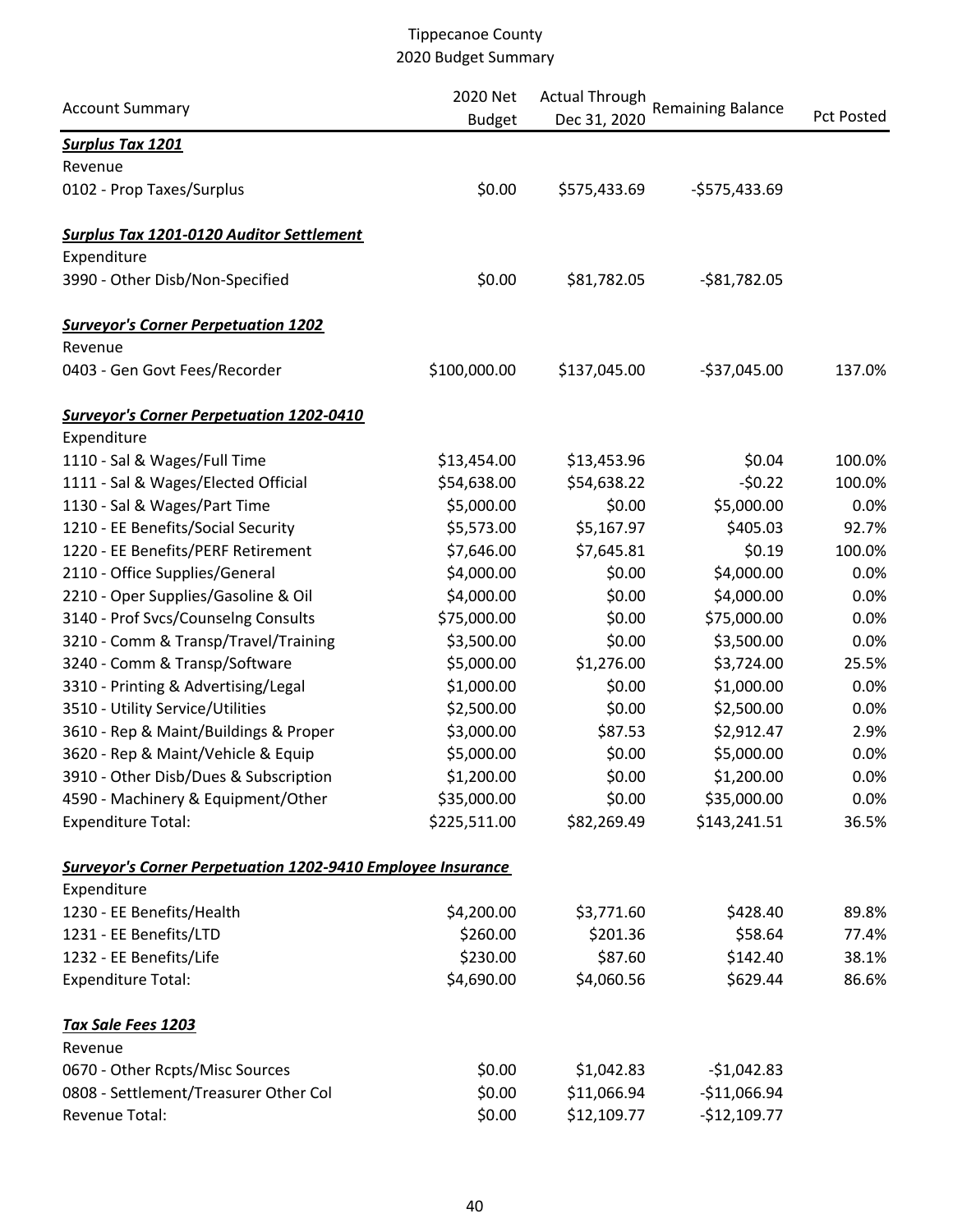|                                                | 2020 Net<br><b>Actual Through</b> |                |                          |                   |  |
|------------------------------------------------|-----------------------------------|----------------|--------------------------|-------------------|--|
| <b>Account Summary</b>                         | <b>Budget</b>                     | Dec 31, 2020   | <b>Remaining Balance</b> | <b>Pct Posted</b> |  |
| Tax Sale Fees 1203-0110 Auditor                |                                   |                |                          |                   |  |
| Expenditure                                    |                                   |                |                          |                   |  |
| 3190 - Prof Svcs/Other                         | \$0.00                            | \$56.10        | $-556.10$                |                   |  |
| 3970 - Other Disb/Costs of Business            | \$0.00                            | \$839.13       | $-5839.13$               |                   |  |
| <b>Expenditure Total:</b>                      | \$0.00                            | \$895.23       | $-5895.23$               |                   |  |
| Tax Sale Fees 1203-0120 Auditor Settlement     |                                   |                |                          |                   |  |
| Expenditure                                    |                                   |                |                          |                   |  |
| 8008 - Settlement/Treasurer Other Dis          | \$0.00                            | \$10,447.60    | $-$10,447.60$            |                   |  |
| <b>Tax Sale Redemption 1204</b>                |                                   |                |                          |                   |  |
| Revenue                                        |                                   |                |                          |                   |  |
| 0670 - Other Rcpts/Misc Sources                | \$0.00                            | \$211,099.21   | $-5211,099.21$           |                   |  |
| Tax Sale Redemption 1204-0210 Treasurer        |                                   |                |                          |                   |  |
| Expenditure                                    |                                   |                |                          |                   |  |
| 3190 - Prof Svcs/Other                         | \$0.00                            | \$211,099.21   | $-5211,099.21$           |                   |  |
| <b>Tax Sale Redemption 1204</b>                |                                   |                |                          |                   |  |
| Revenue                                        |                                   |                |                          |                   |  |
| 0670 - Other Rcpts/Misc Sources                | \$0.00                            | \$2,444,430.35 | $-52,444,430.35$         |                   |  |
| <b>Tax Sale Redemption 1204-0210 Treasurer</b> |                                   |                |                          |                   |  |
| Expenditure                                    |                                   |                |                          |                   |  |
| 3190 - Prof Svcs/Other                         | \$0.00                            | \$2,041,469.49 | $-52,041,469.49$         |                   |  |
| <b>Local Health Dept Trust 1206</b>            |                                   |                |                          |                   |  |
| Revenue                                        |                                   |                |                          |                   |  |
| 0288 - COVID-19 CARES Act                      | \$0.00                            | \$42.04        | $-542.04$                |                   |  |
| 0292 - Hlth & Wlfr/State or Local              | \$65,428.00                       | \$65,427.72    | \$0.28                   | 100.0%            |  |
| Revenue Total:                                 | \$65,428.00                       | \$65,469.76    | $-541.76$                | 100.1%            |  |
| Local Health Dept Trust 1206-9010 Health Dept  |                                   |                |                          |                   |  |
| Expenditure                                    |                                   |                |                          |                   |  |
| 1113 - Sal & Wages/Benefit Elig PT             | \$45,555.00                       | \$38,303.83    | \$7,251.17               | 84.1%             |  |
| 1130 - Sal & Wages/Part Time                   | \$5,654.00                        | \$0.00         | \$5,654.00               | 0.0%              |  |
| 1150 - Sal & Wages/Overtime                    | \$35.00                           | \$0.00         | \$35.00                  | 0.0%              |  |
| 1210 - EE Benefits/Social Security             | \$3,921.00                        | \$2,682.28     | \$1,238.72               | 68.4%             |  |
| 1220 - EE Benefits/PERF Retirement             | \$4.00                            | \$0.00         | \$4.00                   | 0.0%              |  |
| 3145 - Prof Svcs/Hlth & Med Prof               | \$4,800.00                        | \$0.00         | \$4,800.00               | 0.0%              |  |
| 3190 - Prof Svcs/Other                         | \$3,713.00                        | \$3,663.00     | \$50.00                  | 98.7%             |  |
| 3510 - Utility Service/Utilities               | \$3,602.00                        | \$3,601.20     | \$0.80                   | 100.0%            |  |
| <b>Expenditure Total:</b>                      | \$67,284.00                       | \$48,250.31    | \$19,033.69              | 71.7%             |  |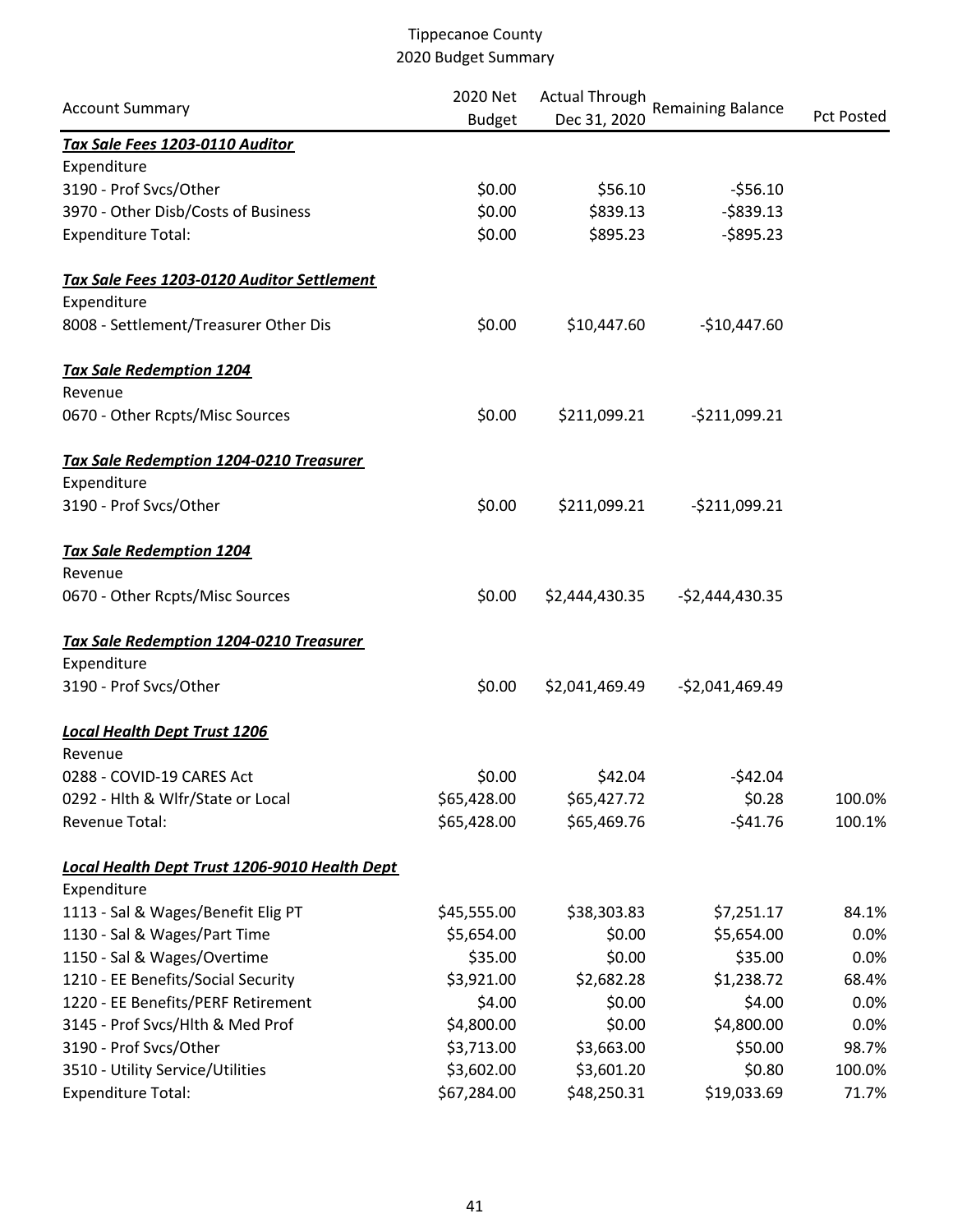| <b>Account Summary</b>                               | 2020 Net<br><b>Budget</b> | <b>Actual Through</b><br>Dec 31, 2020 | <b>Remaining Balance</b> | Pct Posted |
|------------------------------------------------------|---------------------------|---------------------------------------|--------------------------|------------|
| <b>Unsafe Building 1207-2610 Building Commission</b> |                           |                                       |                          |            |
| Expenditure                                          |                           |                                       |                          |            |
| 3190 - Prof Svcs/Other                               | \$50,000.00               | \$0.00                                | \$50,000.00              | 0.0%       |
| <b>GAL Grant 1213</b>                                |                           |                                       |                          |            |
| Revenue                                              |                           |                                       |                          |            |
| 0292 - Hlth & Wlfr/State or Local                    | \$73,787.00               | \$73,787.00                           | \$0.00                   | 100.0%     |
| <b>GAL Grant 1213-7310 CASA</b>                      |                           |                                       |                          |            |
| Expenditure                                          |                           |                                       |                          |            |
| 1110 - Sal & Wages/Full Time                         | \$36,709.00               | \$31,055.73                           | \$5,653.27               | 84.6%      |
| 1210 - EE Benefits/Social Security                   | \$2,809.00                | \$2,310.39                            | \$498.61                 | 82.2%      |
| 1220 - EE Benefits/PERF Retirement                   | \$4,112.00                | \$3,478.29                            | \$633.71                 | 84.6%      |
| 2110 - Office Supplies/General                       | \$3,635.00                | \$864.60                              | \$2,770.40               | 23.8%      |
| 2130 - Office Supplies/Printing                      | \$600.00                  | \$420.77                              | \$179.23                 | 70.1%      |
| 2140 - Office Supplies/Minor Equip                   | \$2,320.04                | \$0.00                                | \$2,320.04               | 0.0%       |
| 2260 - Oper Supplies/Signage                         | \$2,173.70                | \$2,079.00                            | \$94.70                  | 95.6%      |
| 2270 - Oper Supplies/Educational Mtls                | \$300.00                  | \$300.00                              | \$0.00                   | 100.0%     |
| 2310 - Rep & Maint/Building Mtls                     | \$898.90                  | \$449.00                              | \$449.90                 | 49.9%      |
| 2990 - Other Supplies/Non-specified                  | \$1,470.00                | \$0.00                                | \$1,470.00               | 0.0%       |
| 3115 - Prof Svcs/Pauper Atty                         | \$1,711.00                | \$1,386.00                            | \$325.00                 | 81.0%      |
| 3210 - Comm & Transp/Travel/Training                 | \$4,934.00                | \$1,865.23                            | \$3,068.77               | 37.8%      |
| 3220 - Comm & Transp/Communications                  | \$9,246.00                | \$4,917.68                            | \$4,328.32               | 53.2%      |
| 3620 - Rep & Maint/Vehicle & Equip                   | \$2,000.00                | \$522.17                              | \$1,477.83               | 26.1%      |
| <b>Expenditure Total:</b>                            | \$72,918.64               | \$49,648.86                           | \$23,269.78              | 68.1%      |
| <b>GAL Grant 1213-9410 Employee Insurance</b>        |                           |                                       |                          |            |
| Expenditure                                          |                           |                                       |                          |            |
| 1230 - EE Benefits/Health                            | \$4,169.00                | \$0.00                                | \$4,169.00               | 0.0%       |
| 1231 - EE Benefits/LTD                               | \$16.00                   | \$0.00                                | \$16.00                  | 0.0%       |
| 1232 - EE Benefits/Life                              | \$28.00                   | \$0.00                                | \$28.00                  | 0.0%       |
| 1910 - Other Personal Services/WC                    | \$45.00                   | \$0.00                                | \$45.00                  | 0.0%       |
| <b>Expenditure Total:</b>                            | \$4,258.00                | \$0.00                                | \$4,258.00               | 0.0%       |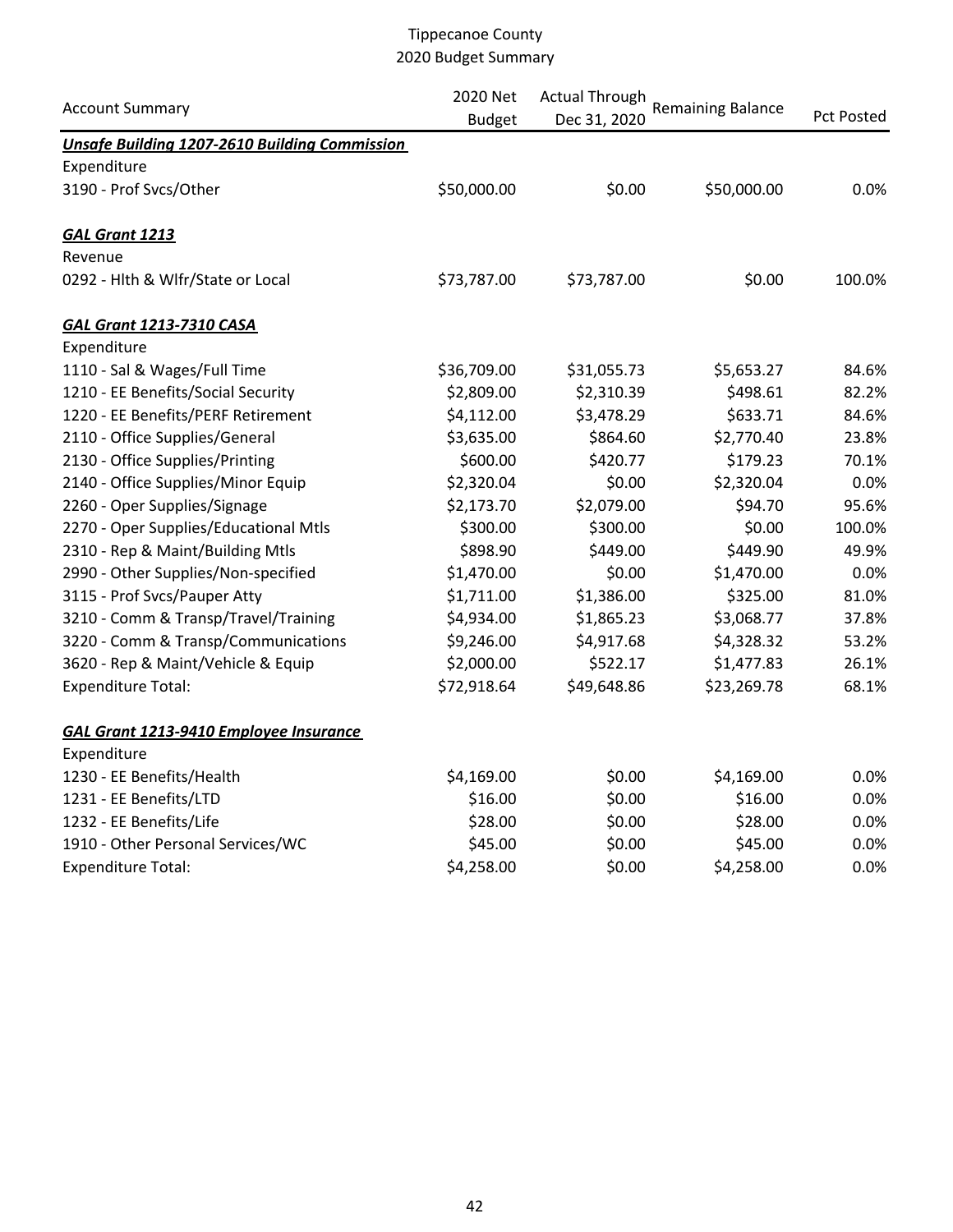|                                                           | 2020 Net      | <b>Actual Through</b> |                          |                   |  |
|-----------------------------------------------------------|---------------|-----------------------|--------------------------|-------------------|--|
| <b>Account Summary</b>                                    | <b>Budget</b> | Dec 31, 2020          | <b>Remaining Balance</b> | <b>Pct Posted</b> |  |
| <b>Inelibible Homestead 1216</b>                          |               |                       |                          |                   |  |
| Revenue                                                   |               |                       |                          |                   |  |
| 0104 - Prop Taxes/Ineligible Hmstd                        | \$19,000.00   | \$30,755.74           | $-$11,755.74$            | 161.9%            |  |
| 0665 - Other Rcpts/Tax Pnlts & Intr                       | \$1,000.00    | \$2,551.77            | $-$1,551.77$             | 255.2%            |  |
| 0808 - Settlement/Treasurer Other Col                     | \$0.00        | \$25.77               | $-525.77$                |                   |  |
| <b>Revenue Total:</b>                                     | \$20,000.00   | \$33,333.28           | $-$13,333.28$            | 166.7%            |  |
| <b>Inelibible Homestead 1216-0110 Auditor</b>             |               |                       |                          |                   |  |
| Expenditure                                               |               |                       |                          |                   |  |
| 1130 - Sal & Wages/Part Time                              | \$36,000.00   | \$6,121.25            | \$29,878.75              | 17.0%             |  |
| 1150 - Sal & Wages/Overtime                               | \$1,000.00    | \$0.00                | \$1,000.00               | 0.0%              |  |
| 1210 - EE Benefits/Social Security                        | \$2,831.00    | \$461.77              | \$2,369.23               | 16.3%             |  |
| 1220 - EE Benefits/PERF Retirement                        | \$112.00      | \$0.00                | \$112.00                 | 0.0%              |  |
| 2110 - Office Supplies/General                            | \$1,500.00    | \$242.55              | \$1,257.45               | 16.2%             |  |
| 2130 - Office Supplies/Printing                           | \$2,500.00    | \$1,230.64            | \$1,269.36               | 49.2%             |  |
| 3190 - Prof Svcs/Other                                    | \$100,000.00  | \$58,264.78           | \$41,735.22              | 58.3%             |  |
| 3210 - Comm & Transp/Travel/Training                      | \$1,000.00    | \$100.00              | \$900.00                 | 10.0%             |  |
| 3910 - Other Disb/Dues & Subscription                     | \$1,200.00    | \$1,092.57            | \$107.43                 | 91.0%             |  |
| 4310 - Buildings/Municipal                                | \$25,000.00   | \$6,103.72            | \$18,896.28              | 24.4%             |  |
| 4590 - Machinery & Equipment/Other                        | \$1,500.00    | \$0.00                | \$1,500.00               | 0.0%              |  |
| <b>Expenditure Total:</b>                                 | \$172,643.00  | \$73,617.28           | \$99,025.72              | 42.6%             |  |
| Inelibible Homestead 1216-0120 Auditor Settlement         |               |                       |                          |                   |  |
| Expenditure                                               |               |                       |                          |                   |  |
| 8008 - Settlement/Treasurer Other Dis                     | \$100.00      | \$15.44               | \$84.56                  | 15.4%             |  |
| <b>Elected Official Training Fund 1217</b>                |               |                       |                          |                   |  |
| Revenue                                                   |               |                       |                          |                   |  |
| 0403 - Gen Govt Fees/Recorder                             | \$19,200.00   | \$27,582.00           | $-58,382.00$             | 143.7%            |  |
| <b>Elected Official Training Fund 1217-0110 Auditor</b>   |               |                       |                          |                   |  |
| Expenditure                                               |               |                       |                          |                   |  |
| 3210 - Comm & Transp/Travel/Training                      | \$3,500.00    | \$0.00                | \$3,500.00               | 0.0%              |  |
| <b>Expenditure Total:</b>                                 | \$3,500.00    | \$0.00                | \$3,500.00               | 0.0%              |  |
| <b>Elected Official Training Fund 1217-0210 Treasurer</b> |               |                       |                          |                   |  |
| Expenditure                                               |               |                       |                          |                   |  |
| 3210 - Comm & Transp/Travel/Training                      | \$2,000.00    | \$81.49               | \$1,918.51               | 4.1%              |  |
| <b>Elected Official Training Fund 1217-0310 Recorder</b>  |               |                       |                          |                   |  |
| Expenditure                                               |               |                       |                          |                   |  |
| 3210 - Comm & Transp/Travel/Training                      | \$2,000.00    | \$550.00              | \$1,450.00               | 27.5%             |  |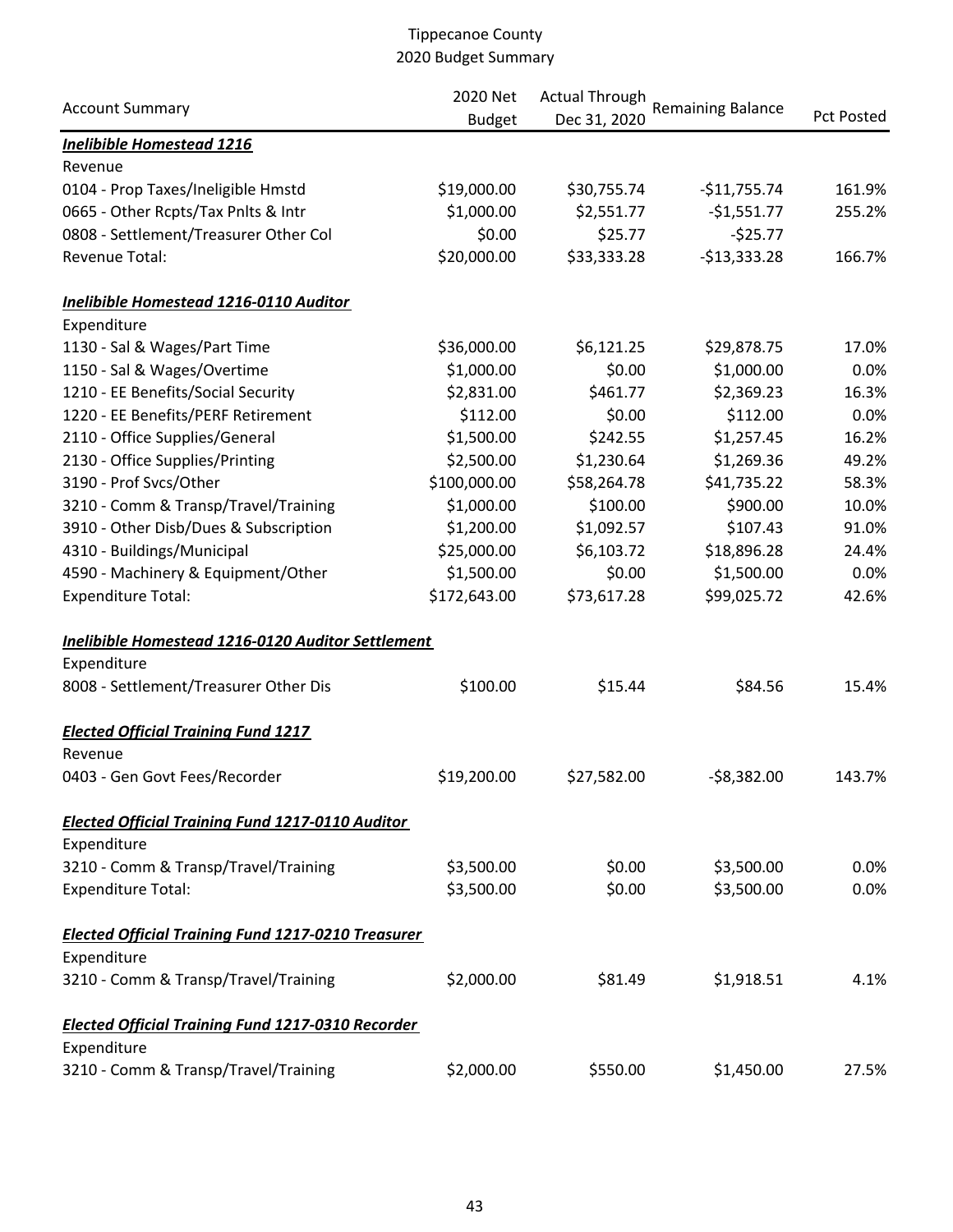| <b>Account Summary</b>                                   | 2020 Net<br><b>Budget</b> | <b>Actual Through</b><br>Dec 31, 2020 | <b>Remaining Balance</b> | <b>Pct Posted</b> |
|----------------------------------------------------------|---------------------------|---------------------------------------|--------------------------|-------------------|
| <b>Elected Official Training Fund 1217-0410 Surveyor</b> |                           |                                       |                          |                   |
| Expenditure                                              |                           |                                       |                          |                   |
| 3210 - Comm & Transp/Travel/Training                     | \$5,000.00                | \$1,934.40                            | \$3,065.60               | 38.7%             |
| <b>Elected Official Training Fund 1217-5810 Clerk</b>    |                           |                                       |                          |                   |
| Expenditure                                              |                           |                                       |                          |                   |
| 3210 - Comm & Transp/Travel/Training                     | \$2,400.00                | \$0.00                                | \$2,400.00               | 0.0%              |
| <b>Emergency 911 1222</b>                                |                           |                                       |                          |                   |
| Revenue                                                  |                           |                                       |                          |                   |
| 0416 - Publ Safety Fees/911 Service                      | \$1,400,000.00            | \$1,872,317.10                        | $-5472,317.10$           | 133.7%            |
| 0660 - Other Rcpts/Investment Earning                    | \$86,400.00               | \$62,155.36                           | \$24,244.64              | 71.9%             |
| 0730 - Refunds Reimb or Redeposits                       | \$0.00                    | \$2,561.14                            | $-52,561.14$             |                   |
| Revenue Total:                                           | \$1,486,400.00            | \$1,937,033.60                        | $-$450,633.60$           | 130.3%            |
| Emergency 911 1222-5410 Sheriff                          |                           |                                       |                          |                   |
| Expenditure                                              |                           |                                       |                          |                   |
| 1110 - Sal & Wages/Full Time                             | \$51,676.00               | \$51,675.57                           | \$0.43                   | 100.0%            |
| 1150 - Sal & Wages/Overtime                              | \$3,500.00                | \$309.14                              | \$3,190.86               | 8.8%              |
| 1210 - EE Benefits/Social Security                       | \$4,221.00                | \$3,789.48                            | \$431.52                 | 89.8%             |
| 1220 - EE Benefits/PERF Retirement                       | \$6,180.00                | \$5,822.50                            | \$357.50                 | 94.2%             |
| 2110 - Office Supplies/General                           | \$5,000.00                | \$0.00                                | \$5,000.00               | 0.0%              |
| 3140 - Prof Svcs/Counselng Consults                      | \$51,700.00               | \$24,500.00                           | \$27,200.00              | 47.4%             |
| 3190 - Prof Svcs/Other                                   | \$808,263.00              | \$808,262.20                          | \$0.80                   | 100.0%            |
| 3210 - Comm & Transp/Travel/Training                     | \$25,000.00               | \$2,540.12                            | \$22,459.88              | 10.2%             |
| 3220 - Comm & Transp/Communications                      | \$340,000.00              | \$282,872.03                          | \$57,127.97              | 83.2%             |
| 3240 - Comm & Transp/Software                            | \$1,696,860.00            | \$1,696,782.71                        | \$77.29                  | 100.0%            |
| 4590 - Machinery & Equipment/Other                       | \$175,000.00              | \$102,068.74                          | \$72,931.26              | 58.3%             |
| <b>Expenditure Total:</b>                                | \$3,167,400.00            | \$2,978,622.49                        | \$188,777.51             | 94.0%             |
| <b>Emergency 911 1222-9410 Employee Benefits</b>         |                           |                                       |                          |                   |
| Expenditure                                              |                           |                                       |                          |                   |
| 1230 - EE Benefits/Health                                | \$17,152.00               | \$8,032.80                            | \$9,119.20               | 46.8%             |
| 1231 - EE Benefits/LTD                                   | \$206.00                  | \$193.56                              | \$12.44                  | 94.0%             |
| 1232 - EE Benefits/Life                                  | \$121.00                  | \$109.44                              | \$11.56                  | 90.4%             |
| 1910 - Other Personal Services/WC                        | \$1,697.00                | \$0.00                                | \$1,697.00               | 0.0%              |
| 1920 - Other Personal Services/Unempl                    | \$2,000.00                | \$0.00                                | \$2,000.00               | 0.0%              |
| <b>Expenditure Total:</b>                                | \$21,176.00               | \$8,335.80                            | \$12,840.20              | 39.4%             |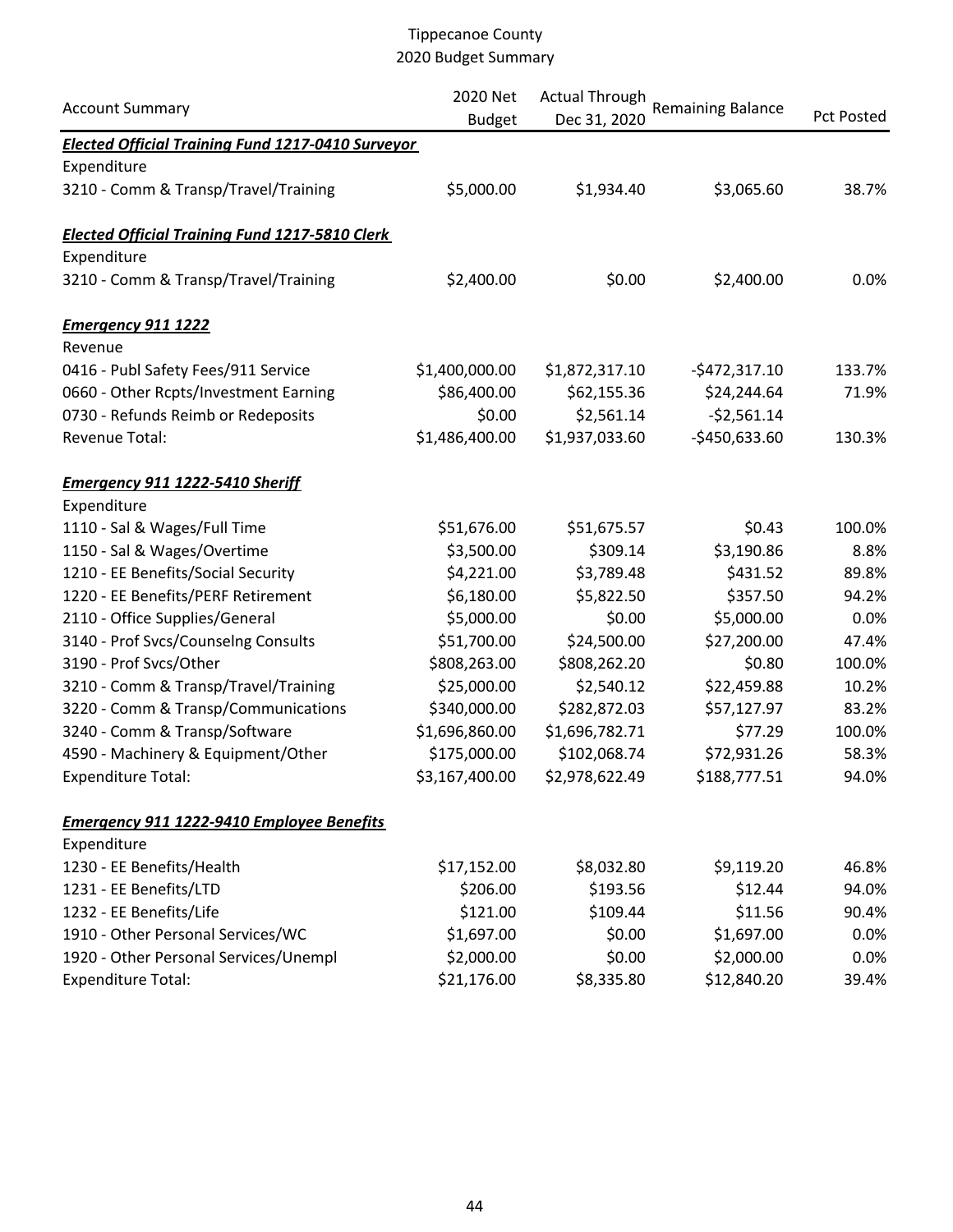|                                                         | 2020 Net      | <b>Actual Through</b> | <b>Remaining Balance</b> |                   |
|---------------------------------------------------------|---------------|-----------------------|--------------------------|-------------------|
| <b>Account Summary</b>                                  | <b>Budget</b> | Dec 31, 2020          |                          | <b>Pct Posted</b> |
| <b>LOIT Special Distribution 1229</b>                   |               |                       |                          |                   |
| Revenue                                                 |               |                       |                          |                   |
| 0283 - Hwys & Strts/Federal                             | \$0.00        | \$76,045.58           | $-576,045.58$            |                   |
| <b>LOIT Special Distribution 1229-8062 Highway</b>      |               |                       |                          |                   |
| Expenditure                                             |               |                       |                          |                   |
| 2320 - Rep & Maint/Street Mtls                          | \$83,457.00   | \$7,074.75            | \$76,382.25              | 8.5%              |
| 3190 - Prof Svcs/Other                                  | \$40,000.00   | \$40,000.00           | \$0.00                   | 100.0%            |
| 4590 - Machinery & Equipment/Other                      | \$19,000.00   | \$8,344.60            | \$10,655.40              | 43.9%             |
| <b>Expenditure Total:</b>                               | \$142,457.00  | \$55,419.35           | \$87,037.65              | 38.9%             |
| <b>Probation User Fees 2000</b>                         |               |                       |                          |                   |
| Revenue                                                 |               |                       |                          |                   |
| 0288 - COVID-19 CARES Act                               | \$0.00        | \$876.25              | $-$876.25$               |                   |
| 0413 - Publ Safety Fees/Probation                       | \$245,000.00  | \$216,681.55          | \$28,318.45              | 88.4%             |
| 0490 - Other Fees & Charges/Unspecifi                   | \$0.00        | \$4,000.00            | $-$4,000.00$             |                   |
| <b>Revenue Total:</b>                                   | \$245,000.00  | \$221,557.80          | \$23,442.20              | 90.4%             |
| <b>Probation User Fees 2000-0120 Auditor Settlement</b> |               |                       |                          |                   |
| Expenditure                                             |               |                       |                          |                   |
| 8007 - Settlement/Local Disbursements                   | \$3,500.00    | \$2,000.00            | \$1,500.00               | 57.1%             |
| <b>Probation User Fees 2000-6110 Probation</b>          |               |                       |                          |                   |
| Expenditure                                             |               |                       |                          |                   |
| 1110 - Sal & Wages/Full Time                            | \$94,288.00   | \$94,287.55           | \$0.45                   | 100.0%            |
| 1130 - Sal & Wages/Part Time                            | \$33,929.00   | \$9,585.24            | \$24,343.76              | 28.3%             |
| 1210 - EE Benefits/Social Security                      | \$9,810.00    | \$7,481.86            | \$2,328.14               | 76.3%             |
| 1220 - EE Benefits/PERF Retirement                      | \$10,561.00   | \$10,560.31           | \$0.69                   | 100.0%            |
| 2110 - Office Supplies/General                          | \$30,876.00   | \$21,661.21           | \$9,214.79               | 70.2%             |
| 2210 - Oper Supplies/Gasoline & Oil                     | \$2,500.00    | \$0.00                | \$2,500.00               | 0.0%              |
| 2220 - Oper Supplies/Inst'l or Med                      | \$7,500.00    | \$4,589.00            | \$2,911.00               | 61.2%             |
| 3145 - Prof Svcs/Hlth & Med Prof                        | \$7,500.00    | \$964.00              | \$6,536.00               | 12.9%             |
| 3150 - Prof Svcs/Training                               | \$3,000.00    | \$1,300.00            | \$1,700.00               | 43.3%             |
| 3190 - Prof Svcs/Other                                  | \$2,000.00    | \$804.60              | \$1,195.40               | 40.2%             |
| 3210 - Comm & Transp/Travel/Training                    | \$18,500.00   | \$2,448.23            | \$16,051.77              | 13.2%             |
| 3420 - Insur/Vehicle & Equipment                        | \$1,000.00    | \$0.00                | \$1,000.00               | 0.0%              |
| 3510 - Utility Service/Utilities                        | \$3,000.00    | \$1,422.87            | \$1,577.13               | 47.4%             |
| 3620 - Rep & Maint/Vehicle & Equip                      | \$2,000.00    | \$0.00                | \$2,000.00               | 0.0%              |
| 3910 - Other Disb/Dues & Subscription                   | \$3,000.00    | \$2,377.00            | \$623.00                 | 79.2%             |
| <b>Expenditure Total:</b>                               | \$229,464.00  | \$157,481.87          | \$71,982.13              | 68.6%             |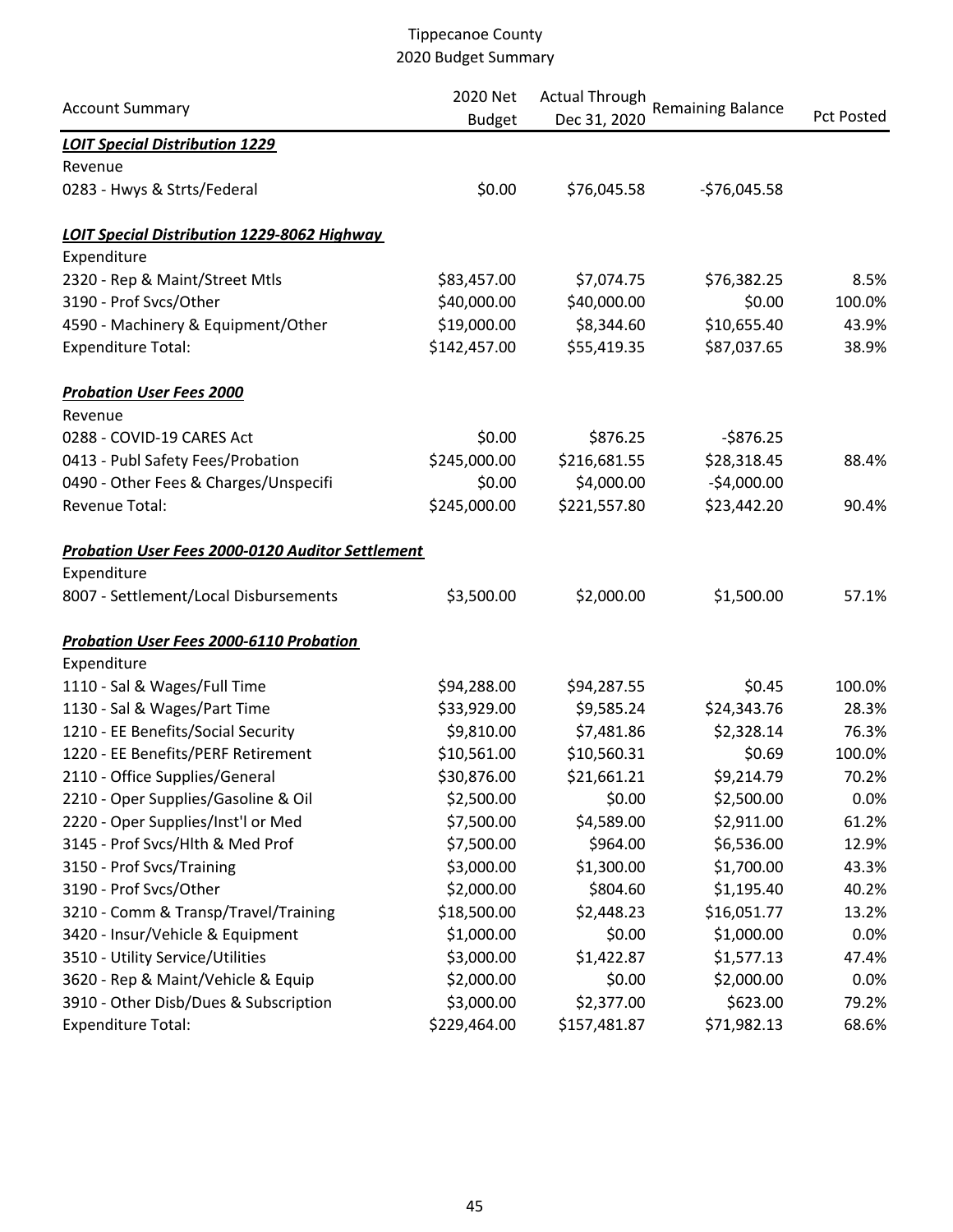|                                                        | 2020 Net      | <b>Actual Through</b><br><b>Remaining Balance</b> |               |            |  |
|--------------------------------------------------------|---------------|---------------------------------------------------|---------------|------------|--|
| <b>Account Summary</b>                                 | <b>Budget</b> | Dec 31, 2020                                      |               | Pct Posted |  |
| <b>Probation User Fees 2000-9410 Employee Benefits</b> |               |                                                   |               |            |  |
| Expenditure                                            |               |                                                   |               |            |  |
| 1230 - EE Benefits/Health                              | \$31,500.00   | \$26,228.64                                       | \$5,271.36    | 83.3%      |  |
| 1231 - EE Benefits/LTD                                 | \$360.00      | \$353.58                                          | \$6.42        | 98.2%      |  |
| 1232 - EE Benefits/Life                                | \$249.00      | \$218.88                                          | \$30.12       | 87.9%      |  |
| 1910 - Other Personal Services/WC                      | \$1,718.00    | \$0.00                                            | \$1,718.00    | 0.0%       |  |
| 1920 - Other Personal Services/Unempl                  | \$4,747.00    | \$292.50                                          | \$4,454.50    | 6.2%       |  |
| <b>Expenditure Total:</b>                              | \$38,574.00   | \$27,093.60                                       | \$11,480.40   | 70.2%      |  |
| <b>Alternate Dispute Resolution 2200</b>               |               |                                                   |               |            |  |
| Revenue                                                |               |                                                   |               |            |  |
| 0511 - Publ Safety Fines/County Court                  | \$15,000.00   | \$13,117.89                                       | \$1,882.11    | 87.5%      |  |
| Alternate Dispute Resolution 2200-7010 Circuit Court   |               |                                                   |               |            |  |
| Expenditure                                            |               |                                                   |               |            |  |
| 3110 - Prof Svcs/Legal                                 | \$18,884.00   | \$11,558.10                                       | \$7,325.90    | 61.2%      |  |
| <b>Federal Drug Forfeitures 2503</b>                   |               |                                                   |               |            |  |
| Revenue                                                |               |                                                   |               |            |  |
| 0660 - Other Rcpts/Investment Earning                  | \$0.00        | \$0.03                                            | $-50.03$      |            |  |
| <b>Prosecutor Drug Enforcement 2507</b>                |               |                                                   |               |            |  |
| Revenue                                                |               |                                                   |               |            |  |
| 0520 - Publ Safety Forfeitures/Drug                    | \$0.00        | \$8,274.33                                        | $-58,274.33$  |            |  |
| <b>Prosecutor Drug Enforcement 2507-5910</b>           |               |                                                   |               |            |  |
| Expenditure                                            |               |                                                   |               |            |  |
| 2210 - Oper Supplies/Gasoline & Oil                    | \$7,420.00    | \$7,414.00                                        | \$6.00        | 99.9%      |  |
| 2990 - Other Supplies/Non-specified                    | \$1,169.00    | \$949.35                                          | \$219.65      | 81.2%      |  |
| 3210 - Comm & Transp/Travel/Training                   | \$2,800.00    | \$393.87                                          | \$2,406.13    | 14.1%      |  |
| 3510 - Utility Service/Utilities                       | \$2,600.00    | \$2,553.39                                        | \$46.61       | 98.2%      |  |
| 4520 - Machinery & Equipment/Vehicle                   | \$20,000.00   | \$20,000.00                                       | \$0.00        | 100.0%     |  |
| <b>Expenditure Total:</b>                              | \$33,989.00   | \$31,310.61                                       | \$2,678.39    | 92.1%      |  |
| <b>Hazmat 2546</b>                                     |               |                                                   |               |            |  |
| Revenue                                                |               |                                                   |               |            |  |
| 0410 - Publ Safety Fees/Unspecified                    | \$0.00        | \$13,287.58                                       | $-$13,287.58$ |            |  |
| Hazmat 2546-5210 Emergency Management                  |               |                                                   |               |            |  |
| Expenditure                                            |               |                                                   |               |            |  |
| 3190 - Prof Svcs/Other                                 | \$12,113.00   | \$5,714.62                                        | \$6,398.38    | 47.2%      |  |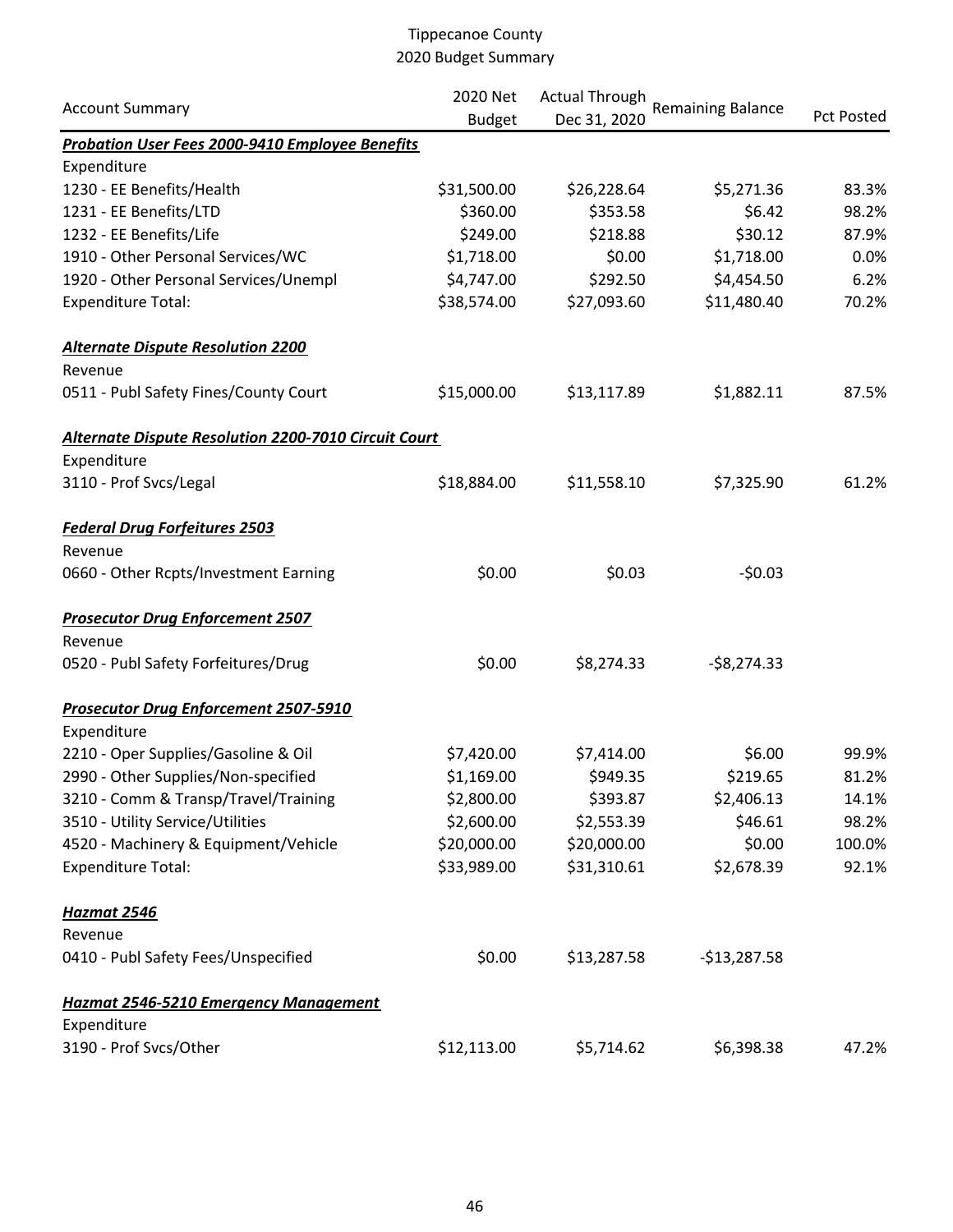|                                                           | 2020 Net      | <b>Actual Through</b> |                          |                   |
|-----------------------------------------------------------|---------------|-----------------------|--------------------------|-------------------|
| <b>Account Summary</b>                                    | <b>Budget</b> | Dec 31, 2020          | <b>Remaining Balance</b> | <b>Pct Posted</b> |
| <b>Forensic Diversion 2550-5510 Community Corrections</b> |               |                       |                          |                   |
| Expenditure                                               |               |                       |                          |                   |
| 2990 - Other Supplies/Non-specified                       | \$1,860.00    | \$28.10               | \$1,831.90               | 1.5%              |
| <b>Pre-Trial Diversion 2560</b>                           |               |                       |                          |                   |
| Revenue                                                   |               |                       |                          |                   |
| 0288 - COVID-19 CARES Act                                 | \$0.00        | \$290.60              | $-5290.60$               |                   |
| 0417 - Publ Safety Fees/Prosecutor                        | \$120,000.00  | \$184,845.32          | $-564,845.32$            | 154.0%            |
| Revenue Total:                                            | \$120,000.00  | \$185,360.92          | $-$65,360.92$            | 154.5%            |
| <b>Pre-Trial Diversion 2560-5910 Prosecutor</b>           |               |                       |                          |                   |
| Expenditure                                               |               |                       |                          |                   |
| 1130 - Sal & Wages/Part Time                              | \$10,000.00   | \$8,847.75            | \$1,152.25               | 88.5%             |
| 1210 - EE Benefits/Social Security                        | \$765.00      | \$672.26              | \$92.74                  | 87.9%             |
| 2110 - Office Supplies/General                            | \$5,291.00    | \$4,722.94            | \$568.06                 | 89.3%             |
| 2210 - Oper Supplies/Gasoline & Oil                       | \$8,000.00    | \$0.00                | \$8,000.00               | 0.0%              |
| 3165 - Prof Svcs/Transcriptionist                         | \$27,000.00   | \$25,680.94           | \$1,319.06               | 95.1%             |
| 3190 - Prof Svcs/Other                                    | \$95,235.00   | \$90,747.02           | \$4,487.98               | 95.3%             |
| 3210 - Comm & Transp/Travel/Training                      | \$1,000.00    | \$675.36              | \$324.64                 | 67.5%             |
| 3510 - Utility Service/Utilities                          | \$12,000.00   | \$11,644.83           | \$355.17                 | 97.0%             |
| 3620 - Rep & Maint/Vehicle & Equip                        | \$4,000.00    | \$2,759.72            | \$1,240.28               | 69.0%             |
| 3910 - Other Disb/Dues & Subscription                     | \$5,000.00    | \$1,545.03            | \$3,454.97               | 30.9%             |
| <b>Expenditure Total:</b>                                 | \$168,291.00  | \$147,295.85          | \$20,995.15              | 87.5%             |
| <b>Infraction Diversion 2561</b>                          |               |                       |                          |                   |
| Revenue                                                   |               |                       |                          |                   |
| 0417 - Publ Safety Fees/Prosecutor                        | \$100,000.00  | \$50,380.00           | \$49,620.00              | 50.4%             |
| 0670 - Other Rcpts/Misc Sources                           | \$0.00        | \$183.00              | $-5183.00$               |                   |
| Revenue Total:                                            | \$100,000.00  | \$50,563.00           | \$49,437.00              | 50.6%             |
| <b>Infraction Diversion 2561-5910 Prosecutor</b>          |               |                       |                          |                   |
| Expenditure                                               |               |                       |                          |                   |
| 1110 - Sal & Wages/Full Time                              | \$40,181.00   | \$31,541.08           | \$8,639.92               | 78.5%             |
| 1130 - Sal & Wages/Part Time                              | \$10,500.00   | \$7,675.00            | \$2,825.00               | 73.1%             |
| 1210 - EE Benefits/Social Security                        | \$3,878.00    | \$2,626.88            | \$1,251.12               | 67.7%             |
| 1220 - EE Benefits/PERF Retirement                        | \$5,677.00    | \$3,532.65            | \$2,144.35               | 62.2%             |
| <b>Expenditure Total:</b>                                 | \$60,236.00   | \$45,375.61           | \$14,860.39              | 75.3%             |
| <b>Infraction Diversion 2561-9410 Employee Benefits</b>   |               |                       |                          |                   |
| Expenditure                                               |               |                       |                          |                   |
| 1230 - EE Benefits/Health                                 | \$17,509.00   | \$16,121.10           | \$1,387.90               | 92.1%             |
| 1231 - EE Benefits/LTD                                    | \$115.00      | \$114.65              | \$0.35                   | 99.7%             |
| 1232 - EE Benefits/Life                                   | \$191.00      | \$77.52               | \$113.48                 | 40.6%             |
| <b>Expenditure Total:</b>                                 | \$17,815.00   | \$16,313.27           | \$1,501.73               | 91.6%             |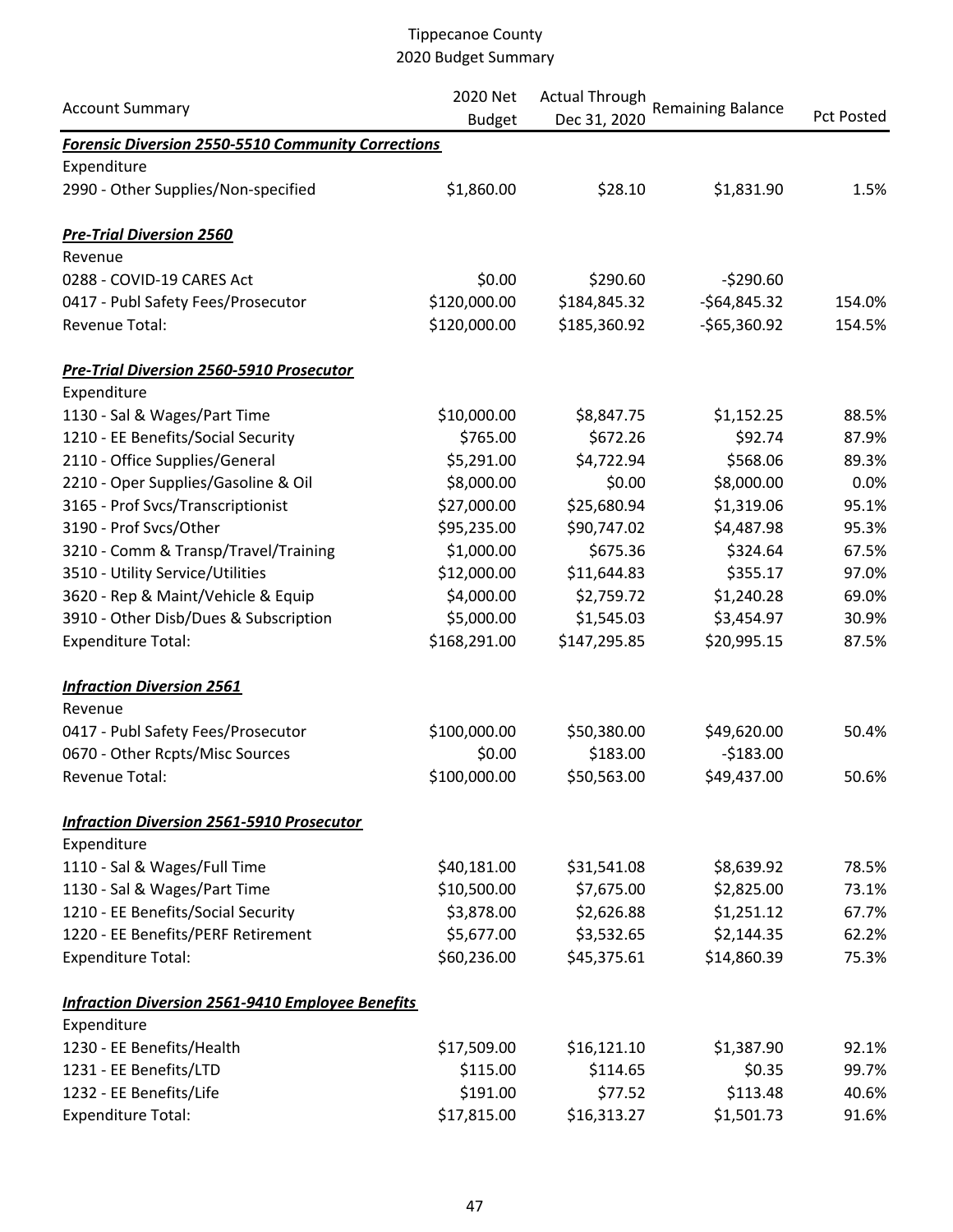| <b>Account Summary</b>                                 | 2020 Net      | <b>Actual Through</b><br>Dec 31, 2020 | <b>Remaining Balance</b> | Pct Posted |
|--------------------------------------------------------|---------------|---------------------------------------|--------------------------|------------|
| <b>Animal Control 2573</b>                             | <b>Budget</b> |                                       |                          |            |
| Revenue                                                |               |                                       |                          |            |
| 0510 - Publ Safety Fines/General                       | \$0.00        | \$1,500.00                            | $-$1,500.00$             |            |
| 0511 - Publ Safety Fines/County Court                  | \$0.00        | \$8,493.50                            | $-58,493.50$             |            |
| 0730 - Refunds Reimb or Redeposits                     | \$0.00        | \$595.00                              | $-$595.00$               |            |
| Revenue Total:                                         | \$0.00        | \$10,588.50                           | $-$10,588.50$            |            |
| <b>Animal Control 2573-5410 Sheriff</b>                |               |                                       |                          |            |
| Expenditure                                            |               |                                       |                          |            |
| 2990 - Other Supplies/Non-specified                    | \$15,000.00   | \$3,615.23                            | \$11,384.77              | 24.1%      |
| 3190 - Prof Svcs/Other                                 | \$15,000.00   | \$3,234.97                            | \$11,765.03              | 21.6%      |
| <b>Expenditure Total:</b>                              | \$30,000.00   | \$6,850.20                            | \$23,149.80              | 22.8%      |
| <b>False Alarm Fees 2574</b>                           |               |                                       |                          |            |
| Revenue                                                |               |                                       |                          |            |
| 0410 - Publ Safety Fees/Unspecified                    | \$0.00        | \$2,300.00                            | $-52,300.00$             |            |
| <b>False Alarm Fees 2574-5410 Sheriff</b>              |               |                                       |                          |            |
| Expenditure                                            |               |                                       |                          |            |
| 3190 - Prof Svcs/Other                                 | \$20,000.00   | \$0.00                                | \$20,000.00              | 0.0%       |
| <b>Sheriff Continuing Education 2575</b>               |               |                                       |                          |            |
| Revenue                                                |               |                                       |                          |            |
| 0730 - Refunds Reimb or Redeposits                     | \$0.00        | \$600.00                              | $-$600.00$               |            |
| 0761 - Interfund Trnsfers/Transfer In                  | \$0.00        | \$9,590.96                            | $-59,590.96$             |            |
| Revenue Total:                                         | \$0.00        | \$10,190.96                           | $-$10,190.96$            |            |
| <b>Sheriff Continuing Education 2575-5410</b>          |               |                                       |                          |            |
| Expenditure                                            |               |                                       |                          |            |
| 3190 - Prof Svcs/Other                                 | \$7,907.00    | \$7,516.00                            | \$391.00                 | 95.1%      |
| <b>Law Enforcement Continuing Educaiton 2576</b>       |               |                                       |                          |            |
| Revenue                                                |               |                                       |                          |            |
| 0410 - Publ Safety Fees/Unspecified                    | \$0.00        | \$33,195.18                           | $-533,195.18$            |            |
| Law Enforcement Continuing Educaiton 2576-5410 Sheriff |               |                                       |                          |            |
| Expenditure                                            |               |                                       |                          |            |
| 3190 - Prof Svcs/Other                                 | \$0.00        | \$30,651.97                           | $-530,651.97$            |            |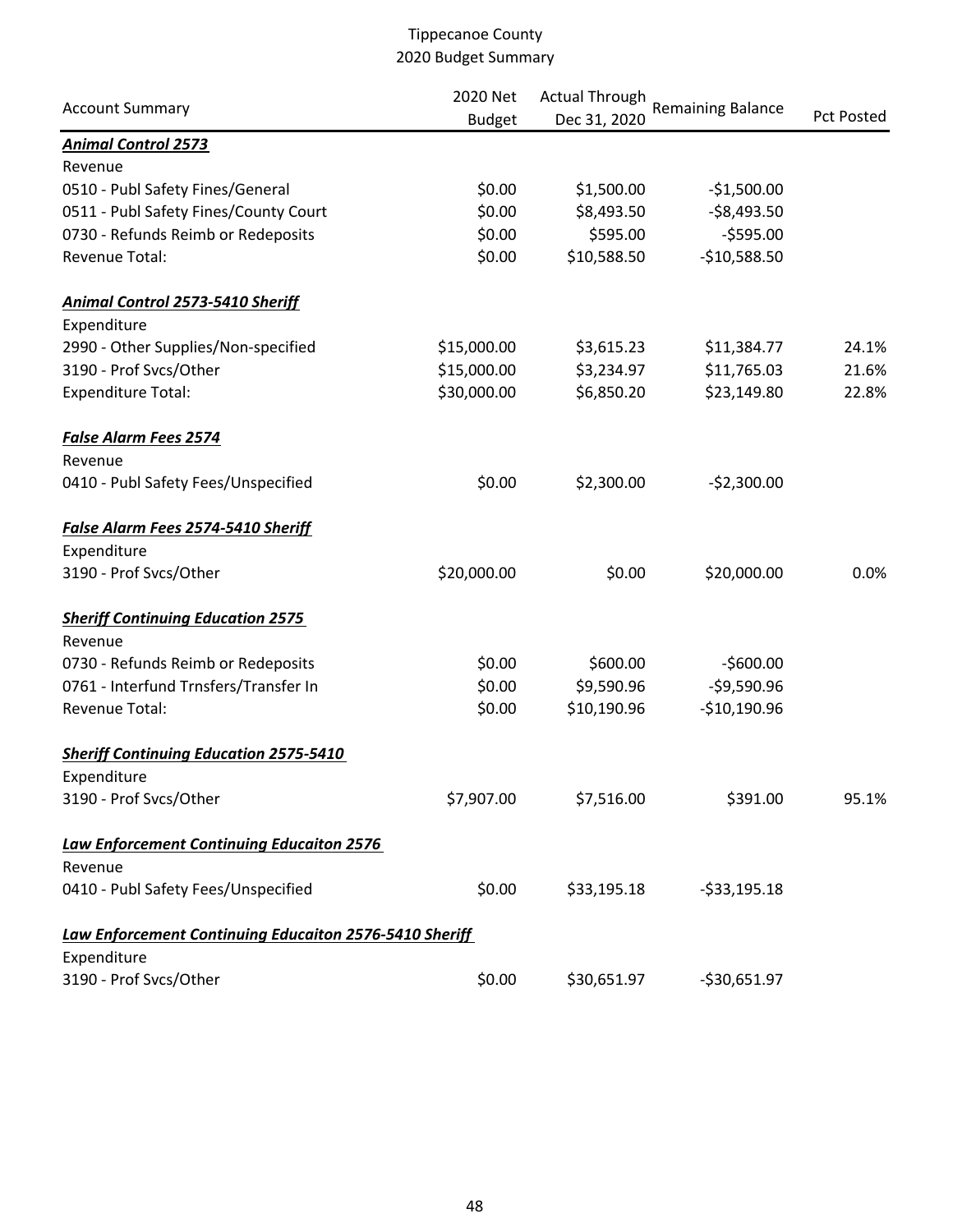|                                                 | 2020 Net      | <b>Actual Through</b> |                          |                   |  |
|-------------------------------------------------|---------------|-----------------------|--------------------------|-------------------|--|
| <b>Account Summary</b>                          | <b>Budget</b> | Dec 31, 2020          | <b>Remaining Balance</b> | <b>Pct Posted</b> |  |
| <b>Substance Abuse 2580</b>                     |               |                       |                          |                   |  |
| Revenue                                         |               |                       |                          |                   |  |
| 0415 - Publ Safety Fees/Court Service           | \$200,000.00  | \$178,719.70          | \$21,280.30              | 89.4%             |  |
| <b>Substance Abuse 2580-5710 Court Services</b> |               |                       |                          |                   |  |
| Expenditure                                     |               |                       |                          |                   |  |
| 1110 - Sal & Wages/Full Time                    | \$107,632.00  | \$107,632.20          | $-50.20$                 | 100.0%            |  |
| 1130 - Sal & Wages/Part Time                    | \$20,246.00   | \$9,345.38            | \$10,900.62              | 46.2%             |  |
| 1210 - EE Benefits/Social Security              | \$9,784.00    | \$8,171.16            | \$1,612.84               | 83.5%             |  |
| 1220 - EE Benefits/PERF Retirement              | \$12,055.00   | \$12,054.64           | \$0.36                   | 100.0%            |  |
| 2110 - Office Supplies/General                  | \$3,000.00    | \$1,633.56            | \$1,366.44               | 54.5%             |  |
| 3210 - Comm & Transp/Travel/Training            | \$2,000.00    | \$0.00                | \$2,000.00               | 0.0%              |  |
| 3940 - Other Disb/General Refunds               | \$0.00        | \$100.00              | $-$100.00$               |                   |  |
| <b>Expenditure Total:</b>                       | \$154,717.00  | \$138,936.94          | \$15,780.06              | 89.8%             |  |
| Substance Abuse 2580-9410 Employee Benefits     |               |                       |                          |                   |  |
| Expenditure                                     |               |                       |                          |                   |  |
| 1230 - EE Benefits/Health                       | \$39,471.00   | \$39,433.92           | \$37.08                  | 99.9%             |  |
| 1231 - EE Benefits/LTD                          | \$404.00      | \$403.68              | \$0.32                   | 99.9%             |  |
| 1232 - EE Benefits/Life                         | \$254.00      | \$218.88              | \$35.12                  | 86.2%             |  |
| 1920 - Other Personal Services/Unempl           | \$996.00      | \$747.00              | \$249.00                 | 75.0%             |  |
| <b>Expenditure Total:</b>                       | \$41,125.00   | \$40,803.48           | \$321.52                 | 99.2%             |  |
| <b>Violence in Community 2581</b>               |               |                       |                          |                   |  |
| Revenue                                         |               |                       |                          |                   |  |
| 0415 - Publ Safety Fees/Court Service           | \$0.00        | \$3,586.35            | $-53,586.35$             |                   |  |
| <b>Jury Pay 2584</b>                            |               |                       |                          |                   |  |
| Revenue                                         |               |                       |                          |                   |  |
| 0511 - Publ Safety Fines/County Court           | \$20,400.00   | \$17,603.49           | \$2,796.51               | 86.3%             |  |
| 0670 - Other Rcpts/Misc Sources                 | \$0.00        | \$60.00               | $-$60.00$                |                   |  |
| Revenue Total:                                  | \$20,400.00   | \$17,663.49           | \$2,736.51               | 86.6%             |  |
| Jury Pay 2584-7101 Superior Court 1             |               |                       |                          |                   |  |
| Expenditure                                     |               |                       |                          |                   |  |
| 3950 - Other Disb/Jury Expense                  | \$10,000.00   | \$9,425.00            | \$575.00                 | 94.3%             |  |
| <b>Jury Pay 2584-7102 Superior Court 2</b>      |               |                       |                          |                   |  |
| Expenditure                                     |               |                       |                          |                   |  |
| 3950 - Other Disb/Jury Expense                  | \$10,000.00   | \$9,920.00            | \$80.00                  | 99.2%             |  |
| Jury Pay 2584-7105 Superior Court 5             |               |                       |                          |                   |  |
| Expenditure                                     |               |                       |                          |                   |  |
| 3950 - Other Disb/Jury Expense                  | \$9,000.00    | \$4,845.00            | \$4,155.00               | 53.8%             |  |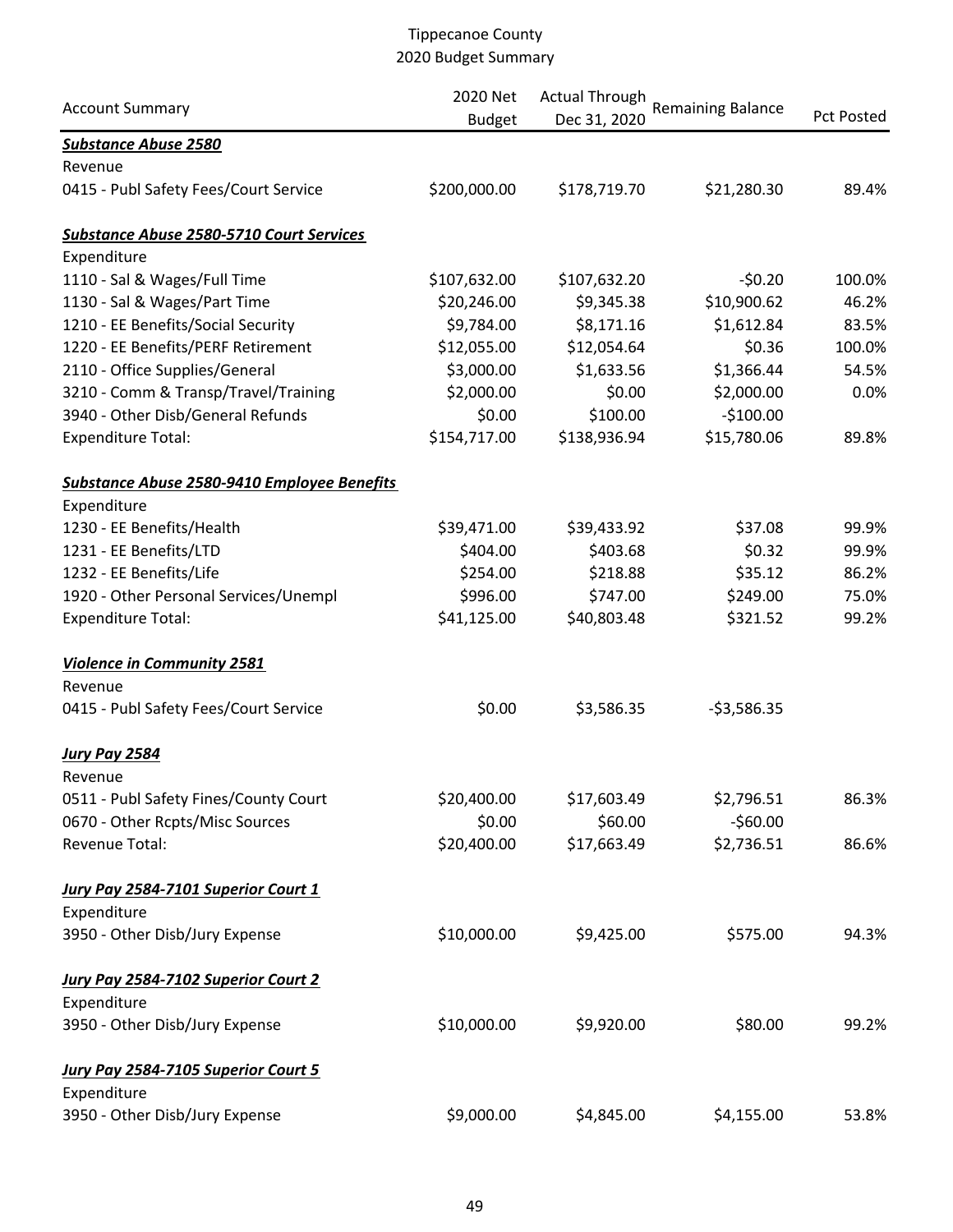| <b>Account Summary</b>                                      | 2020 Net      | <b>Actual Through</b> | <b>Remaining Balance</b> |            |
|-------------------------------------------------------------|---------------|-----------------------|--------------------------|------------|
|                                                             | <b>Budget</b> | Dec 31, 2020          |                          | Pct Posted |
| Jury Pay 2584-7106 Superior Court 6                         |               |                       |                          |            |
| Expenditure                                                 |               |                       |                          |            |
| 3950 - Other Disb/Jury Expense                              | \$4,000.00    | \$555.00              | \$3,445.00               | 13.9%      |
| <b>Family Counseling 2595</b>                               |               |                       |                          |            |
| Revenue                                                     |               |                       |                          |            |
| 0420 - Hlth & Wlfr Fees/Unspecified                         | \$0.00        | \$6,426.10            | $-56,426.10$             |            |
| <b>Family Counseling 2595-7102 Superior Court 2</b>         |               |                       |                          |            |
| Expenditure                                                 |               |                       |                          |            |
| 3140 - Prof Svcs/Counselng Consults                         | \$27,526.00   | \$11,007.65           | \$16,518.35              | 40.0%      |
| <b>Juvenilt Alt Project Income 2596</b>                     |               |                       |                          |            |
| Revenue                                                     |               |                       |                          |            |
| 0420 - Hlth & Wlfr Fees/Unspecified                         | \$25,970.00   | \$15,304.09           | \$10,665.91              | 58.9%      |
| Juvenile Alt Project Income 2596-5610 Juvenile Alternatives |               |                       |                          |            |
| Expenditure                                                 |               |                       |                          |            |
| 1110 - Sal & Wages/Full Time                                | \$23,368.07   | \$15,606.76           | \$7,761.31               | 66.8%      |
| 1210 - EE Benefits/Social Security                          | \$1,834.34    | \$1,050.29            | \$784.05                 | 57.3%      |
| 1220 - EE Benefits/PERF Retirement                          | \$2,627.16    | \$1,748.10            | \$879.06                 | 66.5%      |
| 2110 - Office Supplies/General                              | \$1,000.00    | \$37.76               | \$962.24                 | 3.8%       |
| 2210 - Oper Supplies/Gasoline & Oil                         | \$1,150.00    | \$0.00                | \$1,150.00               | 0.0%       |
| 3620 - Rep & Maint/Vehicle & Equip                          | \$861.00      | \$41.15               | \$819.85                 | 4.8%       |
| <b>Expenditure Total:</b>                                   | \$30,840.57   | \$18,484.06           | \$12,356.51              | 59.9%      |
| Juvenilt Alt Project Income 2596-9410 Employee Benefits     |               |                       |                          |            |
| Expenditure                                                 |               |                       |                          |            |
| 1230 - EE Benefits/Health                                   | \$10,294.12   | \$6,600.12            | \$3,694.00               | 64.1%      |
| 1231 - EE Benefits/LTD                                      | \$88.68       | \$58.68               | \$30.00                  | 66.2%      |
| 1232 - EE Benefits/Life                                     | \$47.68       | \$31.68               | \$16.00                  | 66.4%      |
| 1910 - Other Personal Services/WC                           | \$348.00      | \$172.59              | \$175.41                 | 49.6%      |
| <b>Expenditure Total:</b>                                   | \$10,778.48   | \$6,863.07            | \$3,915.41               | 63.7%      |
| <b>Drain Maintenance 2700</b>                               |               |                       |                          |            |
| Revenue                                                     |               |                       |                          |            |
| 0100 - Prop Taxes/Property                                  | \$0.00        | \$590,708.93          | $-$590,708.93$           |            |
| 0404 - Gen Govt Fees/Surveyor                               | \$0.00        | \$393,025.00          | -\$393,025.00            |            |
| 0660 - Other Rcpts/Investment Earning                       | \$0.00        | \$15,809.26           | $-$15,809.26$            |            |
| 0670 - Other Rcpts/Misc Sources                             | \$0.00        | \$122,165.40          | $-$122,165.40$           |            |
| 0761 - Interfund Trnsfers/Transfer In                       | \$0.00        | \$361,858.15          | $-5361,858.15$           |            |
| Revenue Total:                                              | \$0.00        | \$1,483,566.74        | $-$1,483,566.74$         |            |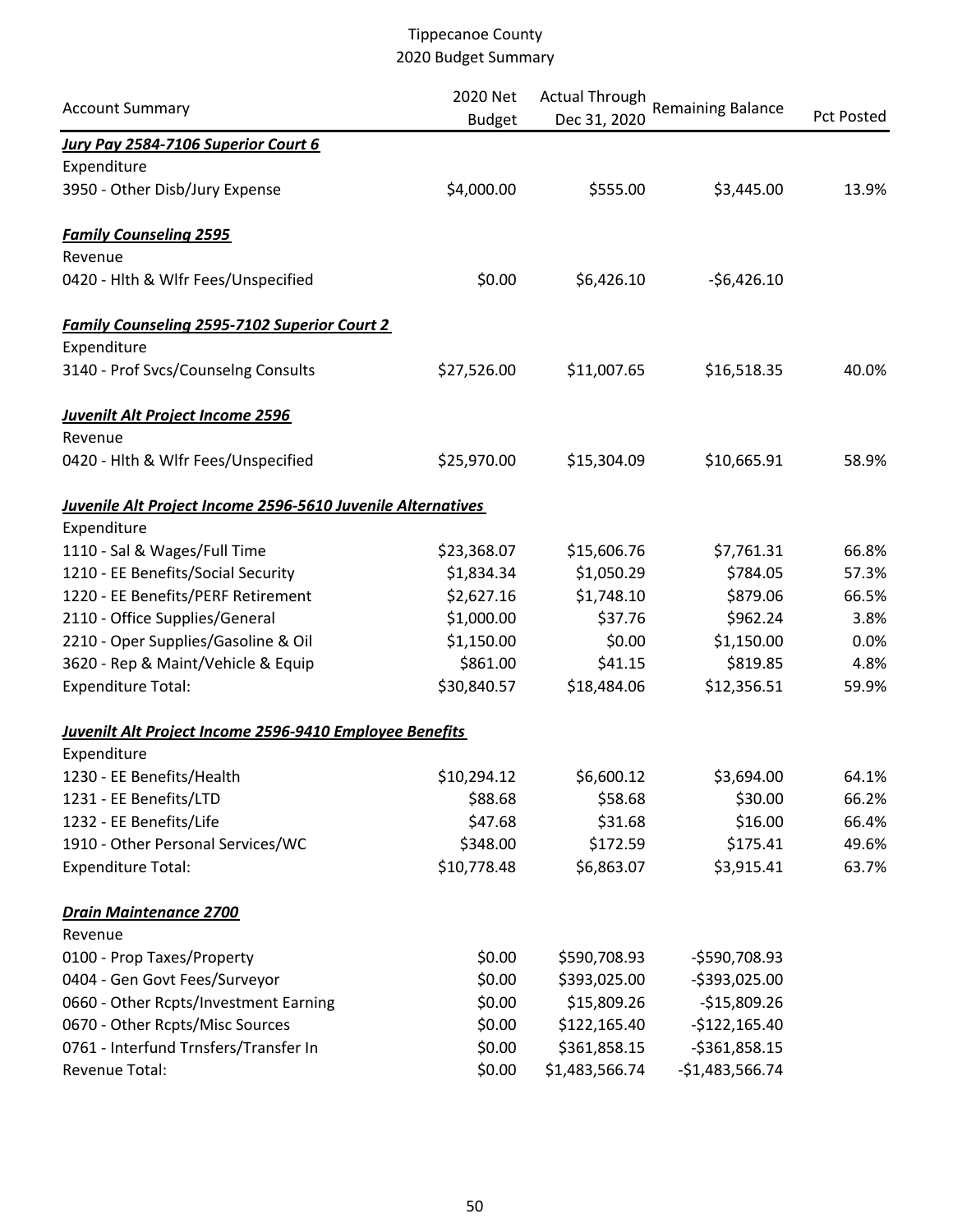| <b>Account Summary</b>                               | 2020 Net<br><b>Budget</b> | <b>Actual Through</b><br>Dec 31, 2020 | <b>Remaining Balance</b> | <b>Pct Posted</b> |
|------------------------------------------------------|---------------------------|---------------------------------------|--------------------------|-------------------|
| Drain Maintenance 2700-0410 Surveyor                 |                           |                                       |                          |                   |
| Expenditure                                          |                           |                                       |                          |                   |
| 3190 - Prof Svcs/Other                               | \$0.00                    | \$687,421.91                          | $-5687,421.91$           |                   |
| <b>Sheriff Sale Administration 4009</b>              |                           |                                       |                          |                   |
| Revenue                                              |                           |                                       |                          |                   |
| 0670 - Other Rcpts/Misc Sources                      | \$0.00                    | \$9,175.00                            | $-59,175.00$             |                   |
| <b>Sheriff Sale Administration 4009-5410 Sheriff</b> |                           |                                       |                          |                   |
| Expenditure                                          |                           |                                       |                          |                   |
| 3190 - Prof Svcs/Other                               | \$50,000.00               | \$8,200.00                            | \$41,800.00              | 16.4%             |
| <b>K-9 Support 4012</b>                              |                           |                                       |                          |                   |
| Revenue                                              |                           |                                       |                          |                   |
| 0672 - Other Rcpts/Donations & Gifts                 | \$0.00                    | \$2,131.00                            | $-52,131.00$             |                   |
| K-9 Support 4012-5410 Sheriff                        |                           |                                       |                          |                   |
| Expenditure                                          |                           |                                       |                          |                   |
| 2990 - Other Supplies/Non-specified                  | \$6,900.00                | \$4,925.14                            | \$1,974.86               | 71.4%             |
| 3190 - Prof Svcs/Other                               | \$6,900.00                | \$3,540.65                            | \$3,359.35               | 51.3%             |
| <b>Expenditure Total:</b>                            | \$13,800.00               | \$8,465.79                            | \$5,334.21               | 61.3%             |
| <b>Recycling 4013</b>                                |                           |                                       |                          |                   |
| Revenue                                              |                           |                                       |                          |                   |
| 0420 - Hlth & Wlfr Fees/Unspecified                  | \$0.00                    | \$18,257.60                           | $-$18,257.60$            |                   |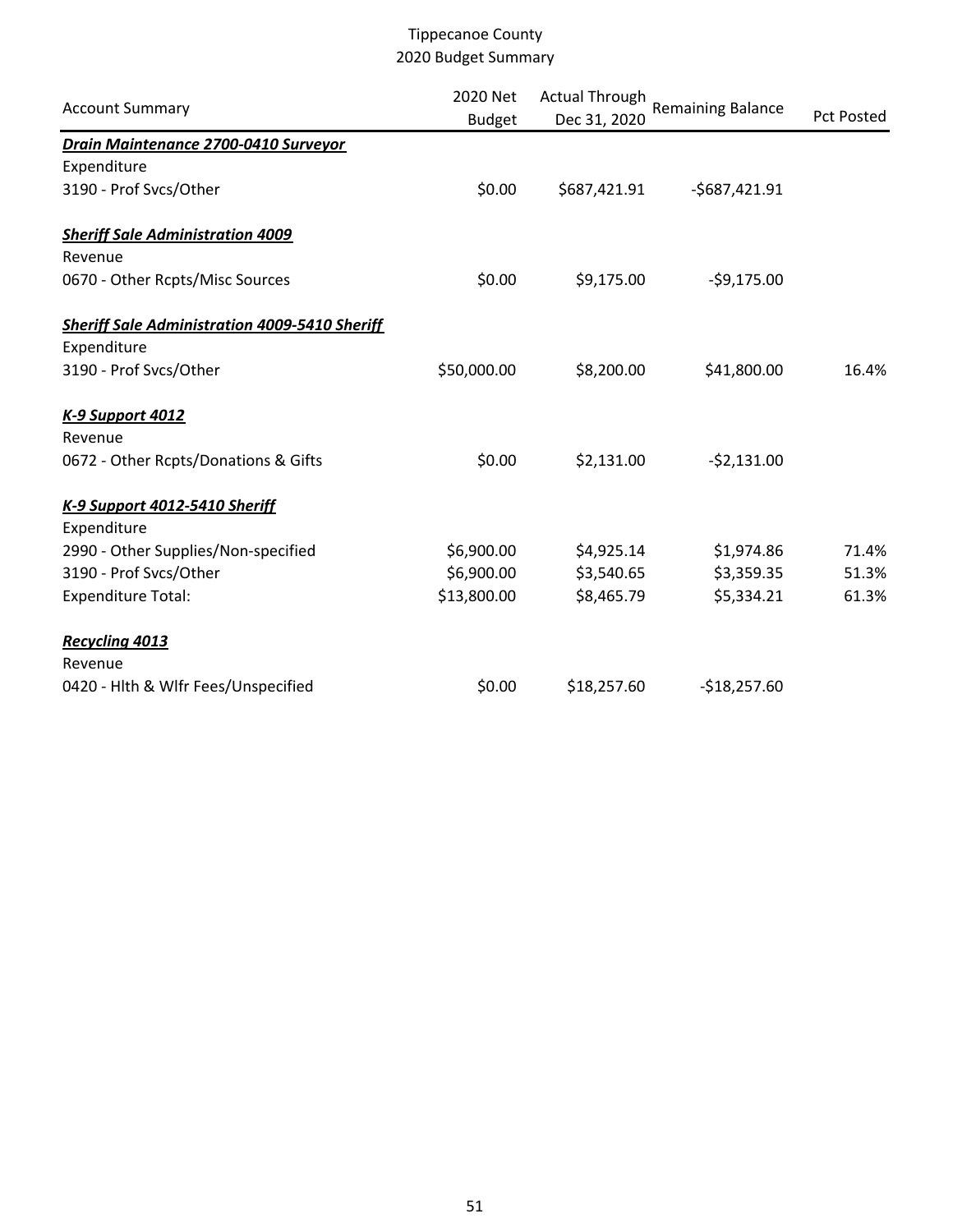|                                                        | 2020 Net      | <b>Actual Through</b> | <b>Remaining Balance</b> |                   |  |
|--------------------------------------------------------|---------------|-----------------------|--------------------------|-------------------|--|
| <b>Account Summary</b>                                 | <b>Budget</b> | Dec 31, 2020          |                          | <b>Pct Posted</b> |  |
| <b>Parking Garage Facility 4017</b>                    |               |                       |                          |                   |  |
| Revenue                                                |               |                       |                          |                   |  |
| 0493 - Other Fees & Charges/Parking                    | \$180,000.00  | \$134,699.00          | \$45,301.00              | 74.8%             |  |
| 0660 - Other Rcpts/Investment Earning                  | \$12,000.00   | \$8,560.18            | \$3,439.82               | 71.3%             |  |
| Revenue Total:                                         | \$192,000.00  | \$143,259.18          | \$48,740.82              | 74.6%             |  |
| <b>Parking Garage Facility 4017-1110 Commissioners</b> |               |                       |                          |                   |  |
| Expenditure                                            |               |                       |                          |                   |  |
| 1150 - Sal & Wages/Overtime                            | \$1,800.00    | \$0.00                | \$1,800.00               | 0.0%              |  |
| 1210 - EE Benefits/Social Security                     | \$138.00      | \$0.00                | \$138.00                 | 0.0%              |  |
| 1220 - EE Benefits/PERF Retirement                     | \$202.00      | \$0.00                | \$202.00                 | 0.0%              |  |
| 3190 - Prof Svcs/Other                                 | \$62,650.00   | \$57,735.00           | \$4,915.00               | 92.2%             |  |
| 3410 - Insur/Building & Property                       | \$8,750.00    | \$8,719.00            | \$31.00                  | 99.6%             |  |
| 3430 - Insur/Liability                                 | \$2,300.00    | \$2,293.35            | \$6.65                   | 99.7%             |  |
| 3510 - Utility Service/Utilities                       | \$20,000.00   | \$13,518.09           | \$6,481.91               | 67.6%             |  |
| 3610 - Rep & Maint/Buildings & Proper                  | \$43,735.00   | \$16,550.25           | \$27,184.75              | 37.8%             |  |
| 3940 - Other Disb/General Refunds                      | \$0.00        | \$20.00               | $-520.00$                |                   |  |
| 3970 - Other Disb/Costs of Business                    | \$50,000.00   | \$0.00                | \$50,000.00              | 0.0%              |  |
| <b>Expenditure Total:</b>                              | \$189,575.00  | \$98,835.69           | \$90,739.31              | 52.1%             |  |
| <b>Fairgrounds Restoration Donation 4117-4510</b>      |               |                       |                          |                   |  |
| Expenditure                                            |               |                       |                          |                   |  |
| 3190 - Prof Svcs/Other                                 | \$8,500.00    | \$0.00                | \$8,500.00               | 0.0%              |  |
| 4310 - Buildings/Municipal                             | \$8,500.00    | \$0.00                | \$8,500.00               | 0.0%              |  |
| <b>Expenditure Total:</b>                              | \$17,000.00   | \$0.00                | \$17,000.00              | 0.0%              |  |
| <b>Health Department Donation Fund 4018</b>            |               |                       |                          |                   |  |
| Revenue                                                |               |                       |                          |                   |  |
| 0672 - Other Rcpts/Donations & Gifts                   | \$0.00        | \$10,000.00           | $-$10,000.00$            |                   |  |
| <b>CASA Donation 4121</b>                              |               |                       |                          |                   |  |
| Revenue                                                |               |                       |                          |                   |  |
| 0672 - Other Rcpts/Donations & Gifts                   | \$0.00        | \$4,708.09            | $-54,708.09$             |                   |  |
| <b>Park Donation 4125</b>                              |               |                       |                          |                   |  |
| Revenue                                                |               |                       |                          |                   |  |
| 0672 - Other Rcpts/Donations & Gifts                   | \$0.00        | \$1,946.00            | $-$1,946.00$             |                   |  |
| Park Donation 4125-4310                                |               |                       |                          |                   |  |
| Expenditure                                            |               |                       |                          |                   |  |
| 2990 - Other Supplies/Non-specified                    | \$0.00        | \$1,389.23            | $-$1,389.23$             |                   |  |
| 3190 - Prof Svcs/Other                                 | \$0.00        | \$1,725.26            | $-$1,725.26$             |                   |  |
| 3940 - Other Disb/General Refunds                      | \$0.00        | \$15.00               | $-515.00$                |                   |  |
| <b>Expenditure Total:</b>                              | \$0.00        | \$3,129.49            | $-53,129.49$             |                   |  |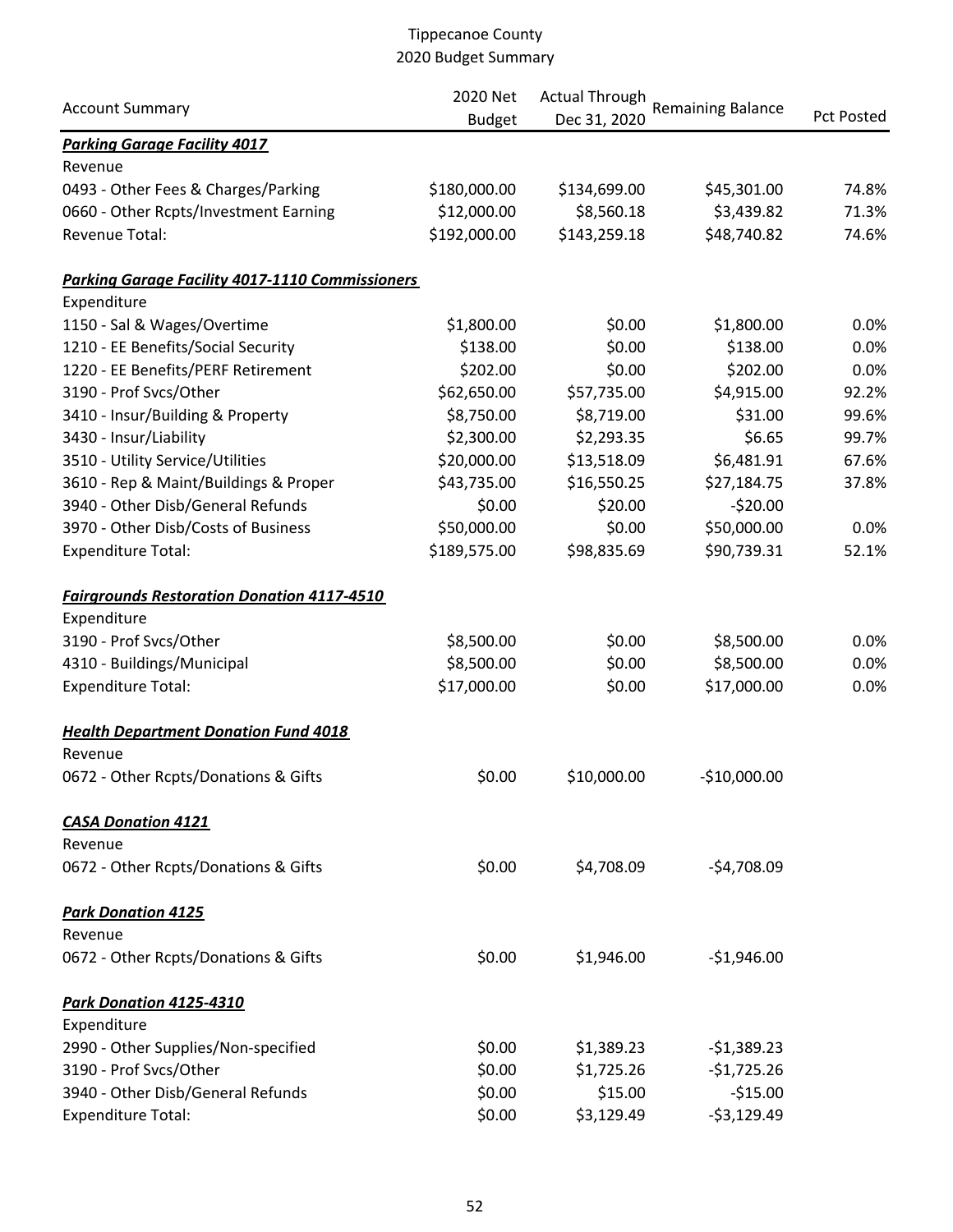| <b>Account Summary</b>                                    | 2020 Net      | <b>Actual Through</b> | <b>Remaining Balance</b> |                   |
|-----------------------------------------------------------|---------------|-----------------------|--------------------------|-------------------|
|                                                           | <b>Budget</b> | Dec 31, 2020          |                          | <b>Pct Posted</b> |
| <b>Naturalist Program Gift Fund 4126</b>                  |               |                       |                          |                   |
| Revenue                                                   |               |                       |                          |                   |
| 0660 - Other Rcpts/Investment Earning                     | \$0.00        | \$1,356.36            | $-$1,356.36$             |                   |
| <b>Sheriff Donation 4127-5410</b>                         |               |                       |                          |                   |
| Expenditure                                               |               |                       |                          |                   |
| 2990 - Other Supplies/Non-specified                       | \$250.00      | \$250.00              | \$0.00                   | 100.0%            |
| <b>Phase II Storm Water Donation 4128</b>                 |               |                       |                          |                   |
| Revenue                                                   |               |                       |                          |                   |
| 0288 - COVID-19 CARES Act                                 | \$0.00        | \$154.99              | $-5154.99$               |                   |
| 0672 - Other Rcpts/Donations & Gifts                      | \$2,000.00    | \$12,460.00           | $-$10,460.00$            | 623.0%            |
| 0761 - Interfund Trnsfers/Transfer In                     | \$1,000.00    | \$0.00                | \$1,000.00               | 0.0%              |
| Revenue Total:                                            | \$3,000.00    | \$12,614.99           | $-59,614.99$             | 420.5%            |
| <b>Phase II Storm Water Donation 4128-0410 Surveyor</b>   |               |                       |                          |                   |
| Expenditure                                               |               |                       |                          |                   |
| 2990 - Other Supplies/Non-specified                       | \$7,601.00    | \$1,727.91            | \$5,873.09               | 22.7%             |
| 3190 - Prof Svcs/Other                                    | \$4,154.00    | \$3,140.59            | \$1,013.41               | 75.6%             |
| <b>Expenditure Total:</b>                                 | \$11,755.00   | \$4,868.50            | \$6,886.50               | 41.4%             |
| Villa Donation 4129-3510                                  |               |                       |                          |                   |
| Expenditure                                               |               |                       |                          |                   |
| 4510 - Machinery & Equipment/General                      | \$50,948.00   | \$49,861.00           | \$1,087.00               | 97.9%             |
| <b>Cary Home Donation 4130</b>                            |               |                       |                          |                   |
| Revenue                                                   |               |                       |                          |                   |
| 0670 - Other Rcpts/Misc Sources                           | \$0.00        | \$30.00               | $-530.00$                |                   |
| 0671 - Other Rcpts/Grants from NonGov                     | \$0.00        | \$4,153.15            | $-54, 153.15$            |                   |
| 0672 - Other Rcpts/Donations & Gifts                      | \$0.00        | \$16,401.36           | $-$16,401.36$            |                   |
| Revenue Total:                                            | \$0.00        | \$20,584.51           | $-520,584.51$            |                   |
| Cary Home Donation 4130-3610                              |               |                       |                          |                   |
| Expenditure                                               |               |                       |                          |                   |
| 3190 - Prof Svcs/Other                                    | \$0.00        | \$8,944.81            | $-58,944.81$             |                   |
| Cary Home Donation 4130-3710 Juvenile Alternatives        |               |                       |                          |                   |
| Expenditure                                               |               |                       |                          |                   |
| 3190 - Prof Svcs/Other                                    | \$0.00        | \$4,958.46            | $-$4,958.46$             |                   |
| <b>Cary Home Donation 4130-5610 Juvenile Alternatives</b> |               |                       |                          |                   |
| Expenditure                                               |               |                       |                          |                   |
| 3190 - Prof Svcs/Other                                    | \$0.00        | \$1,344.56            | $-$1,344.56$             |                   |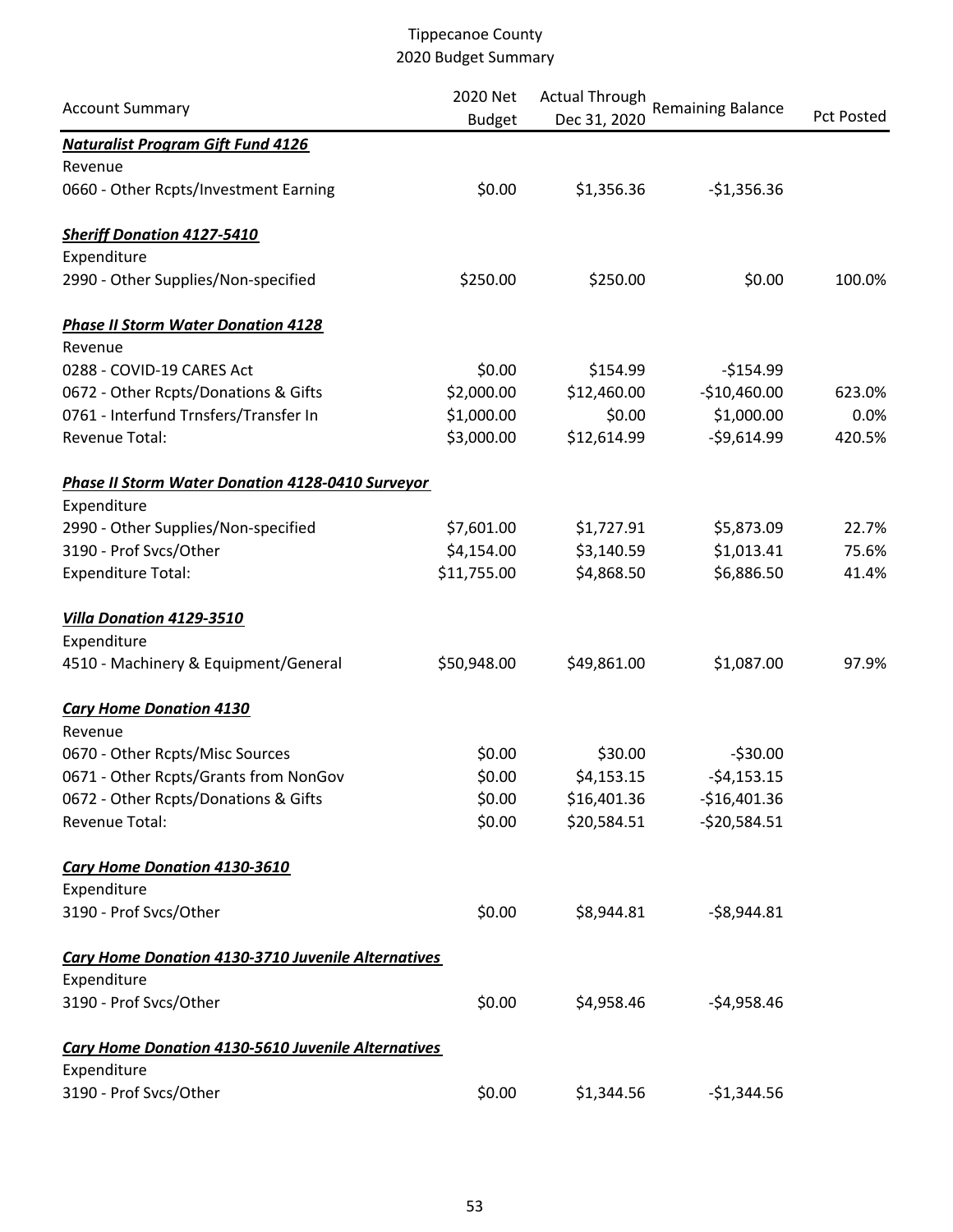| <b>Account Summary</b>                                           | 2020 Net<br><b>Budget</b> | <b>Actual Through</b><br>Dec 31, 2020 | <b>Remaining Balance</b> | <b>Pct Posted</b> |
|------------------------------------------------------------------|---------------------------|---------------------------------------|--------------------------|-------------------|
| <b>Sheriff Unclaimed 4141</b>                                    |                           |                                       |                          |                   |
| Revenue                                                          |                           |                                       |                          |                   |
| 0670 - Other Rcpts/Misc Sources                                  | \$0.00                    | \$20.04                               | $-520.04$                |                   |
| <b>Local Health Trust Carry Over 4206</b>                        |                           |                                       |                          |                   |
| Revenue                                                          |                           |                                       |                          |                   |
| 0288 - COVID-19 CARES Act                                        | \$0.00                    | \$8,576.36                            | $-58,576.36$             |                   |
| <b>Local Health Trust Carry Over 4206-9010 Health Department</b> |                           |                                       |                          |                   |
| Expenditure                                                      |                           |                                       |                          |                   |
| 2220 - Oper Supplies/Inst'l or Med                               | \$28,576.00               | \$10,782.31                           | \$17,793.69              | 37.7%             |
| 4520 - Machinery & Equipment/Vehicle                             | \$60,000.00               | \$59,939.00                           | \$61.00                  | 99.9%             |
| <b>Expenditure Total:</b>                                        | \$88,576.00               | \$70,721.31                           | \$17,854.69              | 79.8%             |
| Law Enforcement Warrant Fund 4266                                |                           |                                       |                          |                   |
| Revenue                                                          |                           |                                       |                          |                   |
| 0288 - COVID-19 CARES Act                                        | \$0.00                    | \$867.34                              | $-$867.34$               |                   |
| 0299 - Unrestricted Grants & Cntr/S/L                            | \$0.00                    | \$575.00                              | $-5575.00$               |                   |
| 0660 - Other Rcpts/Investment Earning                            | \$16,800.00               | \$3,895.16                            | \$12,904.84              | 23.2%             |
| 0670 - Other Rcpts/Misc Sources                                  | \$0.00                    | \$390.87                              | $-$390.87$               |                   |
| Revenue Total:                                                   | \$16,800.00               | \$5,728.37                            | \$11,071.63              | 34.1%             |
| Law Enforcement Warrant Fund 4266-5910 Prosecutor                |                           |                                       |                          |                   |
| Expenditure                                                      |                           |                                       |                          |                   |
| 1110 - Sal & Wages/Full Time                                     | \$67,954.00               | \$43,689.40                           | \$24,264.60              | 64.3%             |
| 1130 - Sal & Wages/Part Time                                     | \$50,000.00               | \$17,791.25                           | \$32,208.75              | 35.6%             |
| 1150 - Sal & Wages/Overtime                                      | \$10,000.00               | \$7,002.32                            | \$2,997.68               | 70.0%             |
| 1210 - EE Benefits/Social Security                               | \$9,789.00                | \$5,145.30                            | \$4,643.70               | 52.6%             |
| 1220 - EE Benefits/PERF Retirement                               | \$8,731.00                | \$5,606.88                            | \$3,124.12               | 64.2%             |
| 2140 - Office Supplies/Minor Equip                               | \$25,192.00               | \$23,246.68                           | \$1,945.32               | 92.3%             |
| 2210 - Oper Supplies/Gasoline & Oil                              | \$8,000.00                | \$6,240.00                            | \$1,760.00               | 78.0%             |
| 2990 - Other Supplies/Non-specified                              | \$5,675.00                | \$4,218.94                            | \$1,456.06               | 74.3%             |
| 3190 - Prof Svcs/Other                                           | \$45,000.00               | \$40,531.48                           | \$4,468.52               | 90.1%             |
| 3210 - Comm & Transp/Travel/Training                             | \$20,000.00               | \$10,589.65                           | \$9,410.35               | 52.9%             |
| 3620 - Rep & Maint/Vehicle & Equip                               | \$10,000.00               | \$9,092.10                            | \$907.90                 | 90.9%             |
| 4520 - Machinery & Equipment/Vehicle                             | \$42,836.00               | \$5,901.25                            | \$36,934.75              | 13.8%             |
| 4530 - Machinery & Equipment/Safety                              | \$2,164.00                | \$2,163.10                            | \$0.90                   | 100.0%            |
| <b>Expenditure Total:</b>                                        | \$305,341.00              | \$181,218.35                          | \$124,122.65             | 59.3%             |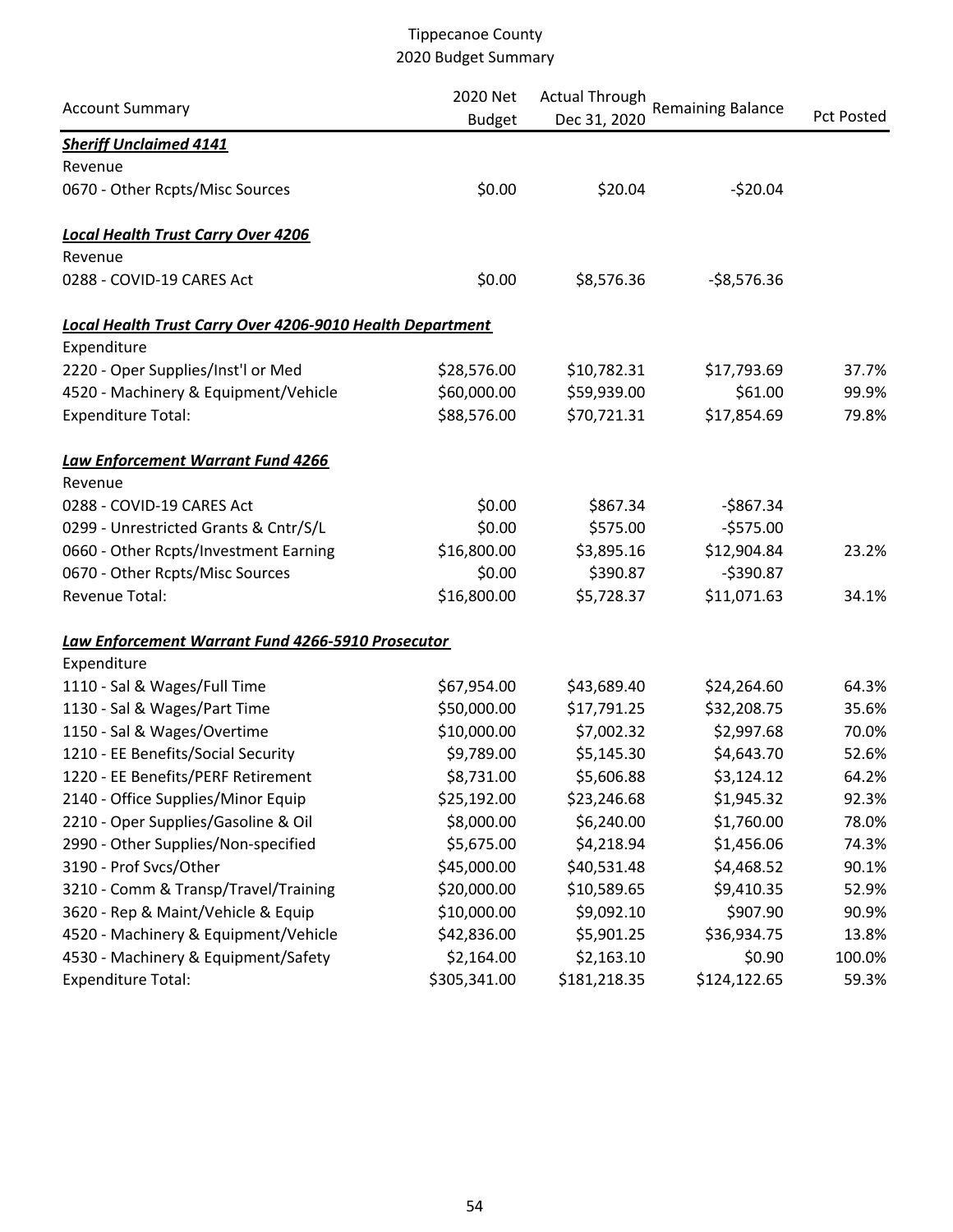| <b>Account Summary</b>                                   | 2020 Net       | <b>Actual Through</b> | <b>Remaining Balance</b> |                   |  |
|----------------------------------------------------------|----------------|-----------------------|--------------------------|-------------------|--|
|                                                          | <b>Budget</b>  | Dec 31, 2020          |                          | <b>Pct Posted</b> |  |
| Law Enforcement Warrant Fund 4266-9410 Employee Benefits |                |                       |                          |                   |  |
| Expenditure                                              |                |                       |                          |                   |  |
| 1230 - EE Benefits/Health                                | \$16,785.00    | \$6,024.60            | \$10,760.40              | 35.9%             |  |
| 1231 - EE Benefits/LTD                                   | \$514.00       | \$507.69              | \$6.31                   | 98.8%             |  |
| 1232 - EE Benefits/Life                                  | \$315.00       | \$314.64              | \$0.36                   | 99.9%             |  |
| <b>Expenditure Total:</b>                                | \$17,614.00    | \$6,846.93            | \$10,767.07              | 38.9%             |  |
| <b>Southeast Industrial TIF 4505</b>                     |                |                       |                          |                   |  |
| Revenue                                                  |                |                       |                          |                   |  |
| 0100 - Prop Taxes/Property                               | \$0.00         | \$2,507,207.11        | $-52,507,207.11$         |                   |  |
| 0660 - Other Rcpts/Investment Earning                    | \$0.00         | \$33,533.88           | $-533,533.88$            |                   |  |
| Revenue Total:                                           | \$0.00         | \$2,540,740.99        | $-52,540,740.99$         |                   |  |
| Southeast Industrial TIF 4505-9510 Outside Units         |                |                       |                          |                   |  |
| Expenditure                                              |                |                       |                          |                   |  |
| 3190 - Prof Svcs/Other                                   | \$0.00         | \$809,094.23          | -\$809,094.23            |                   |  |
| <b>Heartland TIF Heartland TIF 4540</b>                  |                |                       |                          |                   |  |
| Revenue                                                  |                |                       |                          |                   |  |
| 0100 - Prop Taxes/Property                               | \$0.00         | \$28,976.13           | $-528,976.13$            |                   |  |
| Jail Lease Debt Service 4620                             |                |                       |                          |                   |  |
| Revenue                                                  |                |                       |                          |                   |  |
| 0100 - Prop Taxes/Property                               | \$1,090,000.00 | \$787,584.30          | \$302,415.70             | 72.3%             |  |
| 0124 - Other Taxes/FIT                                   | \$6,600.00     | \$6,430.56            | \$169.44                 | 97.4%             |  |
| 0130 - Other Taxes/License Excise                        | \$85,000.00    | \$68,431.65           | \$16,568.35              | 80.5%             |  |
| 0131 - Other Taxes/CVET                                  | \$3,700.00     | \$3,094.76            | \$605.24                 | 83.6%             |  |
| Revenue Total:                                           | \$1,185,300.00 | \$865,541.27          | \$319,758.73             | 73.0%             |  |
| Jail Lease Debt Service 4620-0110 Auditor                |                |                       |                          |                   |  |
| Expenditure                                              |                |                       |                          |                   |  |
| 3710 - Rentals & Leases/Bldgs & Prop                     | \$1,165,000.00 | \$1,165,000.00        | \$0.00                   | 100.0%            |  |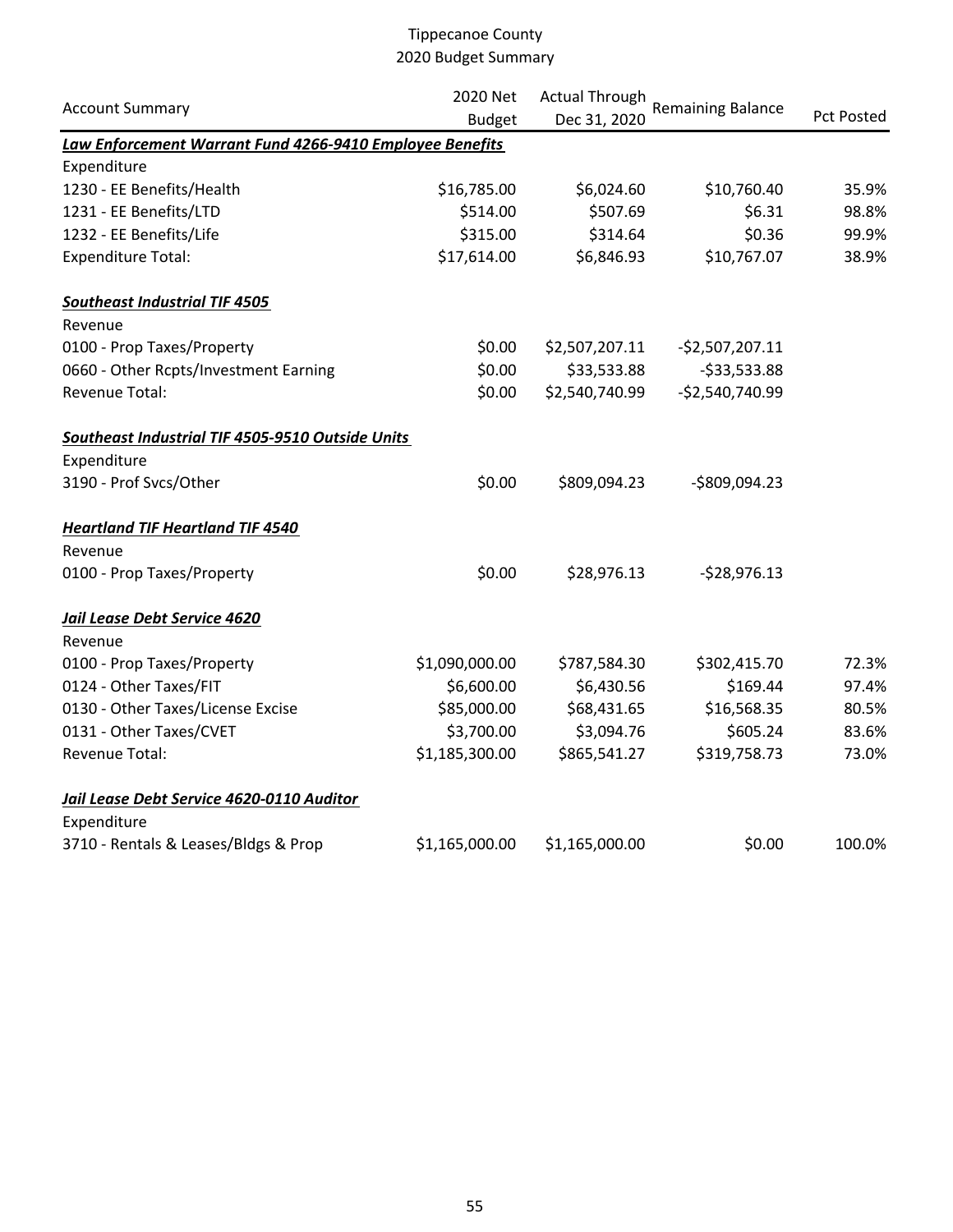| <b>Account Summary</b>                                                             | 2020 Net<br><b>Budget</b> | <b>Actual Through</b><br>Dec 31, 2020 | <b>Remaining Balance</b>       | <b>Pct Posted</b> |
|------------------------------------------------------------------------------------|---------------------------|---------------------------------------|--------------------------------|-------------------|
| County Self Insurance (Employee Health Insurance) 4710                             |                           |                                       |                                |                   |
| Revenue                                                                            |                           |                                       |                                |                   |
| 0490 - Other Fees & Charges/Unspecifi                                              | \$0.00                    | \$10,835,760.89                       | -\$10,835,760.89               |                   |
| 0660 - Other Rcpts/Investment Earning                                              | \$0.00                    | \$19,900.77                           | $-$19,900.77$                  |                   |
| Revenue Total:                                                                     | \$0.00                    | \$10,855,661.66                       | $-$10,855,661.66$              |                   |
| <b>County Self Insurance (Employee Health Insurance) 4710-1120 Human Resources</b> |                           |                                       |                                |                   |
| Expenditure                                                                        |                           |                                       |                                |                   |
| 3190 - Prof Svcs/Other                                                             | \$0.00                    | \$8,861,538.69                        | $-58,861,538.69$               |                   |
| 3970 - Other Disb/Costs of Business                                                | \$0.00                    | \$94,435.46                           | $-594,435.46$                  |                   |
| 6100 - Interfund Transfers/Transfer O                                              | \$1,000,000.00            | \$1,000,000.00                        | \$0.00                         | 100.0%            |
| <b>Expenditure Total:</b>                                                          | \$1,000,000.00            | \$9,955,974.15                        | $-58,955,974.15$               | 995.6%            |
| <b>Public Officials Self Insurance Fund 4711</b><br>Revenue                        |                           |                                       |                                |                   |
| 0660 - Other Rcpts/Investment Earning                                              | \$0.00                    | \$3,592.78                            | $-53,592.78$                   |                   |
| 0761 - Interfund Trnsfers/Transfer In                                              | \$0.00                    | \$30,000.00                           | $-530,000.00$                  |                   |
| Revenue Total:                                                                     | \$0.00                    | \$33,592.78                           | $-533,592.78$                  |                   |
| <b>Commissioners Self Insurance Fund 4712</b>                                      |                           |                                       |                                |                   |
| Revenue                                                                            |                           |                                       |                                |                   |
| 0660 - Other Rcpts/Investment Earning                                              | \$0.00                    | \$6,284.16                            | $-56,284.16$                   |                   |
| 0761 - Interfund Trnsfers/Transfer In<br>Revenue Total:                            | \$0.00<br>\$0.00          | \$60,000.00<br>\$66,284.16            | $-$60,000.00$<br>$-566,284.16$ |                   |
|                                                                                    |                           |                                       |                                |                   |
| <b>Commissioners Self Insurance Fund 4712-1120 Human Resources</b>                 |                           |                                       |                                |                   |
| Expenditure<br>3190 - Prof Svcs/Other                                              | \$0.00                    | \$7,198.91                            | $-57,198.91$                   |                   |
| <b>Highway Self Insurance Fund 4713</b><br>Revenue                                 |                           |                                       |                                |                   |
| 0660 - Other Rcpts/Investment Earning                                              | \$0.00                    | \$3,391.07                            | $-53,391.07$                   |                   |
| 0761 - Interfund Trnsfers/Transfer In                                              | \$0.00                    | \$5,000.00                            | $-55,000.00$                   |                   |
| Revenue Total:                                                                     | \$0.00                    | \$8,391.07                            | $-$8,391.07$                   |                   |
| <b>Highway Self Insurance Fund 4713-8010</b>                                       |                           |                                       |                                |                   |
| Expenditure                                                                        |                           |                                       |                                |                   |
| 3190 - Prof Svcs/Other                                                             | \$0.00                    | \$16,207.96                           | $-$16,207.96$                  |                   |
| <b>Expenditure Total:</b>                                                          | \$0.00                    | \$16,207.96                           | $-$16,207.96$                  |                   |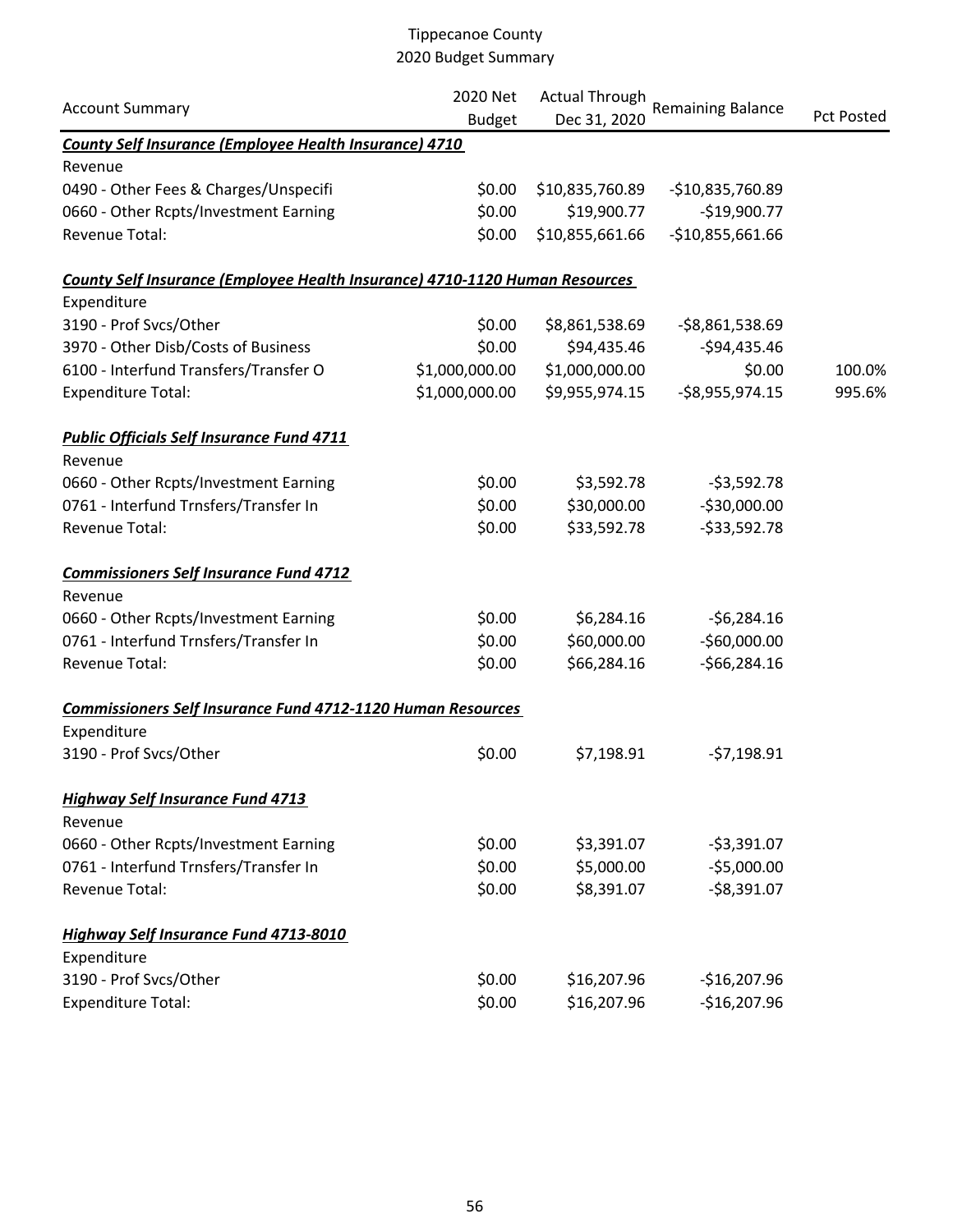|                                                              | 2020 Net      | <b>Actual Through</b> | <b>Remaining Balance</b> |                   |  |
|--------------------------------------------------------------|---------------|-----------------------|--------------------------|-------------------|--|
| <b>Account Summary</b>                                       | <b>Budget</b> | Dec 31, 2020          |                          | <b>Pct Posted</b> |  |
| <b>Sheriff Self Insurance Fund 4714</b>                      |               |                       |                          |                   |  |
| Revenue                                                      |               |                       |                          |                   |  |
| 0660 - Other Rcpts/Investment Earning                        | \$0.00        | \$3,894.04            | $-53,894.04$             |                   |  |
| 0761 - Interfund Trnsfers/Transfer In                        | \$0.00        | \$30,000.00           | $-530,000.00$            |                   |  |
| <b>Revenue Total:</b>                                        | \$0.00        | \$33,894.04           | $-533,894.04$            |                   |  |
| <b>Sheriff Self Insurance Fund 4714-1120 Human Resources</b> |               |                       |                          |                   |  |
| Expenditure                                                  |               |                       |                          |                   |  |
| 3190 - Prof Svcs/Other                                       | \$0.00        | \$57,828.37           | $-557,828.37$            |                   |  |
| <b>Inmate Medical 4715</b>                                   |               |                       |                          |                   |  |
| Revenue                                                      |               |                       |                          |                   |  |
| 0761 - Interfund Trnsfers/Transfer In                        | \$0.00        | \$25,000.00           | $-525,000.00$            |                   |  |
| <b>Flex Benefits 4716</b>                                    |               |                       |                          |                   |  |
| Revenue                                                      |               |                       |                          |                   |  |
| 0490 - Other Fees & Charges/Unspecifi                        | \$0.00        | \$491,182.50          | $-5491,182.50$           |                   |  |
| 0660 - Other Rcpts/Investment Earning                        | \$0.00        | \$1,089.94            | $-$1,089.94$             |                   |  |
| 0670 - Other Rcpts/Misc Sources                              | \$0.00        | \$1,308.80            | $-51,308.80$             |                   |  |
| <b>Revenue Total:</b>                                        | \$0.00        | \$493,581.24          | $-5493,581.24$           |                   |  |
| <b>Flex Benefits 4716-1120 Human Resources</b>               |               |                       |                          |                   |  |
| Expenditure                                                  |               |                       |                          |                   |  |
| 3190 - Prof Svcs/Other                                       | \$0.00        | \$455,179.89          | $-5455,179.89$           |                   |  |
| <b>Long Term Disability 4717</b>                             |               |                       |                          |                   |  |
| Revenue                                                      |               |                       |                          |                   |  |
| 0490 - Other Fees & Charges/Unspecifi                        | \$0.00        | \$130,981.10          | $-$130,981.10$           |                   |  |
| Long Term Disability 4717-1120 Human Resources               |               |                       |                          |                   |  |
| Expenditure                                                  |               |                       |                          |                   |  |
| 3190 - Prof Svcs/Other                                       | \$0.00        | \$132,389.19          | $-$132,389.19$           |                   |  |
| <b>Inmate Medical Copay 4719</b>                             |               |                       |                          |                   |  |
| Revenue                                                      |               |                       |                          |                   |  |
| 0410 - Publ Safety Fees/Unspecified                          | \$0.00        | \$28,063.87           | $-528,063.87$            |                   |  |
| 0730 - Refunds Reimb or Redeposits                           | \$0.00        | \$2,278.42            | $-52,278.42$             |                   |  |
| <b>Revenue Total:</b>                                        | \$0.00        | \$30,342.29           | $-530,342.29$            |                   |  |
| <b>Inmate Medical Copay 4719-5410 Sheriff</b>                |               |                       |                          |                   |  |
| Expenditure                                                  |               |                       |                          |                   |  |
| 3145 - Prof Svcs/Hlth & Med Prof                             | \$53,500.00   | \$53,482.88           | \$17.12                  | 100.0%            |  |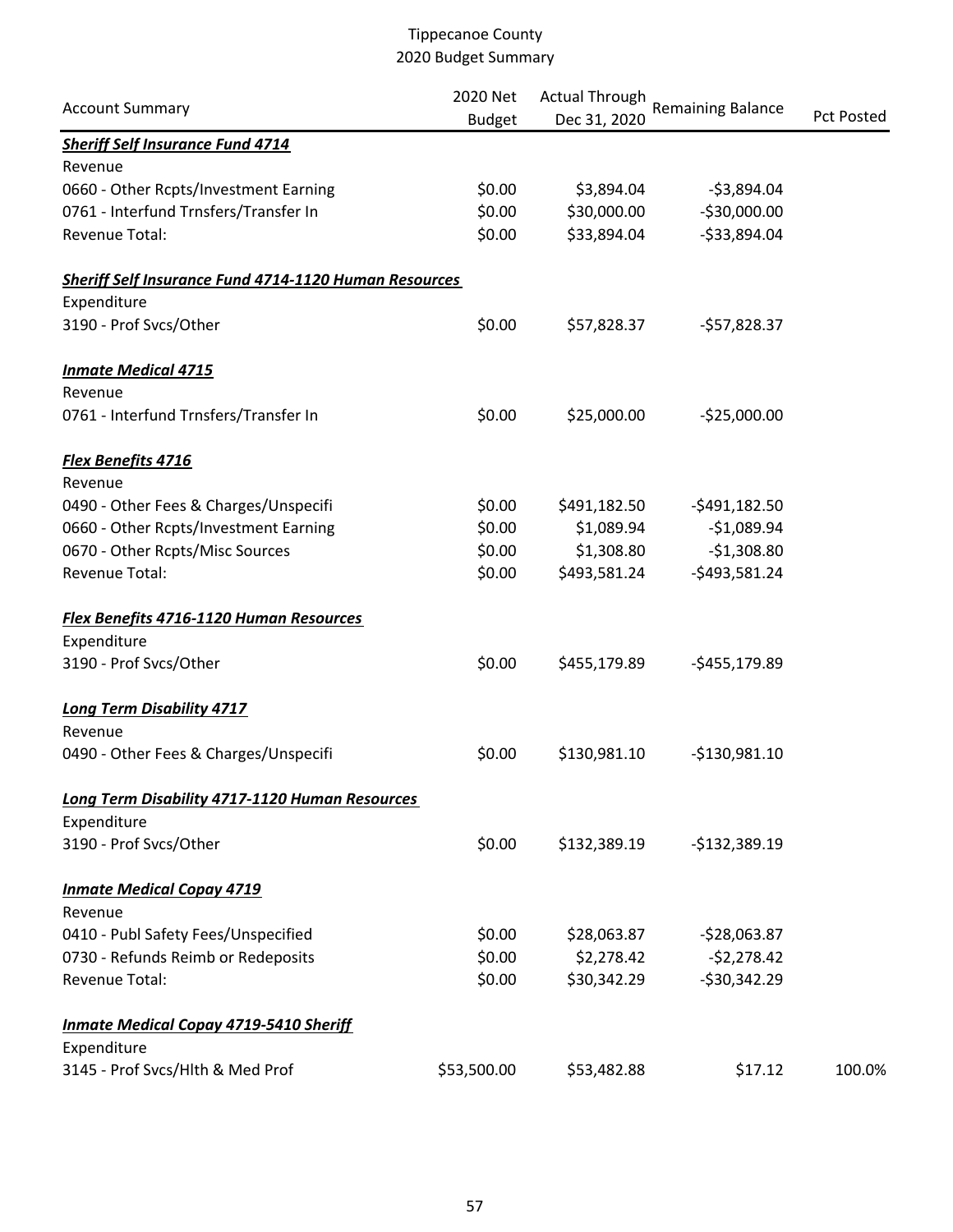| <b>Account Summary</b>                          | 2020 Net<br><b>Budget</b> | <b>Actual Through</b><br>Dec 31, 2020 | <b>Remaining Balance</b> | Pct Posted |
|-------------------------------------------------|---------------------------|---------------------------------------|--------------------------|------------|
| <b>Highway Escrow 4804</b>                      |                           |                                       |                          |            |
| Revenue                                         |                           |                                       |                          |            |
| 0660 - Other Rcpts/Investment Earning           | \$0.00                    | \$488.28                              | $-5488.28$               |            |
| <b>County Share Surtax 4805</b>                 |                           |                                       |                          |            |
| Revenue                                         |                           |                                       |                          |            |
| 0135 - Other Taxes/Surtax                       | \$1,200,000.00            | \$1,331,523.96                        | $-$131,523.96$           | 111.0%     |
| 0283 - Hwys & Strts/Federal                     | \$0.00                    | \$87,715.80                           | $-587,715.80$            |            |
| 0730 - Refunds Reimb or Redeposits              | \$0.00                    | \$97,370.00                           | -\$97,370.00             |            |
| Revenue Total:                                  | \$1,200,000.00            | \$1,516,609.76                        | $-$316,609.76$           | 126.4%     |
| County Share Surtax 4805-8261 Highway           |                           |                                       |                          |            |
| Expenditure                                     |                           |                                       |                          |            |
| 2210 - Oper Supplies/Gasoline & Oil             | \$250,000.00              | \$213,176.43                          | \$36,823.57              | 85.3%      |
| 2220 - Oper Supplies/Inst'l or Med              | \$36,020.00               | \$28,742.91                           | \$7,277.09               | 79.8%      |
| 2310 - Rep & Maint/Building Mtls                | \$68,000.00               | \$65,681.97                           | \$2,318.03               | 96.6%      |
| 3410 - Insur/Building & Property                | \$5,000.00                | \$2,853.00                            | \$2,147.00               | 57.1%      |
| 3420 - Insur/Vehicle & Equipment                | \$50,000.00               | \$40,336.00                           | \$9,664.00               | 80.7%      |
| 3430 - Insur/Liability                          | \$65,000.00               | \$73,387.20                           | $-58,387.20$             | 112.9%     |
| 3510 - Utility Service/Utilities                | \$56,560.00               | \$39,175.87                           | \$17,384.13              | 69.3%      |
| 3610 - Rep & Maint/Buildings & Proper           | \$51,015.00               | \$18,999.43                           | \$32,015.57              | 37.2%      |
| 4210 - Infrastructure/Roads & Streets           | \$139,826.00              | \$111,905.22                          | \$27,920.78              | 80.0%      |
| 4220 - Infrastructure/Bridges                   | \$215,264.00              | \$215,262.45                          | \$1.55                   | 100.0%     |
| 4590 - Machinery & Equipment/Other              | \$214,910.00              | \$214,908.35                          | \$1.65                   | 100.0%     |
| <b>Expenditure Total:</b>                       | \$1,151,595.00            | \$1,024,428.83                        | \$127,166.17             | 89.0%      |
| <b>County Share Surtax 4805-8263 Highway</b>    |                           |                                       |                          |            |
| Expenditure                                     |                           |                                       |                          |            |
| 4510 - Machinery & Equipment/General            | \$97,260.00               | \$0.00                                | \$97,260.00              | 0.0%       |
| <b>County Share Wheel Tax 4806</b>              |                           |                                       |                          |            |
| Revenue                                         |                           |                                       |                          |            |
| 0134 - Other Taxes/Wheel Tax                    | \$100,000.00              | \$88,257.86                           | \$11,742.14              | 88.3%      |
| <b>County Share Wheel Tax 4806-8261 Highway</b> |                           |                                       |                          |            |
| Expenditure                                     |                           |                                       |                          |            |
| 2320 - Rep & Maint/Street Mtls                  | \$100,000.00              | \$1,652.60                            | \$98,347.40              | 1.7%       |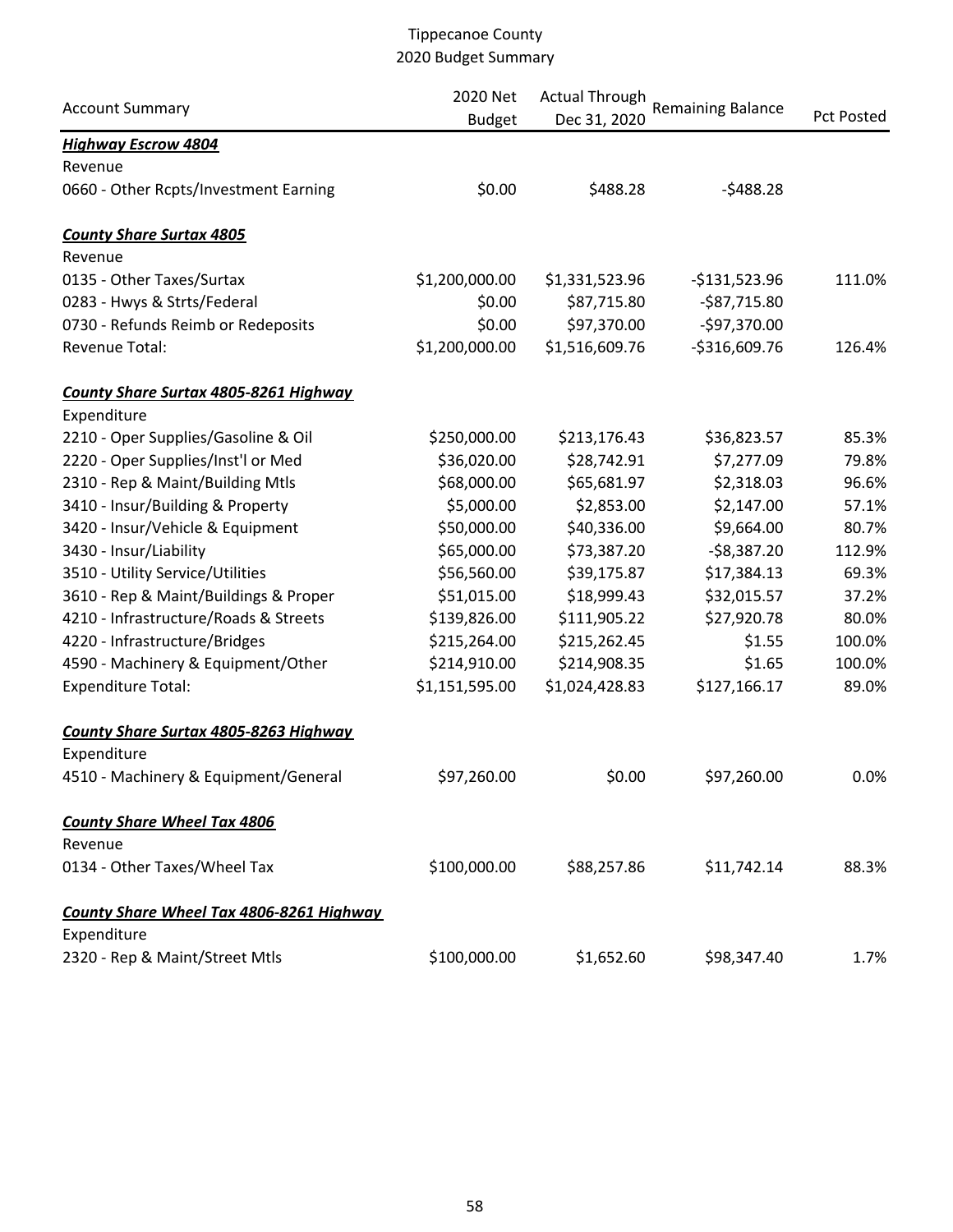| <b>Account Summary</b>                                           | 2020 Net<br><b>Budget</b> | <b>Actual Through</b><br>Dec 31, 2020 | <b>Remaining Balance</b> | <b>Pct Posted</b> |
|------------------------------------------------------------------|---------------------------|---------------------------------------|--------------------------|-------------------|
| <b>Fairgrounds Construction 2018 LIT 4818</b>                    |                           |                                       |                          |                   |
| Revenue                                                          |                           |                                       |                          |                   |
| 0660 - Other Rcpts/Investment Earning                            | \$0.00                    | \$98,315.08                           | $-598,315.08$            |                   |
| <b>Fairgrounds Construction 2018 LIT 4818-1110 Commissioners</b> |                           |                                       |                          |                   |
| Expenditure                                                      |                           |                                       |                          |                   |
| 3120 - Prof Svcs/Engineer & Architect                            | \$523,531.00              | \$205,324.94                          | \$318,206.06             | 39.2%             |
| 3190 - Prof Svcs/Other                                           | \$588,296.00              | \$309,800.00                          | \$278,496.00             | 52.7%             |
| 3410 - Insur/Building & Property                                 | \$10,998.00               | \$10,998.00                           | \$0.00                   | 100.0%            |
| 4245 - Infrastructure/Detention Ponds                            | \$842,689.00              | \$0.00                                | \$842,689.00             | 0.0%              |
| 4310 - Buildings/Municipal                                       | \$8,069,466.00            | \$7,617,195.32                        | \$452,270.68             | 94.4%             |
| <b>Expenditure Total:</b>                                        | \$10,034,980.00           | \$8,143,318.26                        | \$1,891,661.74           | 81.1%             |
| <b>Wabash River Hydrology 4833</b>                               |                           |                                       |                          |                   |
| Revenue                                                          |                           |                                       |                          |                   |
| 0660 - Other Rcpts/Investment Earning                            | \$0.00                    | \$110.88                              | $-5110.88$               |                   |
| <b>Project Revolving Fund 4880</b>                               |                           |                                       |                          |                   |
| Revenue                                                          |                           |                                       |                          |                   |
| 0100 - Prop Taxes/Property                                       | \$1,750,000.00            | \$2,507,207.10                        | -\$757,207.10            | 143.3%            |
| 0289 - Unrestricted Grants & Cntr/Fed                            | \$1,000,000.00            | \$24,642.74                           | \$975,357.26             | 2.5%              |
| 0293 - Hwys & Strts/State or Local                               | \$1,000,000.00            | \$0.00                                | \$1,000,000.00           | 0.0%              |
| 0660 - Other Rcpts/Investment Earning                            | \$13,583.00               | \$9,134.68                            | \$4,448.32               | 67.3%             |
| 0730 - Refunds Reimb or Redeposits                               | \$0.00                    | \$490.00                              | $-5490.00$               |                   |
| Revenue Total:                                                   | \$3,763,583.00            | \$2,541,474.52                        | \$1,222,108.48           | 67.5%             |
| Project Revolving Fund 4880-8010 Highway                         |                           |                                       |                          |                   |
| Expenditure                                                      |                           |                                       |                          |                   |
| 3190 - Prof Svcs/Other                                           | \$1,000,000.00            | \$176,164.46                          | \$823,835.54             | 17.6%             |
| <b>Project Revolving Fund 4880-8061 Highway</b>                  |                           |                                       |                          |                   |
| Expenditure                                                      |                           |                                       |                          |                   |
| 2320 - Rep & Maint/Street Mtls                                   | \$500,000.00              | \$0.00                                | \$500,000.00             | 0.0%              |
| Project Revolving Fund 4880-8062 Highway                         |                           |                                       |                          |                   |
| Expenditure                                                      |                           |                                       |                          |                   |
| 4110 - Land/Right-of-Way                                         | \$295,000.00              | \$295,000.00                          | \$0.00                   | 100.0%            |
| 4210 - Infrastructure/Roads & Streets                            | \$908,919.00              | \$51,555.76                           | \$857,363.24             | 5.7%              |
| 4220 - Infrastructure/Bridges                                    | \$500,000.00              | \$84,054.50                           | \$415,945.50             | 16.8%             |
| 4240 - Infrastructure/Culverts & Drai                            | \$500,000.00              | \$28,129.53                           | \$471,870.47             | 5.6%              |
| <b>Expenditure Total:</b>                                        | \$2,203,919.00            | \$458,739.79                          | \$1,745,179.21           | 20.8%             |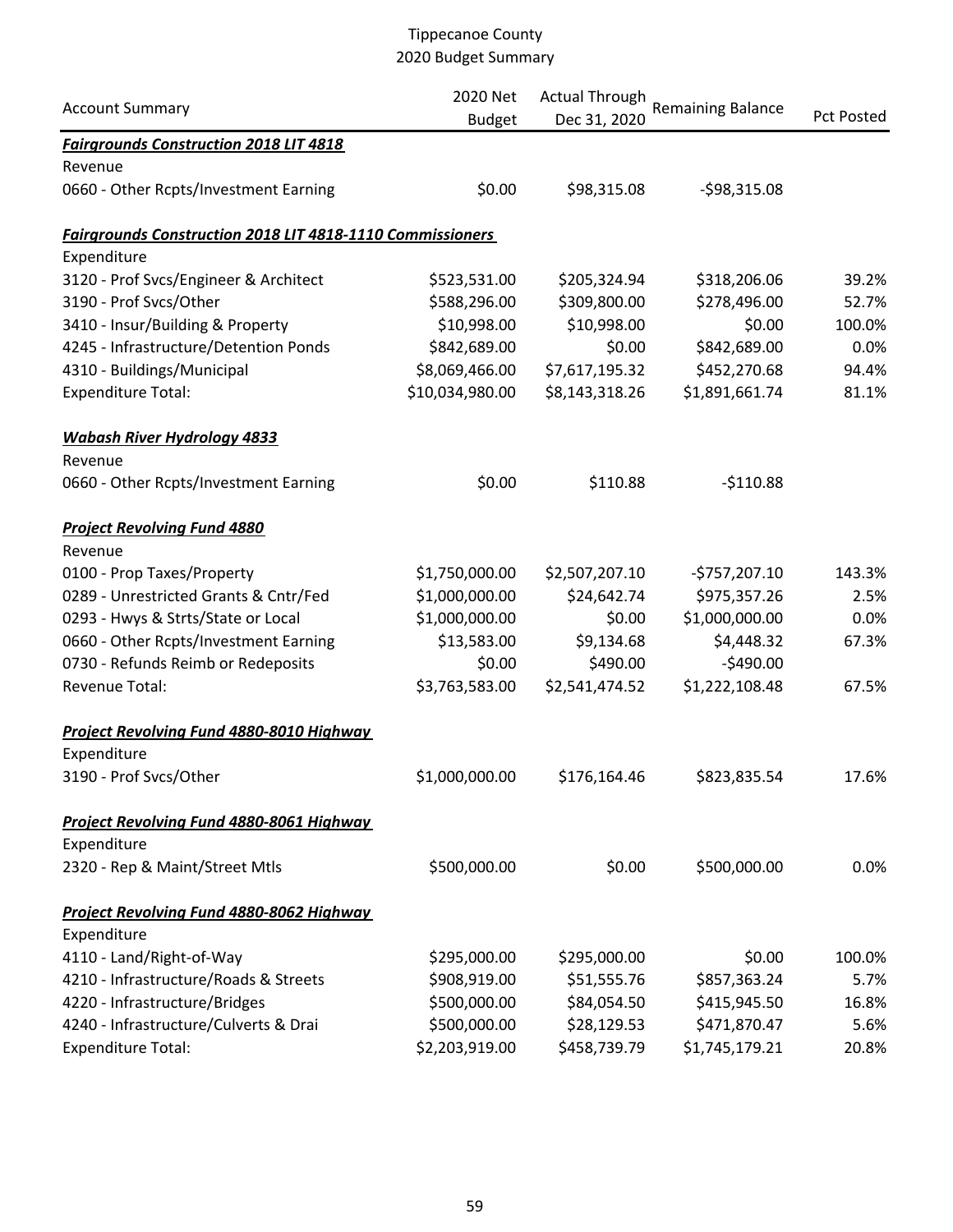|                                               | 2020 Net      | <b>Actual Through</b> |                          |                   |
|-----------------------------------------------|---------------|-----------------------|--------------------------|-------------------|
| <b>Account Summary</b>                        | <b>Budget</b> | Dec 31, 2020          | <b>Remaining Balance</b> | <b>Pct Posted</b> |
| <b>Highway Escrow (J&amp;C) 4881</b>          |               |                       |                          |                   |
| Revenue                                       |               |                       |                          |                   |
| 0660 - Other Rcpts/Investment Earning         | \$0.00        | \$38.29               | $-538.29$                |                   |
| <b>F-Lake Detention 4890</b>                  |               |                       |                          |                   |
| Revenue                                       |               |                       |                          |                   |
| 0404 - Gen Govt Fees/Surveyor                 | \$10,000.00   | \$13,200.00           | $-53,200.00$             | 132.0%            |
| 0660 - Other Rcpts/Investment Earning         | \$4,800.00    | \$3,422.08            | \$1,377.92               | 71.3%             |
| Revenue Total:                                | \$14,800.00   | \$16,622.08           | $-$1,822.08$             | 112.3%            |
| <b>F-Lake Detention 4890-0410 Surveyor</b>    |               |                       |                          |                   |
| Expenditure                                   |               |                       |                          |                   |
| 3640 - Rep & Maint/Drainage Infrastr          | \$120,000.00  | \$0.00                | \$120,000.00             | 0.0%              |
| 4245 - Infrastructure/Detention Ponds         | \$115,000.00  | \$3,200.00            | \$111,800.00             | 2.8%              |
| <b>Expenditure Total:</b>                     | \$235,000.00  | \$3,200.00            | \$231,800.00             | 1.4%              |
| <b>Berlovitz Detention 4891</b>               |               |                       |                          |                   |
| Revenue                                       |               |                       |                          |                   |
| 0404 - Gen Govt Fees/Surveyor                 | \$75,000.00   | \$0.00                | \$75,000.00              | 0.0%              |
| 0660 - Other Rcpts/Investment Earning         | \$120.00      | \$25.66               | \$94.34                  | 21.4%             |
| Revenue Total:                                | \$75,120.00   | \$25.66               | \$75,094.34              | 0.0%              |
| <b>Berlovitz Detention 4891-0410 Surveyor</b> |               |                       |                          |                   |
| Expenditure                                   |               |                       |                          |                   |
| 3610 - Rep & Maint/Buildings & Proper         | \$5,000.00    | \$0.00                | \$5,000.00               | 0.0%              |
| 3640 - Rep & Maint/Drainage Infrastr          | \$5,000.00    | \$0.00                | \$5,000.00               | 0.0%              |
| 4245 - Infrastructure/Detention Ponds         | \$10,000.00   | \$0.00                | \$10,000.00              | 0.0%              |
| <b>Expenditure Total:</b>                     | \$20,000.00   | \$0.00                | \$20,000.00              | 0.0%              |
| Great Lakes 4892                              |               |                       |                          |                   |
| Revenue                                       |               |                       |                          |                   |
| 0660 - Other Rcpts/Investment Earning         | \$9,600.00    | \$5,610.39            | \$3,989.61               | 58.4%             |
| Great Lakes 4892-0410 Surveyor                |               |                       |                          |                   |
| Expenditure                                   |               |                       |                          |                   |
| 4245 - Infrastructure/Detention Ponds         | \$568,308.00  | \$267,170.66          | \$301,137.34             | 47.0%             |
| <b>Ross Detention 4893</b>                    |               |                       |                          |                   |
| Revenue                                       |               |                       |                          |                   |
| 0404 - Gen Govt Fees/Surveyor                 | \$15,000.00   | \$0.00                | \$15,000.00              | 0.0%              |
| 0660 - Other Rcpts/Investment Earning         | \$504.00      | \$313.81              | \$190.19                 | 62.3%             |
| Revenue Total:                                | \$15,504.00   | \$313.81              | \$15,190.19              | 2.0%              |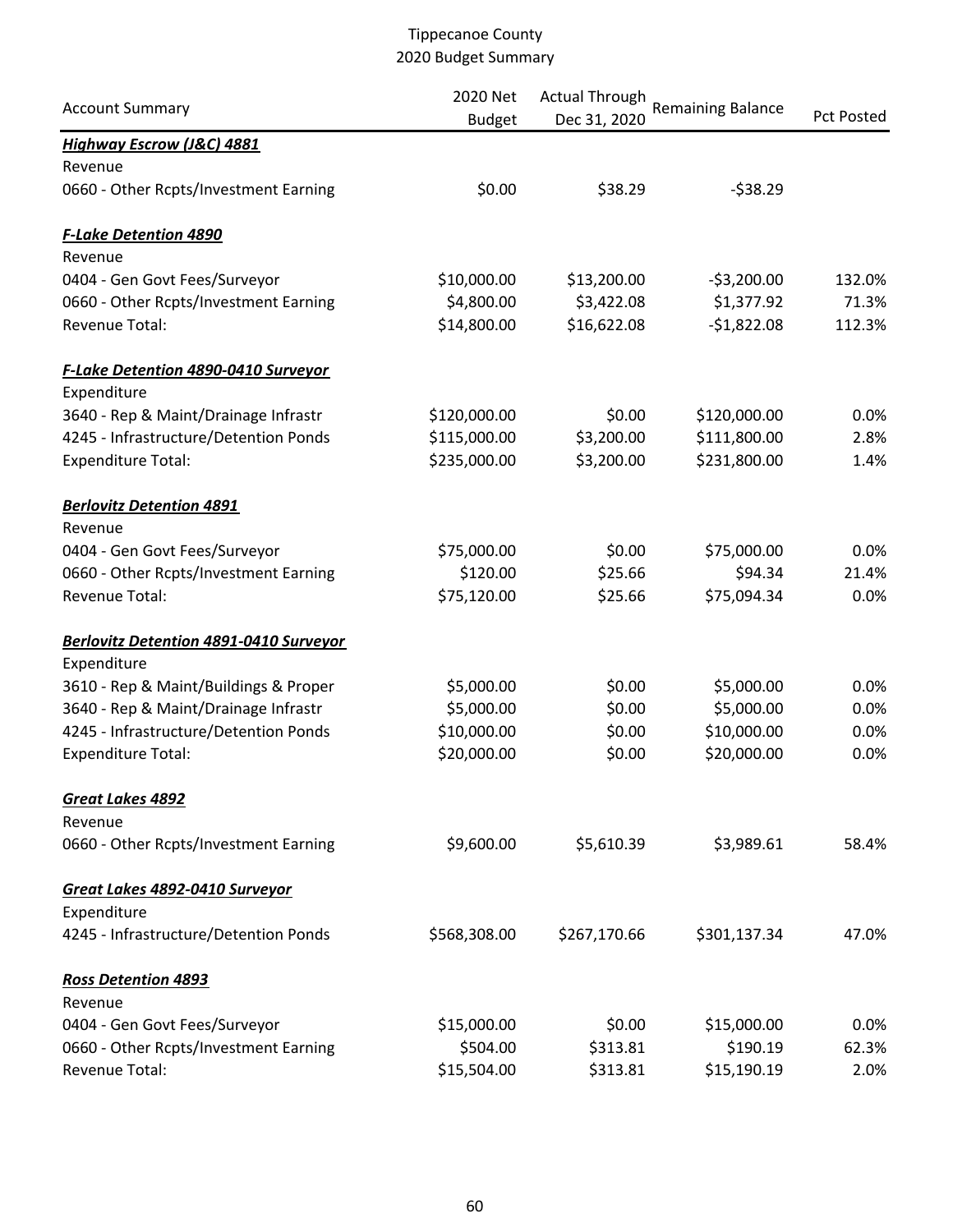| <b>Account Summary</b>                 | 2020 Net<br><b>Actual Through</b> |              | <b>Remaining Balance</b> |                   |
|----------------------------------------|-----------------------------------|--------------|--------------------------|-------------------|
|                                        | <b>Budget</b>                     | Dec 31, 2020 |                          | <b>Pct Posted</b> |
| Great Lakes 4893-0410 Surveyor         |                                   |              |                          |                   |
| Expenditure                            |                                   |              |                          |                   |
| 4245 - Infrastructure/Detention Ponds  | \$6,000.00                        | \$1,300.00   | \$4,700.00               | 21.7%             |
| <b>Phase II Stormwater 4897</b>        |                                   |              |                          |                   |
| Revenue                                |                                   |              |                          |                   |
| 0302 - Gen Govt Permits/Plan & Zoning  | \$7,500.00                        | \$16,650.00  | $-59,150.00$             | 222.0%            |
| 0404 - Gen Govt Fees/Surveyor          | \$40,000.00                       | \$36,082.73  | \$3,917.27               | 90.2%             |
| 0660 - Other Rcpts/Investment Earning  | \$19,200.00                       | \$10,619.94  | \$8,580.06               | 55.3%             |
| 0670 - Other Rcpts/Misc Sources        | \$50,000.00                       | \$82,467.59  | $-$32,467.59$            | 164.9%            |
| 0730 - Refunds Reimb or Redeposits     | \$0.00                            | \$3,569.29   | $-53,569.29$             |                   |
| Revenue Total:                         | \$116,700.00                      | \$149,389.55 | $-532,689.55$            | 128.0%            |
| Phase II Stormwater 4897-0410 Surveyor |                                   |              |                          |                   |
| Expenditure                            |                                   |              |                          |                   |
| 1110 - Sal & Wages/Full Time           | \$195,133.00                      | \$195,071.66 | \$61.34                  | 100.0%            |
| 1111 - Sal & Wages/Elected Official    | \$24,836.00                       | \$24,835.46  | \$0.54                   | 100.0%            |
| 1130 - Sal & Wages/Part Time           | \$7,500.00                        | \$0.00       | \$7,500.00               | 0.0%              |
| 1150 - Sal & Wages/Overtime            | \$3,000.00                        | \$0.00       | \$3,000.00               | 0.0%              |
| 1210 - EE Benefits/Social Security     | \$17,631.00                       | \$15,935.65  | \$1,695.35               | 90.4%             |
| 1220 - EE Benefits/PERF Retirement     | \$24,973.00                       | \$24,686.02  | \$286.98                 | 98.9%             |
| 2110 - Office Supplies/General         | \$20,000.00                       | \$0.00       | \$20,000.00              | 0.0%              |
| 2120 - Office Supplies/Forms           | \$10,000.00                       | \$0.00       | \$10,000.00              | 0.0%              |
| 2130 - Office Supplies/Printing        | \$10,000.00                       | \$3,683.03   | \$6,316.97               | 36.8%             |
| 2140 - Office Supplies/Minor Equip     | \$10,000.00                       | \$2,404.32   | \$7,595.68               | 24.0%             |
| 2210 - Oper Supplies/Gasoline & Oil    | \$7,000.00                        | \$0.00       | \$7,000.00               | 0.0%              |
| 2990 - Other Supplies/Non-specified    | \$20,000.00                       | \$934.56     | \$19,065.44              | 4.7%              |
| 3110 - Prof Svcs/Legal                 | \$30,000.00                       | \$0.00       | \$30,000.00              | 0.0%              |
| 3120 - Prof Svcs/Engineer & Architect  | \$50,000.00                       | \$0.00       | \$50,000.00              | 0.0%              |
| 3150 - Prof Svcs/Training              | \$15,000.00                       | \$559.93     | \$14,440.07              | 3.7%              |
| 3190 - Prof Svcs/Other                 | \$200,000.00                      | \$199,711.03 | \$288.97                 | 99.9%             |
| 3210 - Comm & Transp/Travel/Training   | \$33,000.00                       | \$245.00     | \$32,755.00              | 0.7%              |
| 3230 - Comm & Transp/Postage & Frght   | \$4,000.00                        | \$0.00       | \$4,000.00               | 0.0%              |
| 3240 - Comm & Transp/Software          | \$10,000.00                       | \$1,461.00   | \$8,539.00               | 14.6%             |
| 3310 - Printing & Advertising/Legal    | \$13,000.00                       | \$0.00       | \$13,000.00              | 0.0%              |
| 3510 - Utility Service/Utilities       | \$3,500.00                        | \$0.00       | \$3,500.00               | 0.0%              |
| 3620 - Rep & Maint/Vehicle & Equip     | \$3,000.00                        | \$81.86      | \$2,918.14               | 2.7%              |
| 3910 - Other Disb/Dues & Subscription  | \$2,500.00                        | \$920.56     | \$1,579.44               | 36.8%             |
| 4590 - Machinery & Equipment/Other     | \$2,500.00                        | \$0.00       | \$2,500.00               | 0.0%              |
| <b>Expenditure Total:</b>              | \$716,573.00                      | \$470,530.08 | \$246,042.92             | 65.7%             |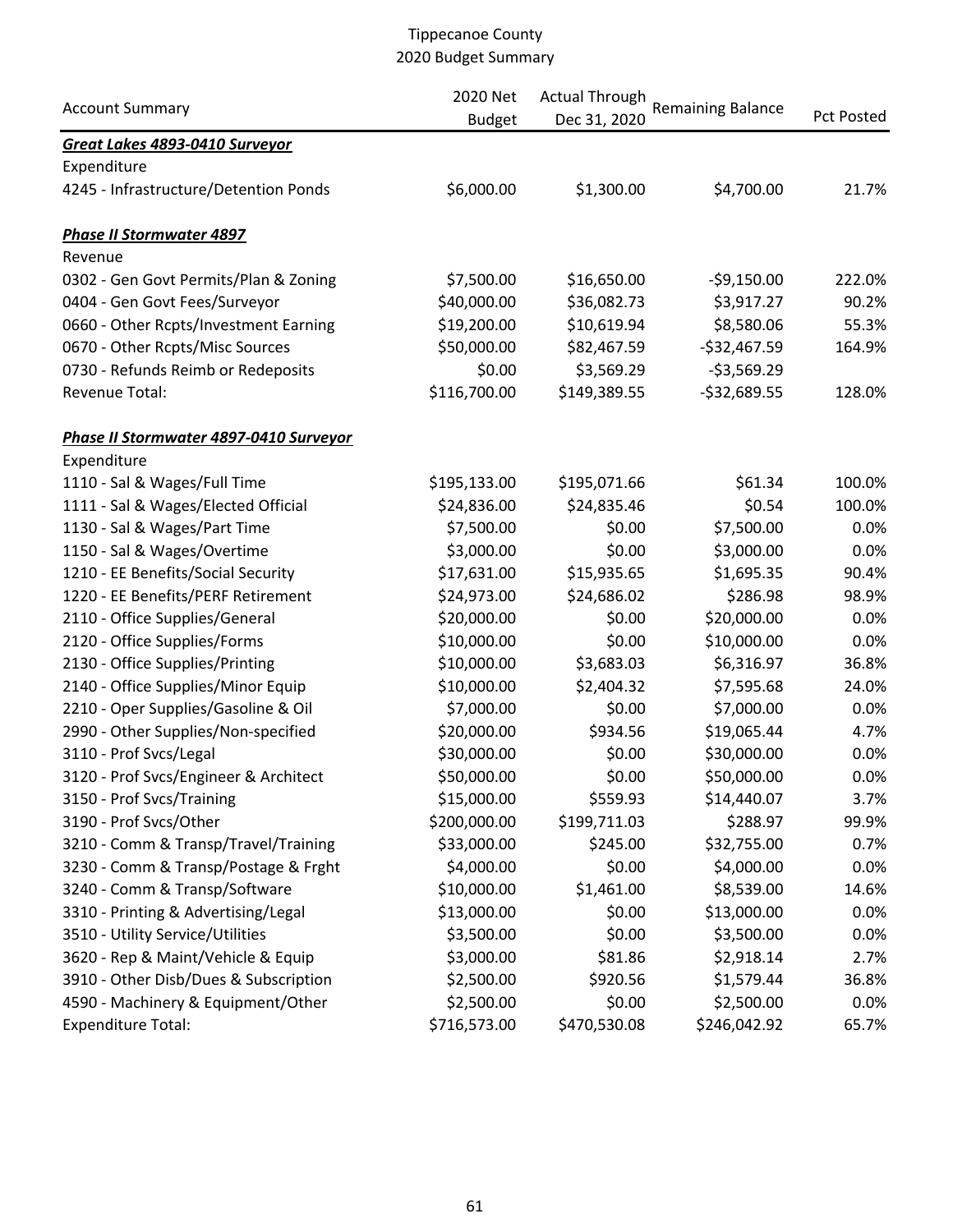|                                                                | 2020 Net      | <b>Actual Through</b> |                          |            |  |
|----------------------------------------------------------------|---------------|-----------------------|--------------------------|------------|--|
| <b>Account Summary</b>                                         | <b>Budget</b> | Dec 31, 2020          | <b>Remaining Balance</b> | Pct Posted |  |
| Phase II Stormwater 4897-9410 Employee Benefits                |               |                       |                          |            |  |
| Expenditure                                                    |               |                       |                          |            |  |
| 1230 - EE Benefits/Health                                      | \$61,586.00   | \$46,389.36           | \$15,196.64              | 75.3%      |  |
| 1231 - EE Benefits/LTD                                         | \$1,022.00    | \$800.40              | \$221.60                 | 78.3%      |  |
| 1232 - EE Benefits/Life                                        | \$575.00      | \$407.04              | \$167.96                 | 70.8%      |  |
| <b>Expenditure Total:</b>                                      | \$63,183.00   | \$47,596.80           | \$15,586.20              | 75.3%      |  |
| <b>Drain Reconstruction Assistance 4935</b>                    |               |                       |                          |            |  |
| Revenue                                                        |               |                       |                          |            |  |
| 0100 - Prop Taxes/Property                                     | \$0.00        | \$74,474.51           | $-574,474.51$            |            |  |
| Drain Reconstruction Assistance 4935-0430 Drainage Board       |               |                       |                          |            |  |
| Expenditure                                                    |               |                       |                          |            |  |
| 6100 - Interfund Transfers/Transfer O                          | \$0.00        | \$544,319.73          | $-$544,319.73$           |            |  |
| <b>TEMA Hazard Warning Fund 4940</b>                           |               |                       |                          |            |  |
| Revenue                                                        |               |                       |                          |            |  |
| 0761 - Interfund Trnsfers/Transfer In                          | \$0.00        | \$40,000.00           | $-$40,000.00$            |            |  |
| <b>TEMA Hazard Warning Fund 4940-5210 Emergency Management</b> |               |                       |                          |            |  |
| Expenditure                                                    |               |                       |                          |            |  |
| 4530 - Machinery & Equipment/Safety                            | \$110,050.00  | \$61,008.16           | \$49,041.84              | 55.4%      |  |
| <b>Firearms Range Support 4956</b>                             |               |                       |                          |            |  |
| Revenue                                                        |               |                       |                          |            |  |
| 0761 - Interfund Trnsfers/Transfer In                          | \$0.00        | \$25,000.00           | $-525,000.00$            |            |  |
| Card Rebate 4973                                               |               |                       |                          |            |  |
| Revenue                                                        |               |                       |                          |            |  |
| 0730 - Refunds Reimb or Redeposits                             | \$0.00        | \$2,168.97            | $-52,168.97$             |            |  |
| 0761 - Interfund Trnsfers/Transfer In                          | \$0.00        | \$672,193.63          | $-$672,193.63$           |            |  |
| Card Rebate 4973-0210 Treasurer                                |               |                       |                          |            |  |
| Expenditure                                                    |               |                       |                          |            |  |
| 3190 - Prof Svcs/Other                                         | \$0.00        | \$677,529.29          | -\$677,529.29            |            |  |
| LIT Rainy Day 4986                                             |               |                       |                          |            |  |
| Revenue                                                        |               |                       |                          |            |  |
| 0761 - Interfund Trnsfers/Transfer In                          | \$0.00        | \$3,000,000.00        | $-53,000,000.00$         |            |  |
| <b>Payroll Clearing 5100</b>                                   |               |                       |                          |            |  |
| Revenue                                                        |               |                       |                          |            |  |
| 0730 - Refunds Reimb or Redeposits                             | \$0.00        | \$1,183.65            | $-51,183.65$             |            |  |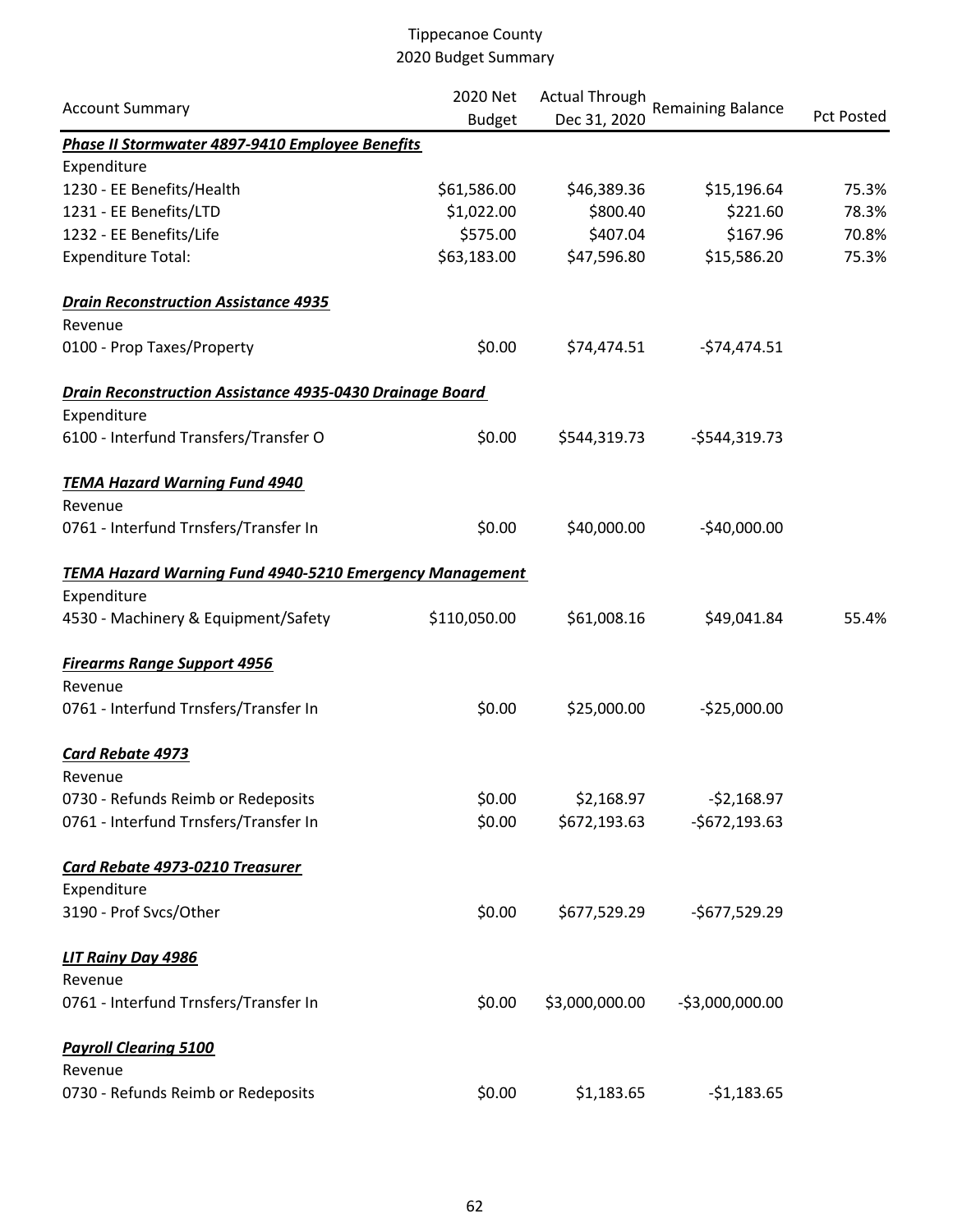| <b>Account Summary</b>                                      | 2020 Net<br><b>Budget</b> | <b>Actual Through</b><br>Dec 31, 2020 | <b>Remaining Balance</b> | <b>Pct Posted</b> |
|-------------------------------------------------------------|---------------------------|---------------------------------------|--------------------------|-------------------|
| <b>Payroll Clearing 5100-0110 Auditor</b>                   |                           |                                       |                          |                   |
| Expenditure                                                 |                           |                                       |                          |                   |
| 3190 - Prof Svcs/Other                                      | \$0.00                    | \$1,183.65                            | $-51,183.65$             |                   |
| <b>Francis Powers Trust 5950</b>                            |                           |                                       |                          |                   |
| Revenue                                                     |                           |                                       |                          |                   |
| 0660 - Other Rcpts/Investment Earning                       | \$0.00                    | \$1,568.65                            | $-$1,568.65$             |                   |
| <b>Francis Powers Trust 5950-3610 Cary Home</b>             |                           |                                       |                          |                   |
| Expenditure                                                 |                           |                                       |                          |                   |
| 3190 - Prof Svcs/Other                                      | \$0.00                    | \$2,006.96                            | $-52,006.96$             |                   |
| Deer Creek Levy 5971                                        |                           |                                       |                          |                   |
| Revenue                                                     |                           |                                       |                          |                   |
| 0805 - Settlement/Ditches                                   | \$0.00                    | \$4,830.84                            | $-54,830.84$             |                   |
| Deer Creek Levy 5971-0120 Auditor Settlement                |                           |                                       |                          |                   |
| Expenditure                                                 |                           |                                       |                          |                   |
| 8005 - Settlement/Ditches                                   | \$0.00                    | \$4,830.84                            | $-54,830.84$             |                   |
| <b>Battle Ground Fence 5980</b>                             |                           |                                       |                          |                   |
| Revenue                                                     |                           |                                       |                          |                   |
| 0660 - Other Rcpts/Investment Earning                       | \$312.00                  | \$174.15                              | \$137.85                 | 55.8%             |
| <b>Battle Ground Fence 5980-4310 Parks &amp; Recreation</b> |                           |                                       |                          |                   |
| Expenditure                                                 |                           |                                       |                          |                   |
| 3190 - Prof Svcs/Other                                      | \$10,000.00               | \$5,750.00                            | \$4,250.00               | 57.5%             |
| <b>Park Tax Collections 5984</b>                            |                           |                                       |                          |                   |
| Revenue                                                     |                           |                                       |                          |                   |
| 0125 - Other Taxes/Innkeepers                               | \$0.00                    | \$825.00                              | $-$ \$825.00             |                   |
| <b>Park Tax Collections 5984-4310 Parks Department</b>      |                           |                                       |                          |                   |
| Expenditure                                                 |                           |                                       |                          |                   |
| 3190 - Prof Svcs/Other                                      | \$0.00                    | \$842.80                              | $-$842.80$               |                   |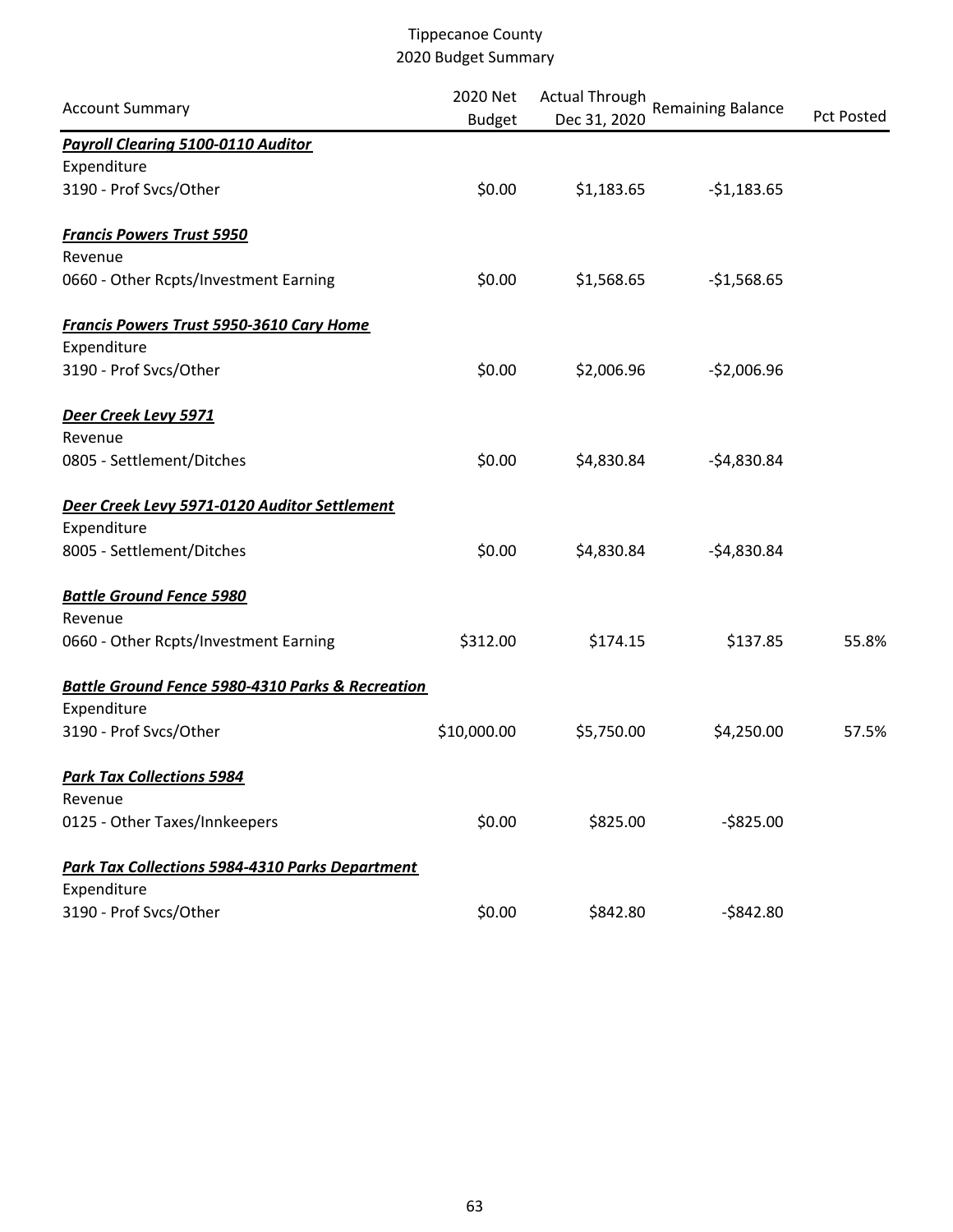| <b>Account Summary</b>                        | 2020 Net<br><b>Budget</b> | <b>Actual Through</b><br>Dec 31, 2020 | <b>Remaining Balance</b>                  | <b>Pct Posted</b> |
|-----------------------------------------------|---------------------------|---------------------------------------|-------------------------------------------|-------------------|
| Settlement 6000                               |                           |                                       |                                           |                   |
| Revenue                                       |                           |                                       |                                           |                   |
| 0801 - Settlement/Property                    |                           |                                       | \$0.00 \$197,668,757.27 -\$197,668,757.27 |                   |
| 0803 - Settlement/Excise                      | \$0.00                    |                                       | \$20,692,234.62 - \$20,692,234.62         |                   |
| 0804 - Settlement/Liens                       | \$0.00                    | \$96,358.47                           | $-596,358.47$                             |                   |
| 0807 - Settlement/Local Certified Col         | \$0.00                    | \$668.60                              | $-$668.60$                                |                   |
| 0808 - Settlement/Treasurer Other Col         | \$0.00                    | \$1,663.69                            | $-$1,663.69$                              |                   |
| Revenue Total:                                |                           |                                       | \$0.00 \$218,459,682.65 -\$218,459,682.65 |                   |
| Settlement 6000-0120 Auditor Settlement       |                           |                                       |                                           |                   |
| Expenditure                                   |                           |                                       |                                           |                   |
| 8001 - Settlement/Property                    |                           |                                       | \$0.00 \$197,668,757.27 -\$197,668,757.27 |                   |
| 8003 - Settlement/Excise                      | \$0.00                    | \$20,692,234.62                       | -\$20,692,234.62                          |                   |
| 8004 - Settlement/Liens                       | \$0.00                    | \$96,358.47                           | $-596,358.47$                             |                   |
| 8007 - Settlement/Local Disbursements         | \$0.00                    | \$668.60                              | $-$668.60$                                |                   |
| <b>Expenditure Total:</b>                     |                           |                                       | \$0.00 \$218,458,018.96 -\$218,458,018.96 |                   |
| Settlement 6000-0210 Treasurer                |                           |                                       |                                           |                   |
| Expenditure                                   |                           |                                       |                                           |                   |
| 8008 - Settlement/Treasurer Other Dis         | \$0.00                    | \$1,663.69                            | $-$1,663.69$                              |                   |
| <b>Wheel Tax 6021 (Clearing Fund)</b>         |                           |                                       |                                           |                   |
| Revenue                                       |                           |                                       |                                           |                   |
| 0806 - Settlement/State Certified Col         | \$0.00                    | \$186,730.39                          | -\$186,730.39                             |                   |
| <b>Wheel Tax 6021-0210 Auditor Settlement</b> |                           |                                       |                                           |                   |
| Expenditure                                   |                           |                                       |                                           |                   |
| 8006 - Settlement/State Disbursements         | \$0.00                    | \$188,548.72                          | $-$188,548.72$                            |                   |
| <b>Sur Tax 6022 (Clearing Fund)</b>           |                           |                                       |                                           |                   |
| Revenue                                       |                           |                                       |                                           |                   |
| 0806 - Settlement/State Certified Col         | \$0.00                    | \$2,862,699.38                        | $-52,862,699.38$                          |                   |
| Sur Tax 6022-0120 Audior Settlement           |                           |                                       |                                           |                   |
| Expenditure                                   |                           |                                       |                                           |                   |
| 8006 - Settlement/State Disbursements         | \$0.00                    | \$2,855,777.64                        | $-$2,855,777.64$                          |                   |
| <b>CVET 6023 (Clearing Fund)</b>              |                           |                                       |                                           |                   |
| Revenue                                       |                           |                                       |                                           |                   |
| 0806 - Settlement/State Certified Col         | \$0.00                    | \$814,078.00                          | $-$814,078.00$                            |                   |
| CVET 6023-0120 Auditor Settlement             |                           |                                       |                                           |                   |
| Expenditure                                   |                           |                                       |                                           |                   |
| 8006 - Settlement/State Disbursements         | \$0.00                    | \$814,078.00                          | $-$814,078.00$                            |                   |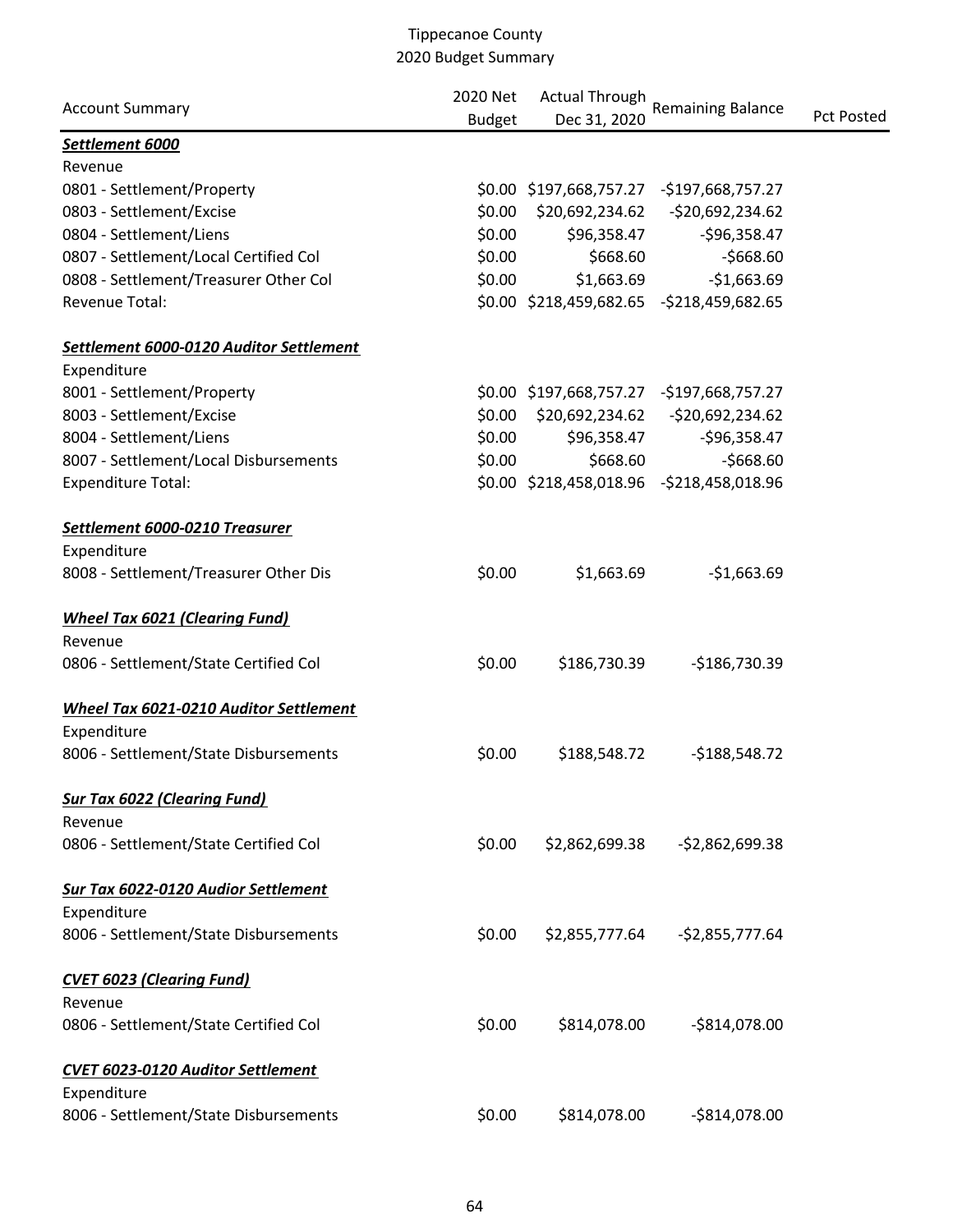| <b>Account Summary</b>                                                                        | 2020 Net<br><b>Budget</b> | <b>Actual Through</b><br>Dec 31, 2020 | <b>Remaining Balance</b> | <b>Pct Posted</b> |
|-----------------------------------------------------------------------------------------------|---------------------------|---------------------------------------|--------------------------|-------------------|
| <b>Financial Institutions Tax (Clearing Fund) 6051</b>                                        |                           |                                       |                          |                   |
| Revenue                                                                                       |                           |                                       |                          |                   |
| 0806 - Settlement/State Certified Col                                                         | \$0.00                    | \$1,978,732.09                        | $-$1,978,732.09$         |                   |
| <b>Financial Institutions Tax (Clearing Fund) 6051-0120 Auditor Settlement</b><br>Expenditure |                           |                                       |                          |                   |
| 8006 - Settlement/State Disbursements                                                         | \$0.00                    | \$1,978,732.09                        | $-$1,978,732.09$         |                   |
| <b>CVET (Clearing Fund) 6203</b>                                                              |                           |                                       |                          |                   |
| Revenue                                                                                       |                           |                                       |                          |                   |
| 0802 - Settlement/Income                                                                      | \$0.00                    | \$7,219,784.00                        | $-57,219,784.00$         |                   |
| <b>CVET (Clearing Fund) 6203-0120 Auditor Settlement</b>                                      |                           |                                       |                          |                   |
| Expenditure                                                                                   |                           |                                       |                          |                   |
| 8002 - Settlement/Income                                                                      | \$0.00                    | \$7,193,191.73                        | $-57,193,191.73$         |                   |
| <b>State Fines &amp; Forfeitures 7101</b>                                                     |                           |                                       |                          |                   |
| Revenue                                                                                       |                           |                                       |                          |                   |
| 0807 - Settlement/Local Certified Col                                                         | \$0.00                    | \$42,323.80                           | $-542,323.80$            |                   |
| State Fines & Forfeitures 7101-0120 Auditor Settlement                                        |                           |                                       |                          |                   |
| Expenditure                                                                                   |                           |                                       |                          |                   |
| 8007 - Settlement/Local Disbursements                                                         | \$0.00                    | \$43,945.02                           | $-$43,945.02$            |                   |
| <b>Infraction Judgments 7102</b>                                                              |                           |                                       |                          |                   |
| Revenue                                                                                       |                           |                                       |                          |                   |
| 0807 - Settlement/Local Certified Col                                                         | \$0.00                    | \$207,373.31                          | $-5207,373.31$           |                   |
| <b>Infraction Judgments 7102-0120 Auditor Settlement</b>                                      |                           |                                       |                          |                   |
| Expenditure                                                                                   |                           |                                       |                          |                   |
| 8007 - Settlement/Local Disbursements                                                         | \$0.00                    | \$213,315.84                          | $-$213,315.84$           |                   |
| <b>Special Death Benefits 7104</b>                                                            |                           |                                       |                          |                   |
| Revenue                                                                                       |                           |                                       |                          |                   |
| 0807 - Settlement/Local Certified Col                                                         | \$0.00                    | \$17,000.00                           | $-$17,000.00$            |                   |
| <b>Special Death Benefits 7104-0120 Auditor Settlement</b>                                    |                           |                                       |                          |                   |
| Expenditure                                                                                   |                           |                                       |                          |                   |
| 8007 - Settlement/Local Disbursements                                                         | \$0.00                    | \$17,145.00                           | $-$17,145.00$            |                   |
| <b>Conorner's Continuing Education 7106</b>                                                   |                           |                                       |                          |                   |
| Revenue                                                                                       |                           |                                       |                          |                   |
| 0807 - Settlement/Local Certified Col                                                         | \$0.00                    | \$22,113.00                           | $-522,113.00$            |                   |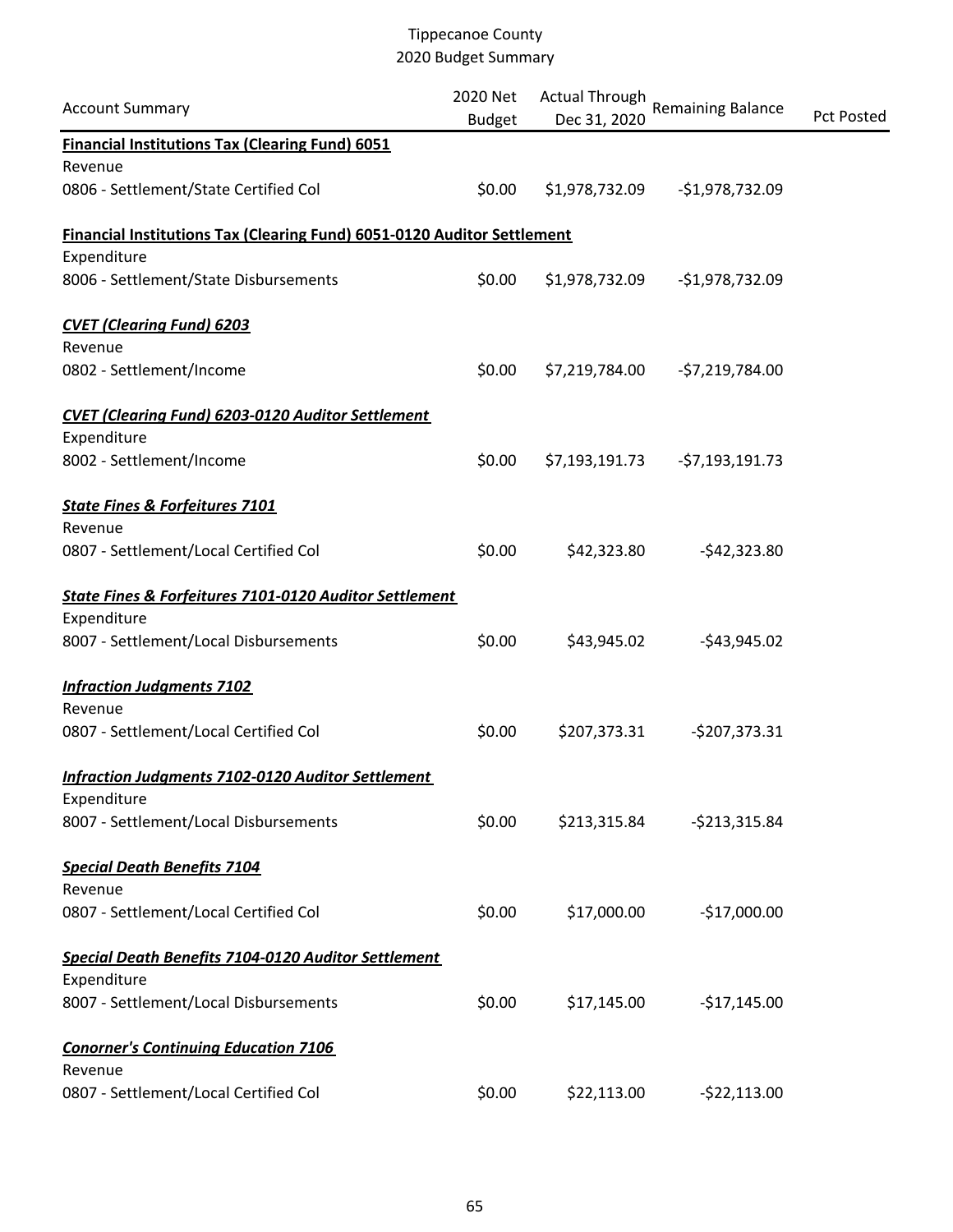| <b>Account Summary</b>                                              | 2020 Net<br><b>Budget</b> | <b>Actual Through</b><br>Dec 31, 2020 | <b>Remaining Balance</b> | <b>Pct Posted</b> |
|---------------------------------------------------------------------|---------------------------|---------------------------------------|--------------------------|-------------------|
| <b>Conorner's Continuing Education 7106-0120 Auditor Settlement</b> |                           |                                       |                          |                   |
| Expenditure                                                         |                           |                                       |                          |                   |
| 8007 - Settlement/Local Disbursements                               | \$0.00                    | \$20,450.25                           | $-520,450.25$            |                   |
| <b>Mortgage Recording Fee 7108</b>                                  |                           |                                       |                          |                   |
| Revenue                                                             |                           |                                       |                          |                   |
| 0807 - Settlement/Local Certified Col                               | \$0.00                    | \$20,967.50                           | $-520,967.50$            |                   |
| Mortgage Recording Fee 7108-0120 Auditor Settlement                 |                           |                                       |                          |                   |
| Expenditure                                                         |                           |                                       |                          |                   |
| 8007 - Settlement/Local Disbursements                               | \$0.00                    | \$20,465.00                           | $-520,465.00$            |                   |
| <b>Education Plate Fee 7301</b>                                     |                           |                                       |                          |                   |
| Revenue                                                             |                           |                                       |                          |                   |
| 0806 - Settlement/State Certified Col                               | \$0.00                    | \$2,643.75                            | $-52,643.75$             |                   |
| <b>Education Plate Fee 7301-0120 Auditor Settlement</b>             |                           |                                       |                          |                   |
| Expenditure                                                         |                           |                                       |                          |                   |
| 8006 - Settlement/State Disbursements                               | \$0.00                    | \$2,568.75                            | $-52,568.75$             |                   |
| <b>Riverboat (Clearing Fund) 7303</b>                               |                           |                                       |                          |                   |
| Revenue                                                             |                           |                                       |                          |                   |
| 0806 - Settlement/State Certified Col                               | \$0.00                    | \$1,023,535.02                        | $-$1,023,535.02$         |                   |
| Riverboat 7303-0120 Auditor Settlement                              |                           |                                       |                          |                   |
| Expenditure                                                         |                           |                                       |                          |                   |
| 8006 - Settlement/State Disbursements                               | \$0.00                    | \$1,023,535.02                        | $-$1,023,535.02$         |                   |
| <b>Innkeepers Tax Collections 7304</b>                              |                           |                                       |                          |                   |
| Revenue                                                             |                           |                                       |                          |                   |
| 0660 - Other Rcpts/Investment Earning                               | \$0.00                    | \$901.77                              | $-5901.77$               |                   |
| 0807 - Settlement/Local Certified Col                               | \$0.00                    | \$1,938,950.96                        | $-$1,938,950.96$         |                   |
| Revenue Total:                                                      | \$0.00                    | \$1,939,852.73                        | $-$1,939,852.73$         |                   |
| <b>Innkeepers Tax Collections 7304-0120 Auditor Settlement</b>      |                           |                                       |                          |                   |
| Expenditure                                                         |                           |                                       |                          |                   |
| 8007 - Settlement/Local Disbursements                               | \$0.00                    | \$1,880,724.99                        | -\$1,880,724.99          |                   |
| <b>LIT Certified Shares (Clearing Account) 7330</b>                 |                           |                                       |                          |                   |
| Revenue                                                             |                           |                                       |                          |                   |
| 0802 - Settlement/Income                                            | \$0.00                    | \$28,597,713.00                       | $-528,597,713.00$        |                   |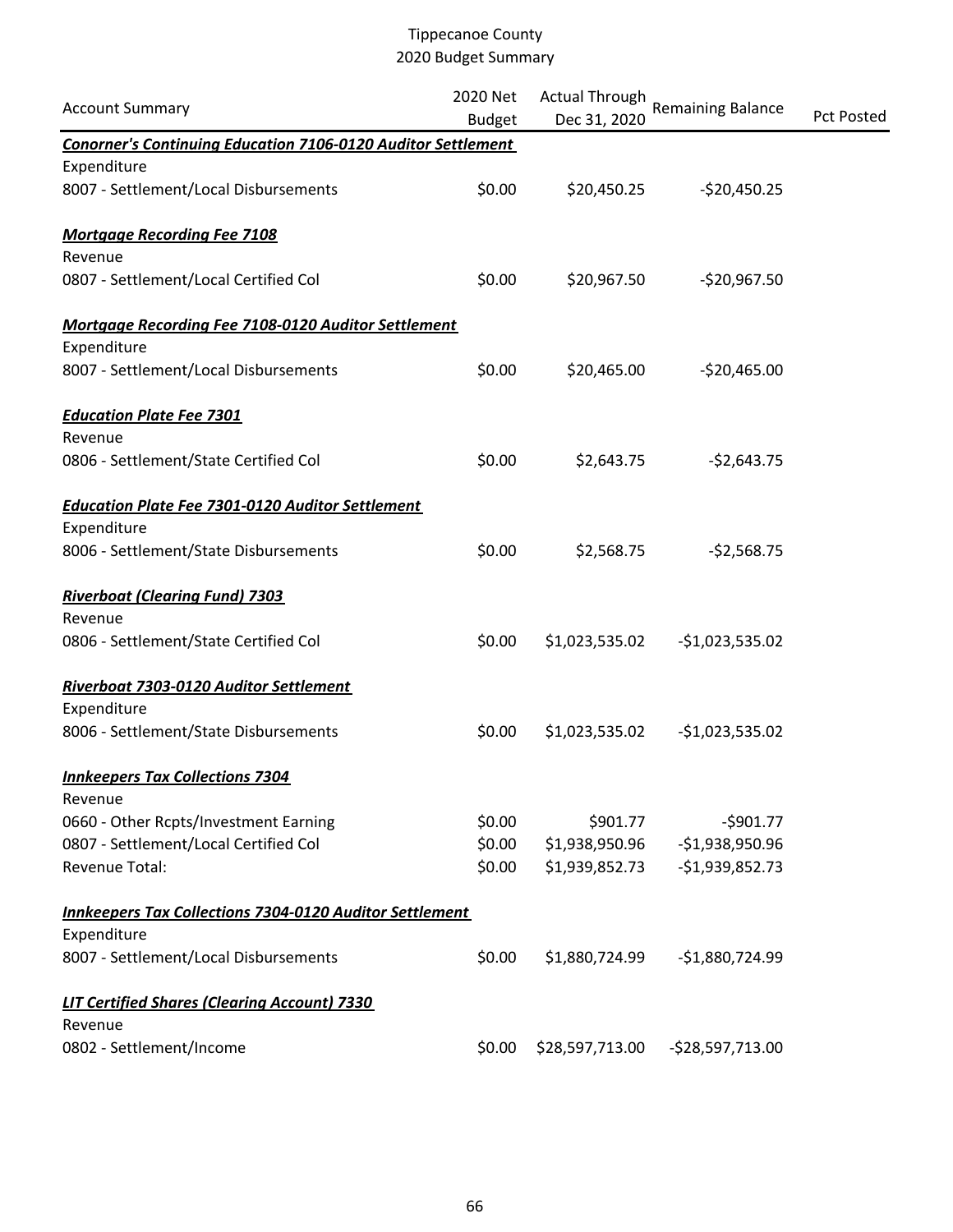| <b>Account Summary</b>                                         | 2020 Net<br><b>Budget</b> | <b>Actual Through</b><br>Dec 31, 2020 | Remaining Balance  | <b>Pct Posted</b> |
|----------------------------------------------------------------|---------------------------|---------------------------------------|--------------------|-------------------|
| <b>LIT Certified Shares 7330-0120 Auditor Settlement</b>       |                           |                                       |                    |                   |
| Expenditure                                                    |                           |                                       |                    |                   |
| 8002 - Settlement/Income                                       | \$0.00                    | \$28,597,713.00                       | -\$28,597,713.00   |                   |
| <b>LIT Public Safety (Clearing Fund) 7331</b>                  |                           |                                       |                    |                   |
| Revenue                                                        |                           |                                       |                    |                   |
| 0802 - Settlement/Income                                       | \$0.00                    | \$8,260,334.00                        | $-$ \$8,260,334.00 |                   |
| LIT Public Safety 7331-0120 Auditor Settlement                 |                           |                                       |                    |                   |
| Expenditure                                                    |                           |                                       |                    |                   |
| 8002 - Settlement/Income                                       | \$0.00                    | \$8,260,334.00                        | $-58,260,334.00$   |                   |
| <b>LIT Economic Development (Clearing Fund) 7332</b>           |                           |                                       |                    |                   |
| Revenue                                                        |                           |                                       |                    |                   |
| 0802 - Settlement/Income                                       | \$0.00                    | \$20,467,141.00                       | -\$20,467,141.00   |                   |
| LIT Economic Development 7332-0120 Auditor Settlement          |                           |                                       |                    |                   |
| Expenditure                                                    |                           |                                       |                    |                   |
| 8002 - Settlement/Income                                       | \$0.00                    | \$20,467,141.00                       | $-520,467,141.00$  |                   |
| <b>Stop Arm Violation Enforcement 8154</b>                     |                           |                                       |                    |                   |
| Revenue                                                        |                           |                                       |                    |                   |
| 0281 - Publ Safety/Federal                                     | \$7,869.82                | \$0.00                                | \$7,869.82         | 0.0%              |
| <b>Stop Arm Violation Enforcement 8154-5410 Sheriff</b>        |                           |                                       |                    |                   |
| Expenditure                                                    |                           |                                       |                    |                   |
| 1150 - Sal & Wages/Overtime                                    | \$7,869.82                | \$0.00                                | \$7,869.82         | 0.0%              |
| <b>Bullet Proof Vest Grant 8181</b>                            |                           |                                       |                    |                   |
| Revenue                                                        |                           |                                       |                    |                   |
| 0281 - Publ Safety/Federal                                     | \$2,535.52                | \$2,535.52                            | \$0.00             | 100.0%            |
| <b>Bullet Proof Vest Grant 8181-5510 Community Corrections</b> |                           |                                       |                    |                   |
| Expenditure                                                    |                           |                                       |                    |                   |
| 2220 - Oper Supplies/Inst'l or Med                             | \$2,535.00                | \$2,535.53                            | $-50.53$           | 100.0%            |
| <b>ICAC Task Force 8198</b>                                    |                           |                                       |                    |                   |
| Revenue                                                        |                           |                                       |                    |                   |
| 0281 - Publ Safety/Federal                                     | \$20,000.00               | \$19,969.35                           | \$30.65            | 99.8%             |
| ICAC Task Force 8198-5910 Prosecutor                           |                           |                                       |                    |                   |
| Expenditure                                                    |                           |                                       |                    |                   |
| 2140 - Office Supplies/Minor Equip                             | \$20,000.00               | \$19,969.35                           | \$30.65            | 99.8%             |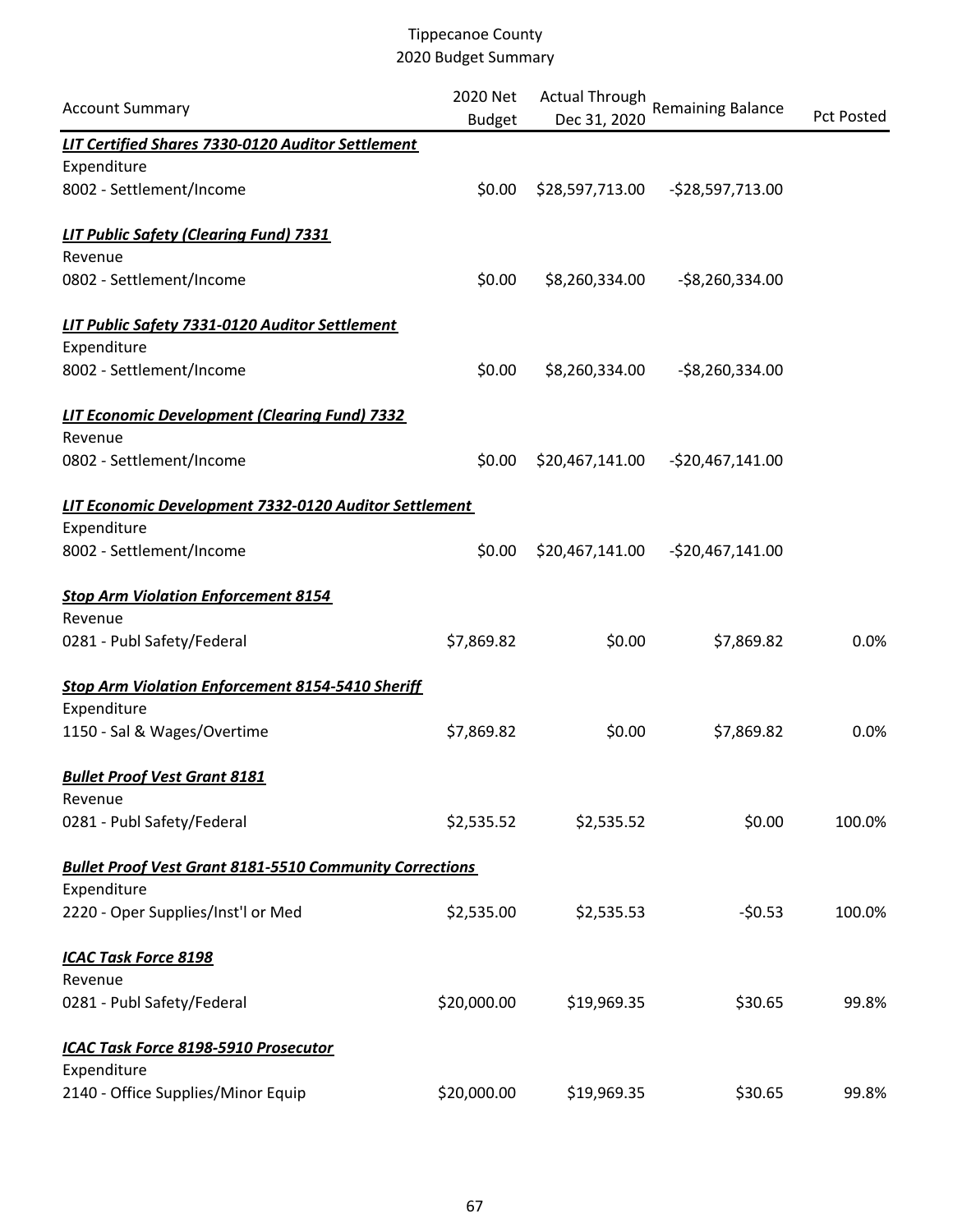|                                                         | 2020 Net      | <b>Actual Through</b><br><b>Remaining Balance</b> |              |            |  |
|---------------------------------------------------------|---------------|---------------------------------------------------|--------------|------------|--|
| <b>Account Summary</b>                                  | <b>Budget</b> | Dec 31, 2020                                      |              | Pct Posted |  |
| <b>Cops Hiring Program 8209</b>                         |               |                                                   |              |            |  |
| Revenue                                                 |               |                                                   |              |            |  |
| 0281 - Publ Safety/Federal                              | \$250,000.00  | \$0.00                                            | \$250,000.00 | 0.0%       |  |
| Cops Hiring Program 8209-5410 Sheriff                   |               |                                                   |              |            |  |
| Expenditure                                             |               |                                                   |              |            |  |
| 1115 - Sal & Wages/Merit Deputies                       | \$130,676.00  | \$15,078.06                                       | \$115,597.94 | 11.5%      |  |
| 1210 - EE Benefits/Social Security                      | \$9,997.00    | \$1,031.17                                        | \$8,965.83   | 10.3%      |  |
| 1221 - EE Benefits/Sheriff Retirement                   | \$49,004.00   | \$0.00                                            | \$49,004.00  | 0.0%       |  |
| <b>Expenditure Total:</b>                               | \$189,677.00  | \$16,109.23                                       | \$173,567.77 | 8.5%       |  |
| Cops Hiring Program 8209-9410 Employee Health Insurance |               |                                                   |              |            |  |
| Expenditure                                             |               |                                                   |              |            |  |
| 1230 - EE Benefits/Health                               | \$58,015.00   | \$5,290.72                                        | \$52,724.28  | 9.1%       |  |
| 1231 - EE Benefits/LTD                                  | \$490.00      | \$54.40                                           | \$435.60     | 11.1%      |  |
| 1232 - EE Benefits/Life                                 | \$438.00      | \$25.44                                           | \$412.56     | 5.8%       |  |
| 1910 - Other Personal Services/WC                       | \$1,380.00    | \$0.00                                            | \$1,380.00   | 0.0%       |  |
| <b>Expenditure Total:</b>                               | \$60,323.00   | \$5,370.56                                        | \$54,952.44  | 8.9%       |  |
| <b>Prosecutor ICJI HTCU 8271</b>                        |               |                                                   |              |            |  |
| Revenue                                                 |               |                                                   |              |            |  |
| 0281 - Publ Safety/Federal                              | \$158,115.47  | \$115,046.58                                      | \$43,068.89  | 72.8%      |  |
| Prosecutor ICJI HTCU 8271-5910                          |               |                                                   |              |            |  |
| Expenditure                                             |               |                                                   |              |            |  |
| 1110 - Sal & Wages/Full Time                            | \$699.74      | \$304.03                                          | \$395.71     | 43.4%      |  |
| 1150 - Sal & Wages/Overtime                             | \$2,986.88    | \$9.64                                            | \$2,977.24   | 0.3%       |  |
| 1210 - EE Benefits/Social Security                      | \$479.95      | \$12.08                                           | \$467.87     | 2.5%       |  |
| 1220 - EE Benefits/PERF Retirement                      | \$413.37      | \$105.77                                          | \$307.60     | 25.6%      |  |
| 2110 - Office Supplies/General                          | \$38.00       | \$37.57                                           | \$0.43       | 98.9%      |  |
| 2140 - Office Supplies/Minor Equip                      | \$25,706.00   | \$23,373.92                                       | \$2,332.08   | 90.9%      |  |
| 3210 - Comm & Transp/Travel/Training                    | \$59,649.00   | \$11,550.00                                       | \$48,099.00  | 19.4%      |  |
| 3240 - Comm & Transp/Software                           | \$2,891.00    | \$579.96                                          | \$2,311.04   | 20.1%      |  |
| 4510 - Machinery & Equipment/General                    | \$49,428.12   | \$49,427.81                                       | \$0.31       | 100.0%     |  |
| <b>Expenditure Total:</b>                               | \$142,292.06  | \$85,400.78                                       | \$56,891.28  | 60.0%      |  |
| Prosecutor ICJI HTCU 8271-9410 Employee Benefits        |               |                                                   |              |            |  |
| Expenditure                                             |               |                                                   |              |            |  |
| 1230 - EE Benefits/Health                               | \$721.40      | \$0.00                                            | \$721.40     | 0.0%       |  |
| 1231 - EE Benefits/LTD                                  | \$50.42       | \$4.10                                            | \$46.32      | 8.1%       |  |
| 1232 - EE Benefits/Life                                 | \$31.12       | \$0.00                                            | \$31.12      | 0.0%       |  |
| 1910 - Other Personal Services/WC                       | \$601.00      | \$0.00                                            | \$601.00     | 0.0%       |  |
| <b>Expenditure Total:</b>                               | \$1,403.94    | \$4.10                                            | \$1,399.84   | 0.3%       |  |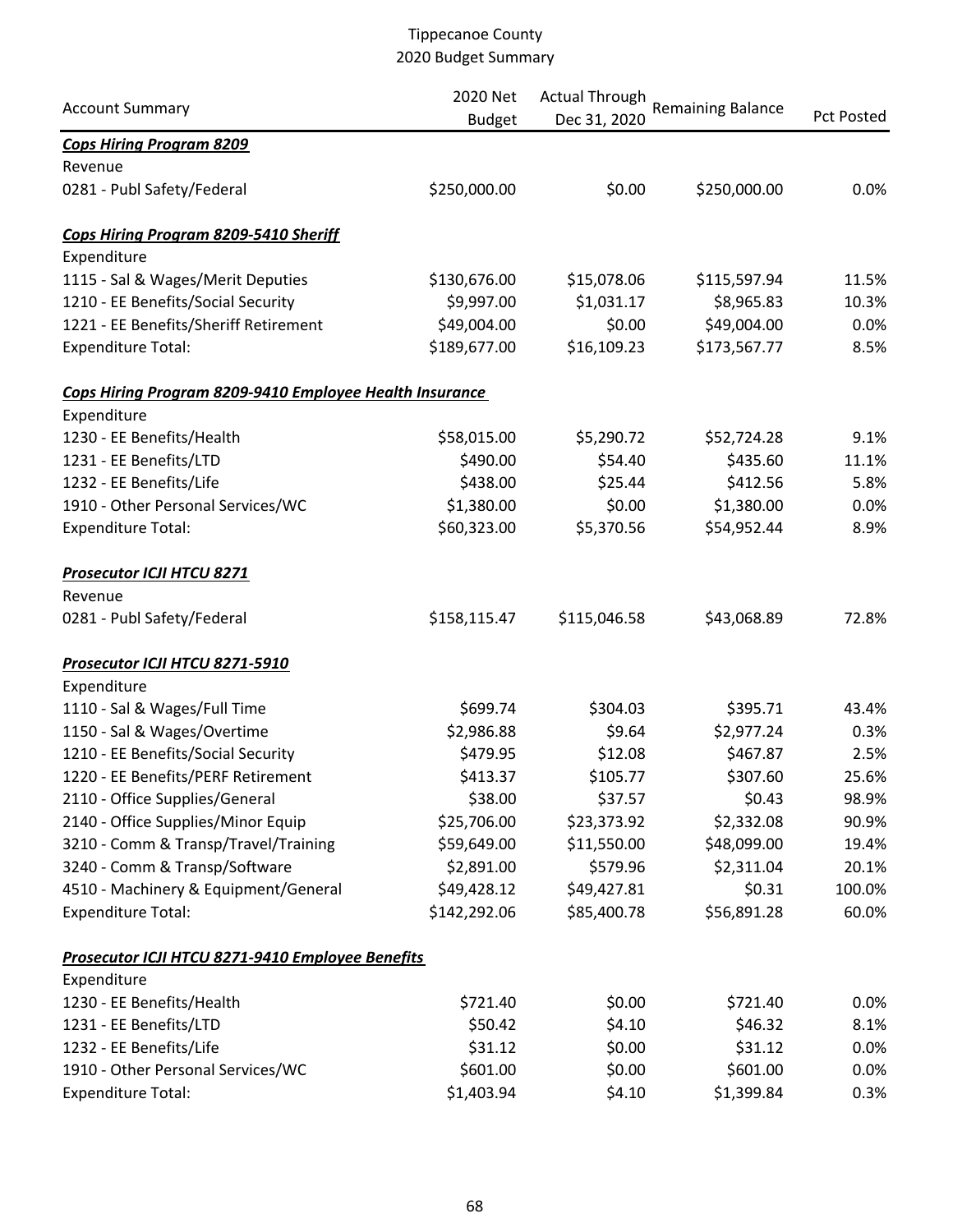|                                                  | 2020 Net      | <b>Actual Through</b> |                          |                   |
|--------------------------------------------------|---------------|-----------------------|--------------------------|-------------------|
| <b>Account Summary</b>                           | <b>Budget</b> | Dec 31, 2020          | <b>Remaining Balance</b> | <b>Pct Posted</b> |
| <b>Prosecutor ICJI VOCA 8272</b>                 |               |                       |                          |                   |
| Revenue                                          |               |                       |                          |                   |
| 0281 - Publ Safety/Federal                       | \$854,310.07  | \$163,092.80          | \$691,217.27             | 19.1%             |
| Prosecutor ICJI VOCA 8272-5910 Prosecutor        |               |                       |                          |                   |
| Expenditure                                      |               |                       |                          |                   |
| 1110 - Sal & Wages/Full Time                     | \$351,050.00  | \$98,522.88           | \$252,527.12             | 28.1%             |
| 1130 - Sal & Wages/Part Time                     | \$63,362.00   | \$9,784.50            | \$53,577.50              | 15.4%             |
| 1210 - EE Benefits/Social Security               | \$32,231.51   | \$7,941.90            | \$24,289.61              | 24.6%             |
| 1220 - EE Benefits/PERF Retirement               | \$39,741.53   | \$11,015.61           | \$28,725.92              | 27.7%             |
| 2120 - Office Supplies/Forms                     | \$1,396.90    | \$0.00                | \$1,396.90               | 0.0%              |
| 2140 - Office Supplies/Minor Equip               | \$10,320.00   | \$2,393.08            | \$7,926.92               | 23.2%             |
| 3140 - Prof Svcs/Counselng Consults              | \$130,020.00  | \$15,195.00           | \$114,825.00             | 11.7%             |
| 3710 - Rentals & Leases/Bldgs & Prop             | \$500.00      | \$0.00                | \$500.00                 | 0.0%              |
| <b>Expenditure Total:</b>                        | \$628,621.94  | \$144,852.97          | \$483,768.97             | 23.0%             |
| Prosecutor ICJI VOCA 8272-9410 Employee Benefits |               |                       |                          |                   |
| Expenditure                                      |               |                       |                          |                   |
| 1230 - EE Benefits/Health                        | \$186,097.78  | \$25,781.66           | \$160,316.12             | 13.9%             |
| 1920 - Other Personal Services/Unempl            | \$1,725.00    | \$0.00                | \$1,725.00               | 0.0%              |
| <b>Expenditure Total:</b>                        | \$187,822.78  | \$25,781.66           | \$162,041.12             | 13.7%             |
| <b>PREA 8331</b>                                 |               |                       |                          |                   |
| Revenue                                          |               |                       |                          |                   |
| 0281 - Publ Safety/Federal                       | \$250,000.00  | \$0.00                | \$250,000.00             | 0.0%              |
| <b>PREA 8331-5510 Community Corrections</b>      |               |                       |                          |                   |
| Expenditure                                      |               |                       |                          |                   |
| 1110 - Sal & Wages/Full Time                     | \$124,205.00  | \$0.00                | \$124,205.00             | 0.0%              |
| 1210 - EE Benefits/Social Security               | \$9,501.00    | \$0.00                | \$9,501.00               | 0.0%              |
| 1220 - EE Benefits/PERF Retirement               | \$13,911.00   | \$0.00                | \$13,911.00              | 0.0%              |
| 2990 - Other Supplies/Non-specified              | \$7,876.00    | \$0.00                | \$7,876.00               | 0.0%              |
| 3190 - Prof Svcs/Other                           | \$53,546.00   | \$0.00                | \$53,546.00              | 0.0%              |
| 3210 - Comm & Transp/Travel/Training             | \$4,631.00    | \$0.00                | \$4,631.00               | 0.0%              |
| <b>Expenditure Total:</b>                        | \$213,670.00  | \$0.00                | \$213,670.00             | 0.0%              |
| PREA 8331-9410 Employee Insurance                |               |                       |                          |                   |
| Expenditure                                      |               |                       |                          |                   |
| 1230 - EE Benefits/Health                        | \$33,333.00   | \$0.00                | \$33,333.00              | 0.0%              |
| 1231 - EE Benefits/LTD                           | \$466.00      | \$0.00                | \$466.00                 | 0.0%              |
| 1232 - EE Benefits/Life                          | \$220.00      | \$0.00                | \$220.00                 | 0.0%              |
| 1910 - Other Personal Services/WC                | \$2,311.00    | \$0.00                | \$2,311.00               | 0.0%              |
| <b>Expenditure Total:</b>                        | \$36,330.00   | \$0.00                | \$36,330.00              | 0.0%              |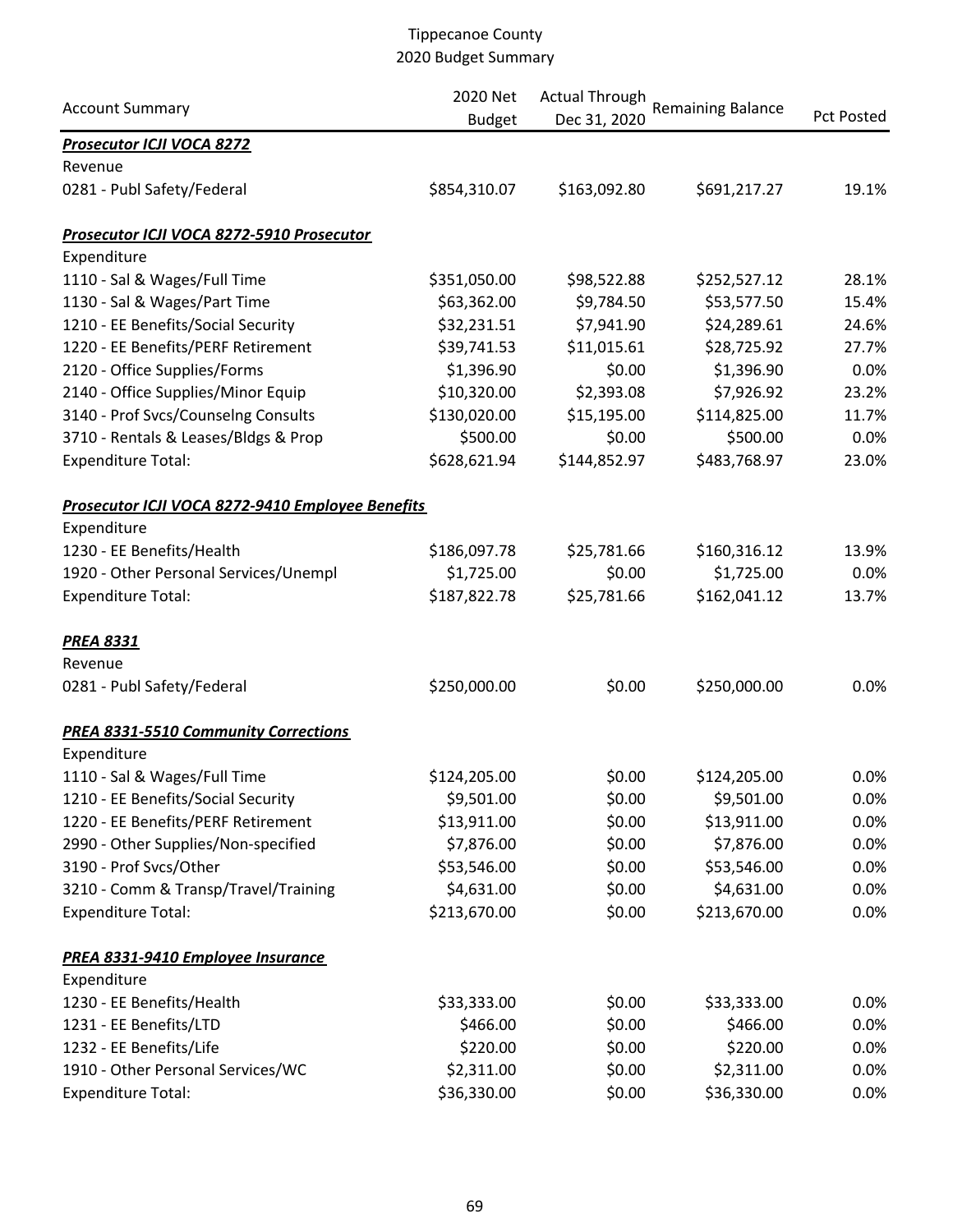| <b>Account Summary</b>                               | 2020 Net<br><b>Budget</b> | <b>Actual Through</b><br>Dec 31, 2020 | <b>Remaining Balance</b> | <b>Pct Posted</b> |
|------------------------------------------------------|---------------------------|---------------------------------------|--------------------------|-------------------|
| <b>Traffic/Area Plan 8401</b>                        |                           |                                       |                          |                   |
| Revenue                                              |                           |                                       |                          |                   |
| 0280 - Gen Govt/Federal                              | \$0.00                    | \$19,402.32                           | $-$19,402.32$            |                   |
| Traffic/Area Plan 8401-2510                          |                           |                                       |                          |                   |
| Expenditure                                          |                           |                                       |                          |                   |
| 3190 - Prof Svcs/Other                               | \$0.00                    | \$4,145.00                            | $-54,145.00$             |                   |
| 4590 - Machinery & Equipment/Other                   | \$0.00                    | \$4,380.00                            | $-$4,380.00$             |                   |
| <b>Expenditure Total:</b>                            | \$0.00                    | \$8,525.00                            | $-58,525.00$             |                   |
| MPO Conf / FD APC 8402                               |                           |                                       |                          |                   |
| Revenue                                              |                           |                                       |                          |                   |
| 0280 - Gen Govt/Federal                              | \$65,000.00               | \$0.00                                | \$65,000.00              | 0.0%              |
| MPO Conf / FD APC 8402-2510 Area Plan                |                           |                                       |                          |                   |
| Expenditure                                          |                           |                                       |                          |                   |
| 2110 - Office Supplies/General                       | \$10,000.00               | \$0.00                                | \$10,000.00              | 0.0%              |
| 3190 - Prof Svcs/Other                               | \$15,000.00               | \$0.00                                | \$15,000.00              | 0.0%              |
| 3210 - Comm & Transp/Travel/Training                 | \$40,000.00               | \$0.00                                | \$40,000.00              | 0.0%              |
| <b>Expenditure Total:</b>                            | \$65,000.00               | \$0.00                                | \$65,000.00              | 0.0%              |
| <b>TEMA LEPC HMEP 8431</b>                           |                           |                                       |                          |                   |
| Revenue                                              |                           |                                       |                          |                   |
| 0281 - Publ Safety/Federal                           | \$27,000.00               | \$15,000.00                           | \$12,000.00              | 55.6%             |
| <b>TEMA LEPC HMEP 8431-5210 Emergency Management</b> |                           |                                       |                          |                   |
| Expenditure                                          |                           |                                       |                          |                   |
| 3210 - Comm & Transp/Travel/Training                 | \$27,000.00               | \$15,000.00                           | \$12,000.00              | 55.6%             |
| <b>TEMA SHSP Hazmat TPQ 8438</b>                     |                           |                                       |                          |                   |
| Revenue                                              |                           |                                       |                          |                   |
| 0281 - Publ Safety/Federal                           | \$58,500.00               | \$13,500.00                           | \$45,000.00              | 23.1%             |
| TEMA SHSP Hazmat TPQ 8438-1410 DolT                  |                           |                                       |                          |                   |
| Expenditure                                          |                           |                                       |                          |                   |
| 4510 - Machinery & Equipment/General                 | \$45,000.00               | \$0.00                                | \$45,000.00              | 0.0%              |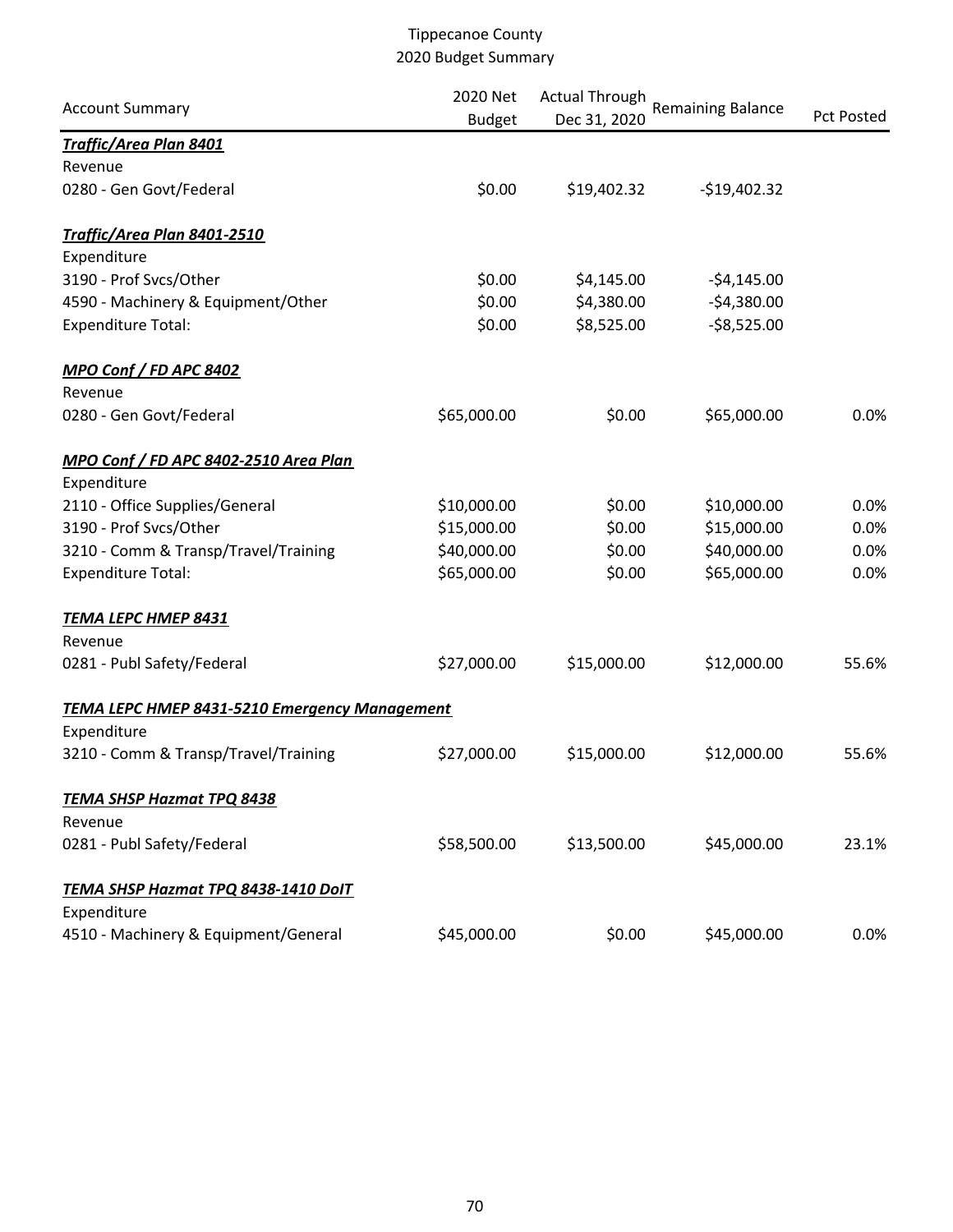|                                                  | 2020 Net      | <b>Actual Through</b> | <b>Remaining Balance</b> |                   |
|--------------------------------------------------|---------------|-----------------------|--------------------------|-------------------|
| <b>Account Summary</b>                           | <b>Budget</b> | Dec 31, 2020          |                          | <b>Pct Posted</b> |
| <b>STD Prevention Grant 8463</b>                 |               |                       |                          |                   |
| Revenue                                          |               |                       |                          |                   |
| 0282 - Hlth & Wlfr/Federal                       | \$198,072.01  | \$79,982.19           | \$118,089.82             | 40.4%             |
| STD Prevention Grant 8463-9010 Health Dept       |               |                       |                          |                   |
| Expenditure                                      |               |                       |                          |                   |
| 1110 - Sal & Wages/Full Time                     | \$56,986.34   | \$45,041.69           | \$11,944.65              | 79.0%             |
| 1130 - Sal & Wages/Part Time                     | \$31,071.50   | \$19,166.00           | \$11,905.50              | 61.7%             |
| 1210 - EE Benefits/Social Security               | \$6,683.92    | \$4,420.47            | \$2,263.45               | 66.1%             |
| 1220 - EE Benefits/PERF Retirement               | \$9,620.48    | \$5,044.72            | \$4,575.76               | 52.4%             |
| 2110 - Office Supplies/General                   | \$5,518.45    | \$63.55               | \$5,454.90               | 1.2%              |
| 2220 - Oper Supplies/Inst'l or Med               | \$11,632.96   | \$2,136.72            | \$9,496.24               | 18.4%             |
| 3190 - Prof Svcs/Other                           | \$32,889.15   | \$14,861.24           | \$18,027.91              | 45.2%             |
| 3210 - Comm & Transp/Travel/Training             | \$4,021.76    | \$555.06              | \$3,466.70               | 13.8%             |
| <b>Expenditure Total:</b>                        | \$158,424.56  | \$91,289.45           | \$67,135.11              | 57.6%             |
| STD Prevention Grant 8463-9410 Employee Benefits |               |                       |                          |                   |
| Expenditure                                      |               |                       |                          |                   |
| 1230 - EE Benefits/Health                        | \$28,084.20   | \$13,323.18           | \$14,761.02              | 47.4%             |
| 1231 - EE Benefits/LTD                           | \$293.24      | \$166.26              | \$126.98                 | 56.7%             |
| 1232 - EE Benefits/Life                          | \$154.16      | \$109.44              | \$44.72                  | 71.0%             |
| 1910 - Other Personal Services/WC                | \$200.00      | \$0.00                | \$200.00                 | 0.0%              |
| <b>Expenditure Total:</b>                        | \$28,731.60   | \$13,598.88           | \$15,132.72              | 47.3%             |
| <b>Immunization Grant 8464</b>                   |               |                       |                          |                   |
| Revenue                                          |               |                       |                          |                   |
| 0282 - Hlth & Wlfr/Federal                       | \$87,656.94   | \$41,132.84           | \$46,524.10              | 46.9%             |
| <b>Immunization Grant 8464-9010 Health Dept</b>  |               |                       |                          |                   |
| Expenditure                                      |               |                       |                          |                   |
| 1130 - Sal & Wages/Part Time                     | \$24,082.00   | \$12,852.00           | \$11,230.00              | 53.4%             |
| 1210 - EE Benefits/Social Security               | \$1,852.02    | \$983.17              | \$868.85                 | 53.1%             |
| 2110 - Office Supplies/General                   | \$1,212.64    | \$227.16              | \$985.48                 | 18.7%             |
| 2220 - Oper Supplies/Inst'l or Med               | \$8,600.96    | \$2,889.75            | \$5,711.21               | 33.6%             |
| 3190 - Prof Svcs/Other                           | \$48,784.00   | \$24,444.00           | \$24,340.00              | 50.1%             |
| 3210 - Comm & Transp/Travel/Training             | \$195.02      | \$0.00                | \$195.02                 | 0.0%              |
| <b>Expenditure Total:</b>                        | \$84,726.64   | \$41,396.08           | \$43,330.56              | 48.9%             |
| <b>HPP &amp; PHEP Base Grant 8476</b>            |               |                       |                          |                   |
| Revenue                                          |               |                       |                          |                   |
| 0282 - Hlth & Wlfr/Federal                       | \$56,110.45   | \$20,647.32           | \$35,463.13              | 36.8%             |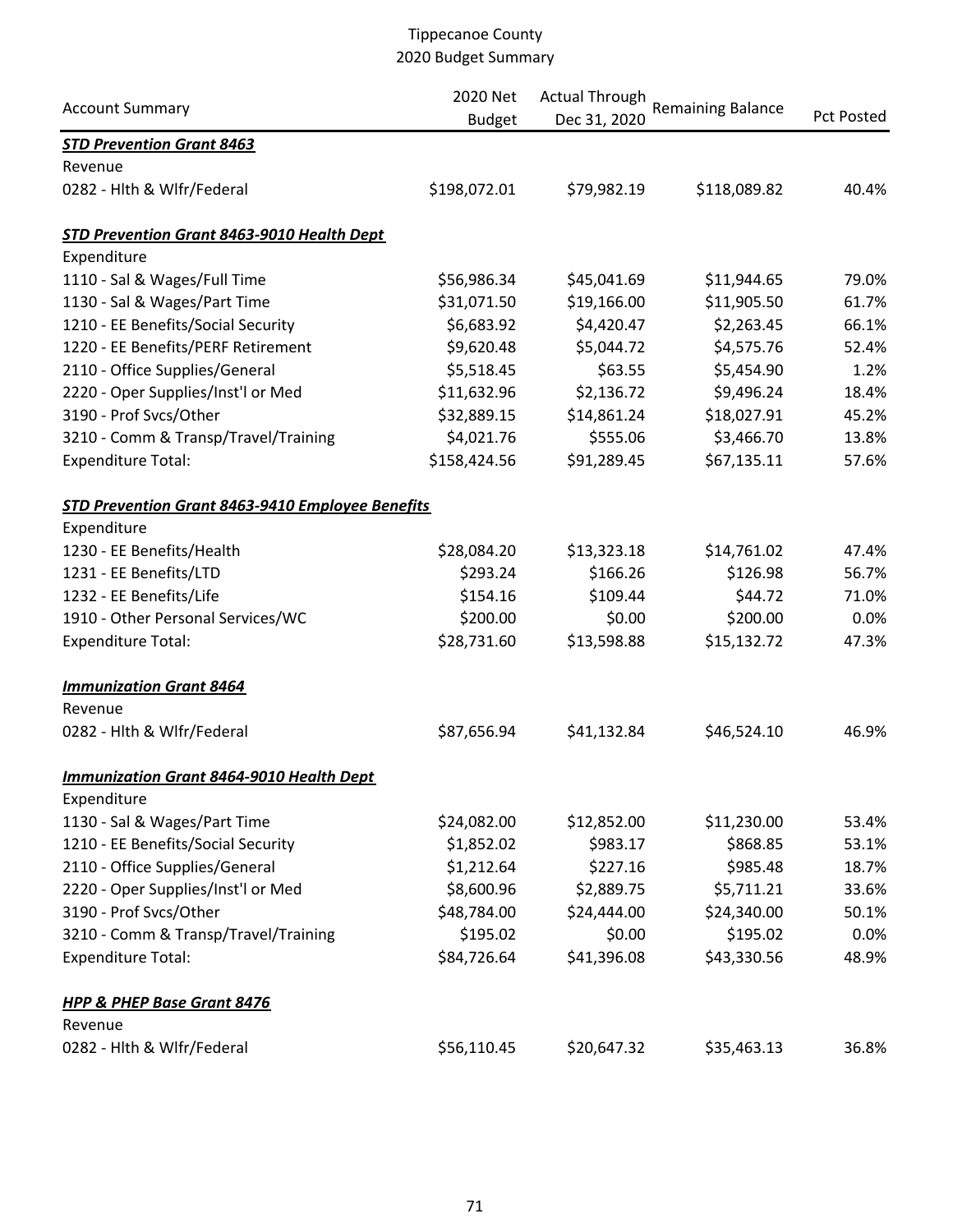|                                                            | 2020 Net<br><b>Actual Through</b> |              |                          |            |
|------------------------------------------------------------|-----------------------------------|--------------|--------------------------|------------|
| <b>Account Summary</b>                                     | <b>Budget</b>                     | Dec 31, 2020 | <b>Remaining Balance</b> | Pct Posted |
| HPP & PHEP Base Grant 8476-9010 Health Department          |                                   |              |                          |            |
| Expenditure                                                |                                   |              |                          |            |
| 2215 - Oper Supplies/Garage & Fleet                        | \$4,230.00                        | \$0.00       | \$4,230.00               | 0.0%       |
| 2220 - Oper Supplies/Inst'l or Med                         | \$30,047.01                       | \$23,152.00  | \$6,895.01               | 77.1%      |
| 2340 - Rep & Maint/Minor Equipment                         | \$10,200.00                       | \$0.00       | \$10,200.00              | 0.0%       |
| 3190 - Prof Svcs/Other                                     | \$7,875.00                        | \$2,625.00   | \$5,250.00               | 33.3%      |
| 3210 - Comm & Transp/Travel/Training                       | \$1,583.01                        | \$612.29     | \$970.72                 | 38.7%      |
| 3510 - Utility Service/Utilities                           | \$792.00                          | \$361.89     | \$430.11                 | 45.7%      |
| 3620 - Rep & Maint/Vehicle & Equip                         | \$1,200.00                        | \$0.00       | \$1,200.00               | 0.0%       |
| <b>Expenditure Total:</b>                                  | \$55,927.02                       | \$26,751.18  | \$29,175.84              | 47.8%      |
| <b>HIV Prevention Health Program 8482</b>                  |                                   |              |                          |            |
| Revenue                                                    |                                   |              |                          |            |
| 0282 - Hith & Wifr/Federal                                 | \$37,029.75                       | \$13,787.54  | \$23,242.21              | 37.2%      |
| <b>HIV Prevention Health Program 8482-9010 Health Dept</b> |                                   |              |                          |            |
| Expenditure                                                |                                   |              |                          |            |
| 1130 - Sal & Wages/Part Time                               | \$22,537.00                       | \$12,846.00  | \$9,691.00               | 57.0%      |
| 1210 - EE Benefits/Social Security                         | \$1,956.97                        | \$966.35     | \$990.62                 | 49.4%      |
| 2110 - Office Supplies/General                             | \$2,740.00                        | \$0.00       | \$2,740.00               | 0.0%       |
| 2220 - Oper Supplies/Inst'l or Med                         | \$260.00                          | \$259.80     | \$0.20                   | 99.9%      |
| 3190 - Prof Svcs/Other                                     | \$2,448.00                        | \$0.00       | \$2,448.00               | 0.0%       |
| 3210 - Comm & Transp/Travel/Training                       | \$5,040.81                        | \$0.00       | \$5,040.81               | 0.0%       |
| <b>Expenditure Total:</b>                                  | \$34,982.78                       | \$14,072.15  | \$20,910.63              | 40.2%      |
| HIV Prevention Health Program 8482-9410 Employee Benefits  |                                   |              |                          |            |
| Expenditure                                                |                                   |              |                          |            |
| 1910 - Other Personal Services/WC                          | \$104.00                          | \$0.00       | \$104.00                 | 0.0%       |
| <b>Quick Response Team 8483</b>                            |                                   |              |                          |            |
| Revenue                                                    |                                   |              |                          |            |
| 0282 - Hlth & Wlfr/Federal                                 | \$5,121.73                        | \$5,121.73   | \$0.00                   | 100.0%     |
| Quick Response Team 8483-9010 Health Dept                  |                                   |              |                          |            |
| Expenditure                                                |                                   |              |                          |            |
| 2110 - Office Supplies/General                             | \$1,812.64                        | \$0.00       | \$1,812.64               | 0.0%       |
| 2250 - Oper Supplies/Food                                  | \$0.26                            | \$0.00       | \$0.26                   | 0.0%       |
| 3145 - Prof Svcs/Hlth & Med Prof                           | \$66.08                           | \$0.00       | \$66.08                  | 0.0%       |
| 3210 - Comm & Transp/Travel/Training                       | \$2,000.00                        | \$0.00       | \$2,000.00               | 0.0%       |
| <b>Expenditure Total:</b>                                  | \$3,878.98                        | \$0.00       | \$3,878.98               | 0.0%       |
| CASA ICJI VOCA 8507                                        |                                   |              |                          |            |
| Revenue                                                    |                                   |              |                          |            |
| 0282 - Hlth & Wlfr/Federal                                 | \$634,422.10                      | \$172,728.28 | \$461,693.82             | 27.2%      |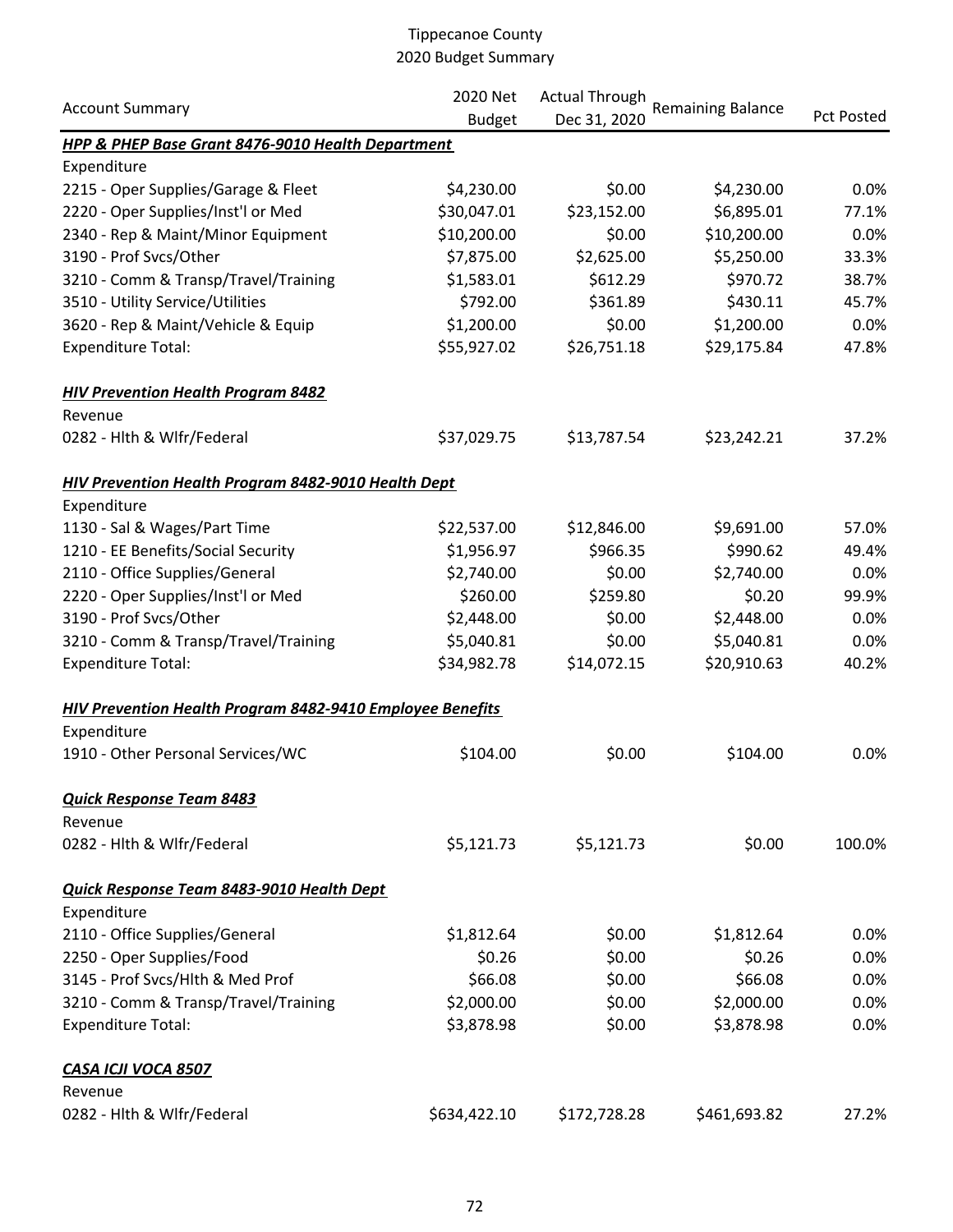|                                                      | 2020 Net      | <b>Actual Through</b> | <b>Remaining Balance</b> |                   |
|------------------------------------------------------|---------------|-----------------------|--------------------------|-------------------|
| <b>Account Summary</b>                               | <b>Budget</b> | Dec 31, 2020          |                          | <b>Pct Posted</b> |
| CASA ICJI VOCA 8507-7310                             |               |                       |                          |                   |
| Expenditure                                          |               |                       |                          |                   |
| 1110 - Sal & Wages/Full Time                         | \$513,176.35  | \$151,167.50          | \$362,008.85             | 29.5%             |
| 1210 - EE Benefits/Social Security                   | \$25,081.24   | \$11,003.58           | \$14,077.66              | 43.9%             |
| 1220 - EE Benefits/PERF Retirement                   | \$51,886.38   | \$16,930.94           | \$34,955.44              | 32.6%             |
| <b>Expenditure Total:</b>                            | \$590,143.97  | \$179,102.02          | \$411,041.95             | 30.3%             |
| <b>Court Improvement Project 8634</b><br>Revenue     |               |                       |                          |                   |
| 0282 - Hith & Wifr/Federal                           | \$9,000.00    | \$0.00                | \$9,000.00               | 0.0%              |
| Court Improvement Project 8634-7203 Superior Court 3 |               |                       |                          |                   |
| Expenditure                                          |               |                       |                          |                   |
| 3190 - Prof Svcs/Other                               | \$7,500.00    | \$7,500.00            | \$0.00                   | 100.0%            |
| 3220 - Comm & Transp/Communications                  | \$1,500.00    | \$0.00                | \$1,500.00               | 0.0%              |
| <b>Expenditure Total:</b>                            | \$9,000.00    | \$7,500.00            | \$1,500.00               | 83.3%             |
| <b>Superior Court 3 NCIFCJ 8637</b>                  |               |                       |                          |                   |
| Revenue                                              |               |                       |                          |                   |
| 0282 - Hlth & Wlfr/Federal                           | \$0.16        | \$0.00                | \$0.16                   | 0.0%              |
| <b>Superior Court 3 NCIFCJ 8637-7203</b>             |               |                       |                          |                   |
| Expenditure                                          |               |                       |                          |                   |
| 3210 - Comm & Transp/Travel/Training                 | \$0.16        | \$845.00              | $-$ \$844.84             | 528125.0%         |
| <b>JPAR Grant 8653</b>                               |               |                       |                          |                   |
| Revenue                                              |               |                       |                          |                   |
| 0282 - Hlth & Wlfr/Federal                           | \$60,000.00   | \$60,000.00           | \$0.00                   | 100.0%            |
| JPAR Grant 8653-5510 Community Corrections           |               |                       |                          |                   |
| Expenditure                                          |               |                       |                          |                   |
| 2990 - Other Supplies/Non-specified                  | \$30,000.00   | \$11,460.07           | \$18,539.93              | 38.2%             |
| 3140 - Prof Svcs/Counselng Consults                  | \$80,000.00   | \$39,049.00           | \$40,951.00              | 48.8%             |
| 3190 - Prof Svcs/Other                               | \$5,000.00    | \$79.50               | \$4,920.50               | 1.6%              |
| 3210 - Comm & Transp/Travel/Training                 | \$5,000.00    | \$928.73              | \$4,071.27               | 18.6%             |
| <b>Expenditure Total:</b>                            | \$120,000.00  | \$51,517.30           | \$68,482.70              | 42.9%             |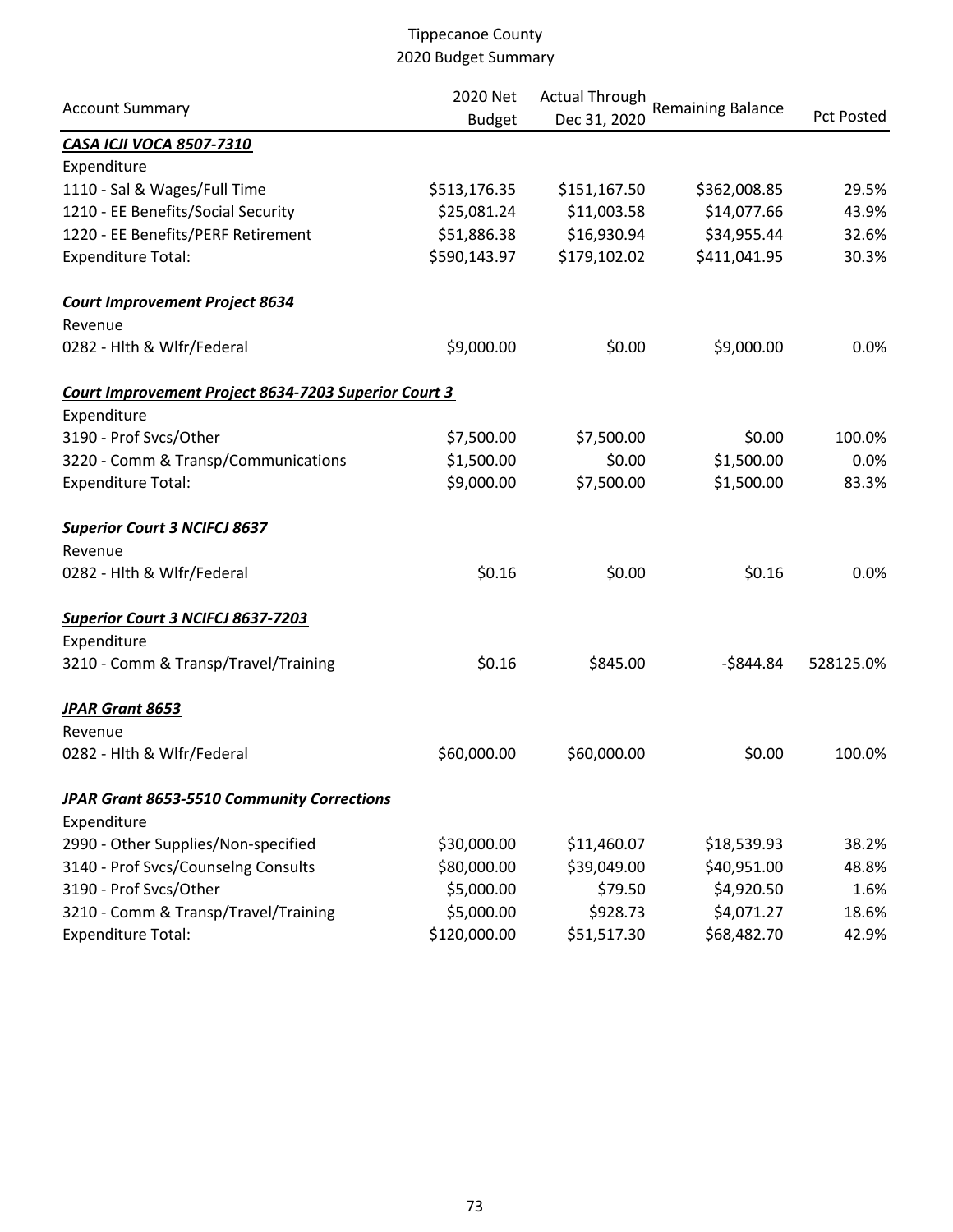|                                                                           | 2020 Net      | <b>Actual Through</b> |                          |            |
|---------------------------------------------------------------------------|---------------|-----------------------|--------------------------|------------|
| <b>Account Summary</b>                                                    | <b>Budget</b> | Dec 31, 2020          | <b>Remaining Balance</b> | Pct Posted |
| <b>Comprehensive Opioid Abuse Program 8665</b>                            |               |                       |                          |            |
| Revenue                                                                   |               |                       |                          |            |
| 0282 - Hlth & Wlfr/Federal                                                | \$565,524.00  | \$432,641.90          | \$132,882.10             | 76.5%      |
| <b>Comprehensive Opioid Abuse Program 8665-5510 Community Corrections</b> |               |                       |                          |            |
| Expenditure                                                               |               |                       |                          |            |
| 1110 - Sal & Wages/Full Time                                              | \$181,227.38  | \$105,335.85          | \$75,891.53              | 58.1%      |
| 1210 - EE Benefits/Social Security                                        | \$13,956.07   | \$7,684.58            | \$6,271.49               | 55.1%      |
| 1220 - EE Benefits/PERF Retirement                                        | \$20,297.84   | \$11,797.68           | \$8,500.16               | 58.1%      |
| 2110 - Office Supplies/General                                            | \$10,110.19   | \$79.84               | \$10,030.35              | 0.8%       |
| 2140 - Office Supplies/Minor Equip                                        | \$1,996.36    | \$0.00                | \$1,996.36               | 0.0%       |
| 3140 - Prof Svcs/Counselng Consults                                       | \$111,501.00  | \$0.00                | \$111,501.00             | 0.0%       |
| 3145 - Prof Svcs/Hlth & Med Prof                                          | \$33,818.00   | \$12,000.00           | \$21,818.00              | 35.5%      |
| 3150 - Prof Svcs/Training                                                 | \$3,106.00    | \$1,980.70            | \$1,125.30               | 63.8%      |
| 3190 - Prof Svcs/Other                                                    | \$34,332.00   | \$0.00                | \$34,332.00              | 0.0%       |
| 3210 - Comm & Transp/Travel/Training                                      | \$13,558.77   | \$4,870.68            | \$8,688.09               | 35.9%      |
| 3320 - Printing & Advertising/Duplica                                     | \$290.00      | \$0.00                | \$290.00                 | 0.0%       |
| <b>Expenditure Total:</b>                                                 | \$424,193.61  | \$143,749.33          | \$280,444.28             | 33.9%      |
| <b>Comprehensive Opioid Abuse Program 8665-9410 Employee Benefits</b>     |               |                       |                          |            |
| Expenditure                                                               |               |                       |                          |            |
| 1230 - EE Benefits/Health                                                 | \$87,493.32   | \$23,119.44           | \$64,373.88              | 26.4%      |
| 1231 - EE Benefits/LTD                                                    | \$395.49      | \$394.73              | \$0.76                   | 99.8%      |
| 1232 - EE Benefits/Life                                                   | \$219.72      | \$218.88              | \$0.84                   | 99.6%      |
| 1910 - Other Personal Services/WC                                         | \$1,823.00    | \$1,823.00            | \$0.00                   | 100.0%     |
| <b>Expenditure Total:</b>                                                 | \$89,931.53   | \$25,556.05           | \$64,375.48              | 28.4%      |
| <b>Area IV AACAP 8668</b>                                                 |               |                       |                          |            |
| Revenue                                                                   |               |                       |                          |            |
| 0282 - Hlth & Wlfr/Federal                                                | \$227,407.00  | \$24,340.00           | \$203,067.00             | 10.7%      |
| Area IV AACAP 8668-1110 Commissioners                                     |               |                       |                          |            |
| Expenditure                                                               |               |                       |                          |            |
| 2990 - Other Supplies/Non-specified                                       | \$27,000.00   | \$0.00                | \$27,000.00              | 0.0%       |
| 3190 - Prof Svcs/Other                                                    | \$200,407.00  | \$24,340.00           | \$176,067.00             | 12.1%      |
| <b>Expenditure Total:</b>                                                 | \$227,407.00  | \$24,340.00           | \$203,067.00             | 10.7%      |
| D-4 Emergency Deployment 8726                                             |               |                       |                          |            |
| Revenue                                                                   |               |                       |                          |            |
| 0281 - Publ Safety/Federal                                                | \$0.00        | \$4,590.19            | $-54,590.19$             |            |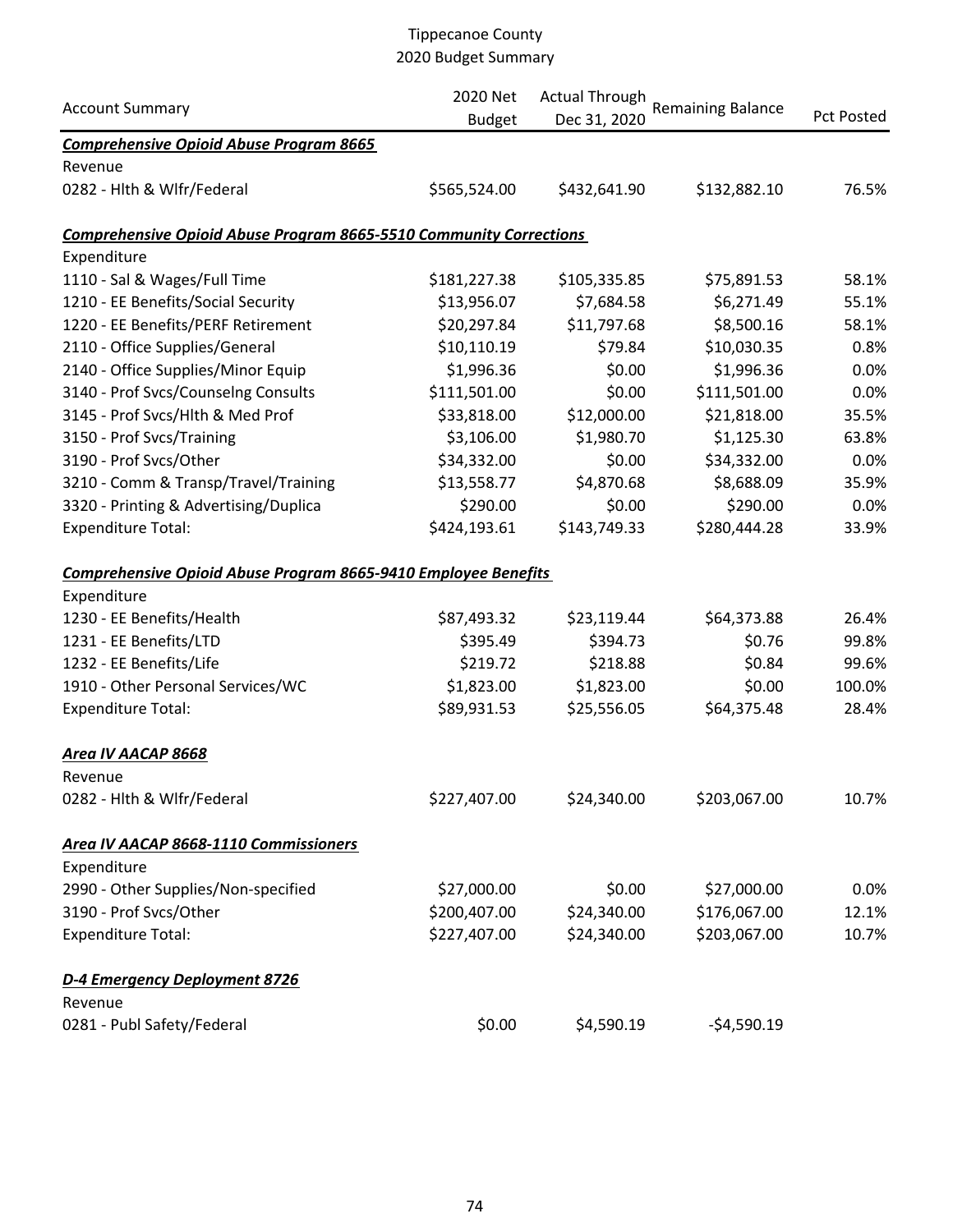|                                                   | 2020 Net       | <b>Actual Through</b> |                          |                   |
|---------------------------------------------------|----------------|-----------------------|--------------------------|-------------------|
| <b>Account Summary</b>                            | <b>Budget</b>  | Dec 31, 2020          | <b>Remaining Balance</b> | <b>Pct Posted</b> |
| D-4 Emergency Deployment 8726-9910 Outside Agency |                |                       |                          |                   |
| Expenditure                                       |                |                       |                          |                   |
| 2290 - Oper Supplies/Other                        | \$3,652.00     | \$207.15              | \$3,444.85               | 5.7%              |
| 3150 - Prof Svcs/Training                         | \$6,033.00     | \$0.00                | \$6,033.00               | 0.0%              |
| 3620 - Rep & Maint/Vehicle & Equip                | \$9,124.00     | \$0.00                | \$9,124.00               | 0.0%              |
| <b>Expenditure Total:</b>                         | \$18,809.00    | \$207.15              | \$18,601.85              | 1.1%              |
| <b>WIC 8880</b>                                   |                |                       |                          |                   |
| Revenue                                           |                |                       |                          |                   |
| 0282 - Hlth & Wlfr/Federal                        | \$2,139,387.00 | \$1,018,820.60        | \$1,120,566.40           | 47.6%             |
| 0670 - Other Rcpts/Misc Sources                   | \$0.00         | \$159.00              | $-5159.00$               |                   |
| <b>Revenue Total:</b>                             | \$2,139,387.00 | \$1,018,979.60        | \$1,120,407.40           | 47.6%             |
| WIC 8880-9210                                     |                |                       |                          |                   |
| Expenditure                                       |                |                       |                          |                   |
| 1110 - Sal & Wages/Full Time                      | \$1,087,723.92 | \$600,853.94          | \$486,869.98             | 55.2%             |
| 1130 - Sal & Wages/Part Time                      | \$116,511.50   | \$48,319.45           | \$68,192.05              | 41.5%             |
| 1210 - EE Benefits/Social Security                | \$92,614.89    | \$46,760.37           | \$45,854.52              | 50.5%             |
| 1220 - EE Benefits/PERF Retirement                | \$121,806.48   | \$67,313.01           | \$54,493.47              | 55.3%             |
| 2110 - Office Supplies/General                    | \$13,098.00    | \$7,294.20            | \$5,803.80               | 55.7%             |
| 2220 - Oper Supplies/Inst'l or Med                | \$17,759.00    | \$9,041.15            | \$8,717.85               | 50.9%             |
| 2270 - Oper Supplies/Educational Mtls             | \$15,810.13    | \$10,792.47           | \$5,017.66               | 68.3%             |
| 2290 - Oper Supplies/Other                        | \$2,912.02     | \$1,656.24            | \$1,255.78               | 56.9%             |
| 3190 - Prof Svcs/Other                            | \$22,866.80    | \$14,163.15           | \$8,703.65               | 61.9%             |
| 3210 - Comm & Transp/Travel/Training              | \$10,345.73    | \$5,256.26            | \$5,089.47               | 50.8%             |
| 3220 - Comm & Transp/Communications               | \$5,116.50     | \$2,658.44            | \$2,458.06               | 52.0%             |
| 3510 - Utility Service/Utilities                  | \$13,601.90    | \$6,499.70            | \$7,102.20               | 47.8%             |
| 3710 - Rentals & Leases/Bldgs & Prop              | \$94,903.49    | \$54,230.04           | \$40,673.45              | 57.1%             |
| <b>Expenditure Total:</b>                         | \$1,615,070.36 | \$874,838.42          | \$740,231.94             | 54.2%             |
| WIC 8880-9410 Employee Insurance                  |                |                       |                          |                   |
| Expenditure                                       |                |                       |                          |                   |
| 1230 - EE Benefits/Health                         | \$286,169.50   | \$150,624.16          | \$135,545.34             | 52.6%             |
| 1231 - EE Benefits/LTD                            | \$4,433.81     | \$2,298.44            | \$2,135.37               | 51.8%             |
| 1232 - EE Benefits/Life                           | \$2,474.40     | \$1,313.28            | \$1,161.12               | 53.1%             |
| 1910 - Other Personal Services/WC                 | \$13,556.00    | \$6,141.52            | \$7,414.48               | 45.3%             |
| 1920 - Other Personal Services/Unempl             | \$1,306.00     | \$1,247.98            | \$58.02                  | 95.6%             |
| <b>Expenditure Total:</b>                         | \$307,939.71   | \$161,625.38          | \$146,314.33             | 52.5%             |
| <b>WIC Peer Counselor 8882</b>                    |                |                       |                          |                   |
| Revenue                                           |                |                       |                          |                   |
| 0282 - Hlth & Wlfr/Federal                        | \$89,401.00    | \$36,274.41           | \$53,126.59              | 40.6%             |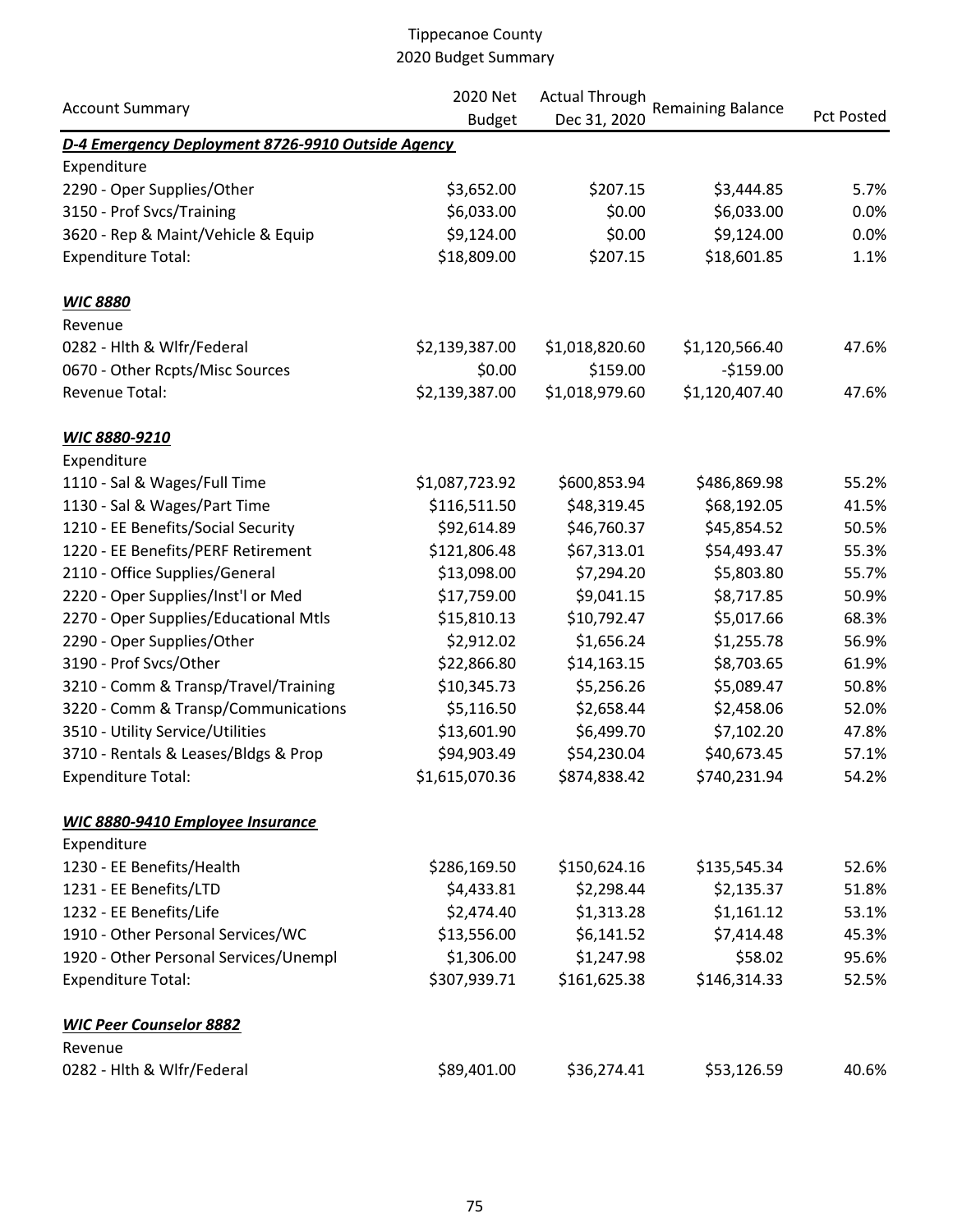| <b>Account Summary</b>                                 | 2020 Net<br><b>Budget</b> | <b>Actual Through</b><br>Dec 31, 2020 | <b>Remaining Balance</b> | <b>Pct Posted</b> |
|--------------------------------------------------------|---------------------------|---------------------------------------|--------------------------|-------------------|
| WIC Peer Counselor 8882-9210                           |                           |                                       |                          |                   |
| Expenditure                                            |                           |                                       |                          |                   |
| 1130 - Sal & Wages/Part Time                           | \$70,710.99               | \$31,563.14                           | \$39,147.85              | 44.6%             |
| 1210 - EE Benefits/Social Security                     | \$5,409.28                | \$2,384.81                            | \$3,024.47               | 44.1%             |
| 3210 - Comm & Transp/Travel/Training                   | \$637.00                  | \$253.64                              | \$383.36                 | 39.8%             |
| 3510 - Utility Service/Utilities                       | \$3,885.52                | \$2,374.49                            | \$1,511.03               | 61.1%             |
| <b>Expenditure Total:</b>                              | \$80,642.79               | \$36,576.08                           | \$44,066.71              | 45.4%             |
| <b>WIC Peer Counselor 8882-9410 Employee Insurance</b> |                           |                                       |                          |                   |
| Expenditure                                            |                           |                                       |                          |                   |
| 1910 - Other Personal Services/WC                      | \$777.00                  | \$299.25                              | \$477.75                 | 38.5%             |
| 95.563 Title IV-D Incentive 8895                       |                           |                                       |                          |                   |
| Revenue                                                |                           |                                       |                          |                   |
| 0282 - Hlth & Wlfr/Federal                             | \$0.00                    | \$57,858.00                           | $-$57,858.00$            |                   |
| 0660 - Other Rcpts/Investment Earning                  | \$0.00                    | \$432.75                              | $-5432.75$               |                   |
| <b>Revenue Total:</b>                                  | \$0.00                    | \$58,290.75                           | $-558,290.75$            |                   |
| 95.563 Title IV-D Incentive 8895-5920 Prosecutor IV-D  |                           |                                       |                          |                   |
| Expenditure                                            |                           |                                       |                          |                   |
| 1130 - Sal & Wages/Part Time                           | \$20,000.00               | \$18,951.00                           | \$1,049.00               | 94.8%             |
| 1210 - EE Benefits/Social Security                     | \$1,530.00                | \$1,444.01                            | \$85.99                  | 94.4%             |
| 2110 - Office Supplies/General                         | \$3,000.00                | \$2,858.30                            | \$141.70                 | 95.3%             |
| 3190 - Prof Svcs/Other                                 | \$2,000.00                | \$1,956.75                            | \$43.25                  | 97.8%             |
| <b>Expenditure Total:</b>                              | \$26,530.00               | \$25,210.06                           | \$1,319.94               | 95.0%             |
| 95.563 Title IV-D Incentive 8895-6520 IV-D Magistrate  |                           |                                       |                          |                   |
| Expenditure                                            |                           |                                       |                          |                   |
| 2110 - Office Supplies/General                         | \$1,000.00                | \$978.00                              | \$22.00                  | 97.8%             |
| 3190 - Prof Svcs/Other                                 | \$19,000.00               | \$13,776.20                           | \$5,223.80               | 72.5%             |
| <b>Expenditure Total:</b>                              | \$20,000.00               | \$14,754.20                           | \$5,245.80               | 73.8%             |
| 95.563 Prosecutor IV-D Incentive 8897                  |                           |                                       |                          |                   |
| Revenue                                                |                           |                                       |                          |                   |
| 0282 - Hlth & Wlfr/Federal                             | \$0.00                    | \$87,050.00                           | $-$87,050.00$            |                   |
| 0660 - Other Rcpts/Investment Earning                  | \$0.00                    | \$1,489.21                            | $-$1,489.21$             |                   |
| <b>Revenue Total:</b>                                  | \$0.00                    | \$88,539.21                           | $-588,539.21$            |                   |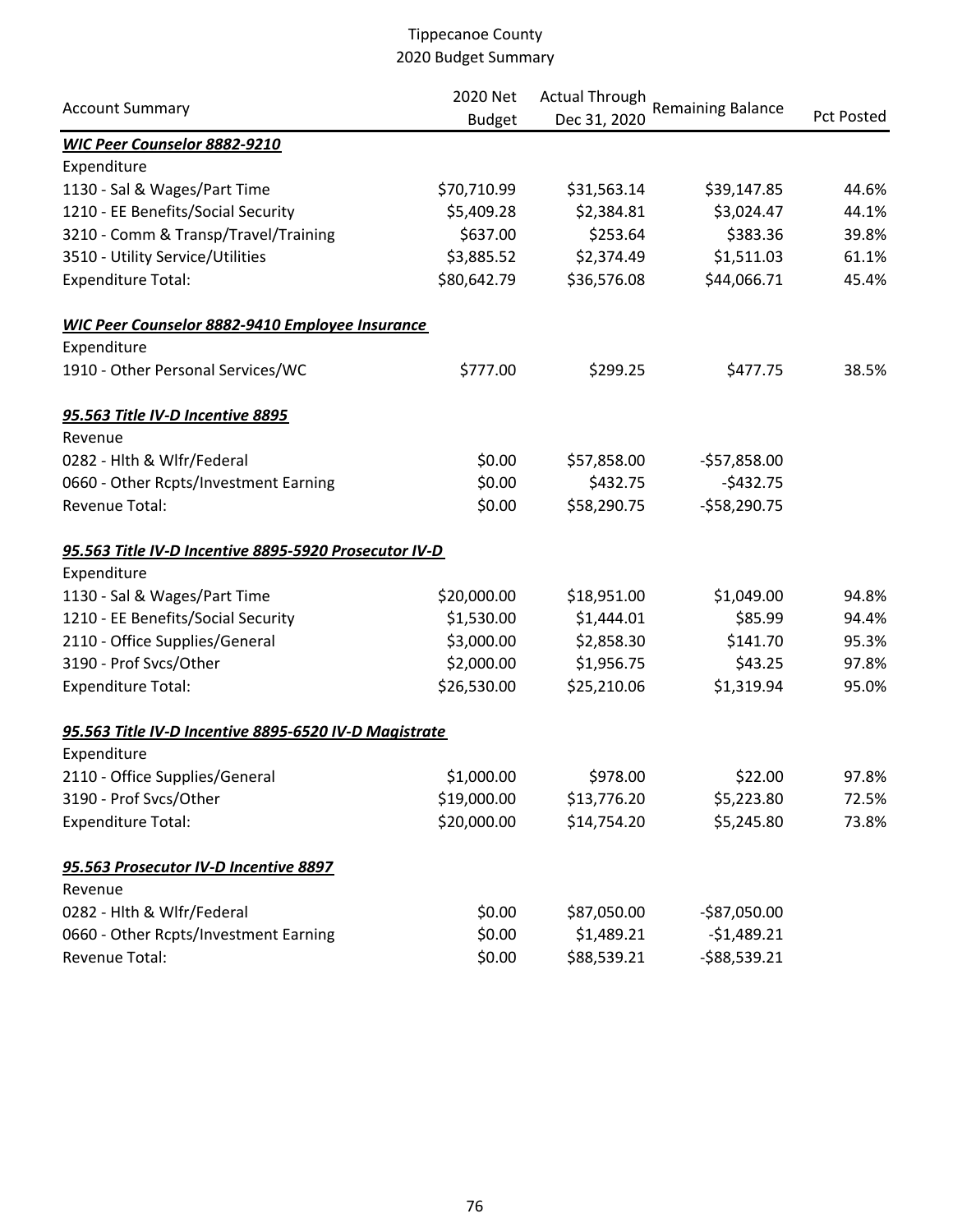| <b>Account Summary</b>                                        | 2020 Net      | <b>Actual Through</b> |                          |                   |  |
|---------------------------------------------------------------|---------------|-----------------------|--------------------------|-------------------|--|
|                                                               | <b>Budget</b> | Dec 31, 2020          | <b>Remaining Balance</b> | <b>Pct Posted</b> |  |
| 95.563 Prosecutor IV-D Incentive 8897-5920                    |               |                       |                          |                   |  |
| Expenditure                                                   |               |                       |                          |                   |  |
| 1110 - Sal & Wages/Full Time                                  | \$40,794.00   | \$34,114.33           | \$6,679.67               | 83.6%             |  |
| 1130 - Sal & Wages/Part Time                                  | \$55,193.00   | \$28,197.75           | \$26,995.25              | 51.1%             |  |
| 1150 - Sal & Wages/Overtime                                   | \$12,000.00   | \$4,794.68            | \$7,205.32               | 40.0%             |  |
| 1210 - EE Benefits/Social Security                            | \$8,553.00    | \$4,836.52            | \$3,716.48               | 56.5%             |  |
| 1220 - EE Benefits/PERF Retirement                            | \$5,801.00    | \$4,357.89            | \$1,443.11               | 75.1%             |  |
| 1920 - Other Personal Services/Unempl                         | \$439.00      | \$439.00              | \$0.00                   | 100.0%            |  |
| 2110 - Office Supplies/General                                | \$3,000.00    | \$2,276.39            | \$723.61                 | 75.9%             |  |
| 3190 - Prof Svcs/Other                                        | \$3,500.00    | \$1,141.98            | \$2,358.02               | 32.6%             |  |
| 4510 - Machinery & Equipment/General                          | \$1,000.00    | \$0.00                | \$1,000.00               | 0.0%              |  |
| <b>Expenditure Total:</b>                                     | \$130,280.00  | \$80,158.54           | \$50,121.46              | 61.5%             |  |
| 95.563 Prosecutor IV-D Incentive 8897-9410 Employee Insurance |               |                       |                          |                   |  |
| Expenditure                                                   |               |                       |                          |                   |  |
| 1230 - EE Benefits/Health                                     | \$15,072.00   | \$5,028.88            | \$10,043.12              | 33.4%             |  |
| 1231 - EE Benefits/LTD                                        | \$156.00      | \$156.00              | \$0.00                   | 100.0%            |  |
| 1232 - EE Benefits/Life                                       | \$114.00      | \$114.00              | \$0.00                   | 100.0%            |  |
| 1920 - Other Personal Services/Unempl                         | \$3,368.00    | \$1,700.14            | \$1,667.86               | 50.5%             |  |
| <b>Expenditure Total:</b>                                     | \$18,710.00   | \$6,999.02            | \$11,710.98              | 37.4%             |  |
| 93.563 Clerk IV-D Incentive 8899                              |               |                       |                          |                   |  |
| Revenue                                                       |               |                       |                          |                   |  |
| 0282 - Hlth & Wlfr/Federal                                    | \$40,000.00   | \$57,858.00           | $-$17,858.00$            | 144.6%            |  |
| 0660 - Other Rcpts/Investment Earning                         | \$744.00      | \$1,056.68            | $-5312.68$               | 142.0%            |  |
| Revenue Total:                                                | \$40,744.00   | \$58,914.68           | $-$18,170.68$            | 144.6%            |  |
| 93.563 Clerk IV-D Incentive 8899-5810 Clerk                   |               |                       |                          |                   |  |
| Expenditure                                                   |               |                       |                          |                   |  |
| 1110 - Sal & Wages/Full Time                                  | \$21,157.00   | \$21,157.00           | \$0.00                   | 100.0%            |  |
| 1210 - EE Benefits/Social Security                            | \$1,619.00    | \$1,532.14            | \$86.86                  | 94.6%             |  |
| 1220 - EE Benefits/PERF Retirement                            | \$2,370.00    | \$2,369.61            | \$0.39                   | 100.0%            |  |
| 2110 - Office Supplies/General                                | \$500.00      | \$0.00                | \$500.00                 | 0.0%              |  |
| 3190 - Prof Svcs/Other                                        | \$13,050.00   | \$12,857.70           | \$192.30                 | 98.5%             |  |
| 3210 - Comm & Transp/Travel/Training                          | \$500.00      | \$7.00                | \$493.00                 | 1.4%              |  |
| 4590 - Machinery & Equipment/Other                            | \$3,000.00    | \$0.00                | \$3,000.00               | 0.0%              |  |
| <b>Expenditure Total:</b>                                     | \$42,196.00   | \$37,923.45           | \$4,272.55               | 89.9%             |  |
| 93.563 Clerk IV-D Incentive 8899-9410 Employee Insurance      |               |                       |                          |                   |  |
| Expenditure                                                   |               |                       |                          |                   |  |
| 1230 - EE Benefits/Health                                     | \$4,100.00    | \$2,844.95            | \$1,255.05               | 69.4%             |  |
| 1231 - EE Benefits/LTD                                        | \$80.00       | \$78.68               | \$1.32                   | 98.4%             |  |
| 1232 - EE Benefits/Life                                       | \$60.00       | \$53.85               | \$6.15                   | 89.8%             |  |
| <b>Expenditure Total:</b>                                     | \$4,240.00    | \$2,977.48            | \$1,262.52               | 70.2%             |  |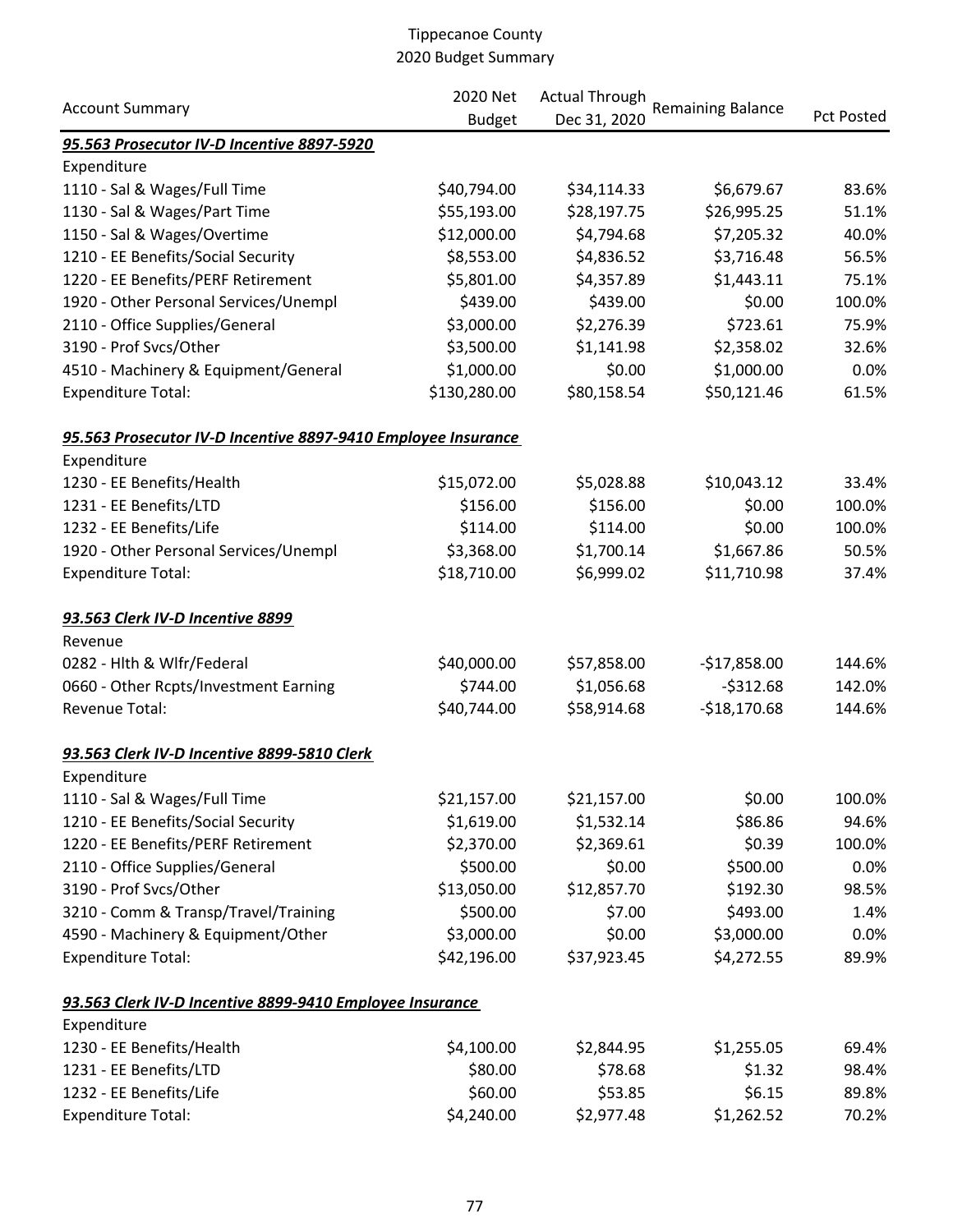| <b>Account Summary</b>                                | 2020 Net<br><b>Budget</b> | <b>Actual Through</b><br>Dec 31, 2020 | <b>Remaining Balance</b> | <b>Pct Posted</b> |
|-------------------------------------------------------|---------------------------|---------------------------------------|--------------------------|-------------------|
| <b>CARES Act Clearing Fund 8900</b>                   |                           |                                       |                          |                   |
| Revenue                                               |                           |                                       |                          |                   |
| 0288 - COVID-19 CARES Act                             | \$0.00                    | \$6,263,207.00                        | $-56,263,207.00$         |                   |
| <b>CARES Act Clearing Fund 8900-0110 Auditor</b>      |                           |                                       |                          |                   |
| Expenditure                                           |                           |                                       |                          |                   |
| 6100 - Interfund Transfers/Transfer O                 | \$0.00                    | \$6,263,207.00                        | $-56,263,207.00$         |                   |
| CDBG / COVID-19 Cares Act 8901                        |                           |                                       |                          |                   |
| Revenue                                               |                           |                                       |                          |                   |
| 0288 - COVID-19 CARES Act                             | \$100,000.00              | \$2,005.21                            | \$97,994.79              | 2.0%              |
| CDBG / COVID-19 Cares Act 8901-9010 Health Department |                           |                                       |                          |                   |
| Expenditure                                           |                           |                                       |                          |                   |
| 2210 - Oper Supplies/Gasoline & Oil                   | \$600.00                  | \$191.04                              | \$408.96                 | 31.8%             |
| 2220 - Oper Supplies/Inst'l or Med                    | \$74,400.00               | \$9,628.88                            | \$64,771.12              | 12.9%             |
| 3210 - Comm & Transp/Travel/Training                  | \$25,000.00               | \$15.21                               | \$24,984.79              | 0.1%              |
| <b>Expenditure Total:</b>                             | \$100,000.00              | \$9,835.13                            | \$90,164.87              | 9.8%              |
| CEFP / COVID-19 Cares Act 8902                        |                           |                                       |                          |                   |
| Revenue                                               |                           |                                       |                          |                   |
| 0288 - COVID-19 CARES Act                             | \$58,008.00               | \$58,008.00                           | \$0.00                   | 100.0%            |
| CEFP / COVID-19 Cares Act 8902-1110 Commissioners     |                           |                                       |                          |                   |
| Expenditure                                           |                           |                                       |                          |                   |
| 2220 - Oper Supplies/Inst'l or Med                    | \$58,008.00               | \$17,971.86                           | \$40,036.14              | 31.0%             |
| <b>FTA/5311 CARES Act 8903</b>                        |                           |                                       |                          |                   |
| Revenue                                               |                           |                                       |                          |                   |
| 0288 - COVID-19 CARES Act                             | \$0.00                    | \$28,556.00                           | $-528,556.00$            |                   |
| SOS CARES Covid-19 8904<br>Revenue                    |                           |                                       |                          |                   |
| 0288 - COVID-19 CARES Act                             | \$0.00                    | \$34,210.81                           | $-534,210.81$            |                   |
| SOS CARES Covid-19 8904-0110 Auditor                  |                           |                                       |                          |                   |
| Expenditure                                           |                           |                                       |                          |                   |
| 6100 - Interfund Transfers/Transfer O                 | \$0.00                    | \$34,210.81                           | $-534,210.81$            |                   |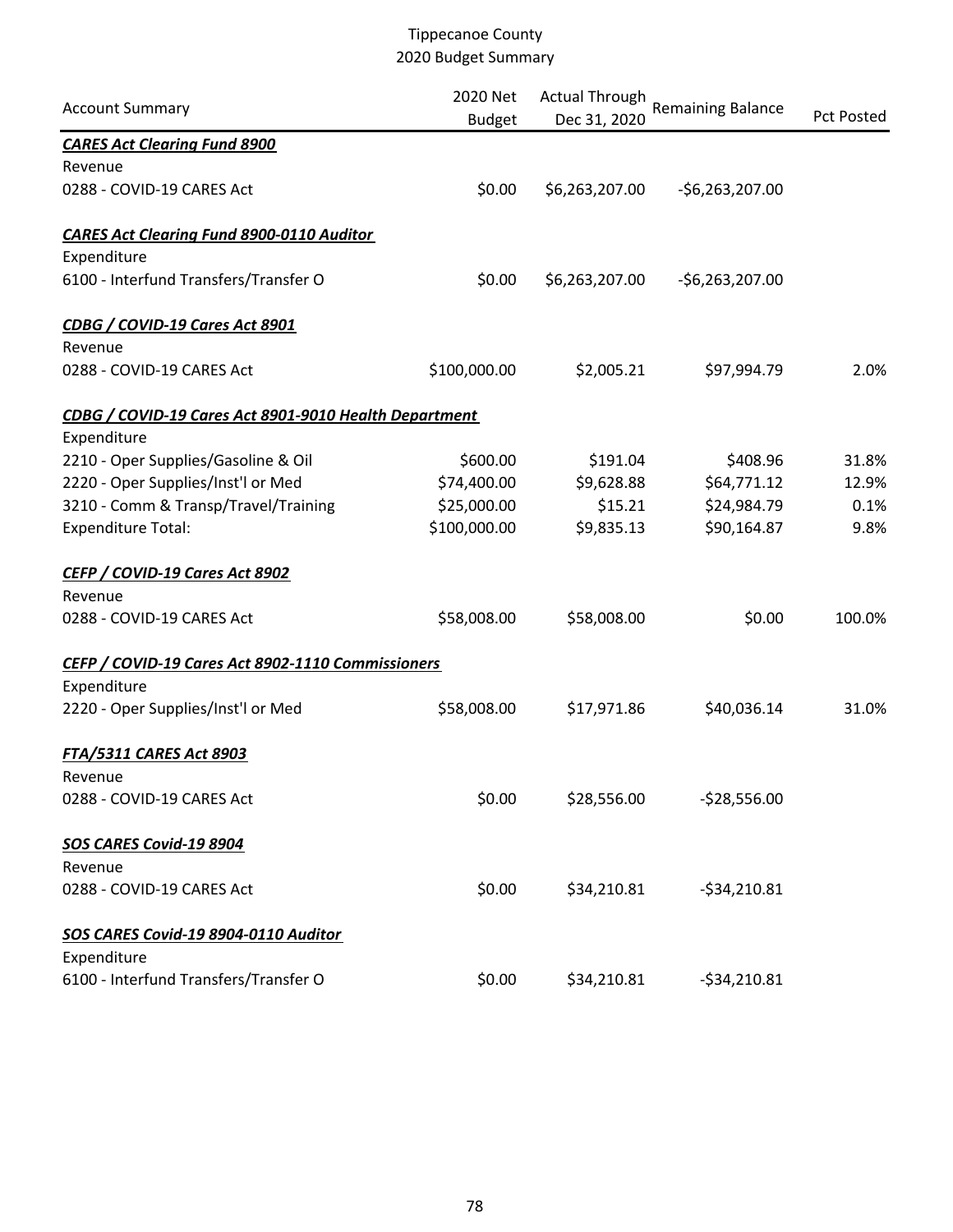| <b>Account Summary</b>                      | 2020 Net<br><b>Budget</b> | <b>Actual Through</b><br>Dec 31, 2020 | <b>Remaining Balance</b> | <b>Pct Posted</b> |
|---------------------------------------------|---------------------------|---------------------------------------|--------------------------|-------------------|
| <b>CASAs for Kids 9107</b>                  |                           |                                       |                          |                   |
| Revenue                                     |                           |                                       |                          |                   |
| 0292 - Hlth & Wlfr/State or Local           | \$55,158.00               | \$55,158.00                           | \$0.00                   | 100.0%            |
| <b>CASAs for Kids 9107-7310</b>             |                           |                                       |                          |                   |
| Expenditure                                 |                           |                                       |                          |                   |
| 1113 - Sal & Wages/Benefit Elig PT          | \$50,111.46               | \$38,403.05                           | \$11,708.41              | 76.6%             |
| 1210 - EE Benefits/Social Security          | \$3,805.27                | \$2,836.83                            | \$968.44                 | 74.6%             |
| 2140 - Office Supplies/Minor Equip          | \$2,824.16                | \$1,414.73                            | \$1,409.43               | 50.1%             |
| 2210 - Oper Supplies/Gasoline & Oil         | \$1,038.76                | \$12.00                               | \$1,026.76               | 1.2%              |
| 3150 - Prof Svcs/Training                   | \$1,026.00                | \$359.78                              | \$666.22                 | 35.1%             |
| 3210 - Comm & Transp/Travel/Training        | \$1,510.71                | \$1,473.80                            | \$36.91                  | 97.6%             |
| 3240 - Comm & Transp/Software               | \$750.00                  | \$0.00                                | \$750.00                 | 0.0%              |
| 3620 - Rep & Maint/Vehicle & Equip          | \$465.05                  | \$457.68                              | \$7.37                   | 98.4%             |
| <b>Expenditure Total:</b>                   | \$61,531.41               | \$44,957.87                           | \$16,573.54              | 73.1%             |
| CASAs for Kids 9107-9410 Employee Insurance |                           |                                       |                          |                   |
| Expenditure                                 |                           |                                       |                          |                   |
| 1230 - EE Benefits/Health                   | \$13,734.10               | \$8,032.80                            | \$5,701.30               | 58.5%             |
| 1231 - EE Benefits/LTD                      | \$191.25                  | \$148.36                              | \$42.89                  | 77.6%             |
| 1232 - EE Benefits/Life                     | \$136.36                  | \$71.04                               | \$65.32                  | 52.1%             |
| 1910 - Other Personal Services/WC           | \$644.00                  | \$0.00                                | \$644.00                 | 0.0%              |
| <b>Expenditure Total:</b>                   | \$14,705.71               | \$8,252.20                            | \$6,453.51               | 56.1%             |
| <b>Community Crossing 9108</b>              |                           |                                       |                          |                   |
| Revenue                                     |                           |                                       |                          |                   |
| 0293 - Hwys & Strts/State or Local          | \$363,745.00              | \$363,745.10                          | $-50.10$                 | 100.0%            |
| <b>Community Crossing 9108-8261 Highway</b> |                           |                                       |                          |                   |
| Expenditure                                 |                           |                                       |                          |                   |
| 4210 - Infrastructure/Roads & Streets       | \$11,950.09               | \$11,950.09                           | \$0.00                   | 100.0%            |
| 4220 - Infrastructure/Bridges               | \$363,745.00              | \$328,408.92                          | \$35,336.08              | 90.3%             |
| <b>Expenditure Total:</b>                   | \$375,695.09              | \$340,359.01                          | \$35,336.08              | 90.6%             |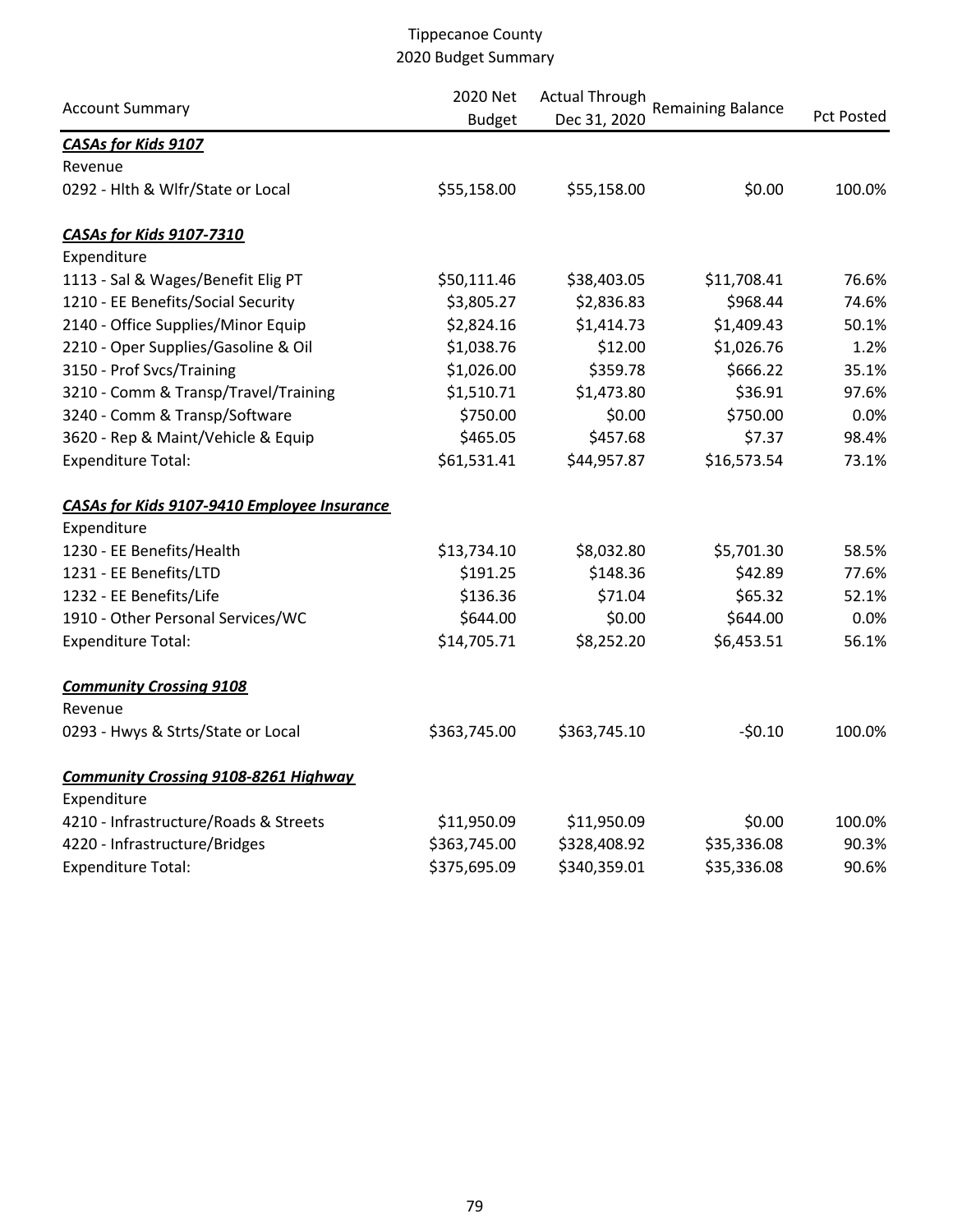| <b>Account Summary</b>                                       | 2020 Net      | <b>Actual Through</b> |                          |                   |
|--------------------------------------------------------------|---------------|-----------------------|--------------------------|-------------------|
|                                                              | <b>Budget</b> | Dec 31, 2020          | <b>Remaining Balance</b> | <b>Pct Posted</b> |
| <b>Juv Case Assessment Triage 9114-7310 Superior Court 3</b> |               |                       |                          |                   |
| Expenditure                                                  |               |                       |                          |                   |
| 1110 - Sal & Wages/Full Time                                 | \$12,461.00   | \$4,841.73            | \$7,619.27               | 38.9%             |
| 1130 - Sal & Wages/Part Time                                 | \$12,635.50   | \$12,635.25           | \$0.25                   | 100.0%            |
| 1210 - EE Benefits/Social Security                           | \$1,881.88    | \$1,286.80            | \$595.08                 | 68.4%             |
| 1220 - EE Benefits/PERF Retirement                           | \$1,400.00    | \$542.28              | \$857.72                 | 38.7%             |
| 2110 - Office Supplies/General                               | \$60.38       | \$0.00                | \$60.38                  | 0.0%              |
| 2140 - Office Supplies/Minor Equip                           | \$479.60      | \$0.00                | \$479.60                 | 0.0%              |
| 3150 - Prof Svcs/Training                                    | \$500.00      | \$0.00                | \$500.00                 | 0.0%              |
| 3210 - Comm & Transp/Travel/Training                         | \$184.62      | \$0.00                | \$184.62                 | 0.0%              |
| 6100 - Interfund Transfers/Transfer O                        | \$0.00        | \$19,240.00           | $-$19,240.00$            |                   |
| <b>Expenditure Total:</b>                                    | \$29,602.98   | \$38,546.06           | $-58,943.08$             | 130.2%            |
| <b>CLAF Byrne Local Law Enforcement 9144</b>                 |               |                       |                          |                   |
| Revenue                                                      |               |                       |                          |                   |
| 0291 - Publ Safety/State or Local                            | \$0.00        | \$7,062.00            | $-57,062.00$             |                   |
| <b>CLAF Byrne Local Law Enforcement 9144-5410 Sheriff</b>    |               |                       |                          |                   |
| Expenditure                                                  |               |                       |                          |                   |
| 4530 - Machinery & Equipment/Safety                          | \$14,401.00   | \$7,339.00            | \$7,062.00               | 51.0%             |
| <b>CHeP Boilerworx 9165-9010 Health Department</b>           |               |                       |                          |                   |
| Expenditure                                                  |               |                       |                          |                   |
| 2110 - Office Supplies/General                               | \$0.82        | \$0.00                | \$0.82                   | 0.0%              |
| 2220 - Oper Supplies/Inst'l or Med                           | \$25.16       | \$0.00                | \$25.16                  | 0.0%              |
| 3210 - Comm & Transp/Travel/Training                         | \$61.00       | \$0.00                | \$61.00                  | 0.0%              |
| <b>Expenditure Total:</b>                                    | \$86.98       | \$0.00                | \$86.98                  | 0.0%              |
| <b>WIC/FIMR 9168</b>                                         |               |                       |                          |                   |
| Revenue                                                      |               |                       |                          |                   |
| 0292 - Hlth & Wlfr/State or Local                            | \$134,000.00  | \$28,834.03           | \$105,165.97             | 21.5%             |
| <b>WIC/FIMR 9168-9010 Health Department</b>                  |               |                       |                          |                   |
| Expenditure                                                  |               |                       |                          |                   |
| 1110 - Sal & Wages/Full Time                                 | \$90,508.00   | \$49,788.28           | \$40,719.72              | 55.0%             |
| 1210 - EE Benefits/Social Security                           | \$6,316.00    | \$3,664.72            | \$2,651.28               | 58.0%             |
| 1220 - EE Benefits/PERF Retirement                           | \$9,275.00    | \$5,576.27            | \$3,698.73               | 60.1%             |
| 2110 - Office Supplies/General                               | \$9,800.00    | \$194.88              | \$9,605.12               | 2.0%              |
| 3190 - Prof Svcs/Other                                       | \$13,168.00   | \$148.80              | \$13,019.20              | 1.1%              |
| 3210 - Comm & Transp/Travel/Training                         | \$4,776.00    | \$92.88               | \$4,683.12               | 1.9%              |
| 4590 - Machinery & Equipment/Other                           | \$15,240.00   | \$0.00                | \$15,240.00              | 0.0%              |
| <b>Expenditure Total:</b>                                    | \$149,083.00  | \$59,465.83           | \$89,617.17              | 39.9%             |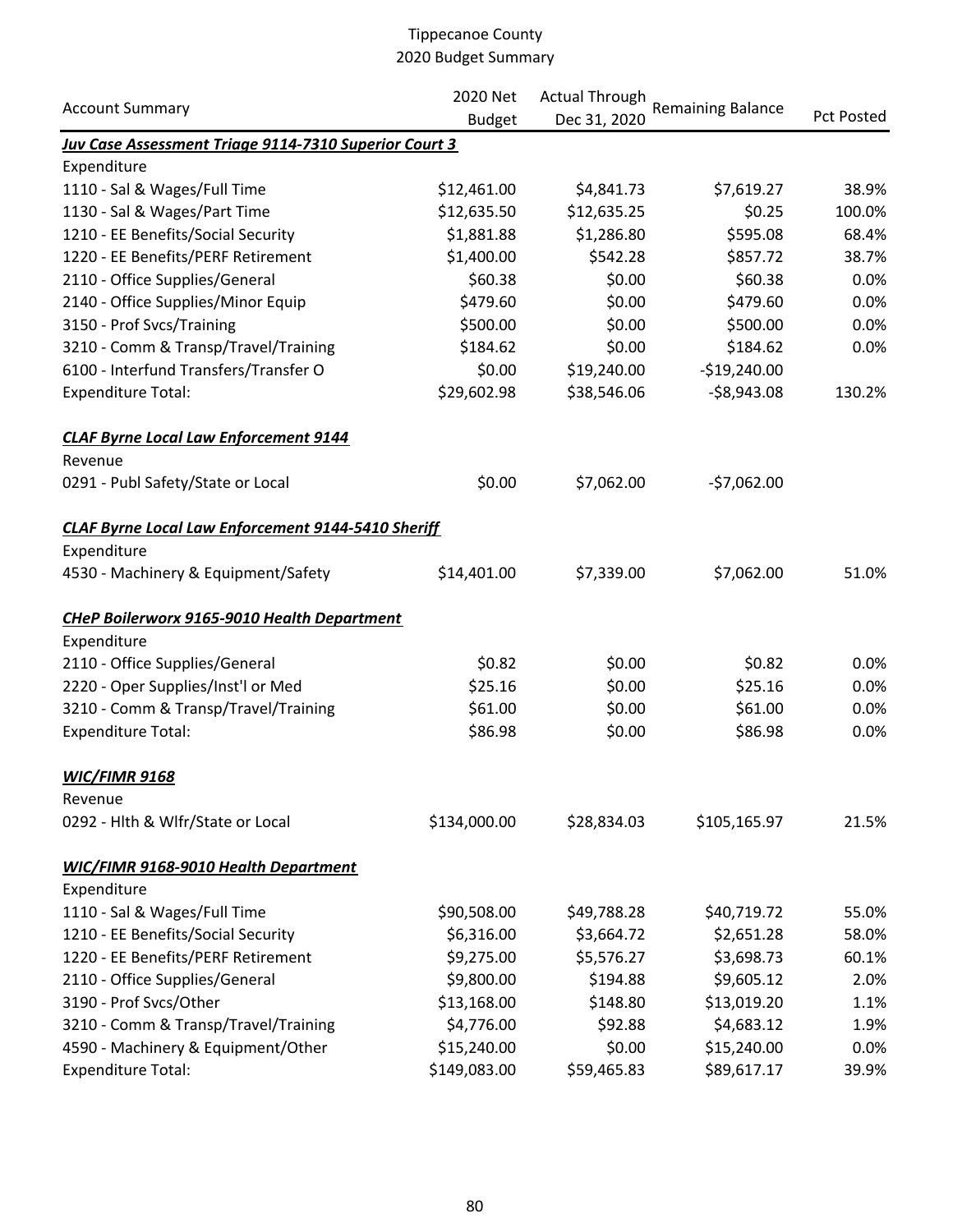| <b>Account Summary</b>                                            | 2020 Net      | <b>Actual Through</b> | <b>Remaining Balance</b> | <b>Pct Posted</b> |
|-------------------------------------------------------------------|---------------|-----------------------|--------------------------|-------------------|
|                                                                   | <b>Budget</b> | Dec 31, 2020          |                          |                   |
| <b>WIC/FIMR 9168-9410 Employee Insurance</b><br>Expenditure       |               |                       |                          |                   |
| 1230 - EE Benefits/Health                                         | \$23,992.00   | \$11,735.15           | \$12,256.85              | 48.9%             |
| 1231 - EE Benefits/LTD                                            | \$207.00      | \$172.40              | \$34.60                  | 83.3%             |
| 1232 - EE Benefits/Life                                           | \$109.00      | \$91.20               | \$17.80                  | 83.7%             |
| 1910 - Other Personal Services/WC                                 | \$609.00      | \$0.00                | \$609.00                 | 0.0%              |
| <b>Expenditure Total:</b>                                         | \$24,917.00   | \$11,998.75           | \$12,918.25              | 48.2%             |
| <b>Syringe Services-THFGI 9171</b>                                |               |                       |                          |                   |
| Revenue                                                           |               |                       |                          |                   |
| 0671 - Other Rcpts/Grants from NonGov                             | \$10,000.00   | \$10,000.00           | \$0.00                   | 100.0%            |
| <b>Syringe Services-THFGI 9171-9010 Health Department</b>         |               |                       |                          |                   |
| Expenditure                                                       |               |                       |                          |                   |
| 2220 - Oper Supplies/Inst'l or Med                                | \$18,900.25   | \$14,782.82           | \$4,117.43               | 78.2%             |
| <b>Gateway to Hope Counseling 9178</b>                            |               |                       |                          |                   |
| Revenue                                                           |               |                       |                          |                   |
| 0671 - Other Rcpts/Grants from NonGov                             | \$32,750.00   | \$17,550.00           | \$15,200.00              | 53.6%             |
| <b>Gateway to Hope Counseling 9178-5510 Community Corrections</b> |               |                       |                          |                   |
| Expenditure                                                       |               |                       |                          |                   |
| 3145 - Prof Svcs/Hlth & Med Prof                                  | \$15,600.00   | \$9,489.25            | \$6,110.75               | 60.8%             |
| <b>Gateway to Hope Counseling 9178-9010 Health Dept</b>           |               |                       |                          |                   |
| Expenditure                                                       |               |                       |                          |                   |
| 3145 - Prof Svcs/Hlth & Med Prof                                  | \$17,150.00   | \$7,400.00            | \$9,750.00               | 43.1%             |
| <b>Juvenile Truancy Mediation 9203</b>                            |               |                       |                          |                   |
| Revenue                                                           |               |                       |                          |                   |
| 0670 - Other Rcpts/Misc Sources                                   | \$24,271.00   | \$22,440.00           | \$1,831.00               | 92.5%             |
| <b>Juvenile Truancy Mediation 9203-5610</b>                       |               |                       |                          |                   |
| Expenditure                                                       |               |                       |                          |                   |
| 1110 - Sal & Wages/Full Time                                      | \$22,284.21   | \$14,799.46           | \$7,484.75               | 66.4%             |
| 1210 - EE Benefits/Social Security                                | \$1,749.42    | \$995.85              | \$753.57                 | 56.9%             |
| 1220 - EE Benefits/PERF Retirement                                | \$2,844.60    | \$1,657.50            | \$1,187.10               | 58.3%             |
| 3620 - Rep & Maint/Vehicle & Equip                                | \$1,000.00    | \$0.00                | \$1,000.00               | 0.0%              |
| <b>Expenditure Total:</b>                                         | \$27,878.23   | \$17,452.81           | \$10,425.42              | 62.6%             |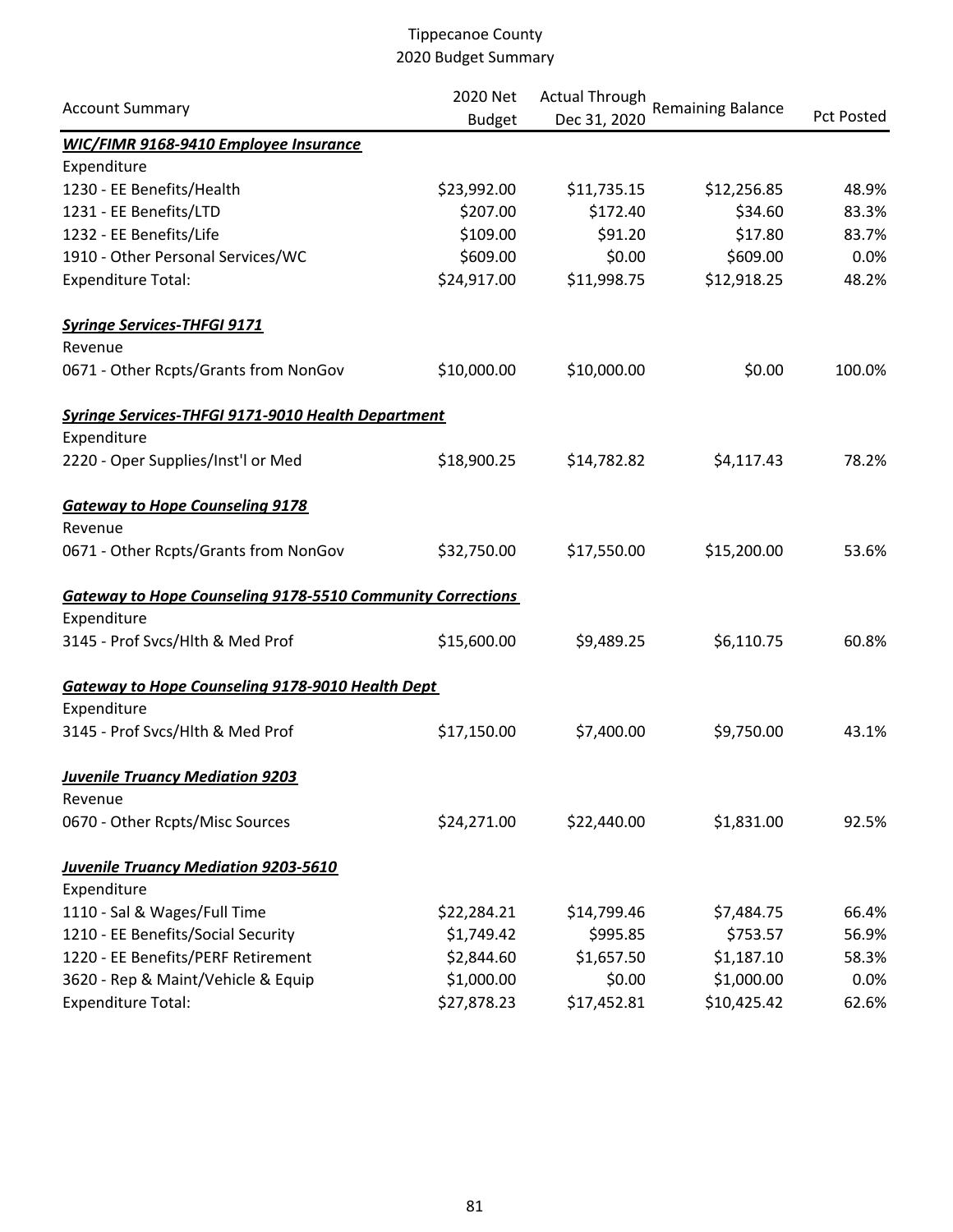|                                                             | 2020 Net      | <b>Actual Through</b> |                          |                   |  |
|-------------------------------------------------------------|---------------|-----------------------|--------------------------|-------------------|--|
| <b>Account Summary</b>                                      | <b>Budget</b> | Dec 31, 2020          | <b>Remaining Balance</b> | <b>Pct Posted</b> |  |
| Juvenile Truancy Mediation 9203-9410 Employee Insurance     |               |                       |                          |                   |  |
| Expenditure                                                 |               |                       |                          |                   |  |
| 1230 - EE Benefits/Health                                   | \$9,847.76    | \$6,258.72            | \$3,589.04               | 63.6%             |  |
| 1231 - EE Benefits/LTD                                      | \$84.48       | \$55.44               | \$29.04                  | 65.6%             |  |
| 1232 - EE Benefits/Life                                     | \$45.64       | \$30.12               | \$15.52                  | 66.0%             |  |
| 1910 - Other Personal Services/WC                           | \$330.00      | \$161.09              | \$168.91                 | 48.8%             |  |
| <b>Expenditure Total:</b>                                   | \$10,307.88   | \$6,505.37            | \$3,802.51               | 63.1%             |  |
| <b>Juvenile Alternatives Safe Place Grant 9211</b>          |               |                       |                          |                   |  |
| Revenue                                                     |               |                       |                          |                   |  |
| 0292 - Hlth & Wlfr/State or Local                           | \$20,036.34   | \$7,371.86            | \$12,664.48              | 36.8%             |  |
| <u>Juvenile Alternatives Safe Place Grant 9211-5610</u>     |               |                       |                          |                   |  |
| Expenditure                                                 |               |                       |                          |                   |  |
| 3190 - Prof Svcs/Other                                      | \$20,240.00   | \$7,740.00            | \$12,500.00              | 38.2%             |  |
| 3510 - Utility Service/Utilities                            | \$629.89      | \$199.37              | \$430.52                 | 31.7%             |  |
| <b>Expenditure Total:</b>                                   | \$20,869.89   | \$7,939.37            | \$12,930.52              | 38.0%             |  |
| <b>IDHS Foundation Grant 9212</b>                           |               |                       |                          |                   |  |
| Revenue                                                     |               |                       |                          |                   |  |
| 0671 - Other Rcpts/Grants from NonGov                       | \$6,796.00    | \$3,046.44            | \$3,749.56               | 44.8%             |  |
| <b>IDHS Foundation Grant 9212-5210 Emergency Management</b> |               |                       |                          |                   |  |
| Expenditure                                                 |               |                       |                          |                   |  |
| 2990 - Other Supplies/Non-specified                         | \$6,796.00    | \$3,046.44            | \$3,749.56               | 44.8%             |  |
| Juvenile Alternatives DOC JDAI 9213                         |               |                       |                          |                   |  |
| Revenue                                                     |               |                       |                          |                   |  |
| 0291 - Publ Safety/State or Local                           | \$92,053.85   | \$67,281.77           | \$24,772.08              | 73.1%             |  |
| Juvenile Alternatives DOC JDAI 9213-5610                    |               |                       |                          |                   |  |
| Expenditure                                                 |               |                       |                          |                   |  |
| 2110 - Office Supplies/General                              | \$1,099.53    | \$499.53              | \$600.00                 | 45.4%             |  |
| 2250 - Oper Supplies/Food                                   | \$5,754.40    | \$2,071.51            | \$3,682.89               | 36.0%             |  |
| 2990 - Other Supplies/Non-specified                         | \$7,710.75    | \$6,914.60            | \$796.15                 | 89.7%             |  |
| 3190 - Prof Svcs/Other                                      | \$77,918.02   | \$38,834.04           | \$39,083.98              | 49.8%             |  |
| 3210 - Comm & Transp/Travel/Training                        | \$3,288.46    | \$109.56              | \$3,178.90               | 3.3%              |  |
| <b>Expenditure Total:</b>                                   | \$95,771.16   | \$48,429.24           | \$47,341.92              | 50.6%             |  |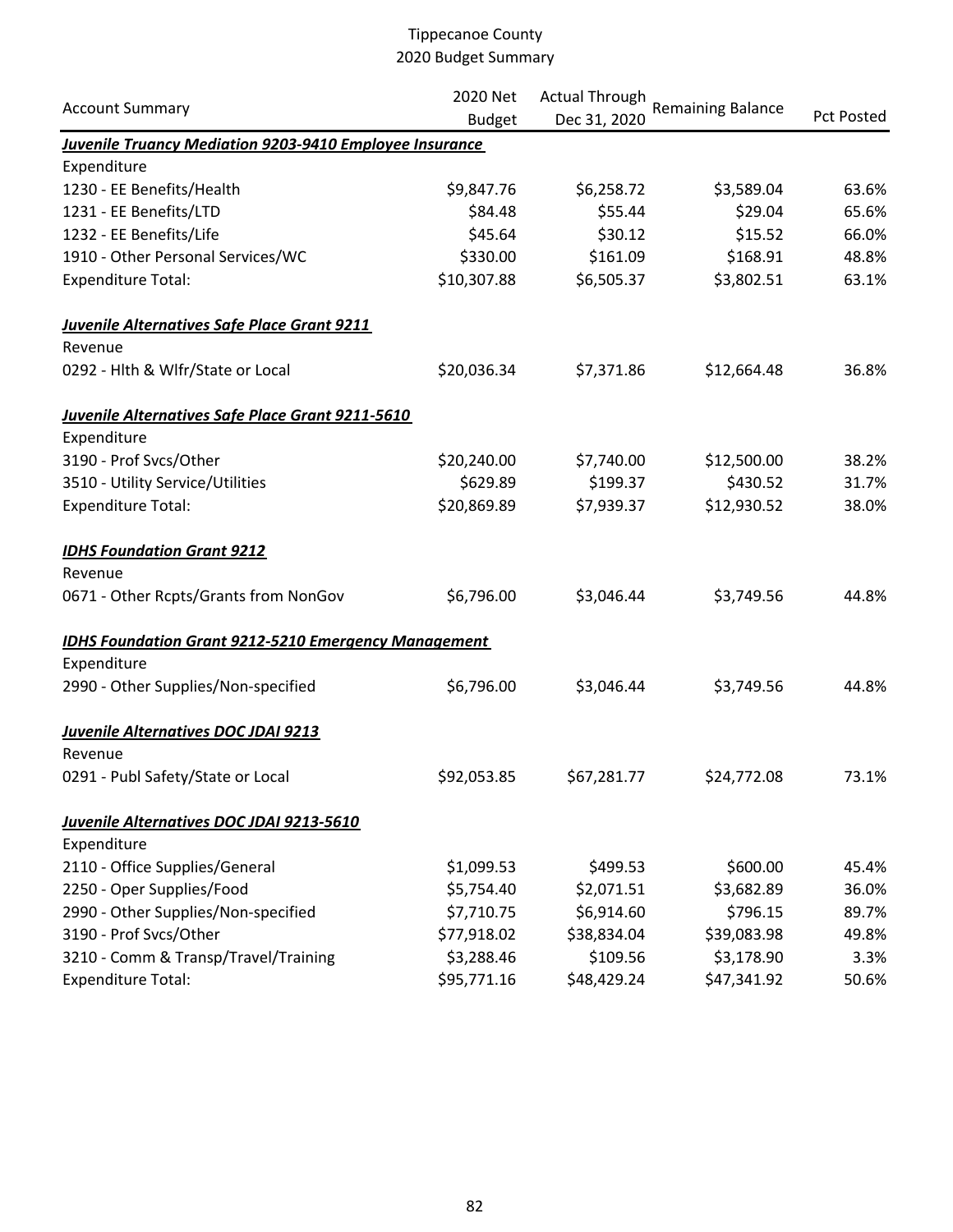| <b>Account Summary</b>                                                    | 2020 Net      | <b>Actual Through</b> |                          |                   |
|---------------------------------------------------------------------------|---------------|-----------------------|--------------------------|-------------------|
|                                                                           | <b>Budget</b> | Dec 31, 2020          | <b>Remaining Balance</b> | <b>Pct Posted</b> |
| JDAI Performance Grant 9214-5610 Juvenile Alternatives                    |               |                       |                          |                   |
| Expenditure                                                               |               |                       |                          |                   |
| 2220 - Oper Supplies/Inst'l or Med                                        | \$6,895.00    | \$6,894.79            | \$0.21                   | 100.0%            |
| 2990 - Other Supplies/Non-specified                                       | \$16,910.85   | \$16,912.52           | $-51.67$                 | 100.0%            |
| 3190 - Prof Svcs/Other                                                    | \$6,522.00    | \$6,521.00            | \$1.00                   | 100.0%            |
| 3210 - Comm & Transp/Travel/Training                                      | \$495.21      | \$495.00              | \$0.21                   | 100.0%            |
| 4590 - Machinery & Equipment/Other                                        | \$0.25        | \$0.00                | \$0.25                   | 0.0%              |
| <b>Expenditure Total:</b>                                                 | \$30,823.31   | \$30,823.31           | \$0.00                   | 100.0%            |
| <b>Community Corrections DOC Adult Grant 9218-5510</b>                    |               |                       |                          |                   |
| Expenditure                                                               |               |                       |                          |                   |
| 1110 - Sal & Wages/Full Time                                              | \$18,765.85   | \$16,595.32           | \$2,170.53               | 88.4%             |
| 1112 - Sal & Wages/Chief Dep & Appt                                       | \$671.45      | \$671.10              | \$0.35                   | 99.9%             |
| 1130 - Sal & Wages/Part Time                                              | \$53,557.79   | \$453.34              | \$53,104.45              | 0.8%              |
| 1210 - EE Benefits/Social Security                                        | \$7,890.84    | \$1,248.79            | \$6,642.05               | 15.8%             |
| 1220 - EE Benefits/PERF Retirement                                        | \$2,176.84    | \$1,933.86            | \$242.98                 | 88.8%             |
| 2990 - Other Supplies/Non-specified                                       | \$694.93      | $-$2,535.53$          | \$3,230.46               | $-364.9%$         |
| 3190 - Prof Svcs/Other                                                    | \$52,790.55   | \$0.00                | \$52,790.55              | 0.0%              |
| <b>Expenditure Total:</b>                                                 | \$136,548.25  | \$18,366.88           | \$118,181.37             | 13.5%             |
| <b>Community Corrections DOC Adult Grant 9218-9410 Employee Insurance</b> |               |                       |                          |                   |
| Expenditure                                                               |               |                       |                          |                   |
| 1230 - EE Benefits/Health                                                 | \$32,476.23   | \$5,716.66            | \$26,759.57              | 17.6%             |
| 1231 - EE Benefits/LTD                                                    | \$223.72      | \$71.85               | \$151.87                 | 32.1%             |
| 1232 - EE Benefits/Life                                                   | \$550.66      | \$46.41               | \$504.25                 | 8.4%              |
| 1910 - Other Personal Services/WC                                         | \$0.70        | \$0.00                | \$0.70                   | 0.0%              |
| <b>Expenditure Total:</b>                                                 | \$33,251.31   | \$5,834.92            | \$27,416.39              | 17.5%             |
| CC DOC Adult 9219                                                         |               |                       |                          |                   |
| Revenue                                                                   |               |                       |                          |                   |
| 0291 - Publ Safety/State or Local                                         | \$979,554.00  | \$979,554.00          | \$0.00                   | 100.0%            |
| Revenue Total:                                                            | \$979,554.00  | \$979,554.00          | \$0.00                   | 100.0%            |
| CC DOC Adult 9219-5510 Community Corrections                              |               |                       |                          |                   |
| Expenditure                                                               |               |                       |                          |                   |
| 1110 - Sal & Wages/Full Time                                              | \$500,054.00  | \$477,019.81          | \$23,034.19              | 95.4%             |
| 1112 - Sal & Wages/Chief Dep & Appt                                       | \$18,120.00   | \$17,422.75           | \$697.25                 | 96.2%             |
| 1210 - EE Benefits/Social Security                                        | \$39,640.00   | \$34,816.99           | \$4,823.01               | 87.8%             |
| 1220 - EE Benefits/PERF Retirement                                        | \$58,035.00   | \$55,379.25           | \$2,655.75               | 95.4%             |
| 2990 - Other Supplies/Non-specified                                       | \$19,500.00   | \$19,428.62           | \$71.38                  | 99.6%             |
| 3190 - Prof Svcs/Other                                                    | \$180,120.00  | \$146,791.32          | \$33,328.68              | 81.5%             |
| <b>Expenditure Total:</b>                                                 | \$815,469.00  | \$750,858.74          | \$64,610.26              | 92.1%             |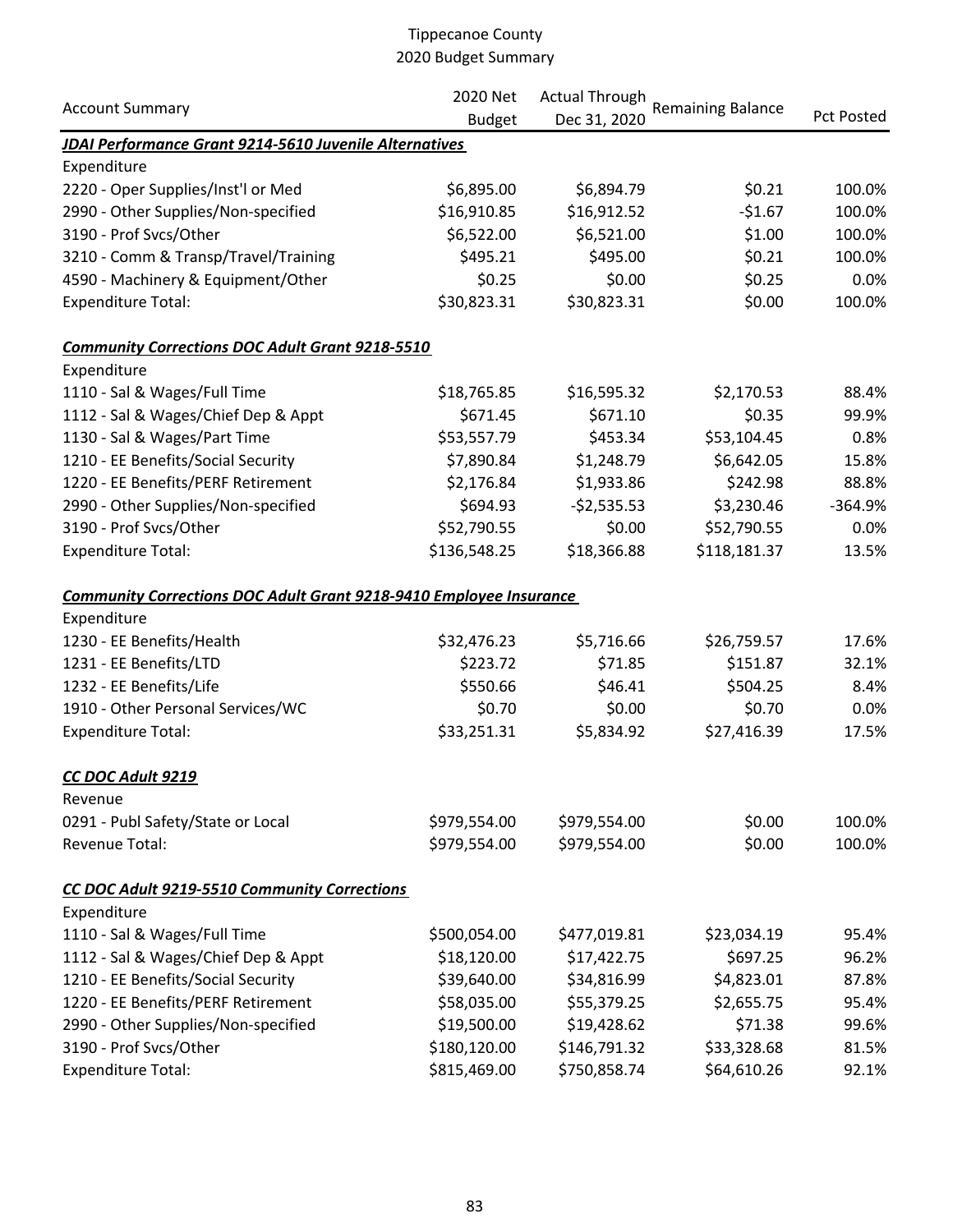| <b>Account Summary</b>                                           | 2020 Net<br><b>Budget</b> | <b>Actual Through</b><br>Dec 31, 2020 | <b>Remaining Balance</b> | <b>Pct Posted</b> |
|------------------------------------------------------------------|---------------------------|---------------------------------------|--------------------------|-------------------|
| CC DOC Adult 9219-9410 Employee Insurance                        |                           |                                       |                          |                   |
| Expenditure                                                      |                           |                                       |                          |                   |
| 1230 - EE Benefits/Health                                        | \$152,014.00              | \$146,883.33                          | \$5,130.67               | 96.6%             |
| 1231 - EE Benefits/LTD                                           | \$1,943.00                | \$1,840.90                            | \$102.10                 | 94.7%             |
| 1232 - EE Benefits/Life                                          | \$1,304.00                | \$1,174.53                            | \$129.47                 | 90.1%             |
| 1910 - Other Personal Services/WC                                | \$8,824.00                | \$8,824.00                            | \$0.00                   | 100.0%            |
| Expenditure Total:                                               | \$164,085.00              | \$158,722.76                          | \$5,362.24               | 96.7%             |
| <b>Community Corrections DOC Community Transitions 9220-5510</b> |                           |                                       |                          |                   |
| Expenditure                                                      |                           |                                       |                          |                   |
| 2990 - Other Supplies/Non-specified                              | \$149.80                  | \$0.00                                | \$149.80                 | 0.0%              |
| SIA Foundation Grant WOW 9242-0410 Surveyor                      |                           |                                       |                          |                   |
| Expenditure                                                      |                           |                                       |                          |                   |
| 2990 - Other Supplies/Non-specified                              | \$3,604.85                | \$3,600.00                            | \$4.85                   | 99.9%             |
| 3190 - Prof Svcs/Other                                           | \$439.78                  | \$0.00                                | \$439.78                 | 0.0%              |
| <b>Expenditure Total:</b>                                        | \$4,044.63                | \$3,600.00                            | \$444.63                 | 89.0%             |
| <b>DFC Drug Task Force Grant 9251</b><br>Revenue                 |                           |                                       |                          |                   |
| 0671 - Other Rcpts/Grants from NonGov                            | \$24,097.00               | \$0.00                                | \$24,097.00              | 0.0%              |
| DFC Drug Task Force Grant 9251-5910 Prosecutor<br>Expenditure    |                           |                                       |                          |                   |
| 4530 - Machinery & Equipment/Safety                              | \$19,297.00               | \$0.00                                | \$19,297.00              | 0.0%              |
| <b>IFSSA Adult Protective Services 9252</b><br>Revenue           |                           |                                       |                          |                   |
| 0292 - Hlth & Wlfr/State or Local                                | \$620,265.76              | \$291,262.05                          | \$329,003.71             | 47.0%             |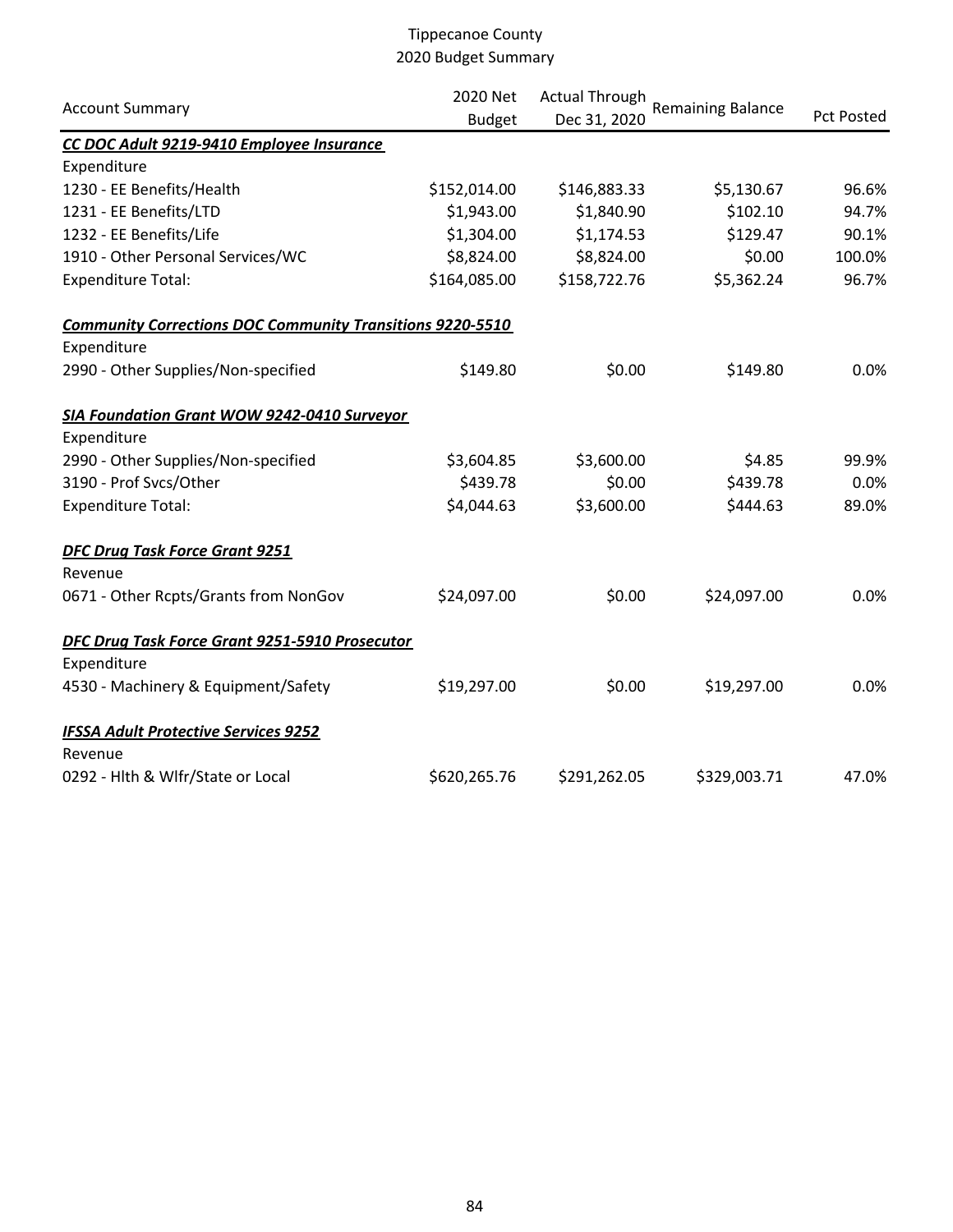| <b>Account Summary</b>                                              | 2020 Net      | <b>Actual Through</b> |                          | <b>Pct Posted</b> |
|---------------------------------------------------------------------|---------------|-----------------------|--------------------------|-------------------|
|                                                                     | <b>Budget</b> | Dec 31, 2020          | <b>Remaining Balance</b> |                   |
| IFSSA Adult Protective Services 9252-5910 Prosecutor                |               |                       |                          |                   |
| Expenditure                                                         |               |                       |                          |                   |
| 1110 - Sal & Wages/Full Time                                        | \$303,638.03  | \$177,225.96          | \$126,412.07             | 58.4%             |
| 1130 - Sal & Wages/Part Time                                        | \$50,055.00   | \$28,215.75           | \$21,839.25              | 56.4%             |
| 1210 - EE Benefits/Social Security                                  | \$27,463.29   | \$15,149.04           | \$12,314.25              | 55.2%             |
| 1220 - EE Benefits/PERF Retirement                                  | \$33,601.51   | \$19,849.54           | \$13,751.97              | 59.1%             |
| 1920 - Other Personal Services/Unempl                               | \$1,038.00    | $-5596.03$            | \$1,634.03               | $-57.4%$          |
| 2110 - Office Supplies/General                                      | \$4,207.13    | \$1,970.66            | \$2,236.47               | 46.8%             |
| 2140 - Office Supplies/Minor Equip                                  | \$6,935.21    | \$2,104.13            | \$4,831.08               | 30.3%             |
| 2210 - Oper Supplies/Gasoline & Oil                                 | \$4,000.20    | \$0.00                | \$4,000.20               | 0.0%              |
| 3180 - Prof Svcs/Institutional Care                                 | \$38,443.54   | \$2,265.23            | \$36,178.31              | 5.9%              |
| 3190 - Prof Svcs/Other                                              | \$2,798.66    | \$0.00                | \$2,798.66               | 0.0%              |
| 3210 - Comm & Transp/Travel/Training                                | \$800.00      | \$0.00                | \$800.00                 | 0.0%              |
| 3510 - Utility Service/Utilities                                    | \$5,298.15    | \$479.38              | \$4,818.77               | 9.0%              |
| 3620 - Rep & Maint/Vehicle & Equip                                  | \$2,760.00    | \$925.17              | \$1,834.83               | 33.5%             |
| 3710 - Rentals & Leases/Bldgs & Prop                                | \$11,442.37   | \$7,732.98            | \$3,709.39               | 67.6%             |
| 4510 - Machinery & Equipment/General                                | \$3,420.00    | \$2,495.72            | \$924.28                 | 73.0%             |
| <b>Expenditure Total:</b>                                           | \$495,901.09  | \$257,817.53          | \$238,083.56             | 52.0%             |
| <b>IFSSA Adult Protective Services 9252-9410 Employee Insurance</b> |               |                       |                          |                   |
| Expenditure                                                         |               |                       |                          |                   |
| 1230 - EE Benefits/Health                                           | \$71,875.84   | \$34,079.12           | \$37,796.72              | 47.4%             |
| 1231 - EE Benefits/LTD                                              | \$1,147.40    | \$652.76              | \$494.64                 | 56.9%             |
| 1232 - EE Benefits/Life                                             | \$605.84      | \$346.56              | \$259.28                 | 57.2%             |
| 1920 - Other Personal Services/Unempl                               | \$851.00      | \$1,590.08            | $-5739.08$               | 186.8%            |
| <b>Expenditure Total:</b>                                           | \$74,480.08   | \$36,668.52           | \$37,811.56              | 49.2%             |
| ICJI EEDMA Project 9254-5910 Prosecutor                             |               |                       |                          |                   |
| Expenditure                                                         |               |                       |                          |                   |
| 3190 - Prof Svcs/Other                                              | \$1,216.20    | \$836.22              | \$379.98                 | 68.8%             |
| 4520 - Machinery & Equipment/Vehicle                                | \$6,713.04    | \$0.00                | \$6,713.04               | 0.0%              |
| <b>Expenditure Total:</b>                                           | \$7,929.24    | \$836.22              | \$7,093.02               | 10.5%             |
| <b>Drug Prosecution Fund 9259-5910 Prosecutor</b>                   |               |                       |                          |                   |
| Expenditure                                                         |               |                       |                          |                   |
| 2140 - Office Supplies/Minor Equip                                  | \$0.54        | \$0.00                | \$0.54                   | 0.0%              |
| 3190 - Prof Svcs/Other                                              | \$554.00      | \$0.00                | \$554.00                 | 0.0%              |
| <b>Expenditure Total:</b>                                           | \$554.54      | \$0.00                | \$554.54                 | 0.0%              |
|                                                                     |               |                       |                          |                   |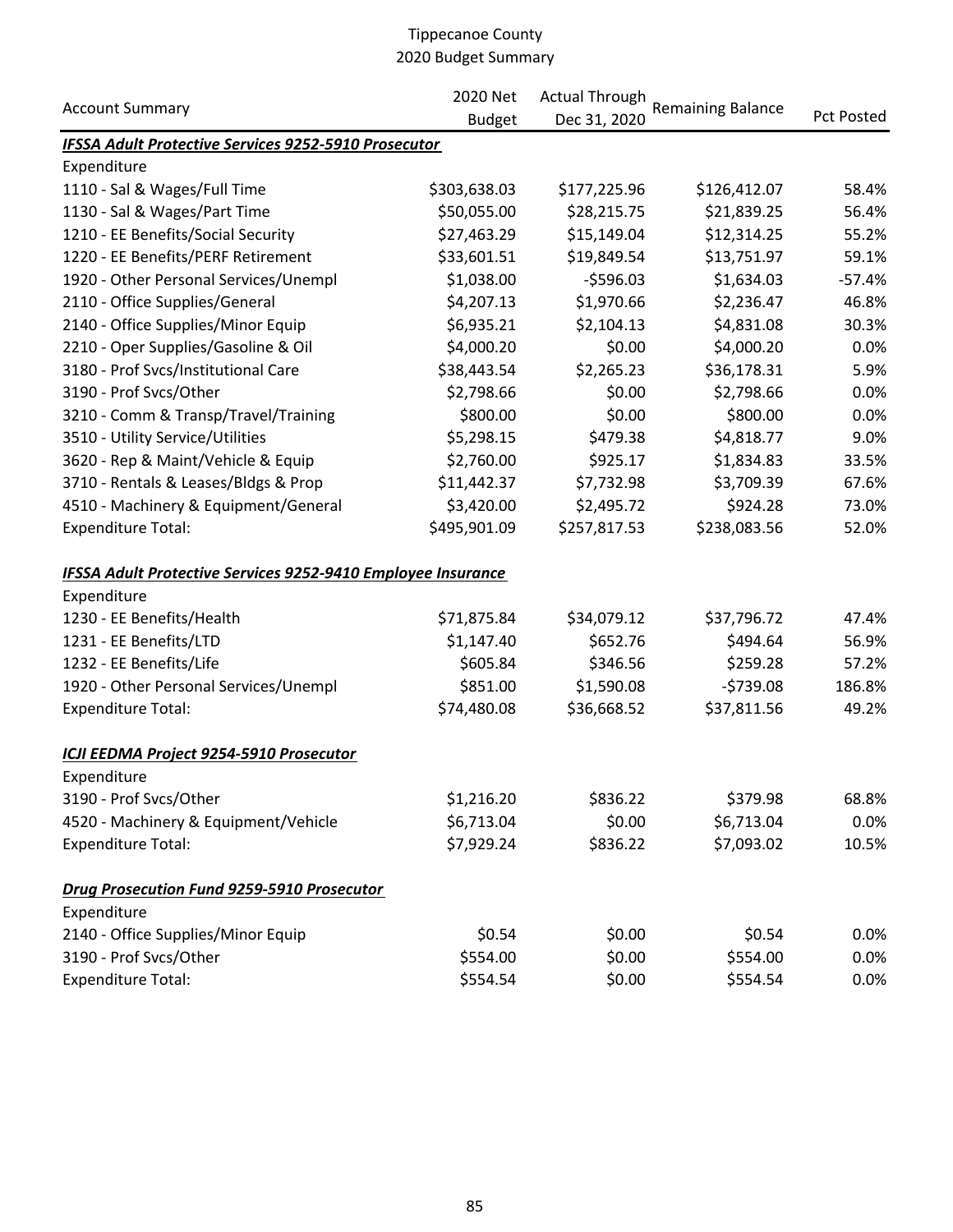|                                                        | 2020 Net<br><b>Account Summary</b><br><b>Budget</b> | <b>Actual Through</b> |                          |                   |
|--------------------------------------------------------|-----------------------------------------------------|-----------------------|--------------------------|-------------------|
|                                                        |                                                     | Dec 31, 2020          | <b>Remaining Balance</b> | <b>Pct Posted</b> |
| DOC Probation Grant 9512-6110 Probation                |                                                     |                       |                          |                   |
| Expenditure                                            |                                                     |                       |                          |                   |
| 1110 - Sal & Wages/Full Time                           | \$5,895.59                                          | \$0.00                | \$5,895.59               | 0.0%              |
| 1210 - EE Benefits/Social Security                     | \$28.39                                             | \$0.00                | \$28.39                  | 0.0%              |
| 1220 - EE Benefits/PERF Retirement                     | \$0.63                                              | \$0.00                | \$0.63                   | 0.0%              |
| 3190 - Prof Svcs/Other                                 | \$5,000.00                                          | \$5,000.00            | \$0.00                   | 100.0%            |
| <b>Expenditure Total:</b>                              | \$10,924.61                                         | \$5,000.00            | \$5,924.61               | 45.8%             |
| <b>DOC Probation Grant 9512-9410 Employee Benefits</b> |                                                     |                       |                          |                   |
| Expenditure                                            |                                                     |                       |                          |                   |
| 1230 - EE Benefits/Health                              | \$0.80                                              | \$0.00                | \$0.80                   | 0.0%              |
| 1231 - EE Benefits/LTD                                 | \$0.50                                              | \$0.00                | \$0.50                   | 0.0%              |
| 1232 - EE Benefits/Life                                | \$0.02                                              | \$0.00                | \$0.02                   | 0.0%              |
| 1910 - Other Personal Services/WC                      | \$395.00                                            | \$0.00                | \$395.00                 | 0.0%              |
| <b>Expenditure Total:</b>                              | \$396.32                                            | \$0.00                | \$396.32                 | 0.0%              |
| <b>DOC Probation 9513</b>                              |                                                     |                       |                          |                   |
| Revenue                                                |                                                     |                       |                          |                   |
| 0291 - Publ Safety/State or Local                      | \$87,435.00                                         | \$87,434.97           | \$0.03                   | 100.0%            |
| DOC Probation 9513-6110 Probation                      |                                                     |                       |                          |                   |
| Expenditure                                            |                                                     |                       |                          |                   |
| 1110 - Sal & Wages/Full Time                           | \$40,368.00                                         | \$35,866.00           | \$4,502.00               | 88.8%             |
| 1210 - EE Benefits/Social Security                     | \$3,138.00                                          | \$2,489.20            | \$648.80                 | 79.3%             |
| 1220 - EE Benefits/PERF Retirement                     | \$4,597.00                                          | \$4,017.03            | \$579.97                 | 87.4%             |
| 3190 - Prof Svcs/Other                                 | \$30,000.00                                         | \$27,500.00           | \$2,500.00               | 91.7%             |
| <b>Expenditure Total:</b>                              | \$78,103.00                                         | \$69,872.23           | \$8,230.77               | 89.5%             |
| DOC Probation 9513-9410 Employee Insurance             |                                                     |                       |                          |                   |
| Expenditure                                            |                                                     |                       |                          |                   |
| 1230 - EE Benefits/Health                              | \$9,037.00                                          | \$9,036.80            | \$0.20                   | 100.0%            |
| 1231 - EE Benefits/LTD                                 | \$185.00                                            | \$111.78              | \$73.22                  | 60.4%             |
| 1232 - EE Benefits/Life                                | \$110.00                                            | \$72.96               | \$37.04                  | 66.3%             |
| <b>Expenditure Total:</b>                              | \$9,332.00                                          | \$9,221.54            | \$110.46                 | 98.8%             |
| <b>CASA Capacity Building Grant 9532</b>               |                                                     |                       |                          |                   |
| Revenue                                                |                                                     |                       |                          |                   |
| 0292 - Hlth & Wlfr/State or Local                      | \$50,192.00                                         | \$43,728.00           | \$6,464.00               | 87.1%             |
| <b>CASA Capacity Building Grant 9532-7310</b>          |                                                     |                       |                          |                   |
| Expenditure                                            |                                                     |                       |                          |                   |
| 1110 - Sal & Wages/Full Time                           | \$36,717.42                                         | \$36,451.35           | \$266.07                 | 99.3%             |
| 1210 - EE Benefits/Social Security                     | \$2,876.55                                          | \$2,692.12            | \$184.43                 | 93.6%             |
| 1220 - EE Benefits/PERF Retirement                     | \$4,099.78                                          | \$4,082.58            | \$17.20                  | 99.6%             |
| <b>Expenditure Total:</b>                              | \$43,693.75                                         | \$43,226.05           | \$467.70                 | 98.9%             |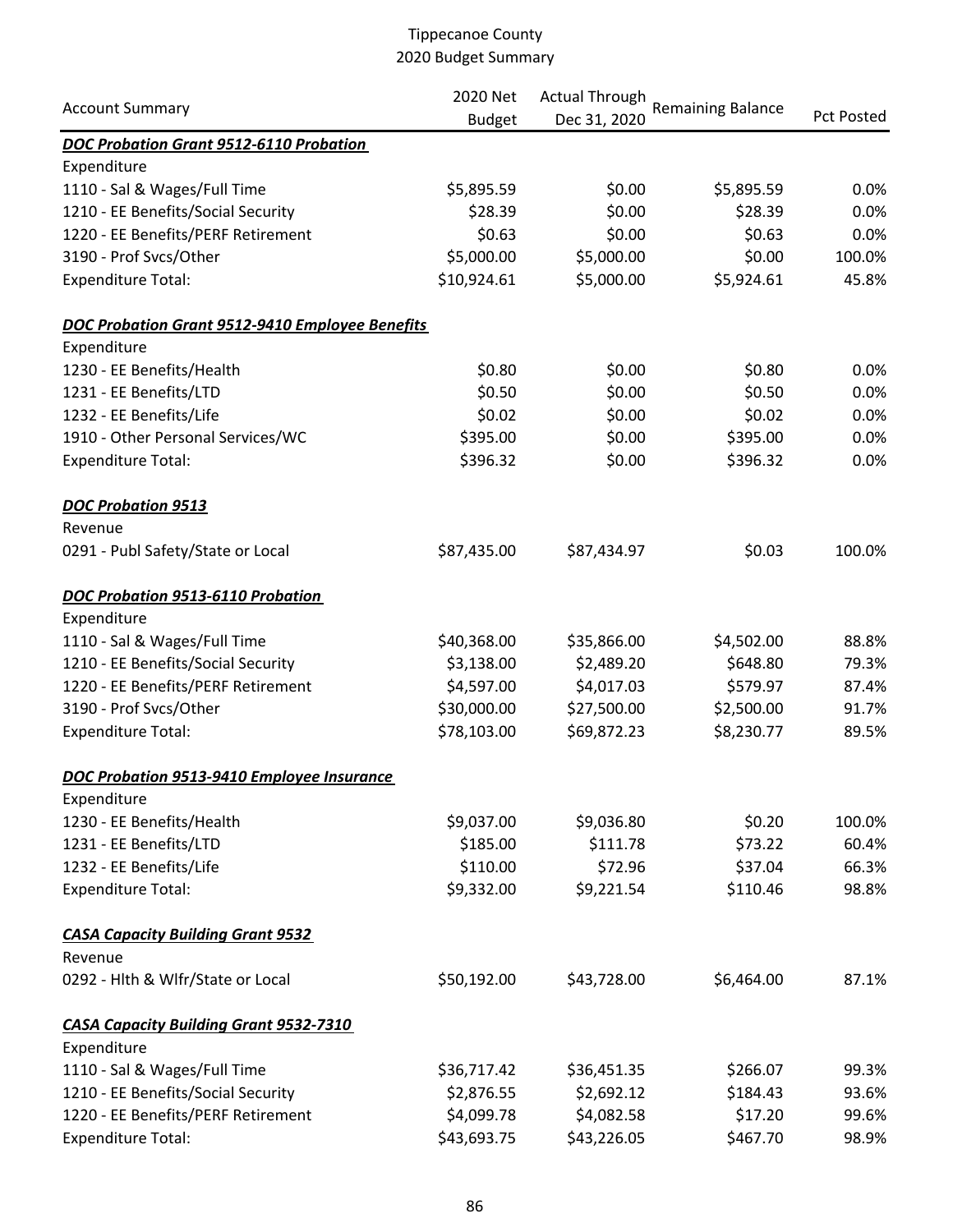| <b>Account Summary</b>                               | 2020 Net<br><b>Budget</b> | <b>Actual Through</b><br>Dec 31, 2020 | <b>Remaining Balance</b> | <b>Pct Posted</b> |
|------------------------------------------------------|---------------------------|---------------------------------------|--------------------------|-------------------|
| <b>Veterans Treatment 9535</b>                       |                           |                                       |                          |                   |
| Revenue                                              |                           |                                       |                          |                   |
| 0292 - Hlth & Wlfr/State or Local                    | \$5,500.00                | \$5,500.00                            | \$0.00                   | 100.0%            |
| Veterans Treatment 9535-7010 Circuit Court           |                           |                                       |                          |                   |
| Expenditure                                          |                           |                                       |                          |                   |
| 2250 - Oper Supplies/Food                            | \$31.18                   | \$0.00                                | \$31.18                  | 0.0%              |
| 2270 - Oper Supplies/Educational Mtls                | \$164.34                  | \$0.00                                | \$164.34                 | 0.0%              |
| 3140 - Prof Svcs/Counselng Consults                  | \$12,000.00               | \$0.00                                | \$12,000.00              | 0.0%              |
| 3190 - Prof Svcs/Other                               | \$9,815.71                | \$3,989.12                            | \$5,826.59               | 40.6%             |
| 3210 - Comm & Transp/Travel/Training                 | \$5,000.00                | \$0.00                                | \$5,000.00               | 0.0%              |
| <b>Expenditure Total:</b>                            | \$27,011.23               | \$3,989.12                            | \$23,022.11              | 14.8%             |
| <b>Court Interpreter 9549</b>                        |                           |                                       |                          |                   |
| Revenue                                              |                           |                                       |                          |                   |
| 0292 - Hlth & Wlfr/State or Local                    | \$12,002.52               | \$8,813.75                            | \$3,188.77               | 73.4%             |
| Court Interpreter 9549-7106 Superior Court 6         |                           |                                       |                          |                   |
| Expenditure                                          |                           |                                       |                          |                   |
| 3170 - Prof Svcs/Translator                          | \$12,082.76               | \$10,806.25                           | \$1,276.51               | 89.4%             |
| <b>Family Court Grant 9623-7203 Superior Court 3</b> |                           |                                       |                          |                   |
| Expenditure                                          |                           |                                       |                          |                   |
| 3140 - Prof Svcs/Counselng Consults                  | \$865.00                  | \$725.00                              | \$140.00                 | 83.8%             |
| <b>Tags VASIA Grant 9631</b>                         |                           |                                       |                          |                   |
| Revenue                                              |                           |                                       |                          |                   |
| 0292 - Hlth & Wlfr/State or Local                    | \$75,000.00               | \$75,000.00                           | \$0.00                   | 100.0%            |
| Tags VASIA Grant 9631-7010 Circuit Court             |                           |                                       |                          |                   |
| Expenditure                                          |                           |                                       |                          |                   |
| 3190 - Prof Svcs/Other                               | \$75,000.00               | \$75,000.00                           | \$0.00                   | 100.0%            |
| <b>Juvenile Alternative DOC Grant 9641</b>           |                           |                                       |                          |                   |
| Revenue                                              |                           |                                       |                          |                   |
| 0291 - Publ Safety/State or Local                    | \$339,125.89              | \$246,636.97                          | \$92,488.92              | 72.7%             |